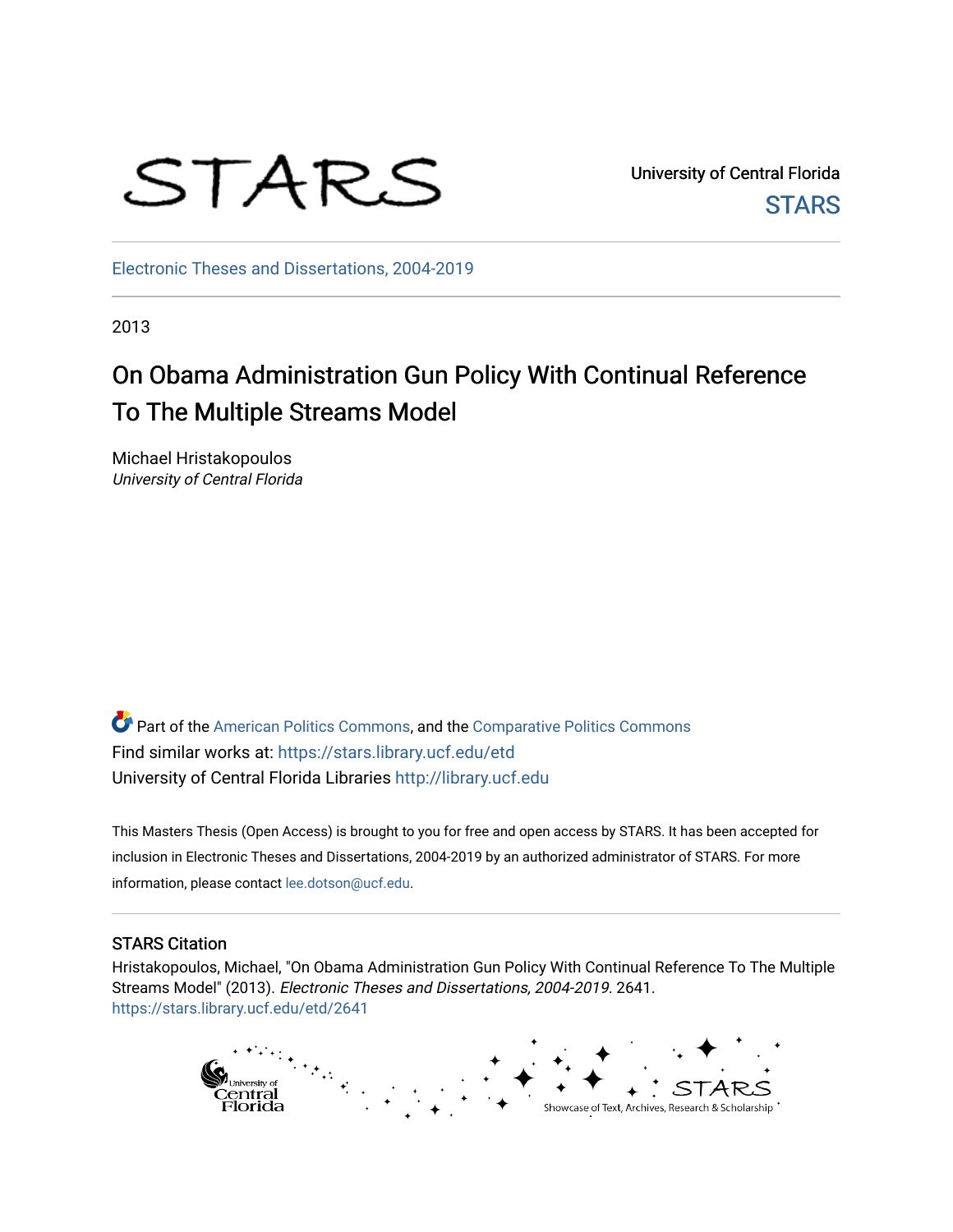# ON OBAMA ADMINISTRATION GUN POLICY WITH CONTINUAL REFERENCE TO THE MULTIPLE STREAMS MODEL

by

MICHAEL A. HRISTAKOPOULOS B.A. University of Central Florida, 2011

A thesis submitted in partial fulfillment of the requirements for the degree of Master of Arts in the Department of Political Science in the College of Sciences at the University of Central Florida Orlando, Florida

> Summer Term 2013

Major Professor: Andrea Vieux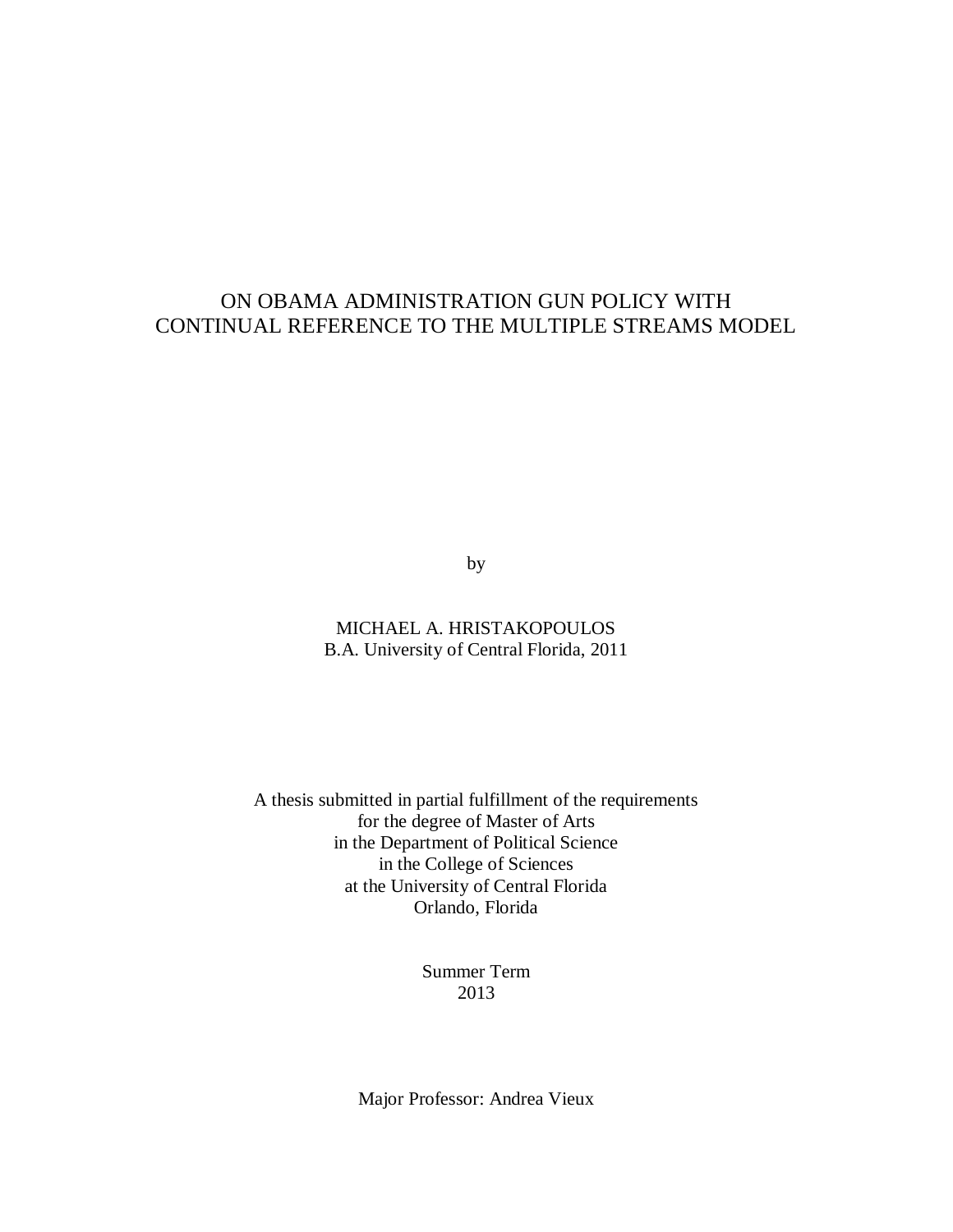© 2013 Michael Hristakopoulos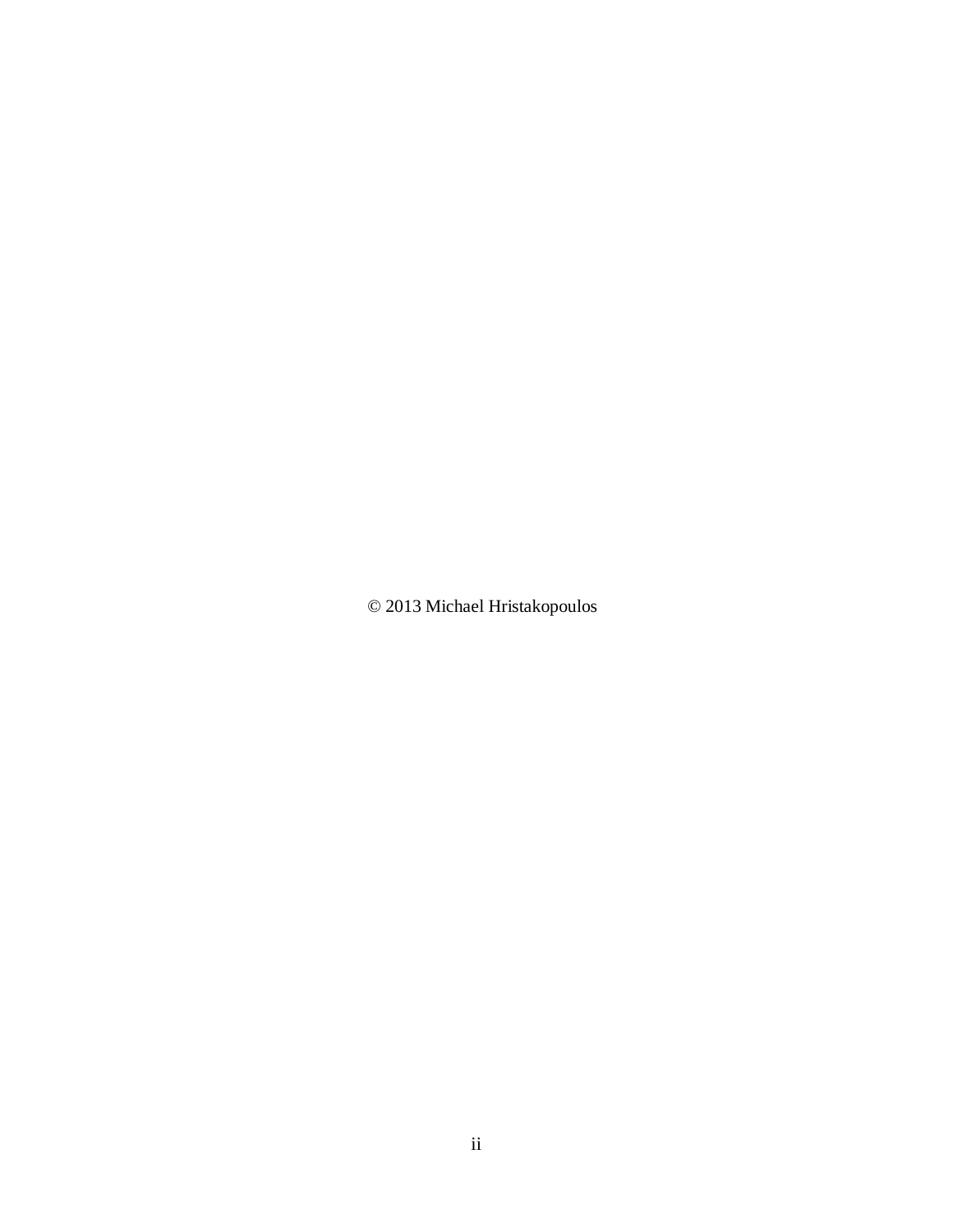# **ABSTRACT**

The Multiple Streams model developed by John Kingdon (1995) and Nikolaos Zahariadis (2007) provides a valuable framework for understanding the nature of policy change. This investigation draws extensively upon the Multiple Streams framework in order to understand the development of gun-control policy initiatives under President Barack Obama.

The investigation uses a case-study approach with in-depth analysis of four different mass-shooting events that took place in the United States between 2009 and 2012. Reconstruction of the shooting events and detailed parsing of the Obama administration's official responses to each incident, when viewed through the Multiple Streams lens, clearly explain why Obama's aggressive policy initiative was so delayed in its emergence in spite of several shootings and the President's clearly stated belief that gun-reform was a necessary step for the federal government. While the term "policy change" is broad and may encompass all sorts of governmental responsiveness, the term herein should be interpreted in the narrowest sense: exclusively encompassing legislative initiatives.

Ultimately, the investigation concludes that numerous factors, but most prominently concerns about the timing and results of the 2010 Midterm and 2012 General Elections, prevented an aggressive pursuit of gun-reform prior to January 2013. The tragic shooting of 28 people in Newtown, Connecticut, then served as a prime focusing event for the President to aggressively engage a long-standing goal.

iii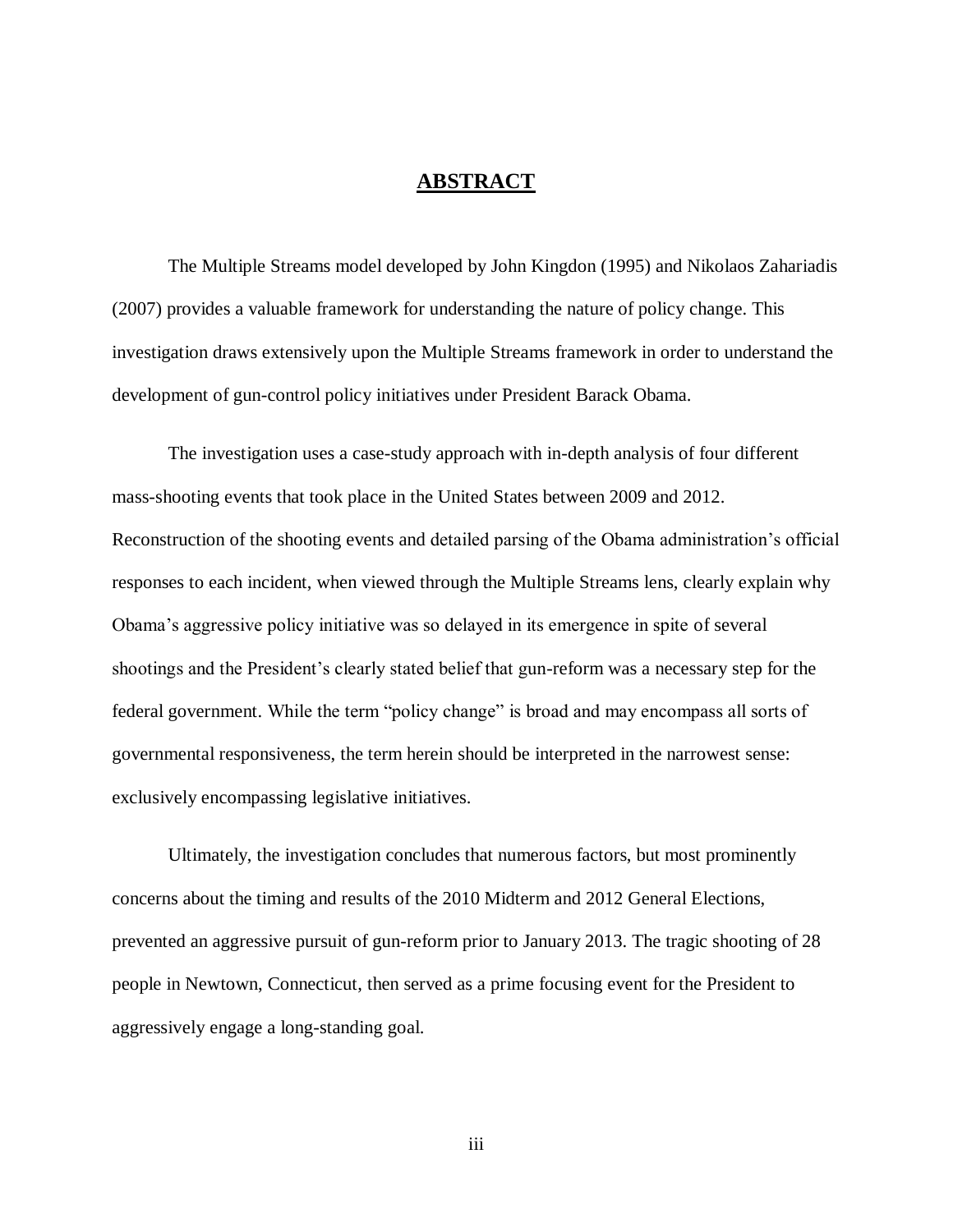When I first chose to investigate gun-violence, I did so at an intellectual distance – out of sheer interest in understanding government policy. Only after completing the case-studies did I grasp the enormity and tragedy behind this choice.

I modestly offer my research in memory of these fifty-three stolen lives.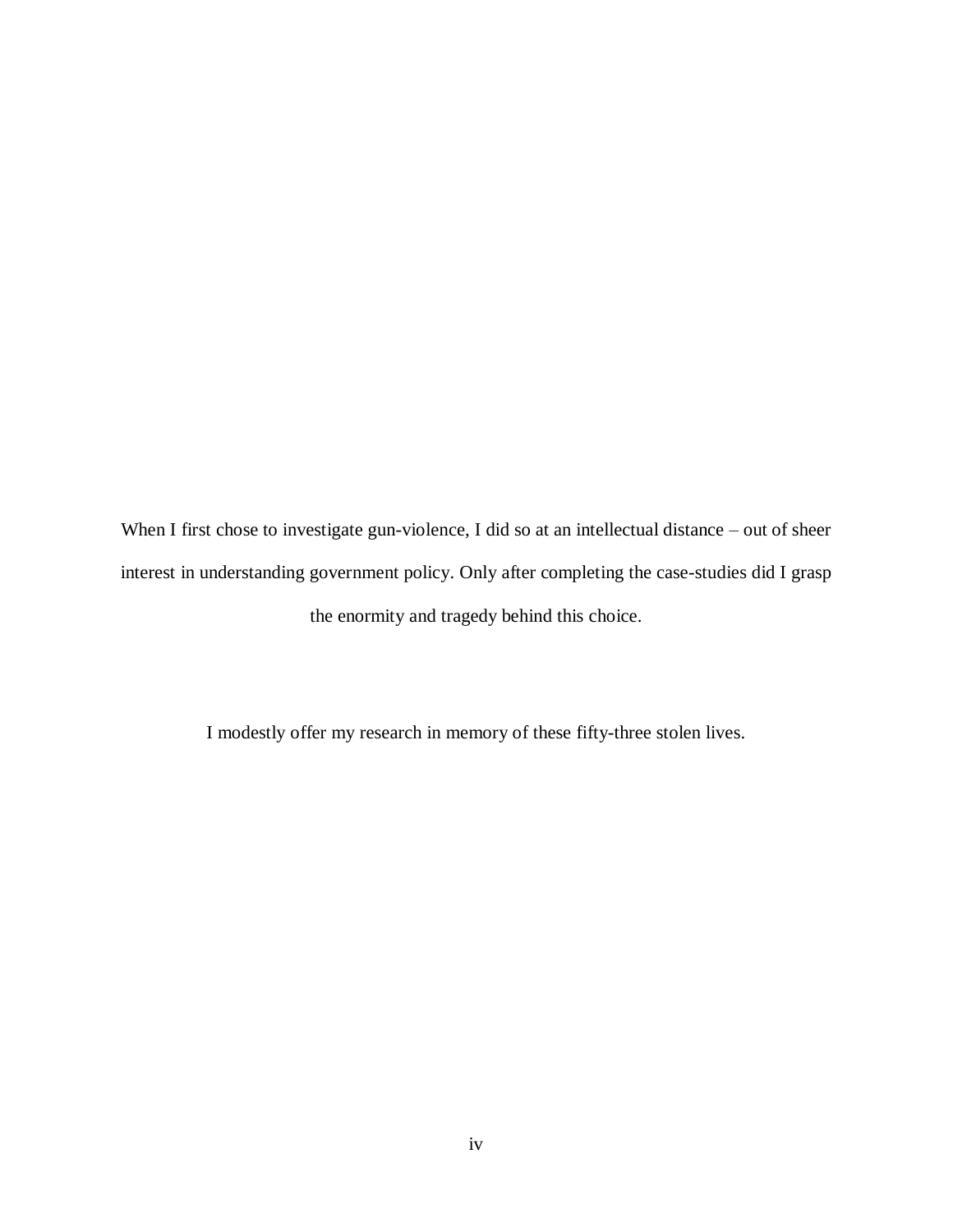# **ACKNOWLEDGMENTS**

This investigation was only possible because of the University of Central Florida, its excellent faculty, staff, and institutions.

Many thanks to Professor Barbara Kinsey and Professor Bruce Wilson for their insightful suggestions and commitment to my research.

To Professor Andrea Vieux, your perpetual guidance and wisdom have meant so much to me in this difficult final stretch of my academic career.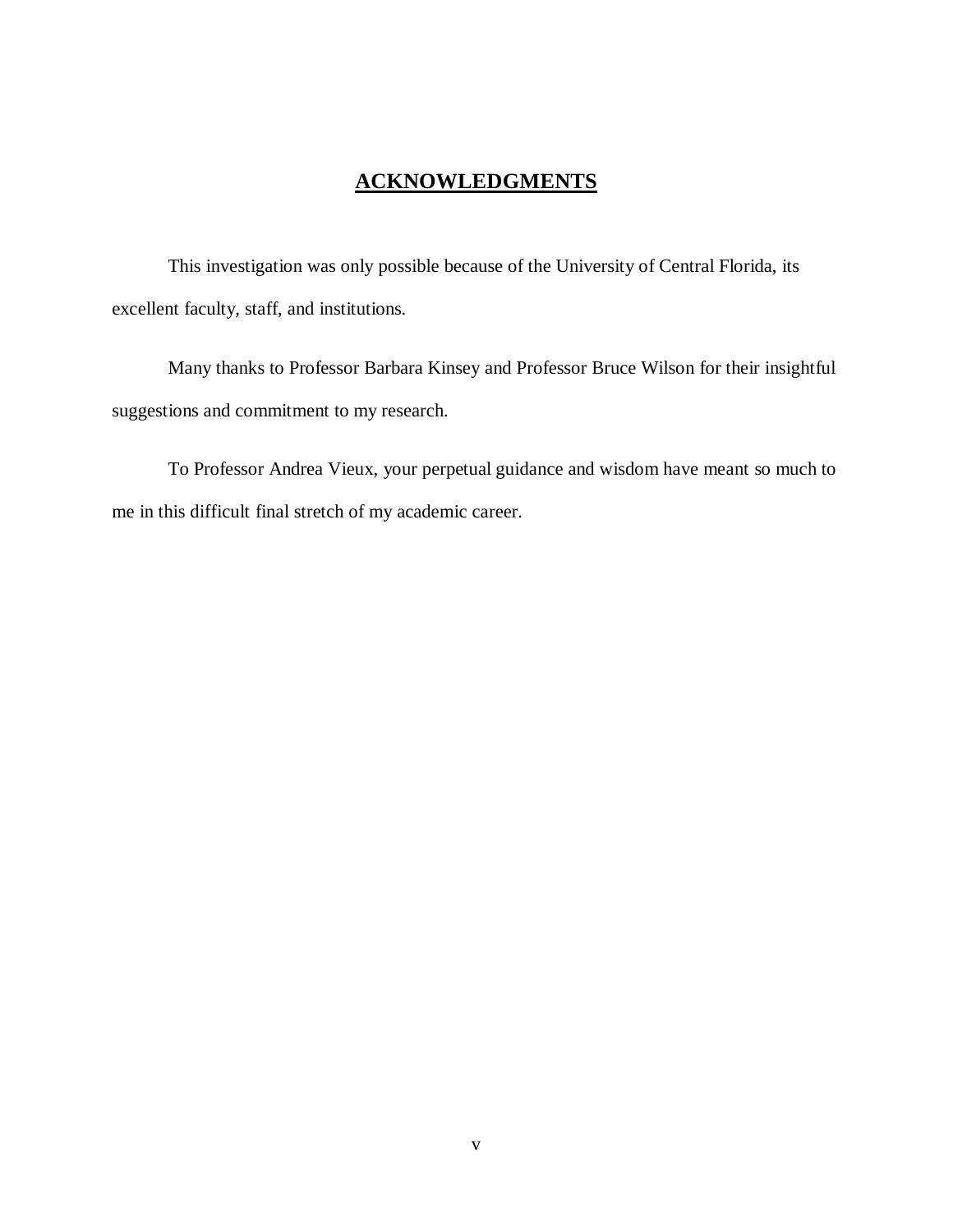# **TABLE OF CONTENTS**

| .45 |
|-----|
|     |
|     |
|     |
|     |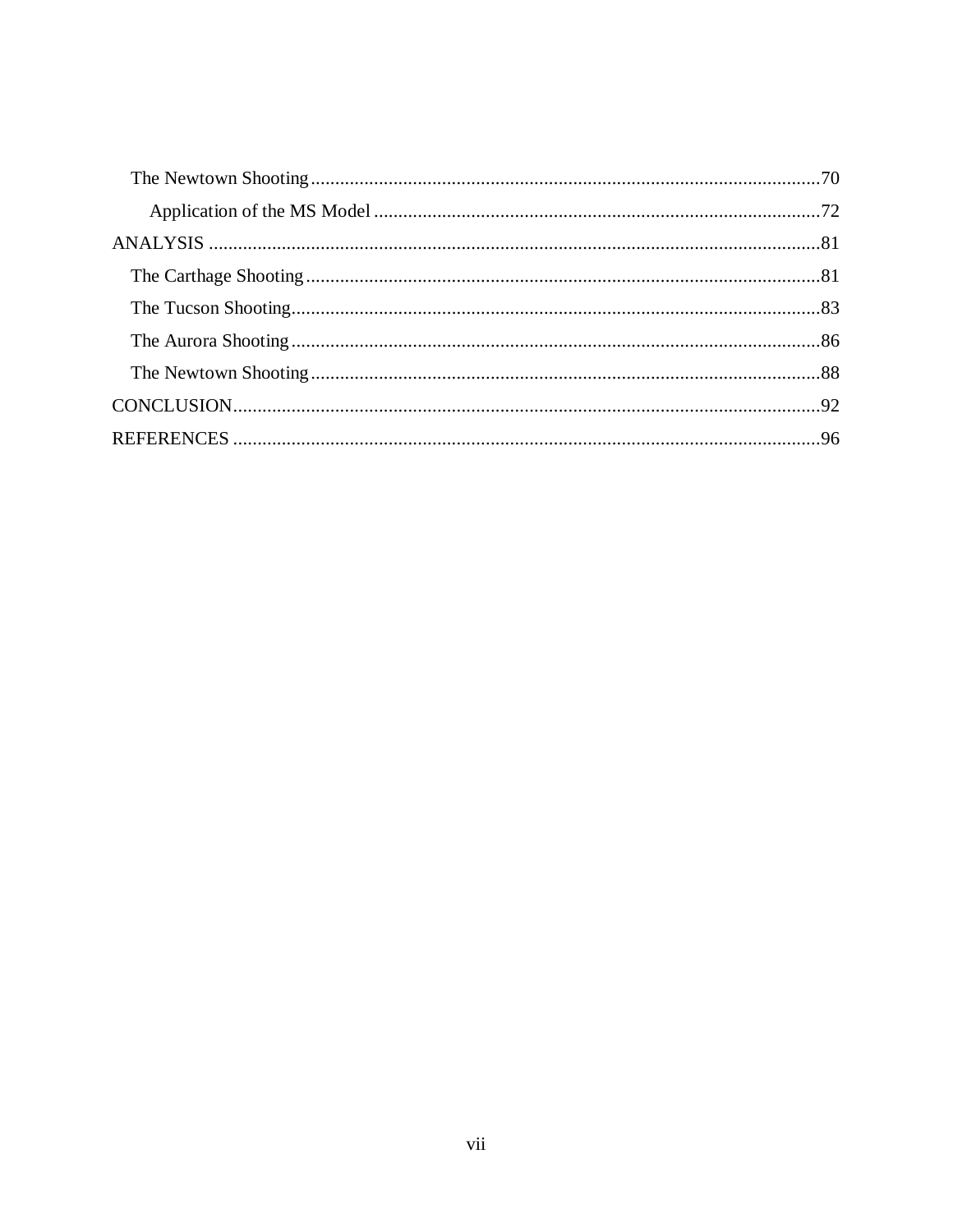# **LIST OF FIGURES**

<span id="page-8-0"></span>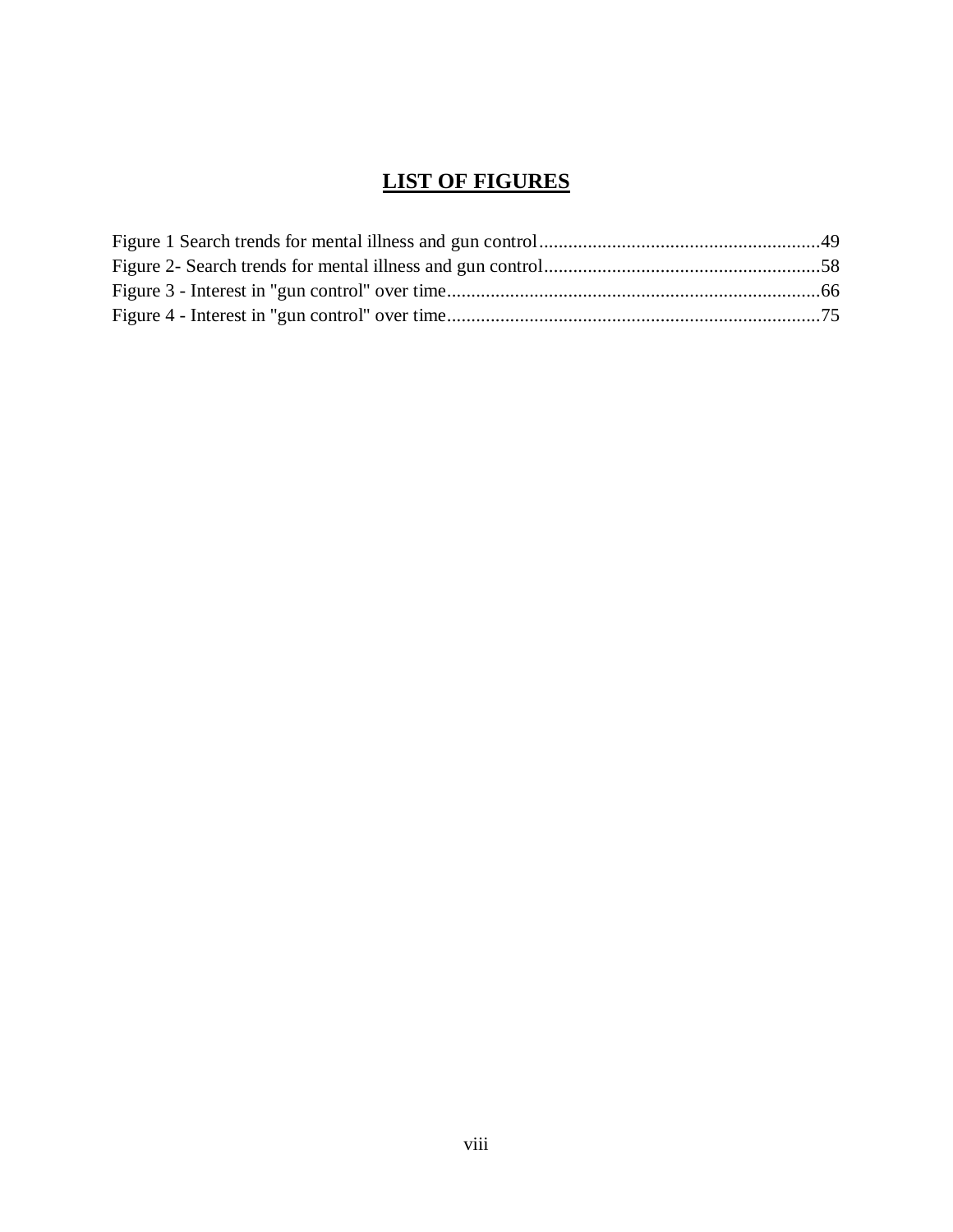# **LIST OF TABLES**

<span id="page-9-0"></span>

|--|--|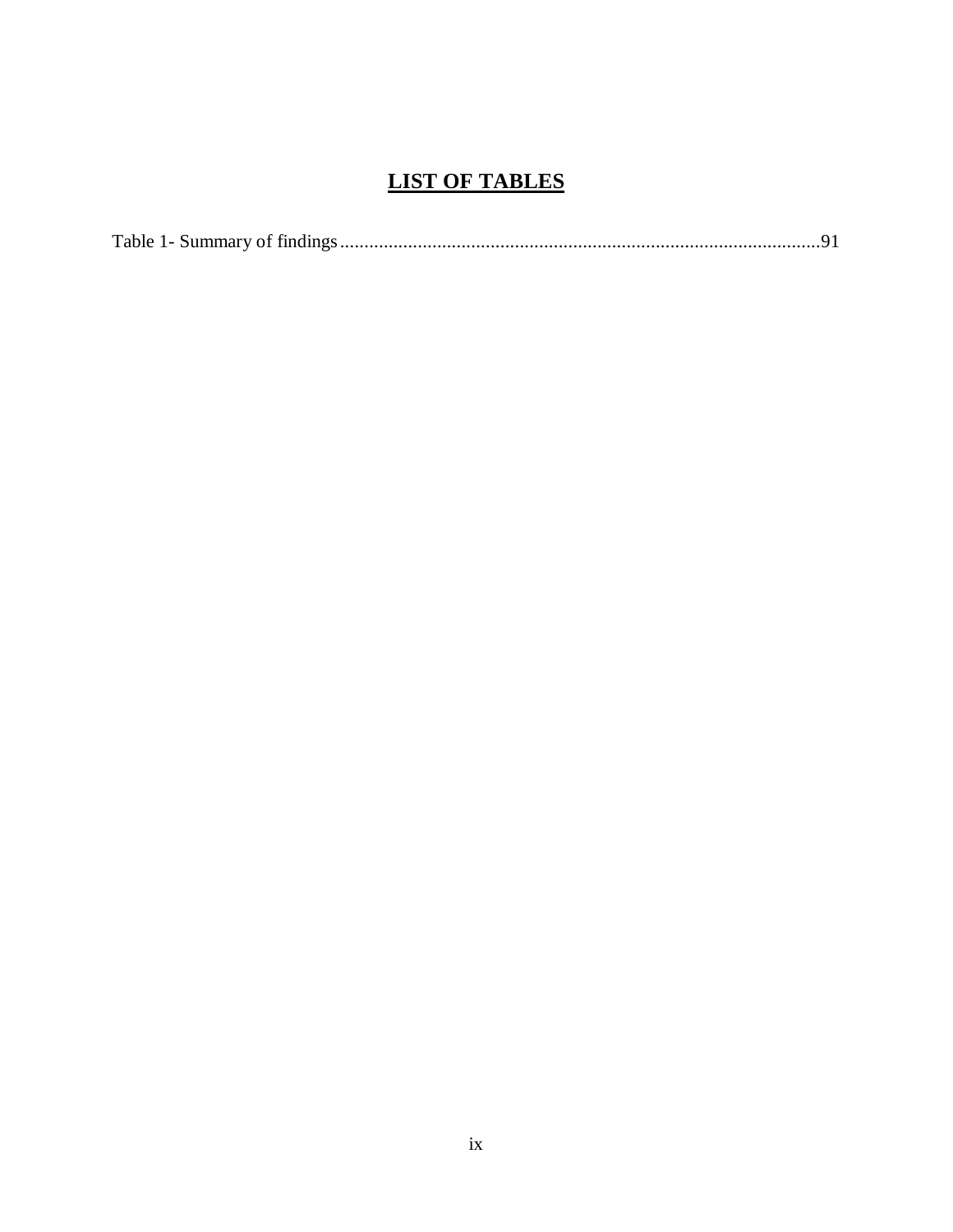# **INTRODUCTION**

<span id="page-10-0"></span>A single man arrives at a decision that most of us could never imagine. This man, frequently described by family and acquaintances as a "loner," has become severely frustrated with his life and sees few courses of action. Easy access to numerous weapons - pistols, shotguns, rifles - informs a deranged conclusion: armed, he will walk into a crowded public area, careful to draw as little attention as possible, and then without warning open fire. Many lives are claimed by derangement and tragedy in the chaos that follows. Within minutes law enforcement arrive and the immediate horror ends, but the community of people will be forever scarred by unfathomable grief. Sometimes this gunman simply resigns himself to arrest. Other times he ends his own life, or is killed in a standoff with police. No matter the outcome, our natural human response will be to ask "Why?" and then, if we are strong enough, to find a solution that can keep it from happening again.

Though the United States is far from consensus on what a solution to this problem might look like, we are at least fortunate enough that our political system can create opportunities for response. The duty of the political scientist, then, should be to accurately describe this process to arrive at a better understanding of how policies change and, by extension, how a society is able to cope with the most serious problems it faces.

Although this country has witnessed many more tragic incidents of mass-shooting, this thesis will focus on four specific incidents which occurred during the first Obama administration in the years from 2009-2012: the 2009 shooting of eight people at a nursing home in North Carolina; the 2011 murder of six in Tucson, Arizona; the massacre of dozens at a movie theater in Colorado in 2012; the loss of 20 children at a Connecticut elementary school the very same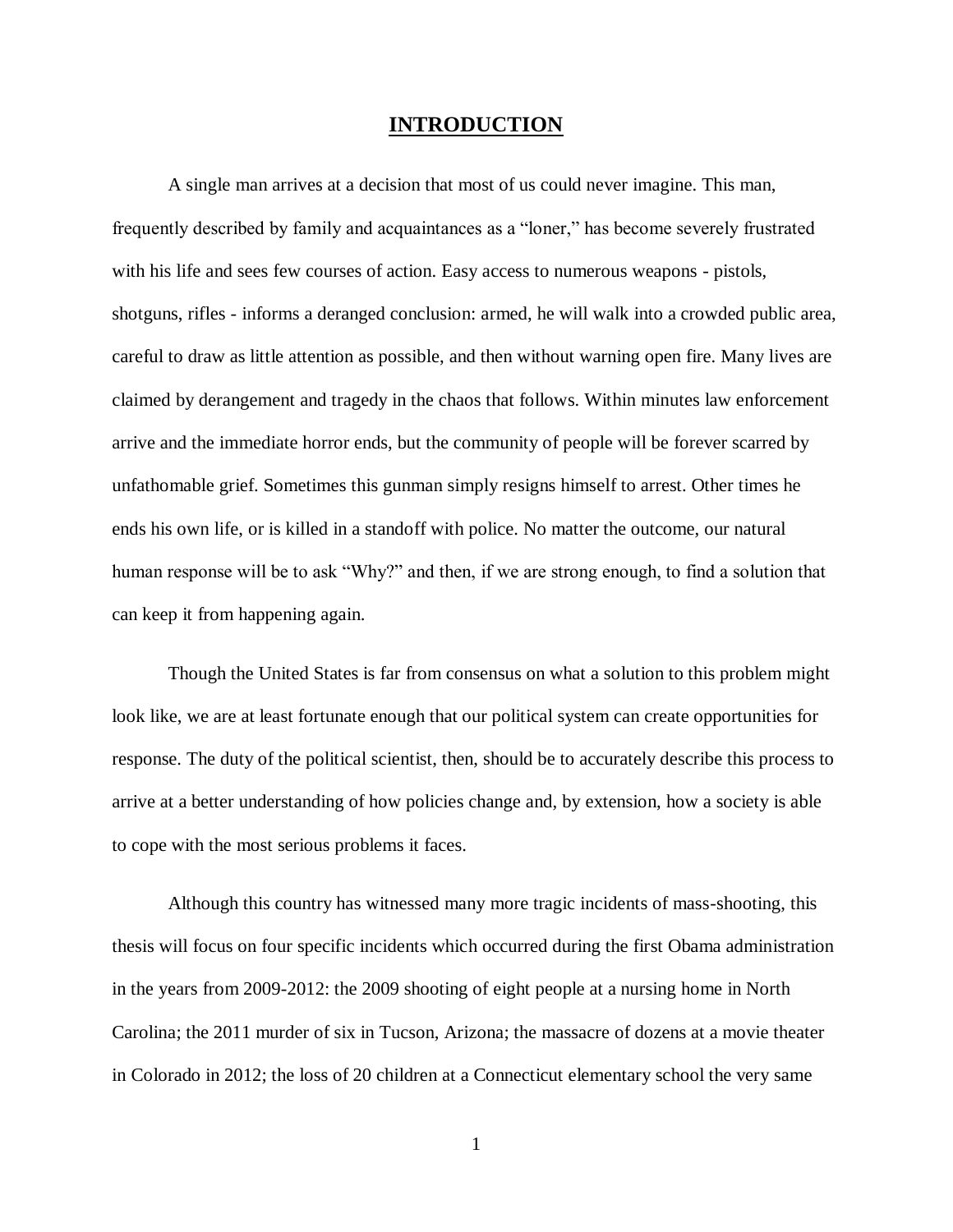year. Though in the details these incidents differed greatly, broadly speaking, they were very similar; the opening paragraph of this introduction could, indeed, have been describing any one of them. Given the similar circumstances under which these cases occurred and President Obama's long-held stance in favor of gun-control legislation, the vastly different responses of the Obama administration to each of these events needs explanation. At first glance, the raw materials to produce such disparate responses are simply not there. In spite of this, the investigation aims to explain why the President's aggressive gun-policy oriented response came about when it did, why previous shootings did not create viable opportunities to pursue this change earlier, and how the Multiple Streams framework developed by John Kingdon informs the understanding of all these phenomena. In terms of its broader significance to the field of political science, this investigation is also valuable. Oftentimes, political scientists are tempted to deal with policymakers and government officials as independent actors who are free to invoke their powers at any time in their tenure. In fact, the complex web of relationships and considerations can play a much larger role than such a view allows. A vindicated Multiple Streams model can add critical understanding to how government officials act in general, which helps explain perhaps one of the most important areas of political science inquiry: policymaking.

The Literature Review chapter will explain the theoretical underpinnings of this investigation in detail, drawing on scholarly research in many fields to bolster its assumptions. The Multiple Streams framework which serves as the primary organizing theme of this investigation describes federal policy change as occurring in an arena divided into three areas. First, the problem stream consists of all those issues which the public and policymakers believe merit attention. The investigation supplements this with research into public opinion, agenda setting, and framing in order to understand not only how certain issues (i.e., gun violence)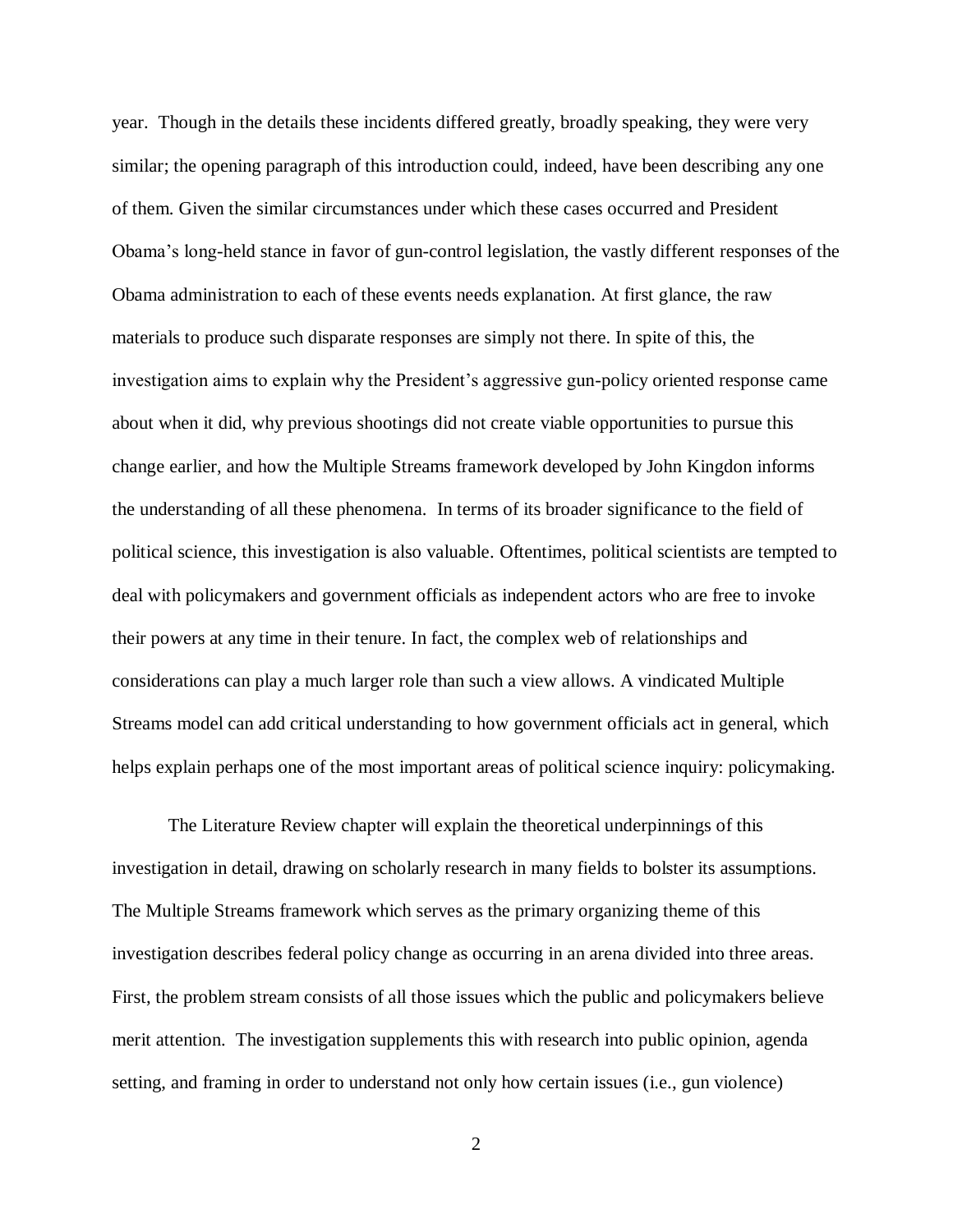become salient in the policymaking arena, but the respective roles of the media, President, and world events in this process.

The second stream, the policy stream, consists of all possible solutions to the problems identified by the problem stream. Because any problem will have numerous possible and sometimes conflicting solutions advocated by policy entrepreneurs in the polity, policy stream changes as a result of which solutions are the most palatable at some particular time. The investigation relies on literature regarding how the public and policymakers evaluate these solutions, their technical feasibility, and how much they compromise or fortify the values of the political culture.

The final stream is known as the politics stream, and this stream is the sum of all political conditions which bear on the likelihood that a policy will pass and that it will be actively pursued in the first place. The literature drawn upon to evaluate the politics stream focuses on electoral timing, the distribution of legislative ideology, and the vicissitudes of public mood. Each of these conditions heavily influenced the timing of President Obama's gun-control initiative. It should also be noted that, both this thesis and the Multiple Streams Model itself are only intended to explain policy change as a relatively narrow legislative phenomenon – leaving unaddressed the alternative mechanisms of judicial review and executive fiat.

The Data and Methods chapter will explain the methodology employed and the sources of the data used in this thesis. Specifically, the investigation uses case-studies to trace the causal mechanisms that link the Multiple Streams model to the precise variables which had bearing on the Obama administration's gun policy. These four case studies will follow in a chapter of their own using this causal link as a guide, the application of the Multiple Streams model will be a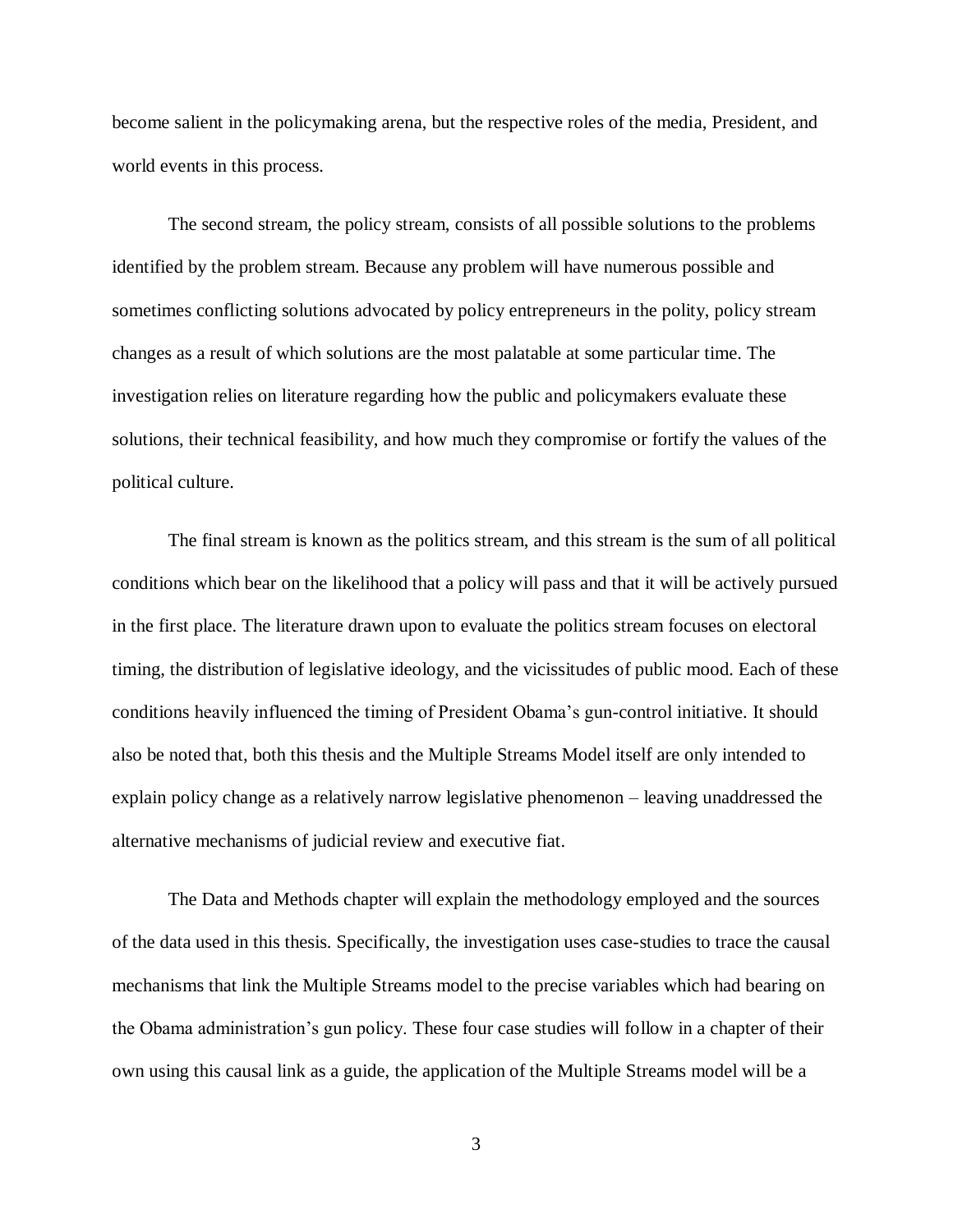simple matter of understanding how each stream contributed to or failed to contribute to the opening of a policy window which allowed the President to pursue his policy goal. The investigation will conclude with a final chapter explaining precisely why, in the first three case studies, a policy window failed to open for President Obama, and what unique circumstances surrounding the case of Newtown, Connecticut, allowed for this policy window to finally open.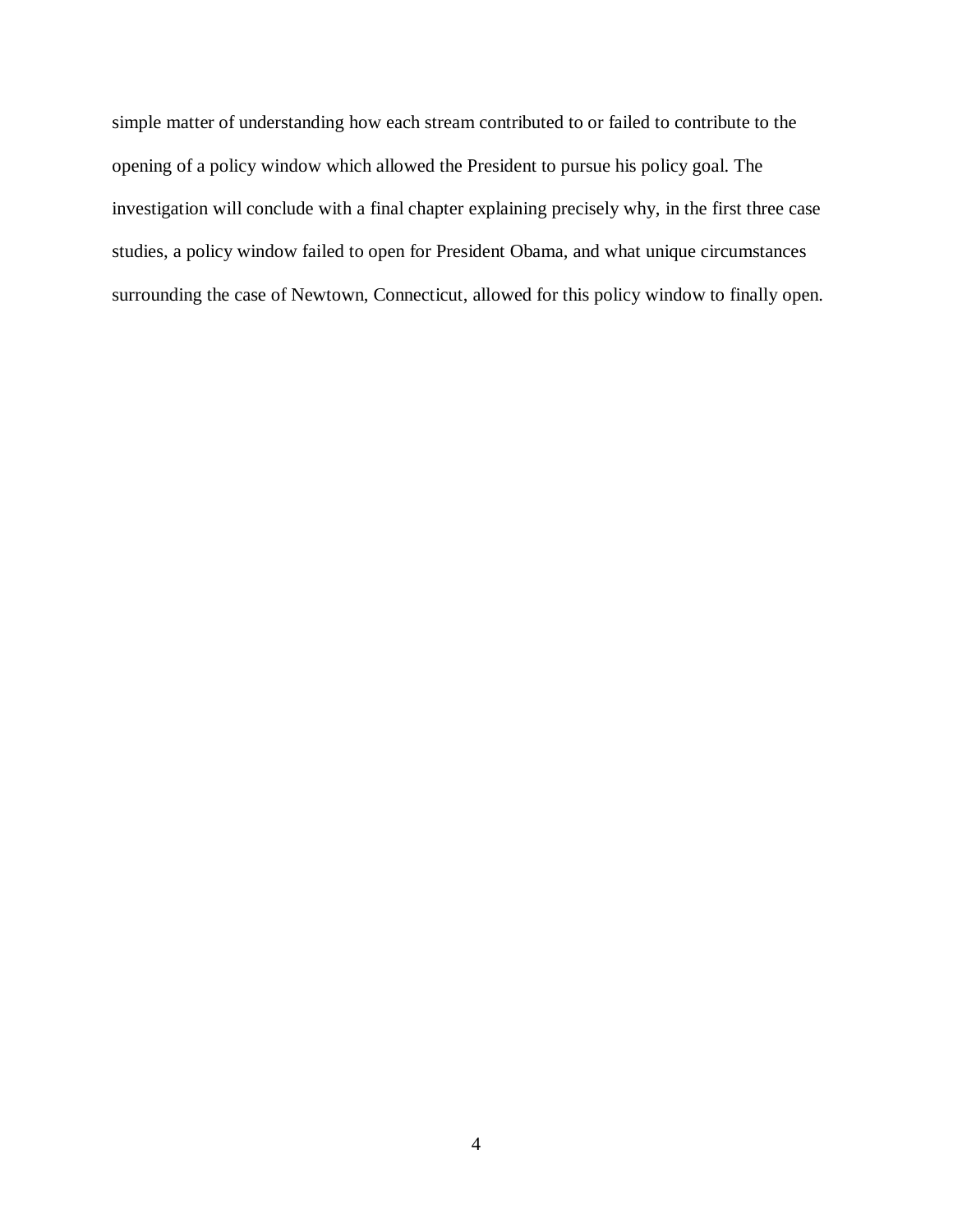# **LITERATURE REVIEW**

<span id="page-14-0"></span>In late 2012 and early 2013, the United States experienced just such a surge in attention toward the issue of gun control. Though it was dormant in the political arena for over a decade, the sudden explosion of discussion on the issue of gun control during this period is interesting for a few reasons. First, mass shooting incidents in the United States are, unfortunately, nothing new. Although there has been a gradual surge in the number of these incidents occurring each year (Follman, et al. 2012; Blair and Martaindale 2013) the abrupt emergence of this as a hotbutton issue and primary goal for the Obama administration cannot simply be explained as a consequence of such a gradual phenomenon. In fact, dozens of lives were claimed in mass shootings earlier in that very same year, 2012, which were not met with the type of public outcry nor governmental response that rapidly developed by the year's end. Furthermore, the pursuit of this issue suggests that the political actors most invested in its success believed that they would be able to push through legislation in a way that perhaps was not likely before. The question, at first glance, poses many anomalies.

In his 1995 book, *Agendas, Alternatives, and Public Policy*, John Kingdon poses a question which is central to the understanding of public policy: "Why do some subjects rise on the agenda while others are neglected?" (197). Obviously, explaining the development of public policy is a primary interest for many political scientists because public policy is usually understood as the primary goal of the political system. Policy, however, does not arise spontaneously; it is the product of numerous decision-makers at different phases, each with different interests, and oftentimes without consideration for the best interests of the country as a whole. Ultimately, because of the limited resources of the state to handle policy issues, a given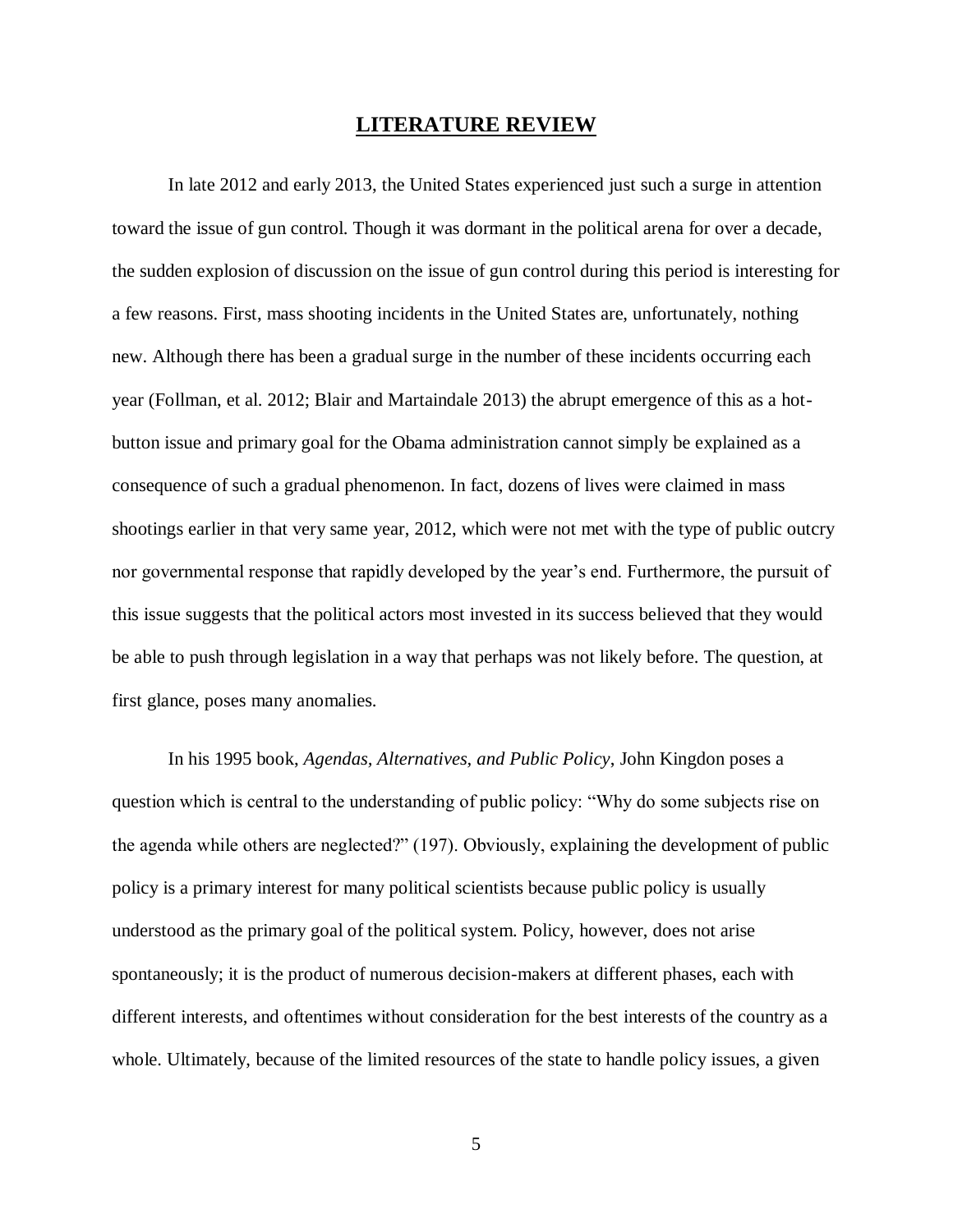issue which is granted the scarce attention of the state represents a very precise convergence of circumstances.

The theoretical framework developed by John Kingdon to explain why some issues rise to debate may prove very useful when analyzing gun control under the Obama administration. Insofar as Kingdon's influential "multiple streams model" explains policy development in general, the application of the model will make clearer why an issue, so much a part of American life for so long, suddenly became the most contentious of its day.

#### *The Multiple Streams Model*

<span id="page-15-0"></span>John Kingdon's goal in developing the multiple streams model is simple: explain how legislative policy change occurs. While it is clear that the mechanisms of the state are somehow manipulated to allocate resources and power, what is not clear is why certain issues arise as the targets of new policy, and furthermore why the final solutions offered have drowned out competing possibilities. This theoretical perspective states that when the "three streams" of public policy align, a fleeting "policy window" is created and provides opportunities for "entrepreneurs" to push their preferred solutions (Kingdon 1995, 165). Of course, without definition these terms are meaningless. The first stream is the policy stream. This stream is in fact an abstract body of ideas regarding what types of plausible solutions to some problem exist. This stream is articulated by technocrats, pundits, academics, and other "experts" who through discourse create the range of options that any problem can be dealt with (Kingdon 1995, 117). These individuals diffuse their solutions to the public and ultimately their policy prescriptions arrive to the decision-makers who employ them. The second stream is known as the problem stream. This stream gradually develops as a particular perspective on what constitutes societal-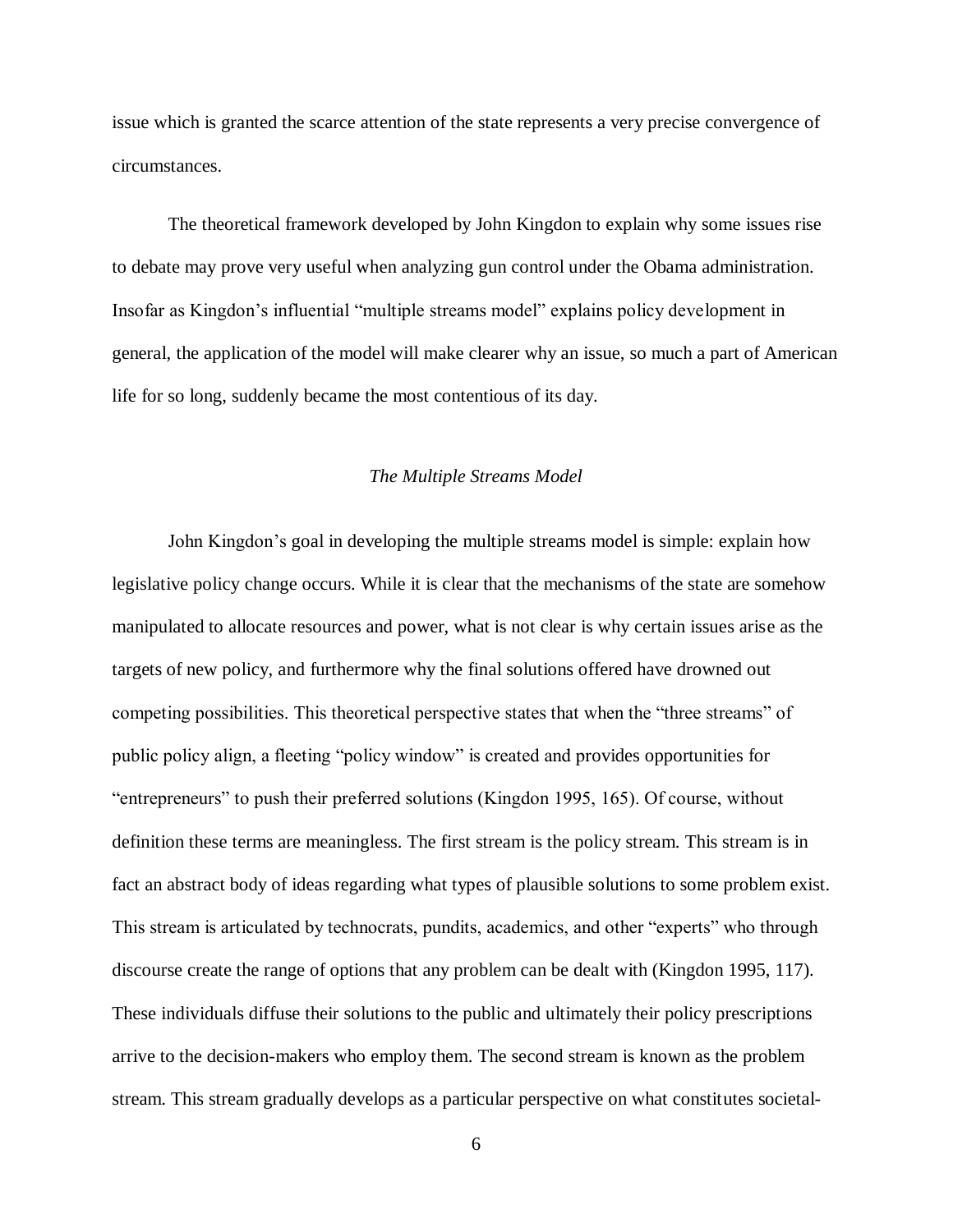level "problems" which merit attention from policymakers. These perceived problems frequently arise out of the deterioration of some government service or area of public life (Kingdon 1995, 90). Although the problem stream and policy stream represent both issue and solution, they alone are not able to create policy change. The third stream, the politics stream, is the sum of all pragmatic, political considerations which help or hinder the development of some new policy. As defined by Kingdon, this stream is influenced by the balance of competing considerations, various lobbying pressures, as well as the turnover and ideological development of the politicians who enact legislation (Kingdon 1995, 153).

At such time when the influences of these three streams have aligned, a path-of-leastresistance is created for some particular type of policy change. This rare opportunity to usher in a new policy is known as a "policy window." Short-lived and highly susceptible to the vicissitudes of the political arena, a particular policy window does not manifest in change unless capitalized on by an "entrepreneur," an individual who expends effort in convincing decision-makers that some particular solution must immediately be enacted to cure a problem. This process of consciously linking the putative problem with the optimal solution is known as "coupling," and at this point the new policy is fully articulated and must be enacted into law by the proper channels (Kingdon 1995, 122-123).

Though the timing of policy output can project an image with "a certain arbitrary character" (Cohen-Vogel and McLendon, 2009; 1) the convergence of these three streams and yet their fundamental independence from one another can go a long way in explaining legislation. Kingdon (1995) describes the process as one in which countless parties "lie in wait in and around government with their solutions in hand, waiting for problems to float by to which they can attach their solutions, waiting for a development in the political stream they can use to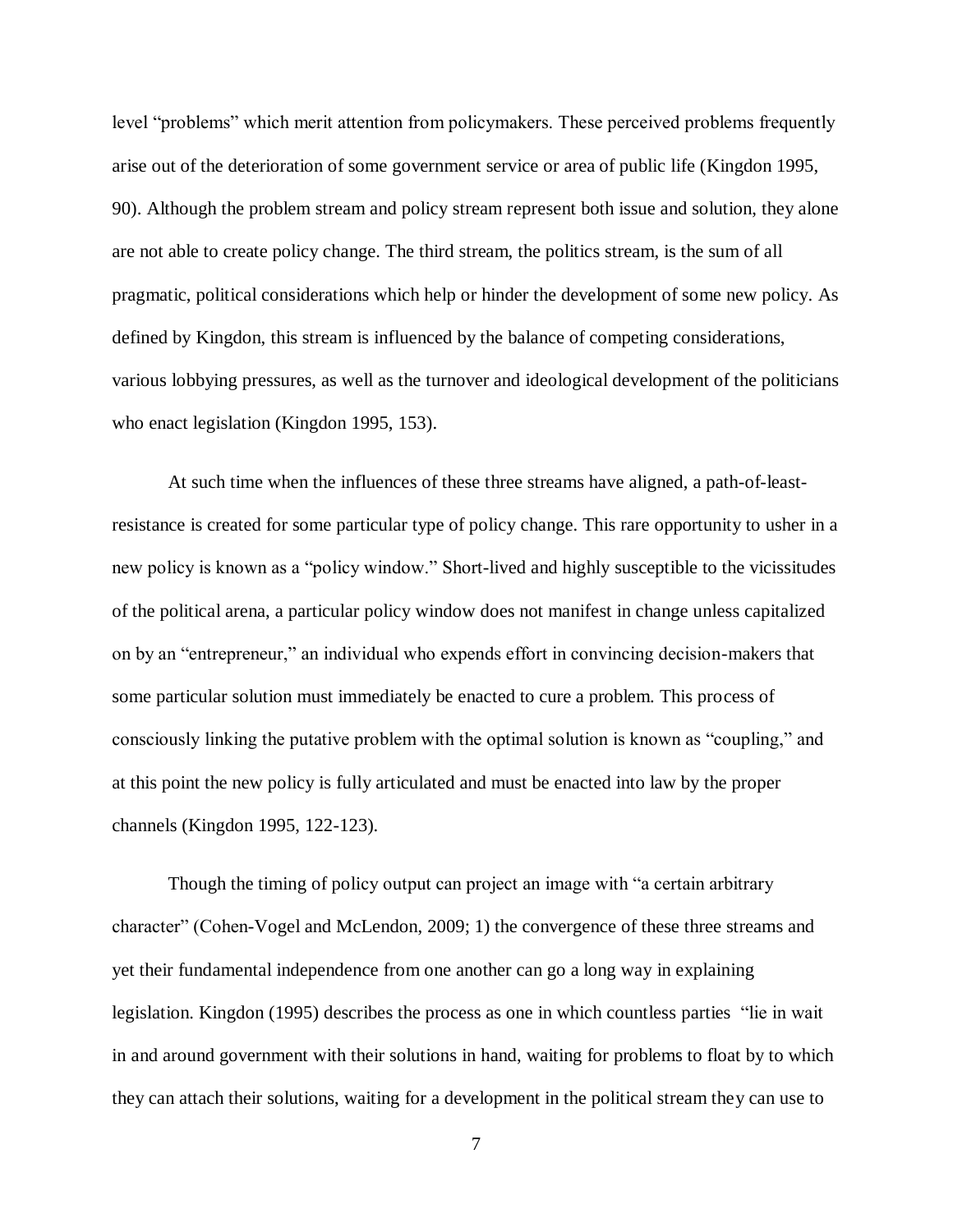their advantage" (p. 165). Here the image emerges of a certain autonomy between the public and policymaker's perceptions of problems, the usefulness of various types of more or less palatable solutions waiting to be proposed, and the coincidental posturing of various actors in the political landscape. Stated briefly, Kingdon's framework outlines the three necessary conditions  $-a$ salient problem, substantial volition, and a palatable solution – must exist in order for policy change to occur. This "three streams" approach will be the primary organizing theme of the research project, as the reciprocal relationship between mass shootings in the United States and Obama Administration gun policy is examined. Cohen-Vogel and McLendon (2009) expands on the influence of Kingdon's method, while exhorting subsequent scholars to apply this theoretical lens to their work:

"Kingdon's so-called Multiple Streams approach remains one of the most cited theories of policy formation, if also one of its least systematically applied. At the heart of the perspective lies an interest in explaining agenda change" (Cohen-Vogel and McLendon 2009, 1)

Parsimonious as this framework may be when the three streams are considered together, taken individually each of the streams present numerous questions. What, for example, articulates satisfactory cognizance of a problem on a national scale? What political realities "on the ground" as it were, might block legislative will from being realized? Lastly, what determines which of the many possible solutions will ultimately be implemented? In answering these questions, the literature review will examine several bodies of academic scholarship – broken down by relevance to each stream – and attempt to structure a viable theoretical framework for understanding President Barack Obama's gun control initiative.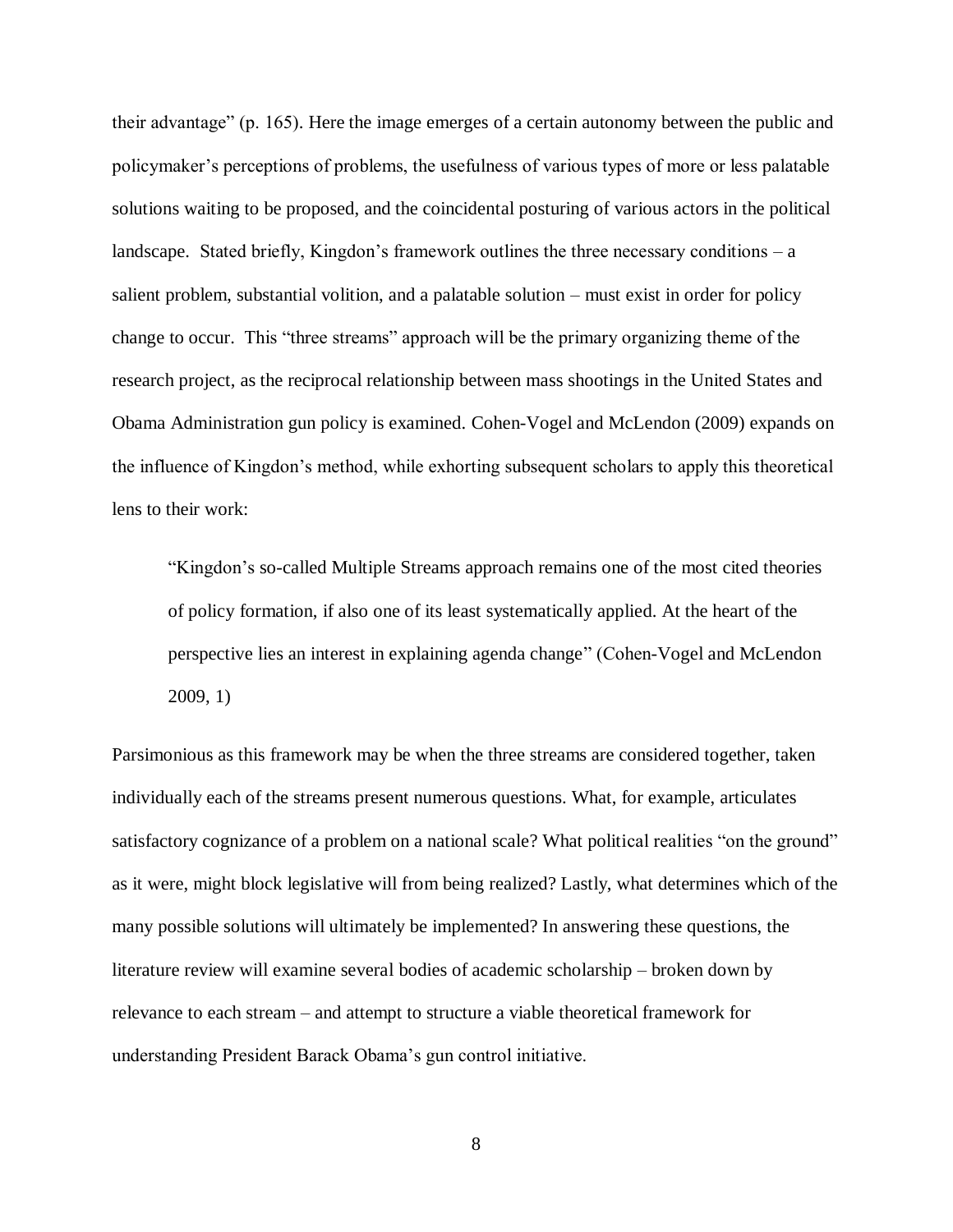### <span id="page-18-0"></span>The Problem Stream

The volume of issues that might conceivably present themselves as substantive problems to the public consciousness far exceeds the lawmaking capacity of any legislature. Consequently, unless we conclude that the problem articulation process is random, then there must be some mechanism which selects issues for public discussion, or at the very least some variables which make policy debate on a matter more or less salient. A parallel immediately demands to be drawn between this type of problem articulation, and the process known as agenda-setting. Indeed, agenda setting may even be the primary mechanism by which this occurs. But, in spite of the simplicity in attributing some process to a single media mechanism, the development of the problem stream and the interaction of the many different parties who contribute to the agendasetting process assure that this will be anything but simple. The tone and intensity of Presidential response will also inform how seriously the public considers an event, and, taking cues from him, the public may agree that an issue which has merited the attention of the President also merits action. Lastly, as potent as the effect of the media and President may be, they are also to a great extent limited in what they can focus their attention toward based on the chaotic development of national events.

# *Agenda Setting*

The literature on agenda-setting begins in the early  $20<sup>th</sup>$  century with Walter Lippman's seminal work *Public Opinion.* Therein, the author expounds at length about the gaps which emerge in a complex society between the world of the "Platonic ideal," here used as a shorthand term by Lippman for a community of perfect information, and the distorted interpretations of reality which complicate not only public opinion, but by extension public understanding of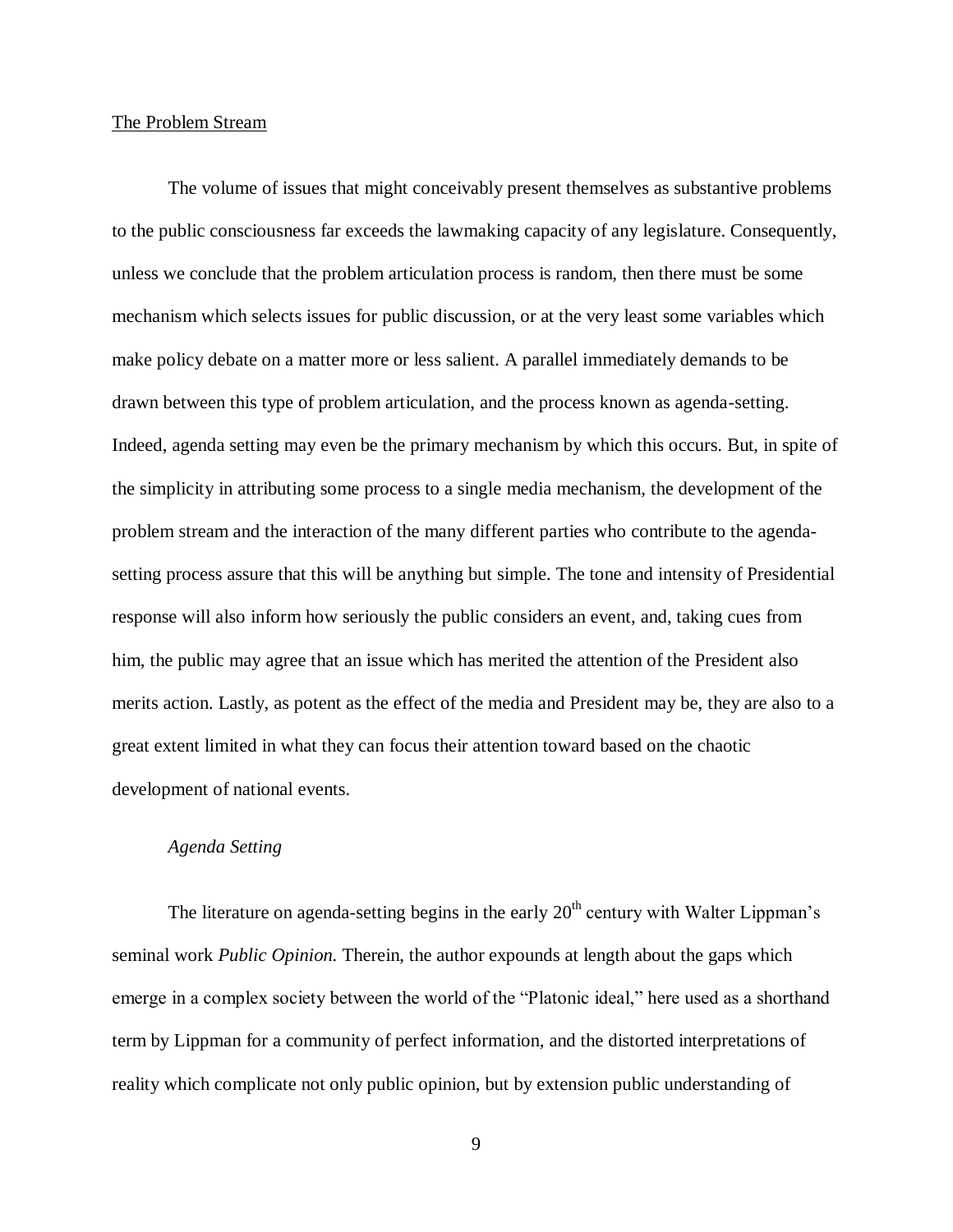political events. The author claims that "there exists a body of known truth, and a set of well founded hopes, which are prostituted by a more or less conscious conspiracy," (p.355) which he believes is predominantly propagated by "rich owners of newspapers." Because of the distance which necessarily exists between the public at large and the facts "as they exist" in the world, the media must play a key role in the process of bringing facts, and hence interpretations, to the public. He concludes, with cynical tone, that it is only on rare occasions when the news media do not actively exert influence in shaping public discourse for the benefit of those rich newspaper magnates. At this point the literature is inchoate, and the contemporary understanding of agendasetting as a specific process by which some events are highlighted by and others ignored is only vaguely implied. Nonetheless, Lippman's early work makes major progress toward conceptualizing the ways in which the media mold public perception, and produced an enormous amount of subsequent scholarship in political science and communications.

The first truly concrete articulation of the process of agenda-setting as it is now understood came decades later in the pithy remark: "The press may not be successful much of the time in telling people what to think, but it is stunningly successful in telling its readers what to think about" (Cohen, 1963; 13). Here lies the crux of the large field of literature concerning agenda-setting. Not only is it the case that, as Cohen remarks, the public consciousness is filled with the issues selected by the media, but later contributors also note that the interpretation of these issues and their relative value is also contingent on the quantity and intensity of media coverage.

In a major study by McCombs and Shaw (1972) the authors conclude that, while the media's ability to change specific public attitudes is tenuous, the media did exert a significant influence on public perceptions of what issues demanded attention in the 1968 United States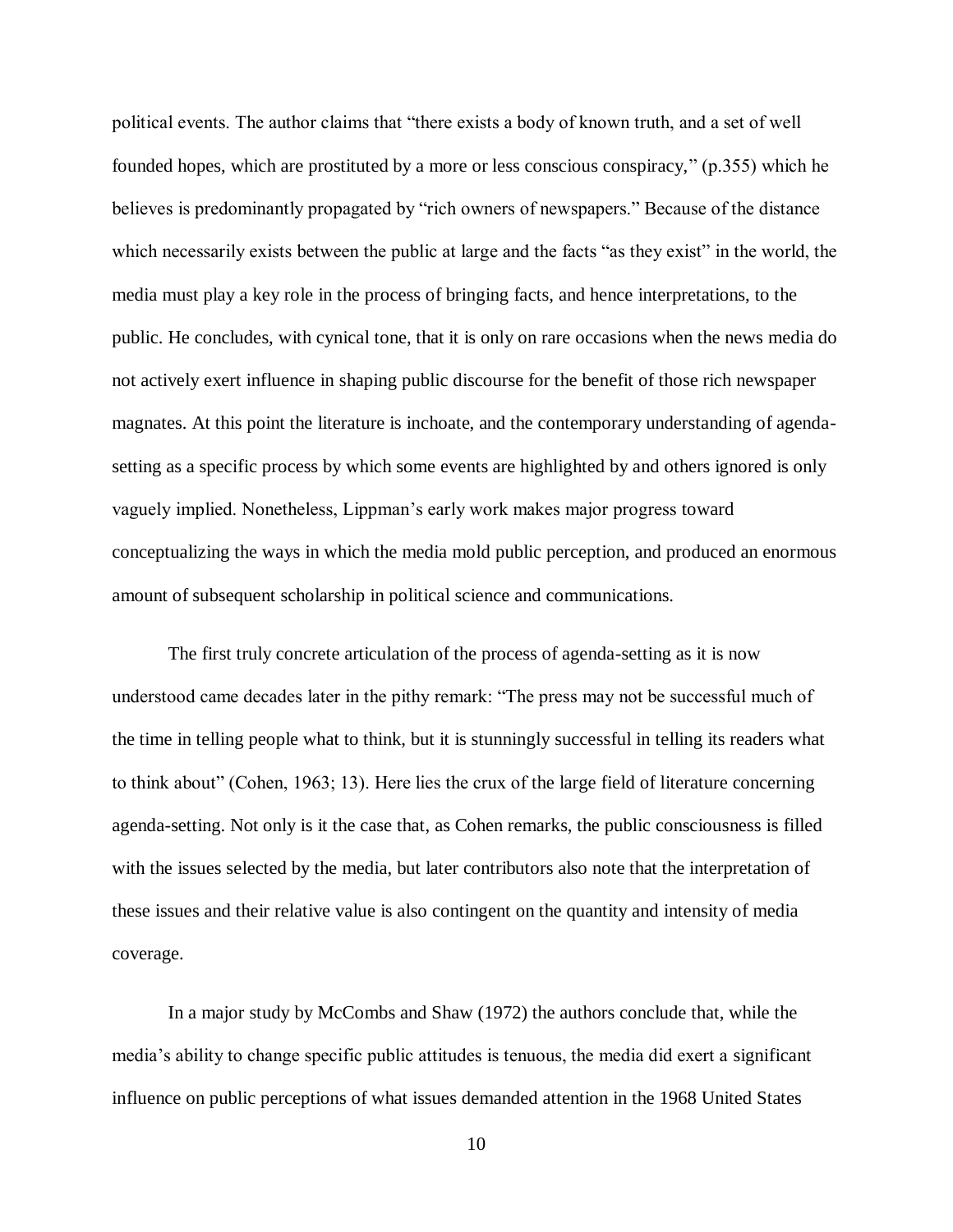General Election (p.176), and presumably the media has only grown in their influence, given the proliferation of new and more pervasive forms of media exposure. Subsequent authors of communications theory have noted that the media is all-powerful in deciding "what voters considered to be the major issues of [a given] campaign" (Infante, Rancer, and Womak 1997, 366) both through selecting how much information will be presented on a particular topic, and in the relative placement of news stories (e.g., at the beginning versus the end of a newscast; front page headline versus fifth page blurb).

Of course, the media are not alone in their agenda-setting practices. In his 1976 article "What makes it change?" Bruce Westley examines the issue of, not whether agenda-setting occurs, but who influences the media in *their* agenda-setting activities. Starting from the sound assumption that, rather than acting capriciously, the media's agenda setting is itself motivated by numerous competing interests which often conflict in determining what to highlight. His conclusion forms an important intersection with the subject of this research process by establishing that political actors such as interest groups and, perhaps the administration of President Obama, can exert their own influence on those issues that the media highlights (p.47). Far from being an equal and reciprocal relationship, though, it is still important to understand that neither the media nor the President would be independent of the interests nor the motivations of the other. Westley (1976) also concludes that the relative prestige of media outlets creates an uneven relationship within the media itself regarding whose reporting has the most significant and lasting impact on the agenda-setting process. The interplay between political actors and prestigious media outlets potentially means that, by using the media in general and specific outlets in particular as a conduit, then the President is able to exert a great effect on agenda setting.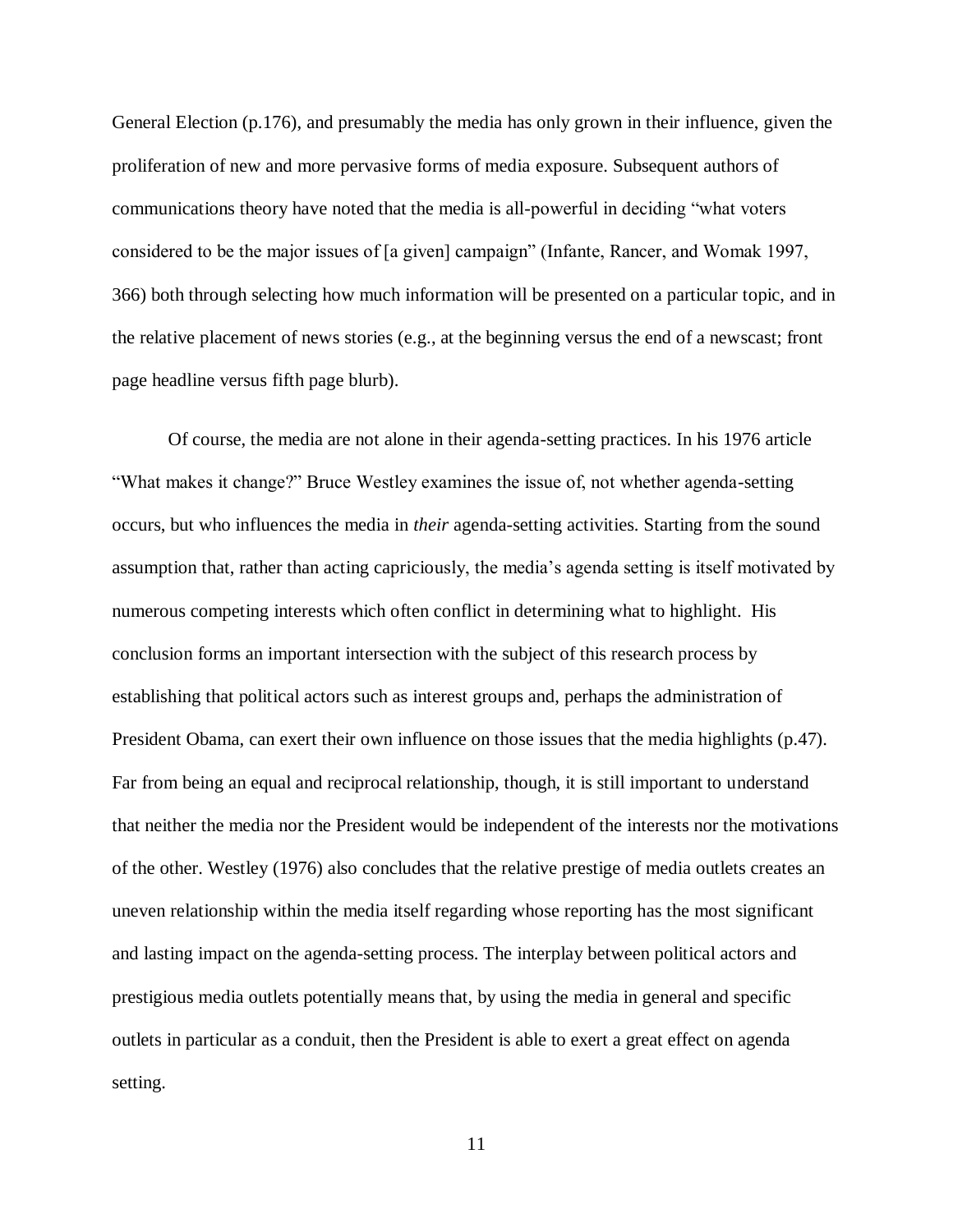## *Presidential Response*

In addition to mere attention, many other facets of Presidential response will color the nature of media coverage and debate. According to Bucy (2003), analyses of speeches given by President George W. Bush in the aftermath of 9/11 suggest that the intensity of Presidential rhetoric increased markedly over the course of the Iraq War, perhaps attracting greater media attention in and of itself. While Bucy (2003) places significant attention on the value of tone and intensity of Presidential communication, and while this might seem to fall slightly outside of the scope of interest of the investigation at hand, it is in fact critical in understanding how Presidents publicly react to events and why the validation or negation of this investigation's hypotheses will be more complex than face value might suggest. Seeing as Presidents moderate or intensify their rhetoric in response to shifting goals and situations, we can expect that any analysis of official Presidential responses should have more than one "dimension" of consideration. Consequently, we cannot explicitly expect that the frequency of Presidential response be the only point of interest, but that qualitative analysis is necessary. Of course, the qualitative analysis of each case study will take into account the tone, aggressiveness, and length of Presidential communications issued.

# *National Events*

As in many areas of social scientific inquiry, the relationships that emerge between the media and the President are highly complex and interactive. Certainly the two respond to one another on a continuous basis and, in doing so, can only independently guide the agenda setting process so much. It is also important to note, however, that neither President nor media is free of yet a third variable with no will of its own and more powerful than either: circumstances. Insofar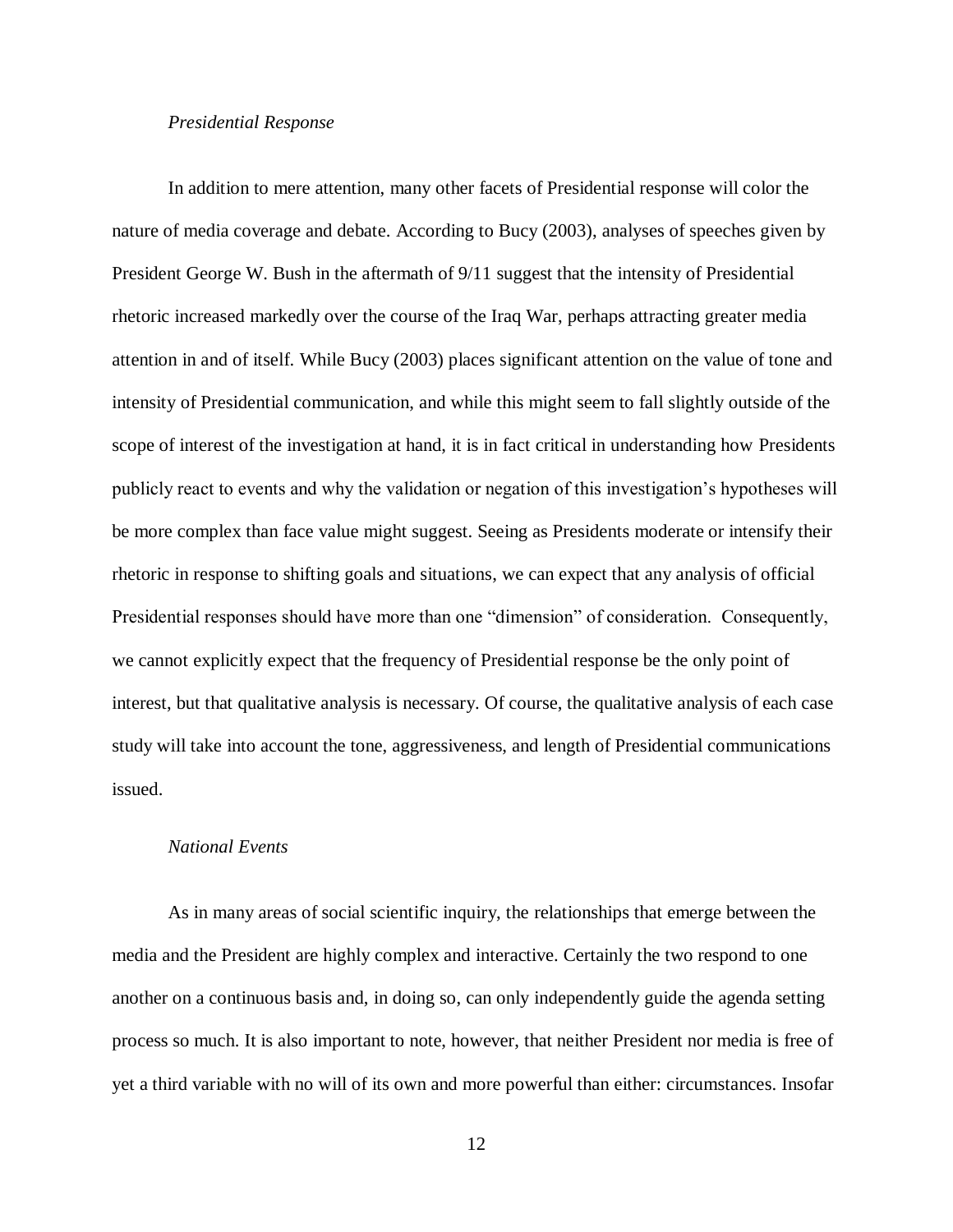as the media still relies on facts to produce stories, complete fabrications do not have a place in the national discourse. Clearly, the chaotic progress of real-world events is the first and most definite arbiter of what issues make it to the legislative agenda. Without being molded by both the media and political establishments, there is rarely a consensus on what constitutes problems. As outlined in Cohen (1963) above, the public and policy elite must first have their attention directed onto problems so that they can begin to contemplate them and formulate solutions. Depending on the abruptness or sensationalization of how such real-world events are diffused into public awareness, Kingdon (1995, 100-101) refers to them as either "indicators" or "focusing events."

In some circumstances, pressure to recognize something as a problem builds gradually over time as some systemic function becomes increasingly maladapted to deal with societal problems. These gradually changing pressures are known as "indicators," because they usually come to the attention of public officials via some type of quantitative data collection. The government as a whole is continuously under the scrutiny of watchdog and consumer agencies, auditors, and lobbying organizations. Frequently these organizations compile and track statistics which reflect the failures of existing policy and, as figures shift to reflect negative trends, it becomes much easier for these organizations to garner attention to their problems and demand that legislators devote serious debate toward its resolution. While the public tends to be satisfied with the *staus quo*, both they and the political establishment tend to interpret changes in policy effectiveness as threatening and believe these statistical shifts are generally problematic (Kingdon 1995, 91). The academic establishment also plays a role in monitoring various indicators and building a critical consensus around what constitutes problems through research, studies, and interpreting trends in data (Kingdon 1995, 90). Of course, data do not exist in a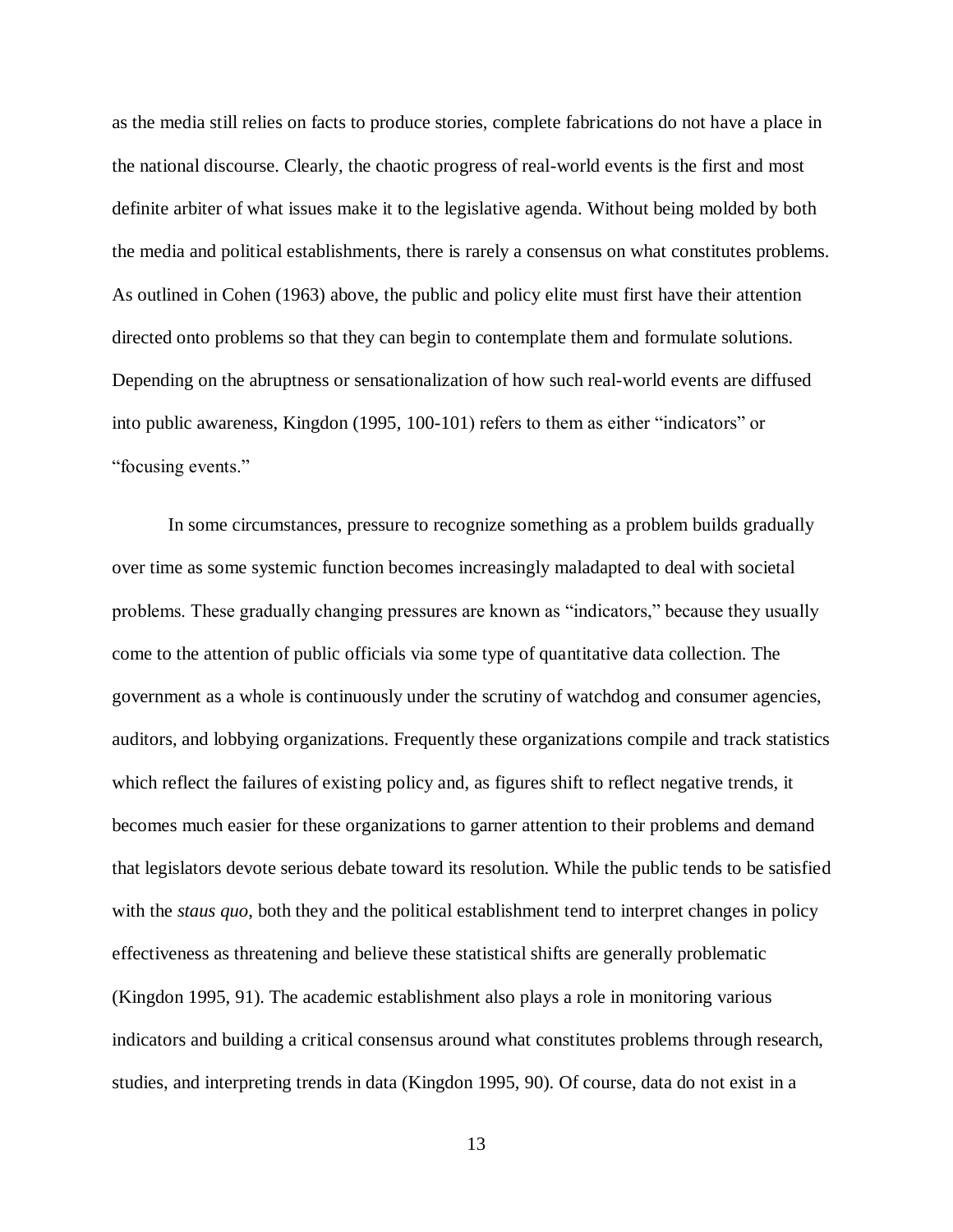vacuum and, once gathered, must somehow be linked to particular solutions. This task is a significant step in the creation of policy, but can only truly occur once the three streams create opportunities for this.

Conversely, "focusing events" are a more abrupt and sensational mechanism through which specific problems are identified. The focusing event is a term which is not always properly defined, especially by multiple streams theoreticians (Birkland and DeYoung 2012, 176). According to Kingdon (1995), a focusing event is a "little push…like a crisis or disaster that comes along to call attention to the problem, a powerful symbol that catches on, or the personal experience of a policymaker" (94-95). What distinguishes any passing news event from a potent focusing event is the intangible quality of being eye-catching, that is, something which appears problematic *prima facie*, without the need for extensive quantification or academic interpretation to "make sense" to the public and policy elite. Usually these focusing events come in the form of a national tragedy or disaster (95) because the dramatic concentration of policy failure is more salient than an equally harmful series of event spaced over time. In Birkland and DeYoung (2012, 176) the authors succinctly use this phenomenon to explain why certain policy areas are generally more conducive to the influence of focusing events, claiming that "a plane crash that kills 200 people gets more attention than 200 single fatal car wrecks." This is not to suggest, of course, that the automotive industry is beyond the reach of policy change, simply that some policy changes are more likely to be galvanized by the accretion of data into shifting indicators and others by shocking media events. Such focusing events are also influential because of their potential for adoption as symbols of some specific problem and, oftentimes, some specific solution as well. In *After Disaster: Agenda Setting, Public Policy, and Focusing Events*, T.A. Birkland contends that the most powerful focusing events will de those which can be reduced "to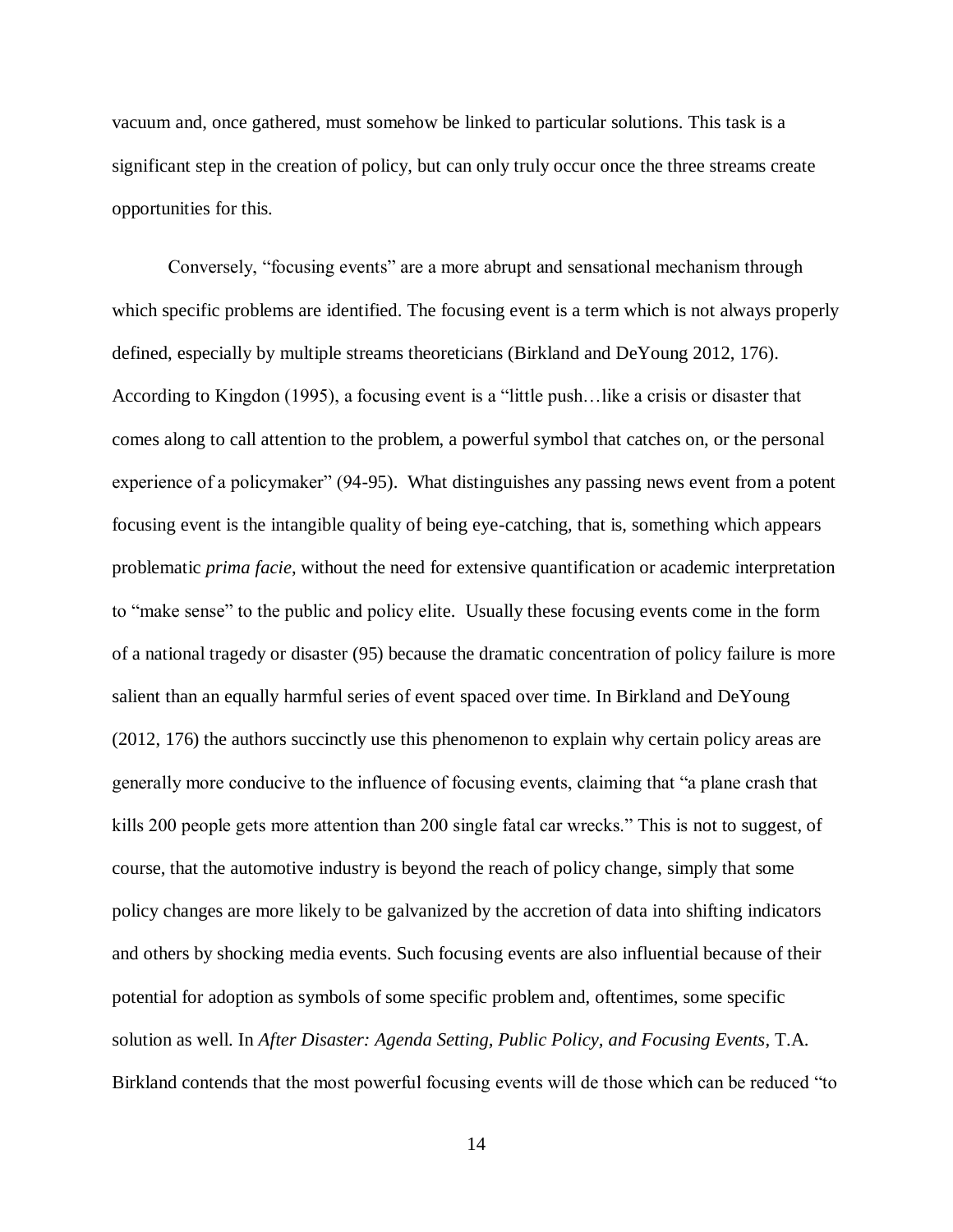simple, graphic, and familiar symbolic packages" (11) because these simple, familiar packages are easily and effectively disseminated by the media without having to make subtle or complex arguments as to why the image is emblematic of something exigent.

Obviously there are a great number of factors which contribute to the articulation of problems in the political arena. In attempting to understand the direction of the problem stream, it is necessary to recognize the contribution made by individuals and by circumstances. While the media and various groups select public attention by agenda setting, they are also limited in their freedom to guide the articulation of problems by the relative weight of national tragedies, and gradual changes in the data that policymakers draw upon to do their jobs. Even still, the articulation of a problem is no guarantee that there is a viable solution, or that political volition will exist to enact it. For this, one must look toward Kingdon's other streams.

### <span id="page-24-0"></span>The Policy Stream

Just as it is the case that more problems exist than can be dealt with, so too is it the case that each problem has a large range of potential solutions which are often mutually exclusive and certainly cannot all be implemented at once. Legions of think tanks, congressional and governmental agencies, academic groups, and technocrats are continuously in the process of formulating and reformulating policy prescriptions precisely in case that some particular problem should become salient. In spite of their geographic and organizational distribution, these groups of policy formulators are known as "policy communities," (Zahariadis 2007, 72; Kingdon 1995, 117) in that they interact most directly with one another when trying to evaluate these various solutions. The humorous name that the author uses to refer to the sum of all potential solutions produced by a policy community of the "primeval policy soup," and this soup of choices remains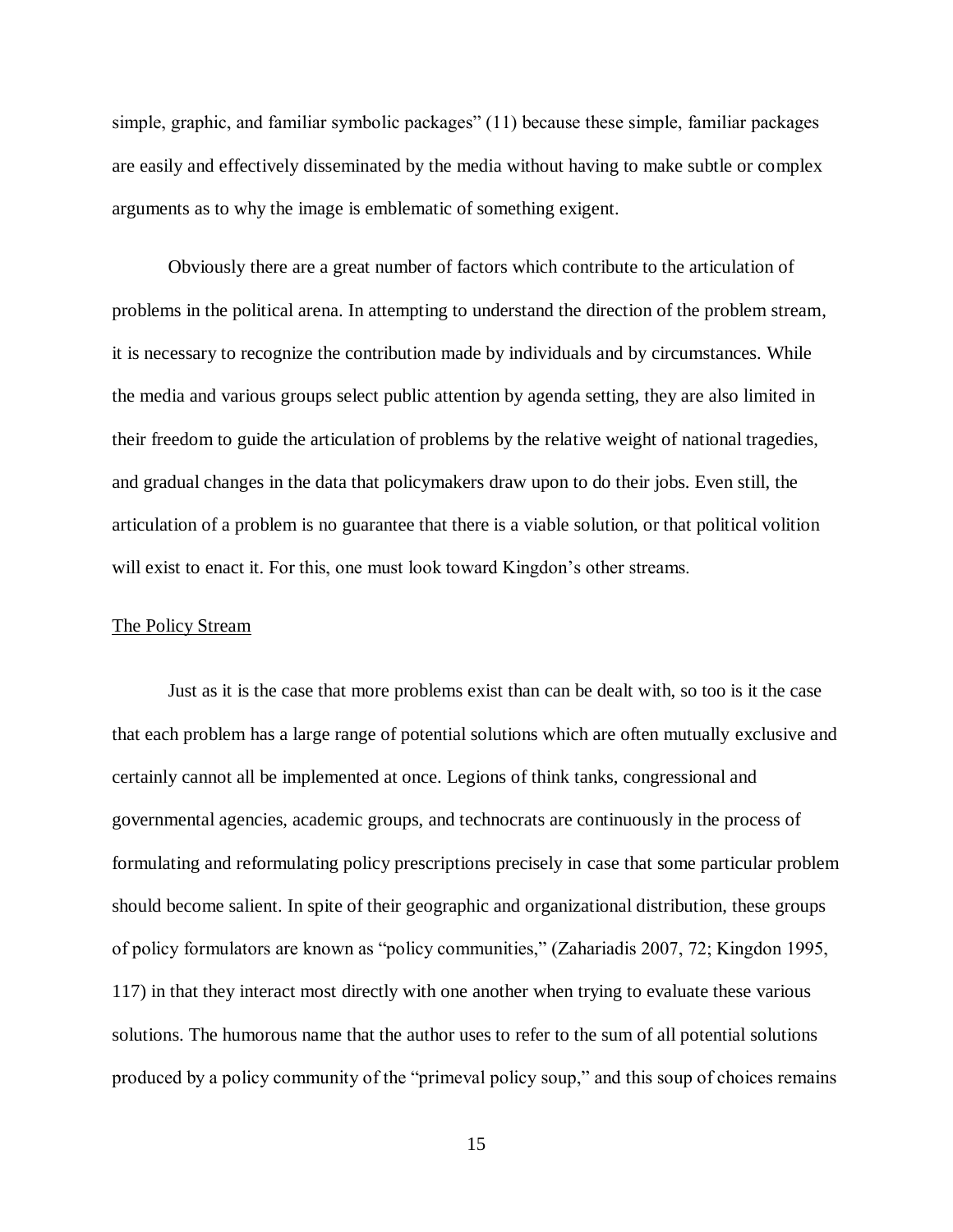latent until a successful bid is made to adopt a policy prescription. Interestingly, Kingdon (1995) notes that the driving force behind the development of policy prescriptions is that the policy communities are incentive-based actors and will make prescriptions which benefit them and their ideology (122-123). Regarding President Obama as a policy entrepreneur with his own preferred gun-control positions, there is little question. Even before his presidency, Obama was on the record numerous times coming down against absolute  $2<sup>nd</sup>$  amendment rights, and cast many guncontrol votes. In a 2004 Senate debate, the President referred to the expiration of the Bush-era assault weapons ban as "a scandal" (Keyes and Obama 2004) and as the President-elect issued a policy platform which clearly stated his intention to close "the gun show loophole and [make] guns in this country childproof" in addition to "making the expired federal Assault Weapons Ban permanent" (Change.gov 2008). In spite of the influence of personal ideology, policies which arise within this stream are developed based on two important criteria: their technical feasibility and their value acceptability (131-132).

# *Technical Feasibility*

In anticipating questions of technical feasibility, the authors of some particular policy proposal will need to carefully consider all of the components of their proposals implementation and financing. Conflicts and inconsistencies in their policy prescription will quickly be pointed out by advocates of competing positions and exploited (131). Nonetheless, even policy programs which are implausible on technical grounds can still be adopted; it might be better to conceive not of technical feasibility as a prerequisite to harnessing the strength of the policy streams, but rather *perceived* technical feasibility. In the case of the gun-control debate that has colored the beginning of President Obama's second term, the technical feasibility of various proposals were attacked by proponents of competing camps. While the conventional left-wing response in the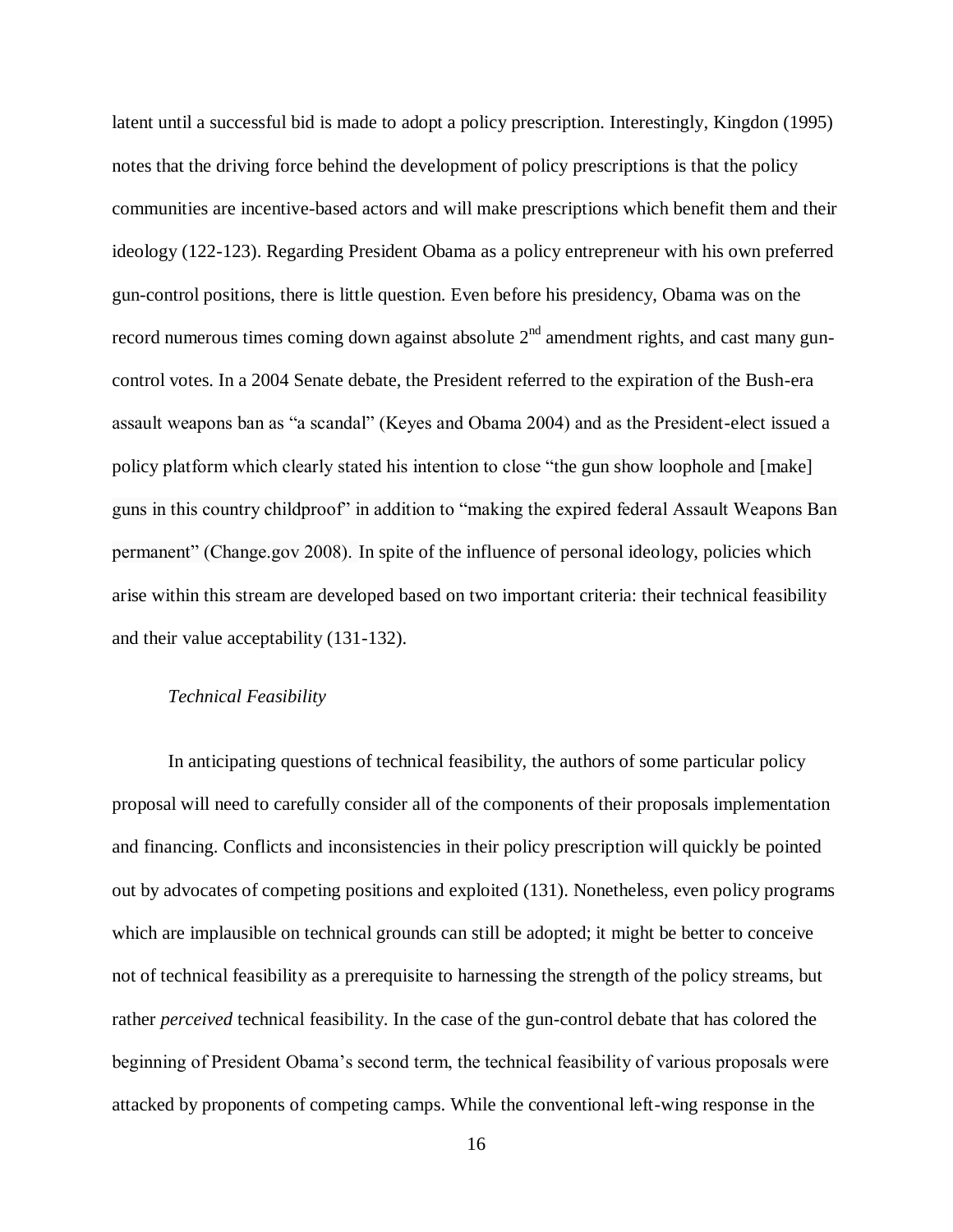United States has been advocacy for tighter regulation on guns and the need to limit their accessibility across the board, a popular conservative policy position advocated heavily by the National Rifle Association has argued that only an increase in the number of guns will help citizens defend themselves (Abad-Santos 2013, Lott 2010). Clearly, in these cases the opposition strongly contends that, not only are the inverse proposals technically infeasible, but will directly lead to an exacerbation of the problem. In spite of the debatable feasibility of either or both of these prescriptions in achieving the desired outcome, they remain options in the policy arena because there exist large numbers of policy makers in both camps who perceive technical feasibility even where there may be none.

## *Value Acceptability*

Policy prescriptions, however, may conflict in another dimension as well: the acceptability of their values (Kingdon 1995, 132). Clearly a policy prescription which has been put forward by a policy community will match with the values of at least a subset of that policy community – if not the community as a whole. This value acceptability cannot only hold for a subset of technocrats or intellectuals, however, as it must be viable for wide-scale implementation by politicians who are accountable to large public masses. One of the most frequent areas of value conflict appears when policy communities impose values regarding the proper role of the government in public and private life, and continuum which runs from "greater government involvement" to "less government involvement" can be loosely understood as analogous to the left-right spectrum. While for example there may be little debate over if some proposal is able to deal with an issue, there may still be substantial debate over whether it should be implemented anyway due to its undercutting the value of individual liberty, or conversely because of its dramatic handicapping of government agencies to perform their jobs (133).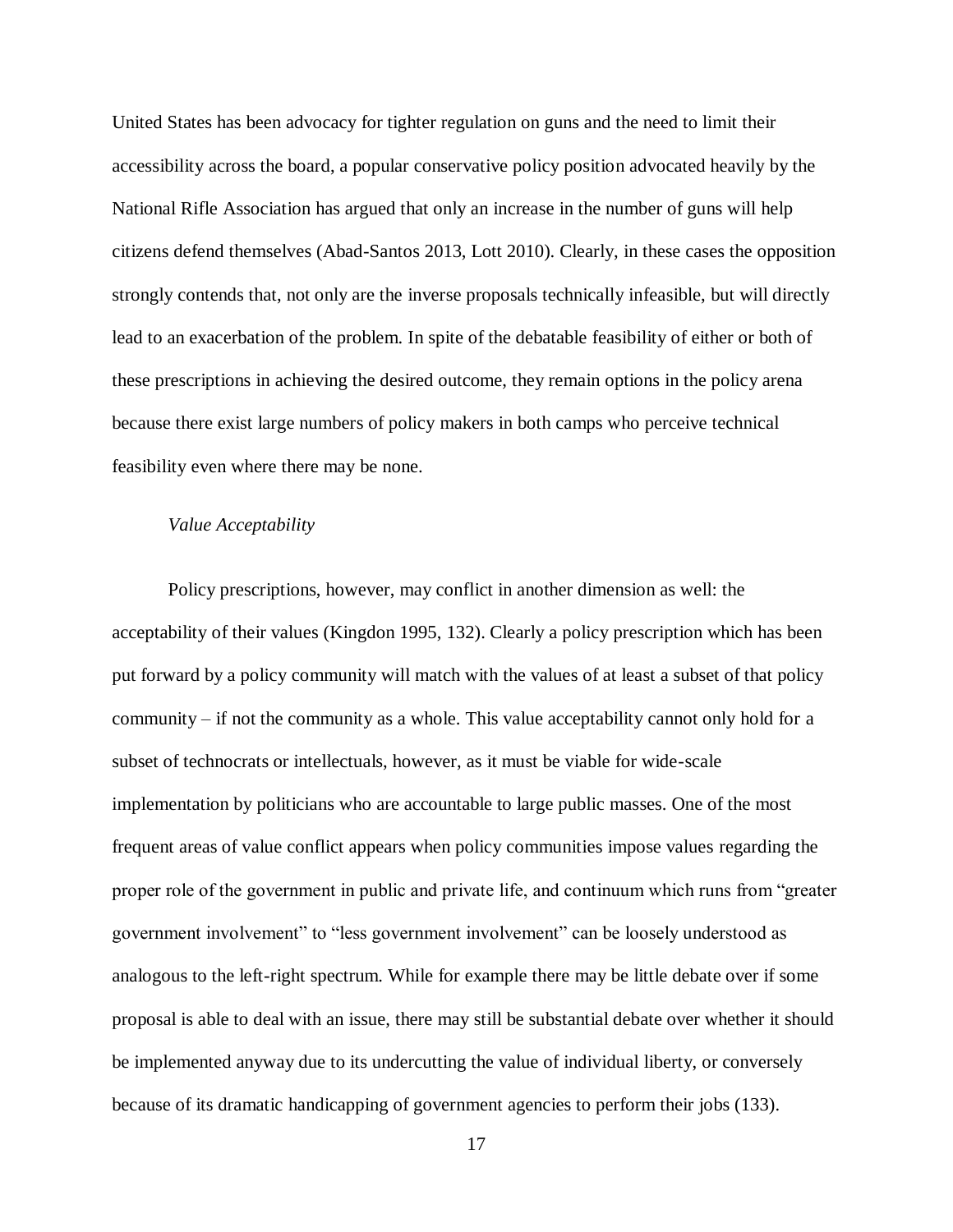Revisiting the example of more guns versus fewer guns, in addition to opposing camps objection to the plausibility of the prescriptions as solutions, they also perceive a serious value acceptability problems. On the left, the objection being that introducing more guns would be irresponsible and jeopardize more lives (Abad-Santos 2013), and on the right, that limiting access to firearms would infringe on  $2<sup>nd</sup>$  Amendment rights (Lott 2010). Also critical to the cost benefit analysis that characterizes value acceptability is understanding that those proposals which come at the lowest perceived cost – be this expense in terms of values, time, or money – are more likely to be adopted as the preferred policy initiative.

The policy stream is complex, because understanding how people and circumstances shape the direction of its flow is difficult and value-laden. Certainly when assessing technical feasibility, the policy community is more able to coalesce around am empirical or scientific standard to determine whether or not their proposal is viable. Indeed, these policy communities, because of their expertise in handling specific policy issues, are often the best suited to make judgments regarding technical feasibility and subsequently pass this information on to policymakers.

While by no means are assessments of feasibility unanimous, they are accessible to "outsiders" with education and access to requisite information. With respect to value accessibility, however, these policy communities are often more removed from "common-sense" values that are more palatable to the average citizen, radicalized by their unique professional and intellectual environments. It is in finding a balance between technical and value-oriented considerations that allows policymakers to manipulate the policy stream.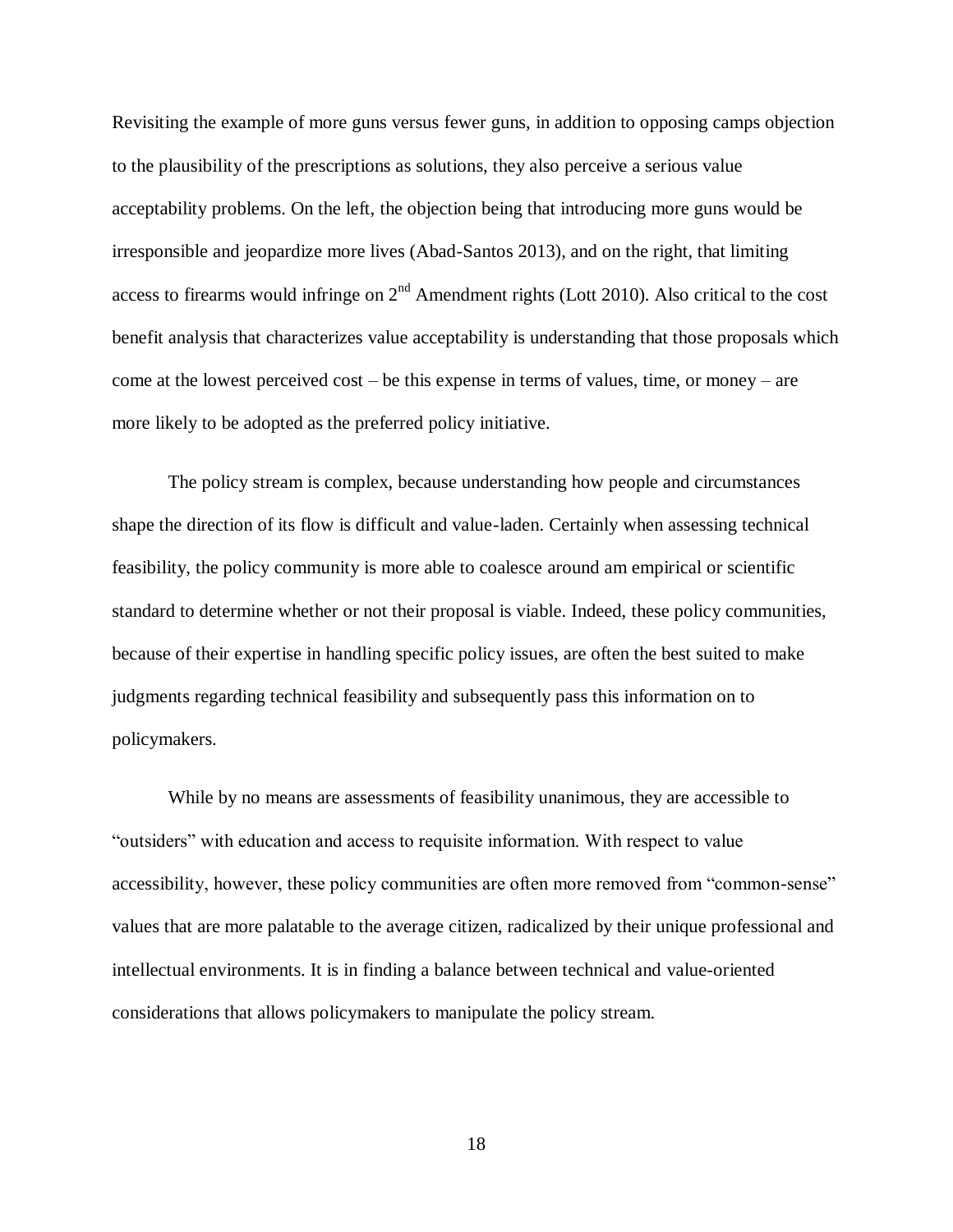### <span id="page-28-0"></span>The Politics Stream

In spite of the myriad issues dealt with by national news media, it is simply a fact that without substantial volition on the part of citizens and lawmakers, policy change cannot occur. This stream may be the most theoretically complex, as any number of disparate factors can influence the relative power of political actors. In times with poor centralization of power, the nation is likely to enter a state of gridlock that prevents actors from mobilizing simply because they see no viable procedural avenues to pursue. Political and public relations considerations, then, may be instrumental in shifting the balance of policymaking-power in the favor of some particular group (Kingdon 1995, 145). At such time, the second stream will make its vital contribution to creating Kingdon's policy window. Just some of the actors will of course be the President, the Congress, the court system, lobbyists and interest groups such as the National Rifle Association, other private organizations, and the public. At any time, rapid developments may change the relationships that exist between these entities and produce change or gridlock. The three streams framework conceptualizes this impetus to change as falling into one or a number of three different categories: the national mood, pressure-group campaigns, and the incremental turnover of policymakers (Zahariadis 2007, 73).

# *National Mood*

The framework holds that changes to the general mood of the nation may, at a given moment, make some policy option more or less palatable than it had been. Because the relative relationship between different policy choices may shift as a result of national mood swings, satisfaction with an older policy may rapidly turn to dissatisfaction and present an opportunity for different actors to present their alternatives. According to Kingdon (1995, 147) the 1970s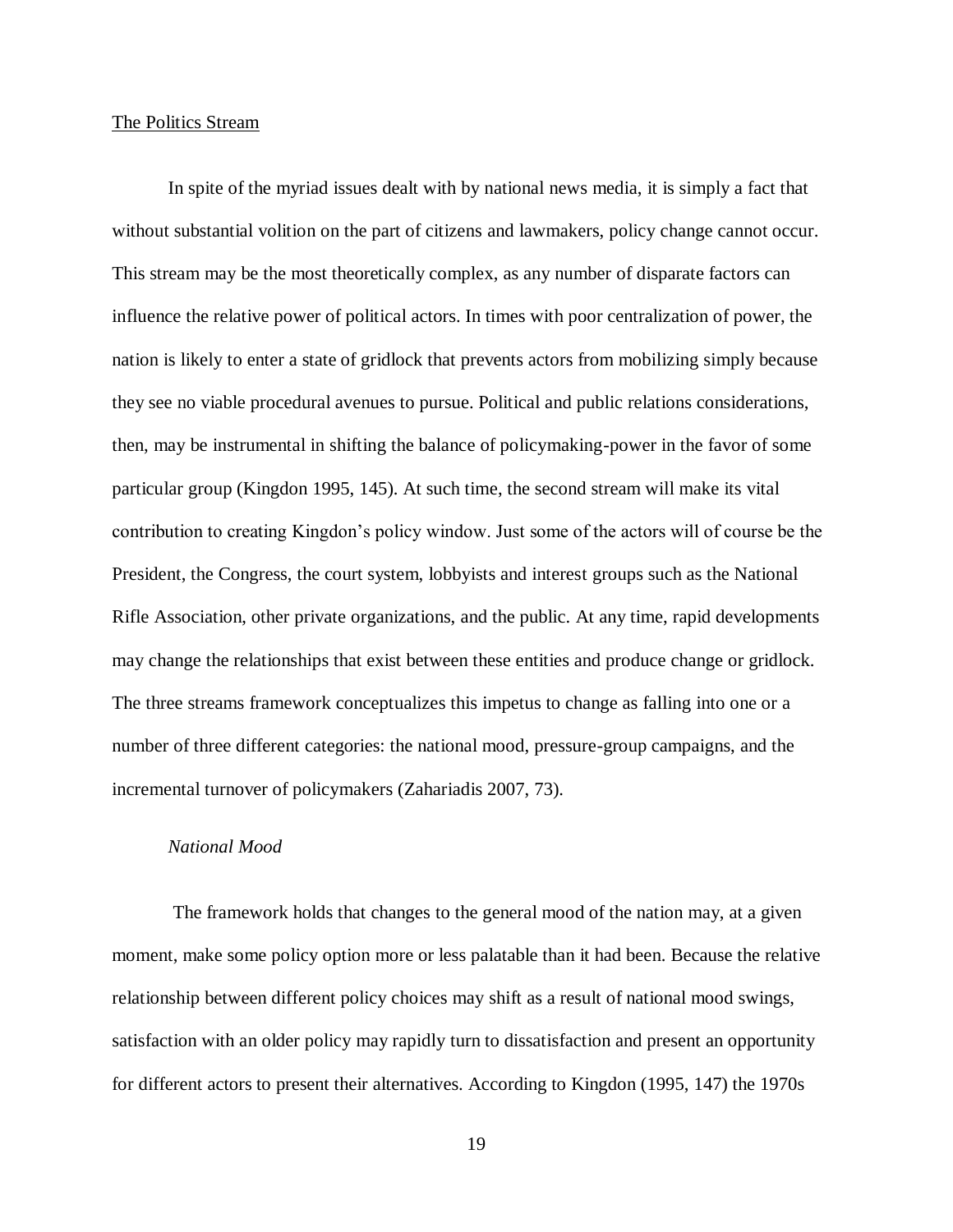were an era of relatively conservative mood, without major ambitions for the expansion of government and averse to big expenses and new regulations. The preceding decade, might comparatively have been characterized by a more liberal mood – embracing major socio-political changes across the United States. It is important to stay cognizant of the fact that the access policymakers have to the political mood is filtered through the channels they use to test it, be this national media, correspondence with the public, or the tone of political rallies. Since policymakers are effectively drawing a sample of the national mood from these events, the most politically active citizens will have contributed most heavily to politician's unique estimation of national mood at any moment (Kingdon 1995, 162-163).

### *Pressure Groups and Turnover*

A relative balance of disparate opinions among interest groups may also dampen the urgency with which a problem is dealt. Conversely, when "many interest groups voice their support for [some policy], it is likely that government officials will hasten to include the item on the agenda" (Zahariadis 2007, 73) because the gradual evaporation of opposition to that policy will lower the political cost of enacting the emerging policy. Lastly, the regular turnover of policymakers and administrators assures that there is never an extended period without the possibility that different ideas will emerge. Large numbers of politicians are regularly replaced through biennial elections and create opportunities for the emergence of new leaders, and new organizing ideologies to grapple with older ones. In the case of the 2010 election, for example, the United States Congress saw the emergence of a new subset of conservative Republicans known as the Tea Party who had a dramatic impact on the dynamics of the legislative branch (Zernike 2010) and helped elect Rep. John Boehner to the Speakership. Zahariadis (2007, 73)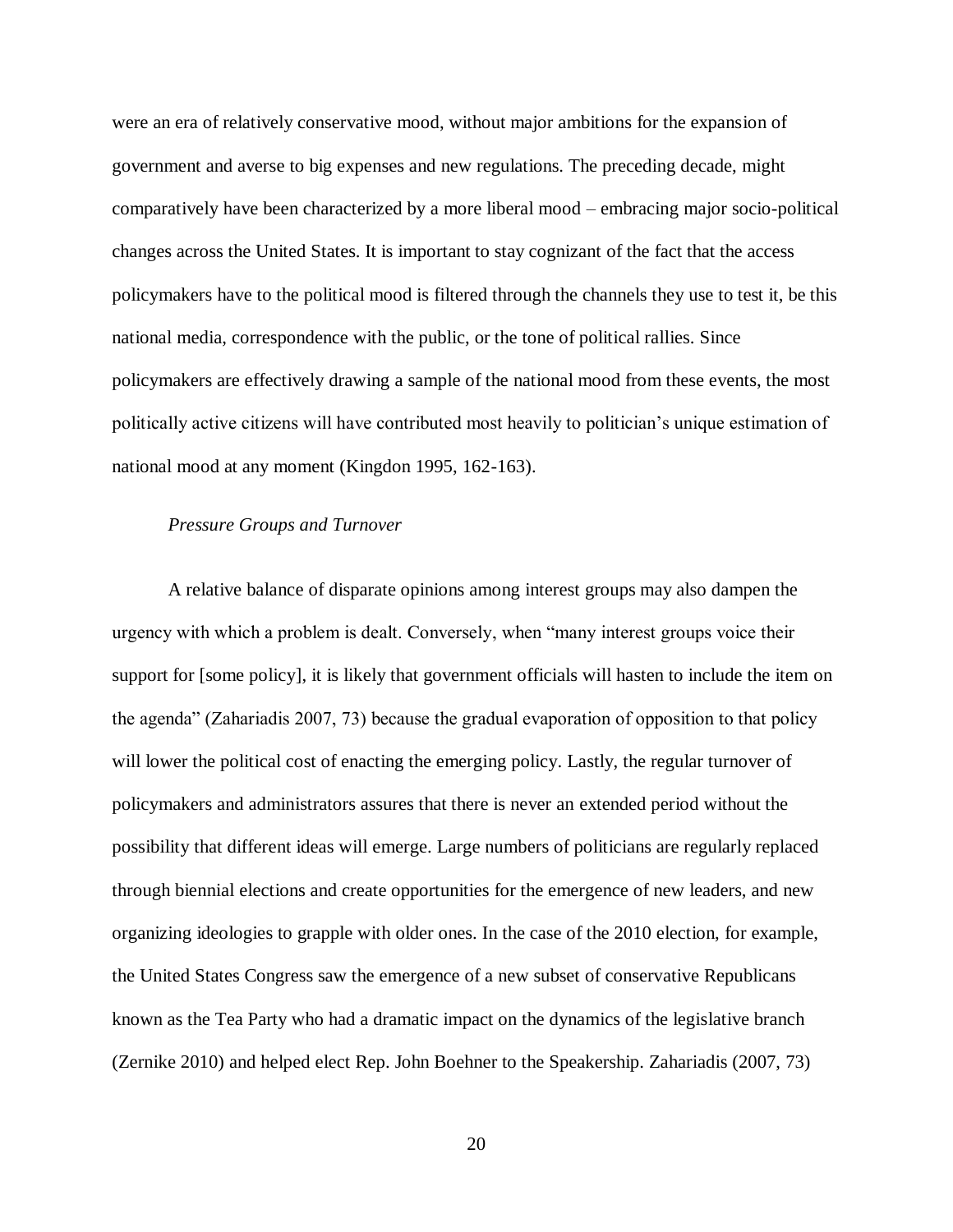believes that these factors, especially the national mood and electoral turnover, exert the greatest influence on the ability of the politics stream to manifest legislation.

#### *Executive-Legislative Dynamic*

Other factors, of course, also affect the ability of policies to be pushed through the legislative process. A central question for this investigation is of course the relationship between the President and Congress. Barrett and Eshbaugh-Soha (2007) propose many theories as to what political factors determine the President's legislative efficacy. Among other factors, the authors note that congressional gridlock and poor timing, such as being very early or very late in their term, will put the President in a weak bargaining position with Congress. Conversely, they suggest that avoiding any of these scenarios while maintaining a high public approval rating will mean relatively greater legislative success. Because we now know that the Obama Administration will have a second term in power, there is reason to believe that the wider arc between his juvenile presidency and ineffectual lame-duck period will show a more pronounced spike in the aggressiveness of his gun-control pursuits. Furthermore, in light of this evidence we can plausibly assert that the renewal of Presidential and Democratic Party support after the 2012 General Election will likely prove to be a galvanizing influence toward legislative overhaul.

The very timing of elections, while clearly important, does not always have this uniform galvanizing effect, however. In fact, researchers have investigated numerous ways in which proximity to elections influences the formation of policy (Biglaiser and Mezzetti 1997; Chiu 2002) and it is clear that this important element of the executive-legislative dynamic can have a complex impact on the general form of the politics stream. Chiu (2002) notes that as an election draws nearer, policymakers in general become more concerned with the popularity of initiatives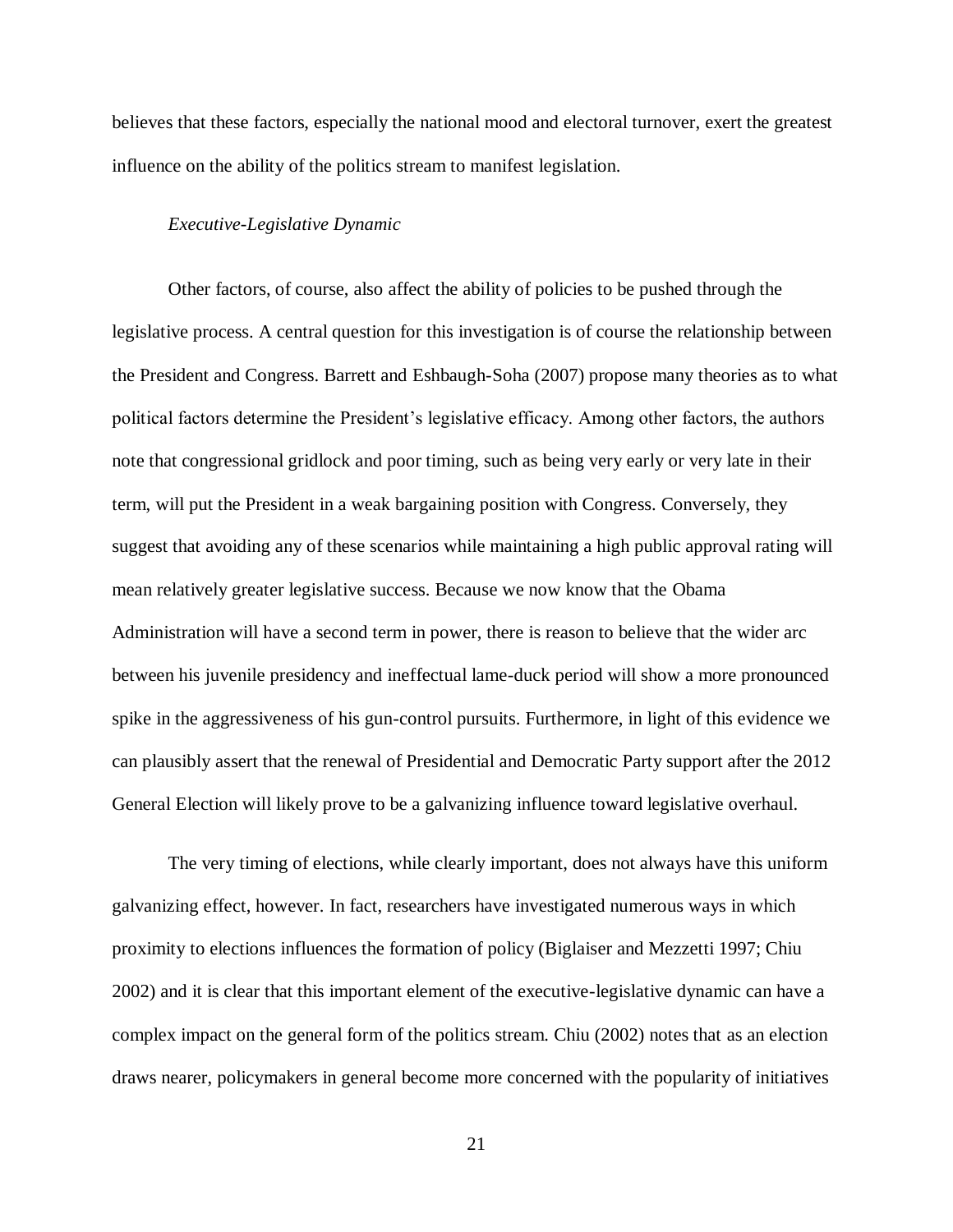and less concerned with selecting the most efficient policy choice (855). Complementing this finding, and perhaps with even more direct relevance to this investigation, Biglaiser and Mezzetti (1997) finds that while incumbents in peril of losing elections tend to adopt many new policy initiatives in the hope of gaining greater support in the electorate, incumbents who believe that their reelection is likely show abnormally high aversion to adopting new policies out of fear of abruptly alienating voters. The bearing of elections on the politics stream, then, is also contingent on the President's perceived likelihood that he will be able to win (442).

In his groundbreaking work *Presidential Power,* Richard Neustadt reframed the understanding of Presidential power within American political science by insisting that it be grounded in the President's institutional weakness. Instead of the romantic image of a powerful executive issuing orders and effortlessly seeing change come to pass, the work famously suggests that Presidential power is primarily the "power to persuade" by use of the prestige, reputation, and charisma he is able to project. Fundamentally, Neustadt claims that a President must "convince such men that what the White House wants of them is what they ought to do for their sake and on their authority" (Neustadt 1990, 30).

Considering what this means in practical terms, Neustadt is suggesting that while the President may only be able to make precise and limited threats within his own institutionalized power (e.g., veto threats, executive orders, etc.) his persuasive authority helps foster policy change by encouraging negative systemic consequences for the action which he seeks to prevent or eliminate. As is frequently the case in American politics, the most onerous of these repercussions may be an ouster at the next election. The literature, however, is divided as to what role Presidential approval plays in this mechanism, and to what degree greater approval ratings translate to greater influence in pushing his desired positions. Though we find some success for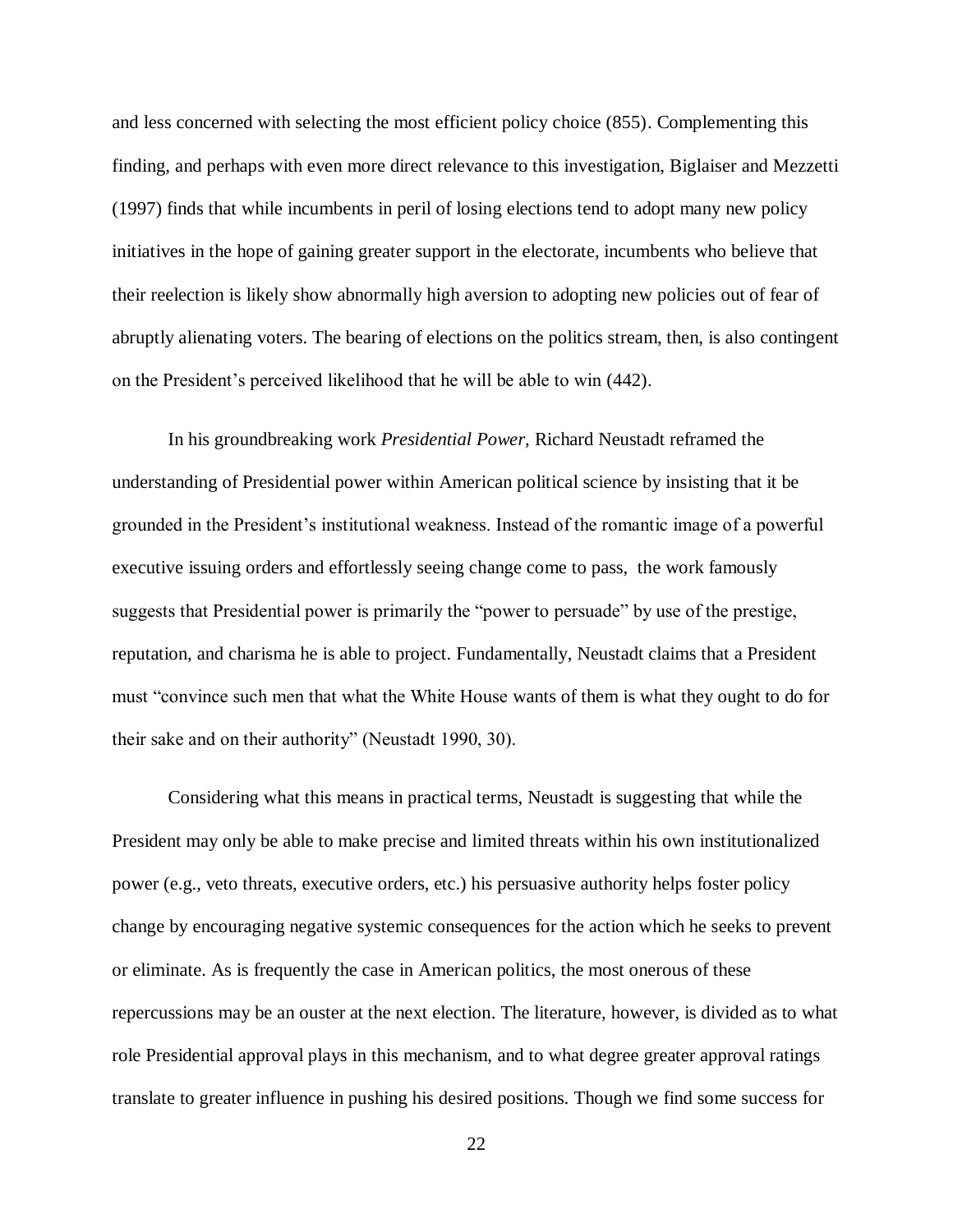this position in Neustadt (1990) and Canes-Wrone and De Marchi (2003), other scholars have suggested not only that public opinion is marginal to the legislative success of the President (Collier and Sullivan 1995, 197; Bond and Fleicher 1990, 188) but that political scientists entire enterprise of monitoring the President's legislative success has produced few variables with much great explanatory power and that, as of yet, the success of Presidents is still largely misunderstood (Bonvecchi and Zelaznik 2011, 146-147).

One school of thought suggests the existence of a "rally around the flag effect" (Mueller 1970; Lee 1975) that causes a spike in public support of the President with the occurrence of some significant or shocking event in international relations and foreign policy. In spite of the questions surrounding the role of public opinion addressed above, this particular phenomenon may be qualitatively different from a mere jump in public approval. If public support for the President is taken to be a proxy measurement for a more politically transcendent "sense of solidarity" with the President, then the jump in approval ratings that typically follows national tragedies may provide the President with even greater leverage to achieve his legislative goals. The authors believe that shocking events focus public attention on the President as the symbol of national unity and leadership. If so, this is an interesting nexus between the public relations concerns of the President and the political leverage that he gains from a boost in support. While this investigation clearly would not occupy itself with the foreign policy concerns at issue in Mueller (1970) and Lee (1975), the causal mechanism proposed by these authors suggests that domestic tragedies – for example the mass shootings of Aurora, Colorado and Newtown, Connecticut – could serve the same function and boost not only the President's approval, but that intangible sense that national unity is necessary. Even still, the "rally around the flag" effect does not always carry a significant impact and, in and of itself, is rarely sufficient cause for major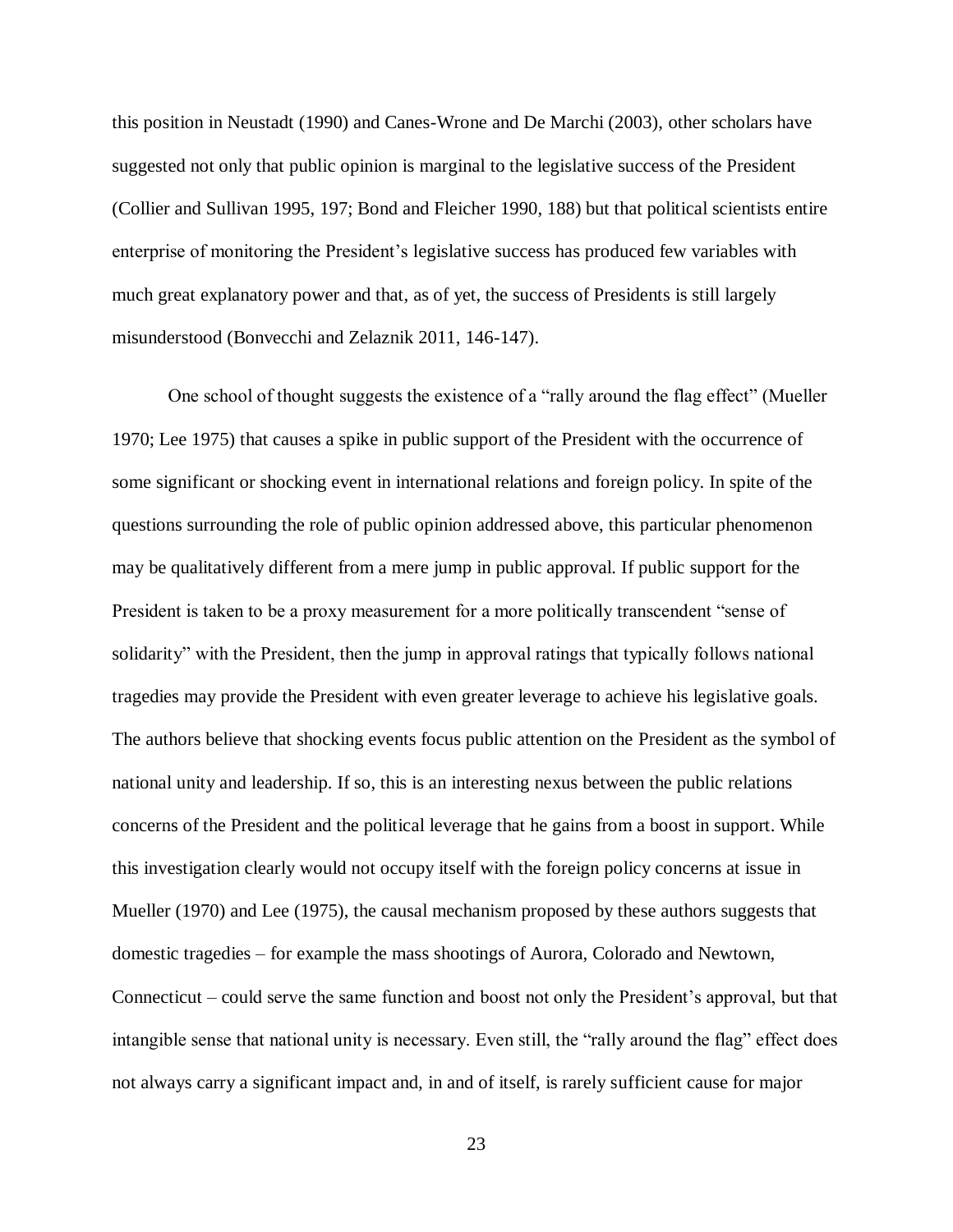legislative change. In the article "Patriotism or Opinion Leadership?" Baker and O'Neal (2001) conclude that, the effect is in fact usually "small, by no means certain, and appears to be contingent on a number of contextual factors" (66) such as media coverage, bipartisan appeal of the Presidential response, and the effectiveness of the White House press office in framing the event on their own terms. While entirely reasonable, this conclusion regarding the variable impact of the "rally around the flag" effect is somewhat problematic. Effectively, in reaching this conclusion Baker and O'Neal (2001) make their own argument circular, defining the effect in terms of what it was intended to explain. These conceptual difficulties notwithstanding, if the basic assumptions about the "rally around the flag" effect are correct, then capitalizing on massshooting tragedies may prove to have been Obama's greatest asset in manipulating the national gun-control debate.

Clearly, the wake of a mass-shooting poses multiple competing problems and opportunities for the executive. Because many scholars suggest that effectively addressing salient issues is so important for a leader, this investigation will take very close account of those factors which might impel the President to publicly react to an incident. Alternatively, the investigation must also take into close account the types of variables and circumstances which would have served to suppress commentary on the part of the government. Which of these effects will have the greatest and most consistent cumulative impact in the cases outlined remains to be determined by the case studies, and in those cases with anomalous trends, close examination of the unique circumstances should serve to explain why.

Some debate exists over the nature and causes of governmental responsiveness. Besley and Burgess (2001) discusses this issue, and conclude that the most responsive states will tend to be those with a large degree of media saturation, with their primary proxy variable of interest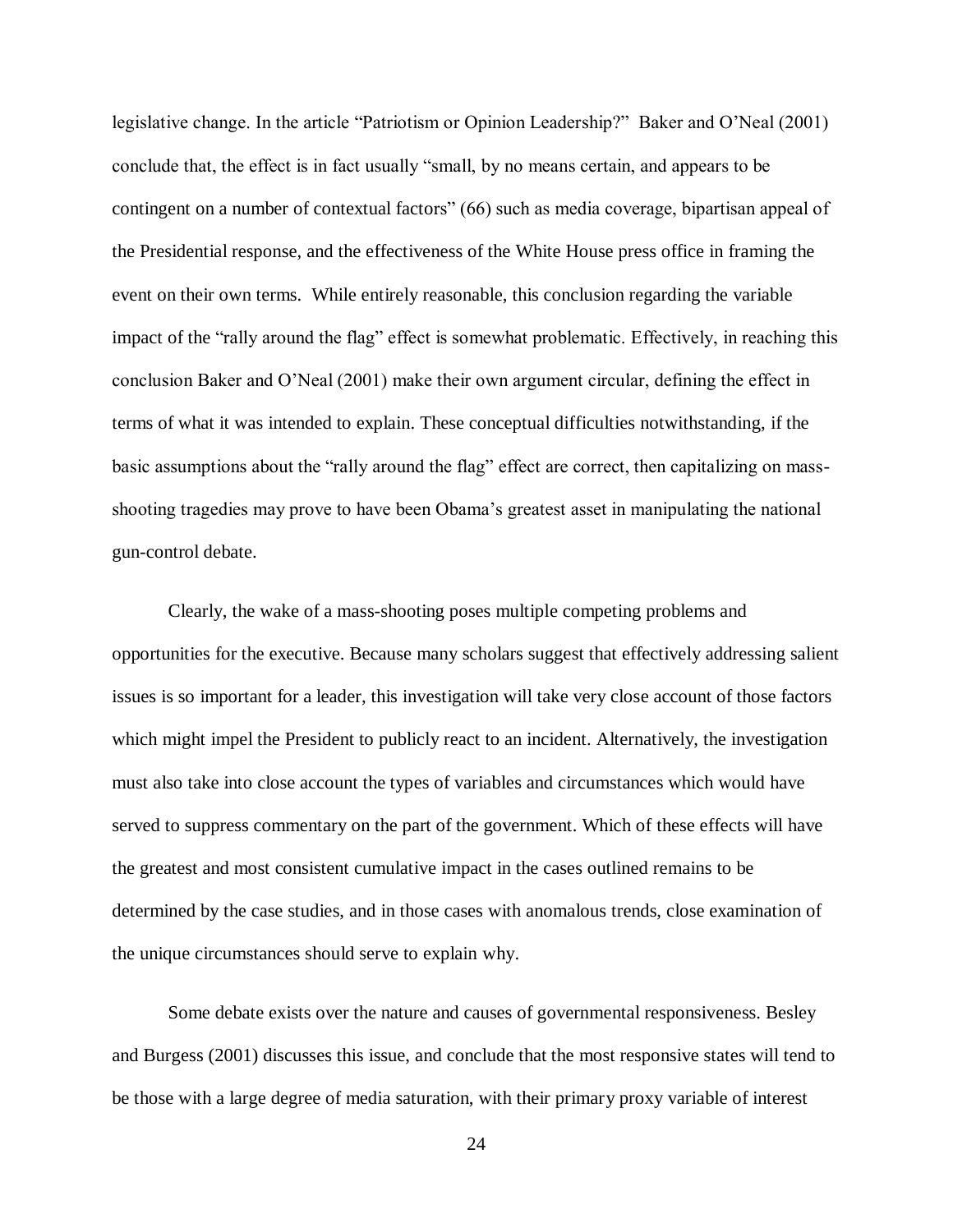being total newspaper circulation. They outline a mechanism of action by which political power is exercised punitively against officials who respond to events poorly or slowly, in favor of officials "likely to be responsive in the future" (Besley and Burgess 2001, 634). If these conclusions are indeed correct, the bearing on the investigation at hand suggests that the Obama Administration would want to increase its own media exposure during or after a mass-shooting to highlight its responsiveness. Still, this does not necessarily entail a response to any or all incidents. Instead, it seems plausible that events of greater news appeal would most powerfully impel the administration to comment, thereby limiting the President's discretion on which incident's he must acknowledge and which events he can pass over in silence. It should also be noted that response from the presidency in and of itself makes an incident more newsworthy, and therefore might complicate the prospects of a President uninterested in drawing attention to some particular issue.

### <span id="page-34-0"></span>Policy Windows, Coupling, and the Policy Entrepreneur

In the rare circumstances where all three streams outlined by the multiple streams framework have converged, a unique opportunity called a "policy window" is created. Kingdon (1995, 166) likens the opening of this policy window to the opening of a launch window in aerospace. The launch conditions will only stay optimal for a finite amount of time and, in order to get off the ground, the rocket must not miss it. These special opportunities allow "for advocates of proposals to push their pet solutions, or to push attention to their special problems" (Kingdon 1995, 165) to assure that, like the rocket, their solution gets off the ground. Zahariadis (2007) notes that, while a policy window may have opened it will not necessarily be utilized and even when it is, it has not necessarily been used as well as it might have been. The author offers the example of a misappropriated policy window with the treatment of bioterrorism as a security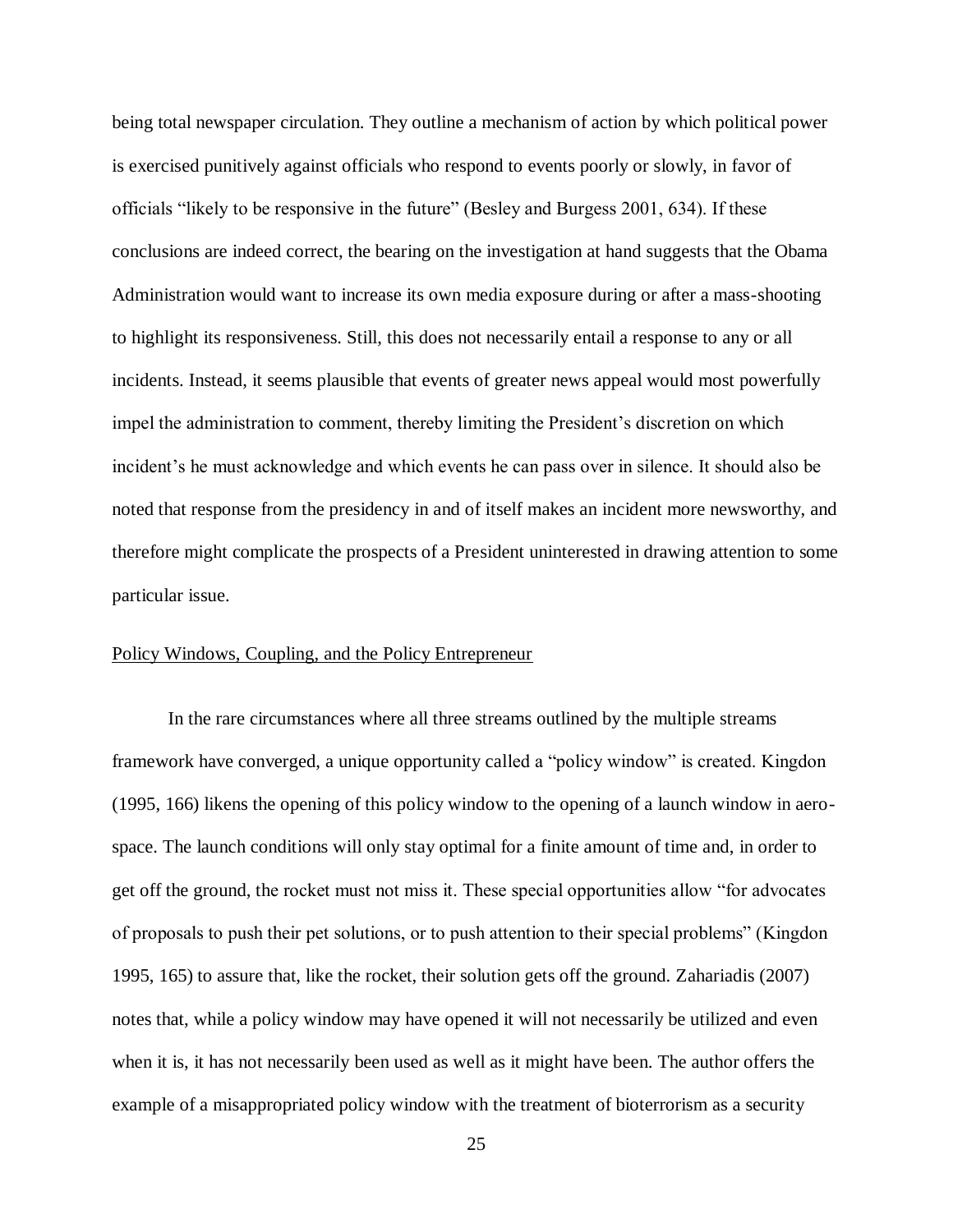concern, rather than an epidemiological issue, meant that the state wasted an opportunity to capitalize on a broader concern affecting the whole county – public health (73-74).

Although the opening of these windows is usually brief, it need not always be, and may in fact be an anticipated part of a highly regular governmental process, such as budget-writing, or unpredictable like natural disasters or mass-shootings (74). The act of simultaneously linking a problem with a solution, while simultaneously promoting this solution is known as "coupling," and the actors who attempt to couple problems with their preferred solutions are known as "policy entrepreneurs" (Kingdon 1995, 178; Zahariadis 2007, 74). Entrepreneurs are individuals who see the political environment as a place where there is something to be gained, hoping for "policies of which they approve, satisfaction from participation, or even personal aggrandizement in the form of job security" (Kingdon 1995, 122-123) and as such they must at any moment be prepared to act with their "proposal at the ready, their special problem welldocumented, lest the opportunity pass them by" (165). These individuals invest a great deal of personal and institutional resources in the hopes of changing the policy environment and some are more able to take advantage of the opportunities presented by their policy windows.

Not all entrepreneurs are as successful in coupling their pet problems and preferred solutions at the emergence of the policy window, however. One significant consideration is that different entrepreneurs have varying degrees of access to the cables of power and the attention of policymakers – this can range anywhere from a citizen writing a letter at one end, to the President of the United States and members of Congress with their continual access at the other (Zahariadis 2007, 74). Another significant factor is the amount of resource wealth that the entrepreneur is able to expend. In some cases, individuals and organizations can undertake massively expensive campaigns to saturate policymakers and the public with their policy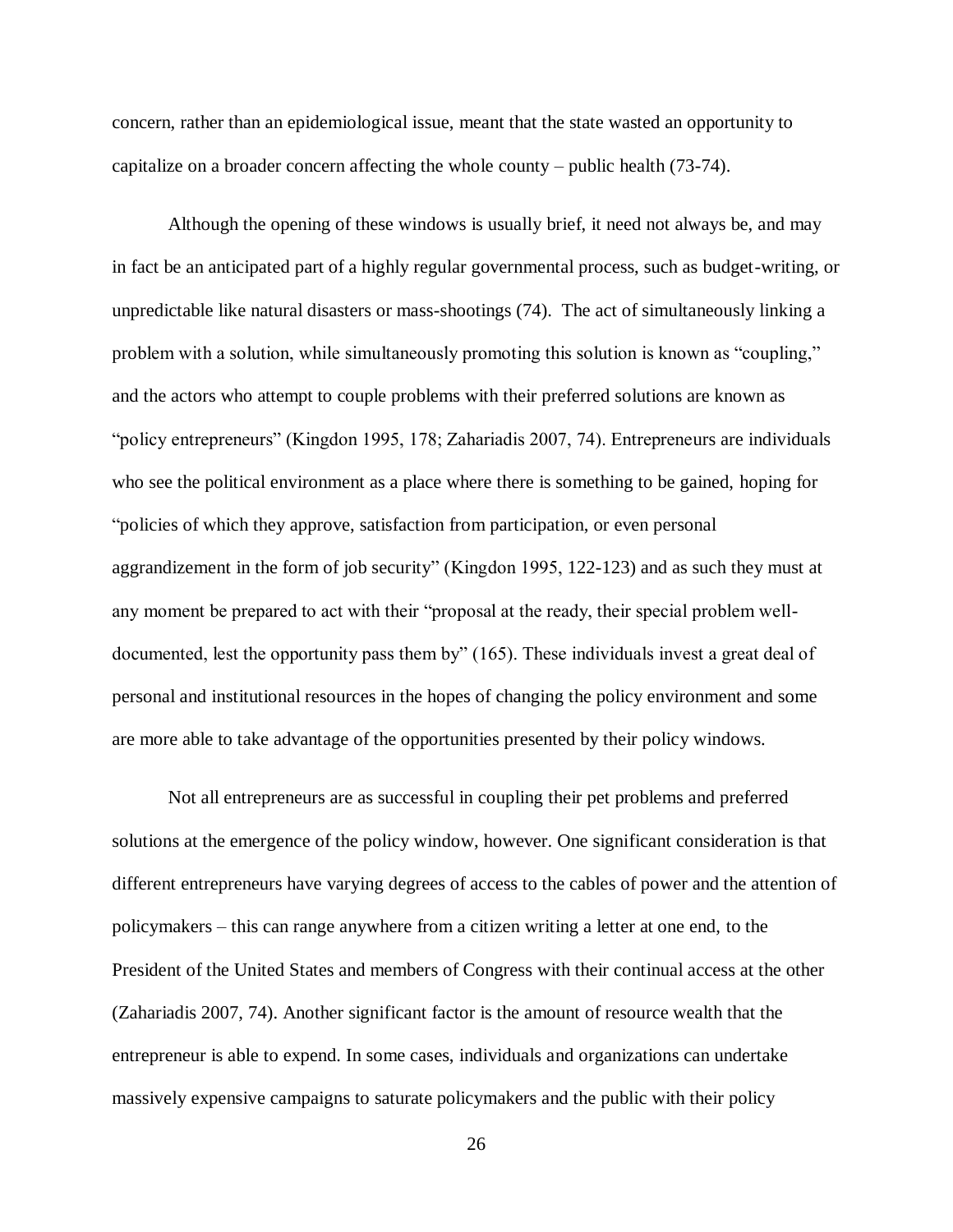proposals. While extravagantly expensive, these campaigns can help ideas gain traction independently of the efforts of the entrepreneur. This resource expenditure need not be measured only in dollar amounts, but energy, manpower, and time are also valuable resources all of which increase the likelihood of, but do not guarantee, the adoption of a policy initiative. Lastly, Zahariadis claims that effective manipulation of the three streams themselves is also likely to increase the adoption of a preferred policy.

With respect to what type of manipulation, we may find it difficult to make across the board statements regarding what constitutes this "manipulation" and how it is done. Seeger (2006) notes that crisis response efforts should be crafted on a case by case basis, and that sensitivity to circumstantial peculiarities may often be more important than even addressing an event at all. Regarding one example, that of foodborne contamination, may require rapid dissemination of information as widely as possible, while transportation accidents or terrorist events may require entirely different strategies. Although the range of issues addressed by Seeger's analysis is much broader than the scope of this thesis, it remains true that these considerations will be of paramount interest in the national political environment. Because different scenarios may bring about "complex questions about blame and responsibility, " (235) any commentator or government official – the President's administration specifically – must proceed prudently when attempting to reform policies, manage fallout, and cultivate a desirable public image. Benoit and Brinson (1999) note in their research that an important public relations issue for the post-crisis responder is blame management because it is part of the public psychology to search for a target of blame in the wake of crisis events. In attempting to minimize reputational damage for their own organization, crisis managers will attempt to separate themselves from the source of controversy and, in effect make any necessary "amputation" as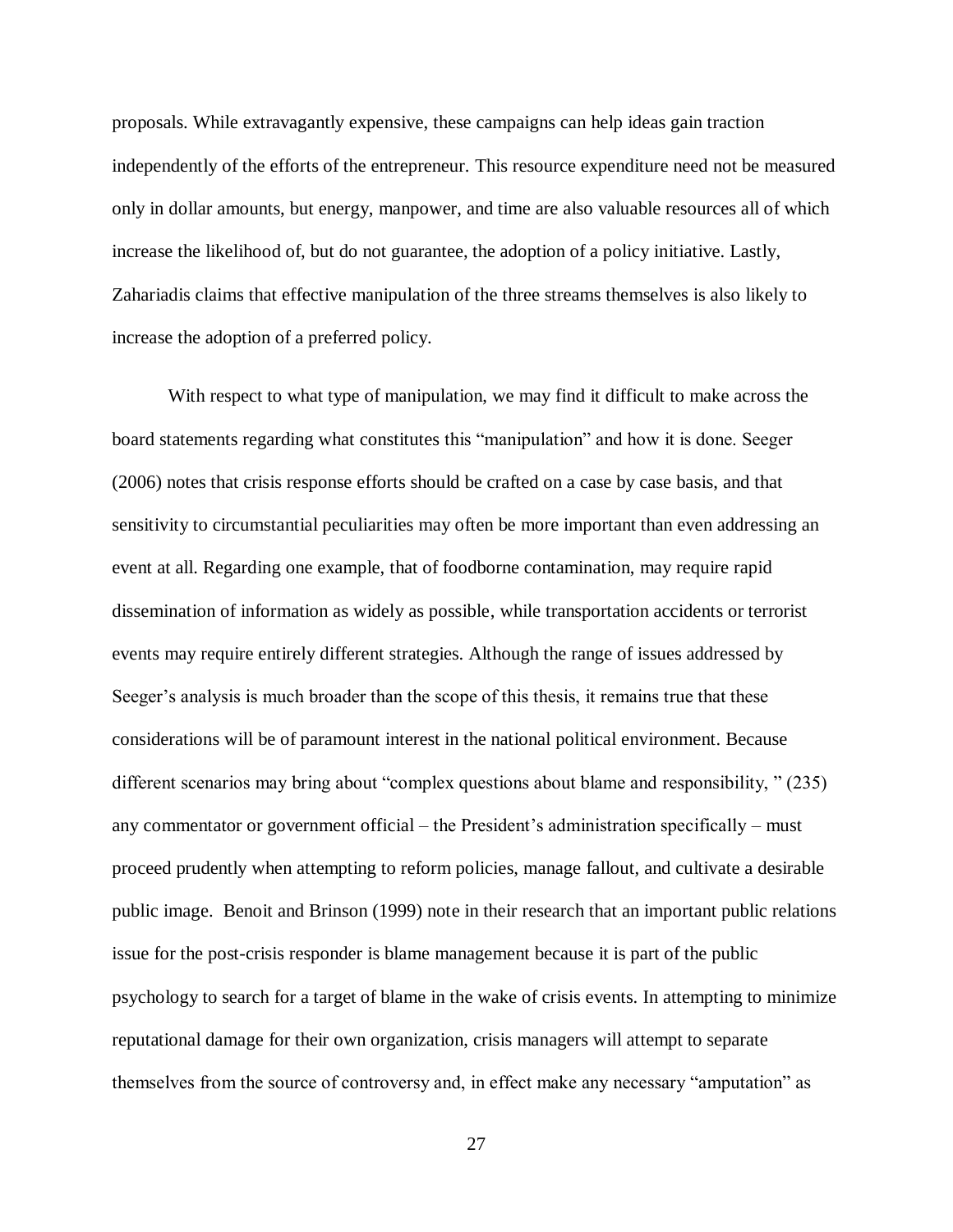painless as possible. In deflecting accusations of racism that surfaced against Texaco after the emergence of a controversial audio recording, the authors characterize corporate strategy as simply:

"[asserting] that the company itself was innocent of wrongdoing; it neither performed nor condoned the executives' comments. Having successfully created a clear division between the bad employees and the good, [Texaco Chairman Peter] Bijur argues that the company as a whole should not be held accountable for the actions of the "few rotten apples" (Benoit and Brinson 1999, 496).

Because the public takes major cues from the government and media response as to who will be the target of blame, we can assume that the Obama administration might also engage in blame shifting, though with a key difference: whereas the burden of proof in this case required Texaco to shift blame from themselves, the government has greater flexibility because it does not begin as the putative source of blame at the outset. With the exception of cases of government wrongdoing, as during the Watergate scandal, administrations are able to shift blame in a strategic fashion that maximizes their position against competing factions. Presumably it is also a primary goal of these institutions to clearly articulate a target of guilt so that non-response does not begin to shift public perception of blame onto the government itself. It is clear that a shrewd and swift-acting President pursuing gun-control legislation could effectively leverage this blame assignment mechanism against antagonists.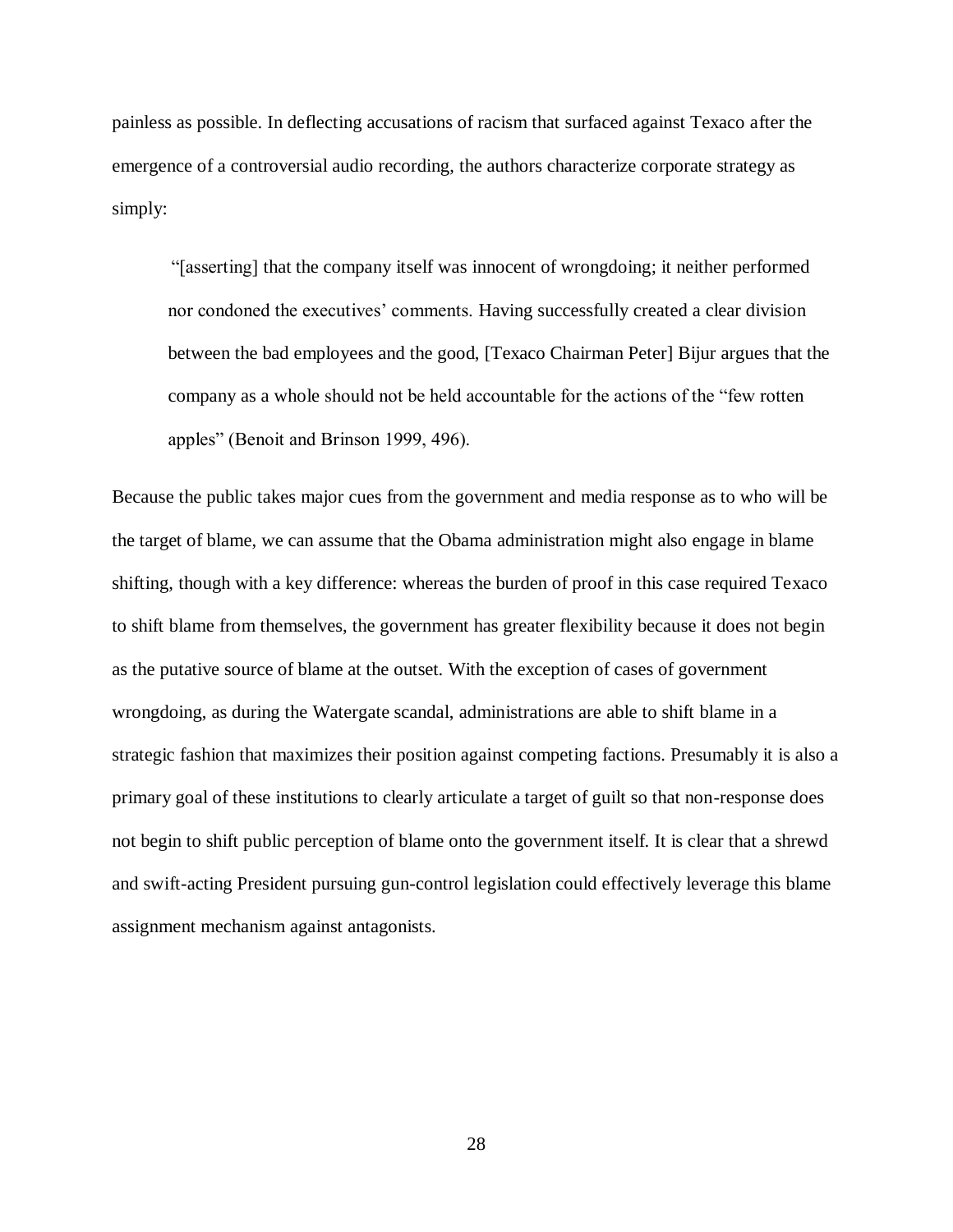#### A Previous Example: The Reagan Budget of 1981

In his book *Agendas, Alternatives, and Public Policy*, John Kingdon applies the Multiple Streams model to several example cases. A review of one such case may be helpful in illustrating the gun-control application which follows in the case study section of the investigation. The case selected here is of the 1981 budget which was passed by the United States during the first year of the Reagan administration.

In this application, Kingdon (1995) relies in large part on the unpopularity of the outgoing Carter administration and the pessimism surrounding the economic and energy crises of the 1970s to explain the Reagan budget passed by congress in 1981. This budget was remarkable in and of itself. As the first budget of the new, controversial era of "Reaganomic" policies, it dramatically cut taxes and discretionary spending for agencies of the federal government. By virtue of proper timing, the Reagan administration was able to seize the policy window which opened and produce this contentious budget.

At the time, the economic crisis was bleak and contributed to a public disillusionment with existing economic policy which had only served to produce stagflation and a rising public debt. Consequently, right-wing academics and think tanks began the process of formulating counter-prescriptions to alleviate these problems by indulging in supply-side economic theory. According to Kingdon (1995), it was this latent interest in finding a different type of economic solution which primed the "policy stream" and the presence of intellectuals contributing to a potentially new school of economics had the effect of "softening up the system" (211) for dramatic reform years in advance of the concrete adoption of these policies.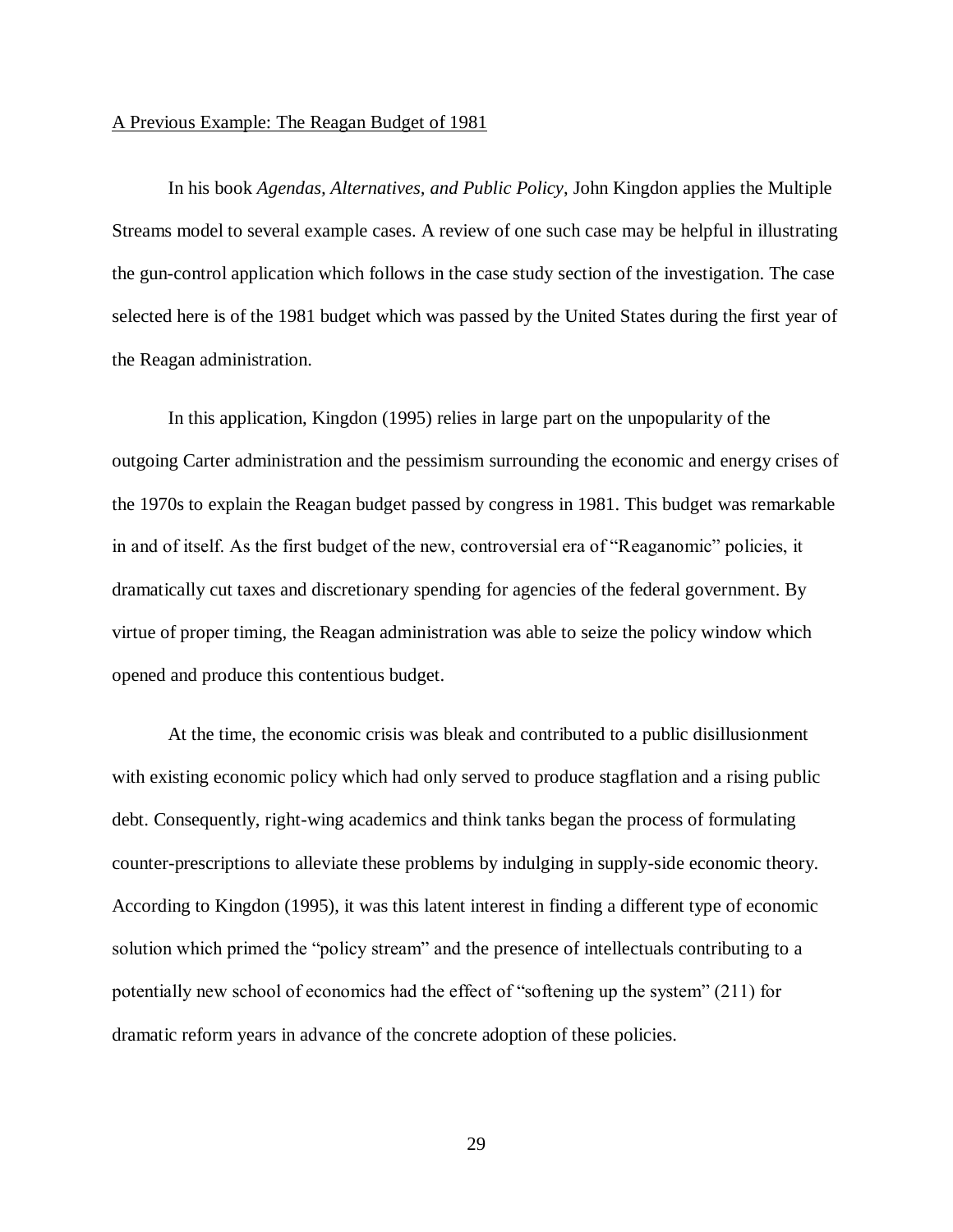This dissatisfaction with the United States economy was not endemic to the intellectual elite, however. Public support for Jimmy Carter who represented this old school of thought was low and is presented as one of the major reasons not only for his loss in the 1980 election, but for the decisive sweep of the Senate which gave the Republicans significant leverage. Commentators considered this a switch in national mood which favored more conservative policies. The Multiple Stream model by this point, concludes that a policy window has opened: the policy stream gradually having articulated a new type of economic theory which was to be put into practice with the 1981 budget, the problem stream painfully obvious because of economic turmoil, and the politics stream ushered in by a new President and congress on the coattails of this dissatisfaction.

In this example the process of this budget's passing has been cast in a particular context: three independent streams which are molded by different variables. The case studies which follow will be a more in-depth evaluation of all the features of four specific incidents which parses the political landscape at the time of four different mass-shootings. A more precise statement of the thesis argument follows, but the case of the 1981 Reagan budget can be used as an example of how cases will be interpreted according to the Multiple Streams model.

# *The Thesis Argument*

This investigation will use an extensive case study approach to evaluate the development of the Obama administration's gun-control agenda. Specifically, the case studies will be used in an attempt to explain the abrupt salience of comprehensive gun-control as a policy goal from the multiple streams perspective. Without this theoretical perspective to explain the contentious emergence of gun-control, a casual observer might be puzzled at why this issue emerged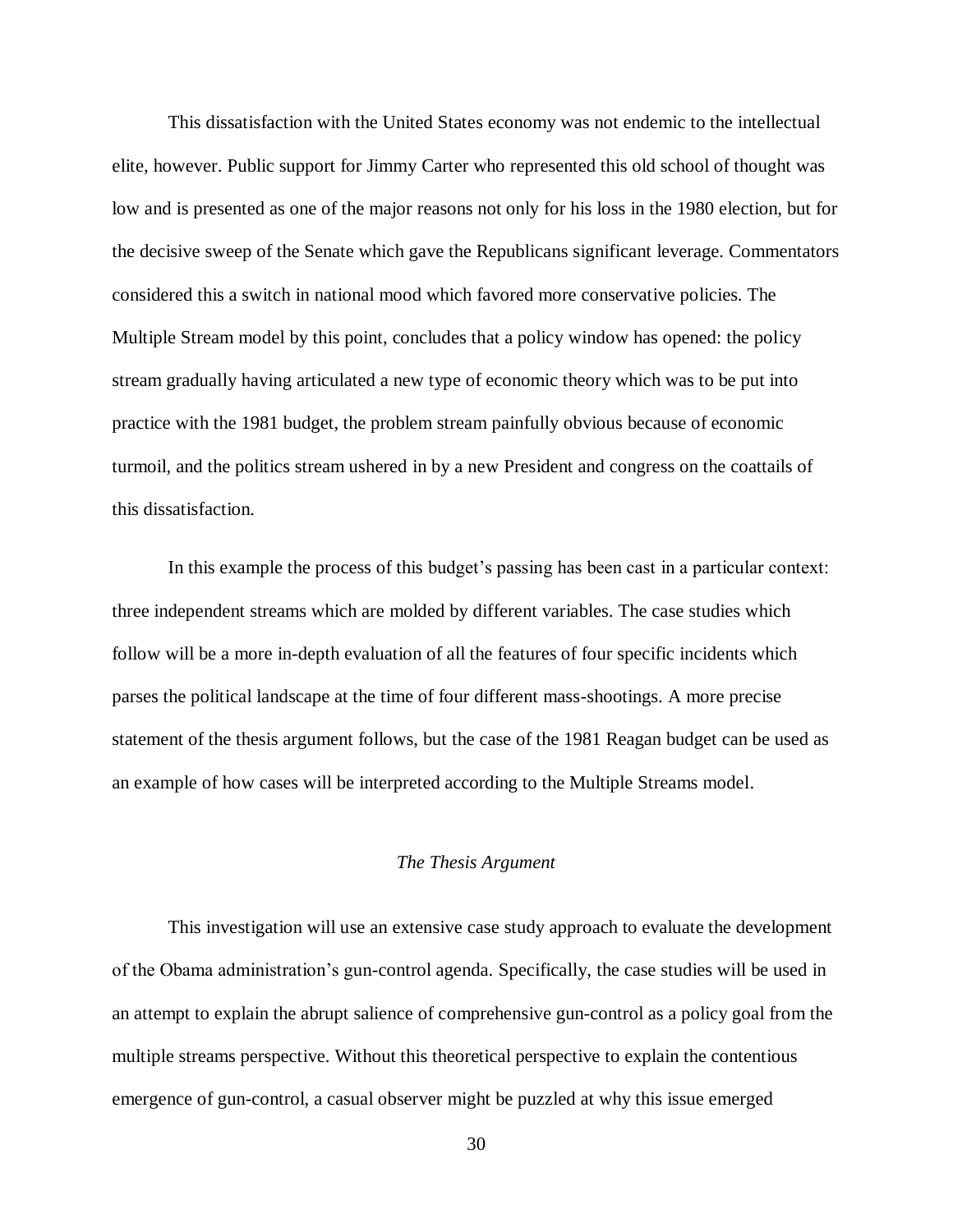precisely when it did, or, perhaps more precisely, why it did not emerge sooner. Although President Obama had made clear his stance on an assault weapons-ban clear as early as 2004 (Keyes and Obama 2004), and there had been numerous mass-shootings of substantial media prominence during his first term in office, the gun-control issue still was not able to gain neither enough media traction, nor the attention of policymakers until after the shooting at Sandy Hook Elementary in Newtown, Connecticut.

Using the literature review and the multiple streams framework as a theoretical lens, a clearer picture begins to emerge of precisely why gun-control became as salient a topic as it did, when it did. Essentially, the shooting at Sandy Hook was a critical focusing event with exceptional symbolic weight. The death of twenty-seven people, most of them six-year-old children, was an uncommonly powerful news story which resonated viscerally with policymakers and the public. Tragic as this event may have been, it presented a perfect opportunity for policy entrepreneurs to demand gun reform.

The bitterness which many people felt upon being inundated with gut-wrenching stories of dead children meant that the public was more willing to accept a shift in value acceptability away from 2<sup>nd</sup> Amendment rights in favor of public safety. Furthermore, the power of this focusing event was compounded by another, similar focusing event, which was not capitalized upon. The still-recent massacre in Aurora, Colorado had similar gravitas, because of the sheer number of people injured and wounded. Although the Sandy Hook incident saw more fatalities and involved many more children, the Aurora event multiplied the effect of Sandy Hook when it happened just a few months later and created a volatile national mood that all but demanded policy change. Clearly, the problem stream had been articulated and was awaiting a solution.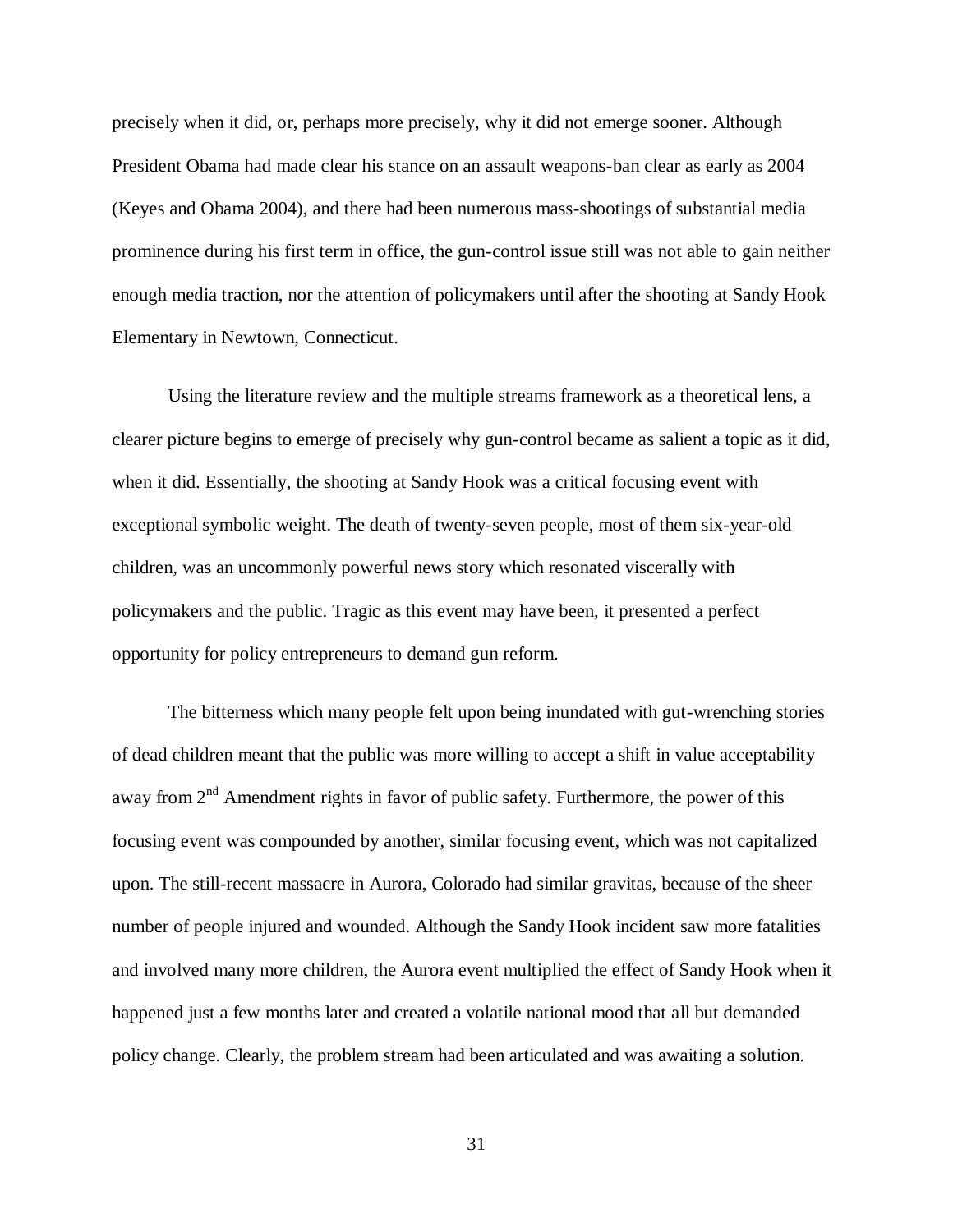In this case, President Obama's preferred solution to the gun problem has existed as an option for several decades, at least since the Gun Control Act of 1968, with greater and lesser periods of popular support, but nonetheless always a viable option (18 USC 922). In addition, numerous other political factors, but perhaps most significantly his previous month's re-election to a second term, meant that the contentious battle for gun reform no longer had the high stakes for the Obama administration that it might have had at the time of the Aurora shooting. Overall, the multiple streams theory is a fruitful lens for explaining Obama's gun policy.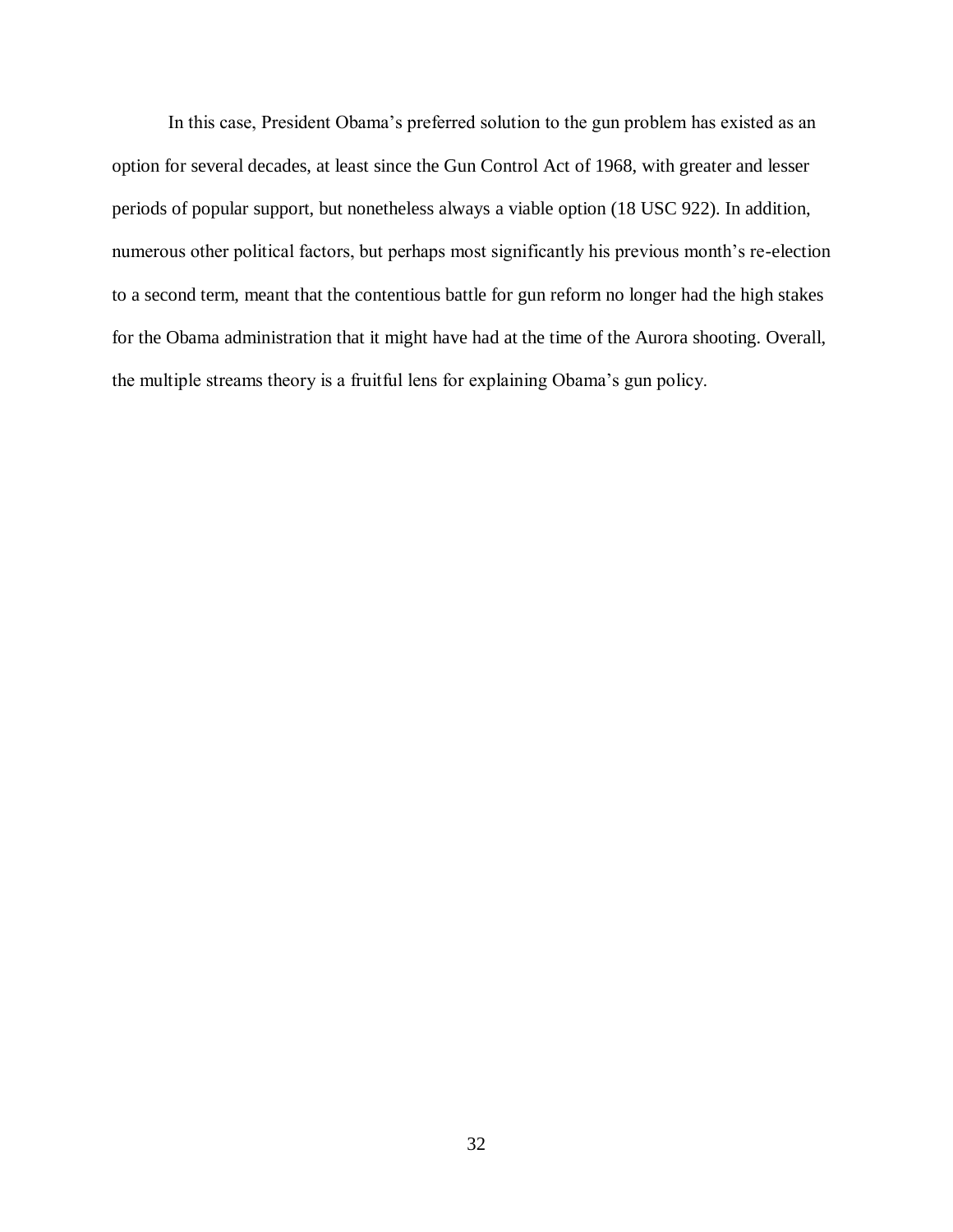# **DATA AND METHODS**

### *Research Question and Hypotheses*

Executive responses to mass-shootings in the United States have been highly dissimilar under the Obama administration. In seeking to explain such a profound disjuncture in the varied policy agendas, this thesis adopts a broader perspective, putting each incident in a strategic, goaloriented context. The Multiple Streams model developed by John Kingdon and Nikolaos Zahariadis is the primary organizing theme of this investigation, and characterizes the President as a policy entrepreneur attempting to pass gun-control legislation when the policy window opens. Only from this theoretical framework can the disparate responses of the Obama administration make sense, and can the emergence of a vibrant gun-control debate in 2013 be explained.

The Multiple Streams framework is a powerful theory which explains legislative policy change of any kind in terms of three unique "streams" which converge at an opportune moment to form a "policy window" through which policy entrepreneurs like President Obama can enact sweeping change. This investigation will use a case-study approach to highlight the variables which made the gun-control debate more or less viable at different points during the first Obama administration. Consequently, this investigation must be structured around these formal hypotheses:

*H1: Aggressive pursuit of a policy goal by an entrepreneur requires – but is not required by – the opening of a "policy window."*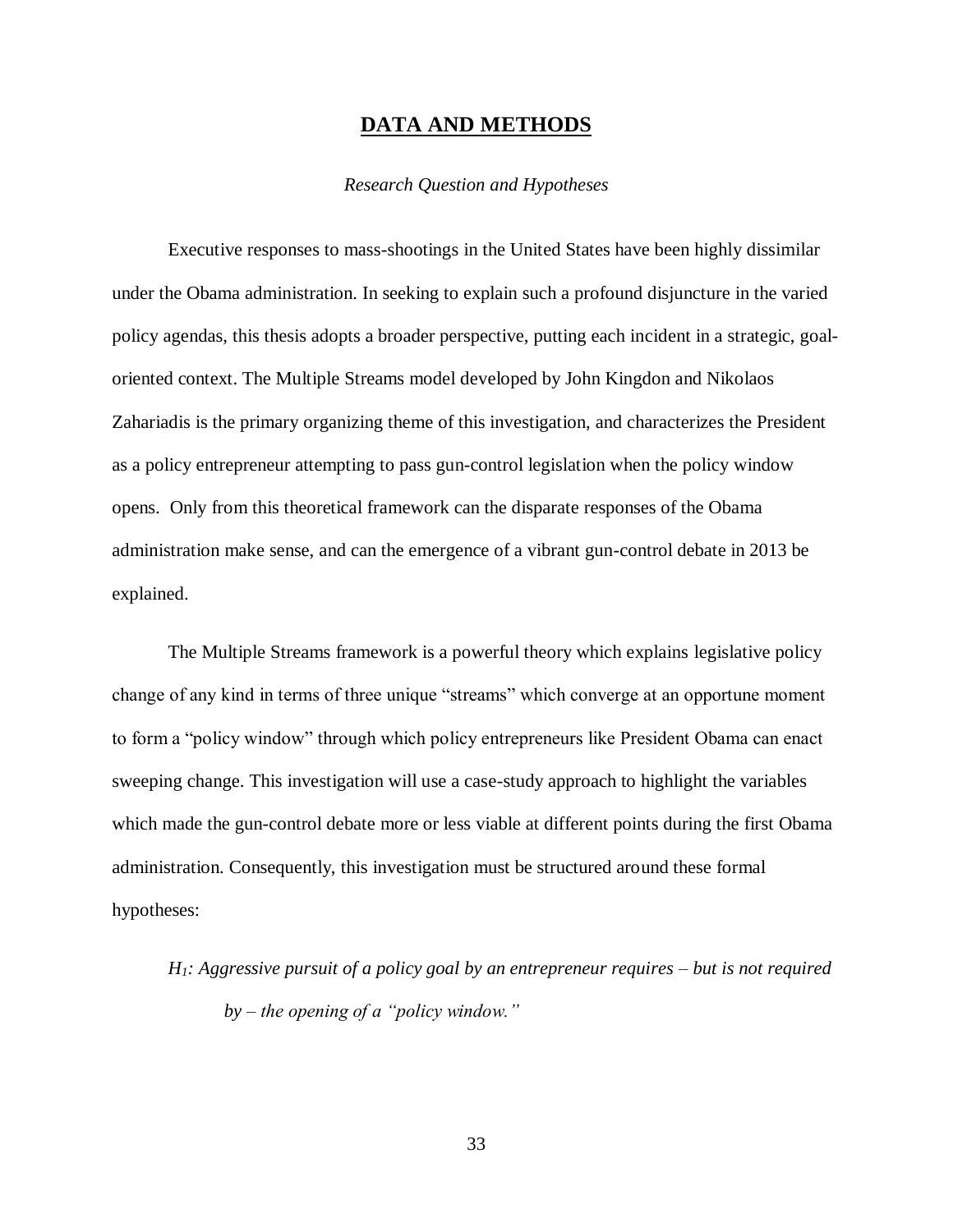*H2: The opening of a "policy window" does not assure that policy will change, only that the opportunity for a plausible initiative exists.* 

#### *Data*

The data collected for the four case studies in this investigation mostly falls into two categories. The first class is newspaper articles which report the details of each of the four shooting incidents. Because newspapers and wire services are the primary means through which information about national tragedies reach the public, news sources will be the most consistently reliable resource regarding events. News stories about each case tended to provide comparatively little information on the day of the shooting incidents, with subsequent news stories becoming more detailed over the following days or weeks as government investigations uncovered more detail and public interest grew. Later news stories often covered legal proceedings against the suspected perpetrators of the shootings, the results of psychiatric evaluations, and generally more background detail about the lives of the gunman and his victims. Using a large number of newspaper reports, it was usually possible to recreate a very detailed account of each shooting, as well as the time immediately before and immediately after.

The second class of resources used was the documents released by government agencies, the vast majority of which directly from the White House's Office of the Press Secretary. These statements from the White House were the most direct and reliable source for evaluating administration responses. These documents were most frequently transcriptions of official briefings by the Press Secretary, press gaggles by the Press Secretary and more junior Communications Office officials, speeches by the President and senior Cabinet officials, statements issued by administration officials, or Proclamations and Executive Orders issued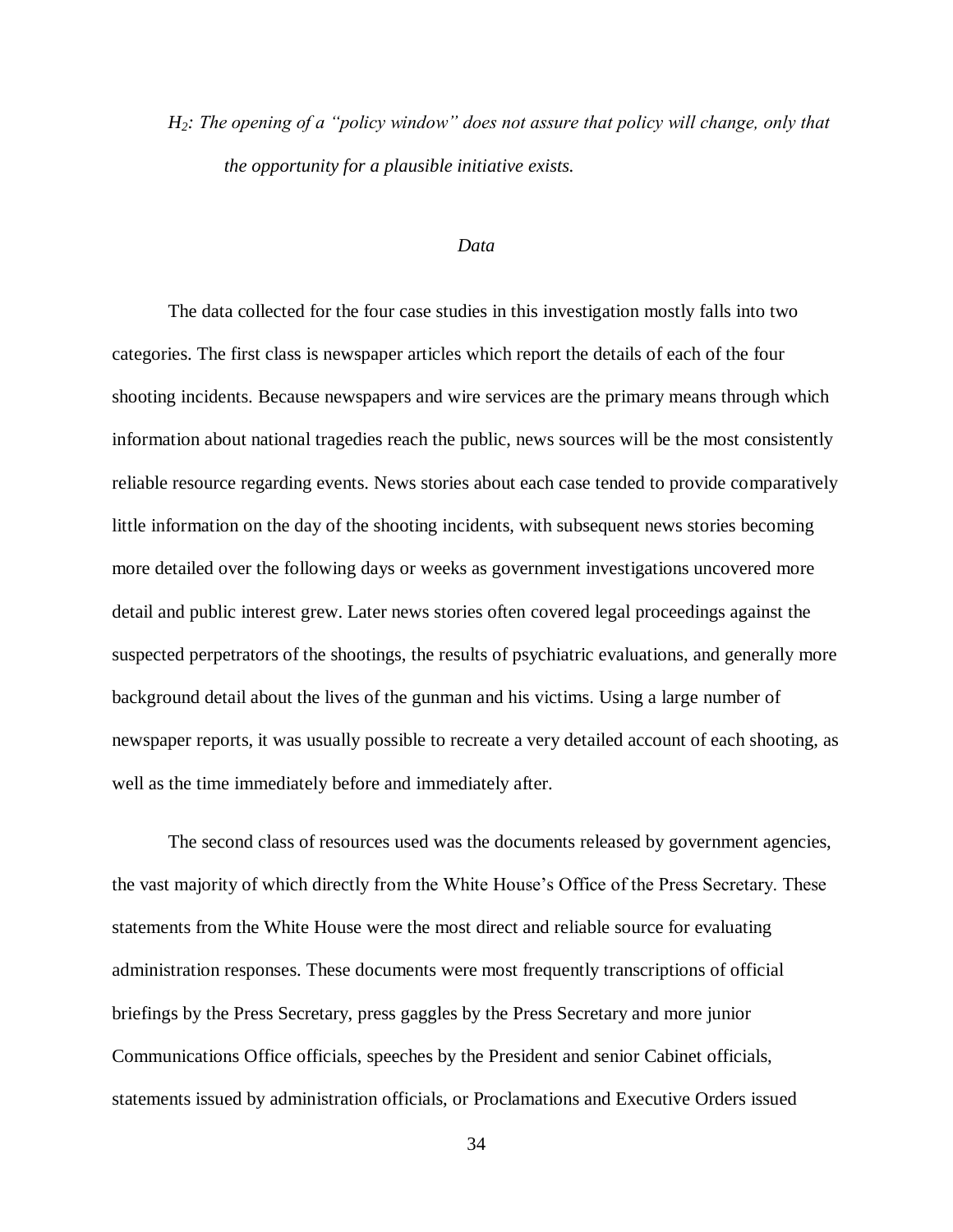directly from the President. Not all of the documents came from the White House, however, as they sometimes came from other federal, state, and local agencies involved in investigations.

Generally, the newspaper sources were more useful in reconstructing the events on the ground before, during, and after the shootings, while the documents issued by government agencies tended to be more useful in formulating a clear image of the Obama administration's rhetorical and executive response to each incident. This distinction is not concrete, however, as it was often helpful to use press briefings to get an idea of the political context in which each event occurred, and newspaper sources were frequently cited for their quotations from the President. Nearly all of the data collected was from primary sources, as these most accurately reflect the immediate context of each event without editorialization based on subsequent events.

As a minor supplementation to the newspaper articles and official statements mentioned above, this thesis also will occasionally use, as a minor supplement, graphics provided by Google Trends. The Google search engine provides some records of its data for public use, specifically the relative frequency of search terms over a definite period with filters for individual geographic regions. Charting the relative frequency of the search term "gun control" allows the investigation to more accurately gauge public interest in issues related to gun violence and policies formulated to address it. This is not only useful in monitoring the impact of issue salience on the problem stream, but also the relative interest in "gun control" versus alternate search terms will be a good indicator of which solutions presented in the policy stream are gaining the most traction.

The cases themselves were selected because they each represented an entirely different type of response from the Obama administration. In the first case-study, "The Carthage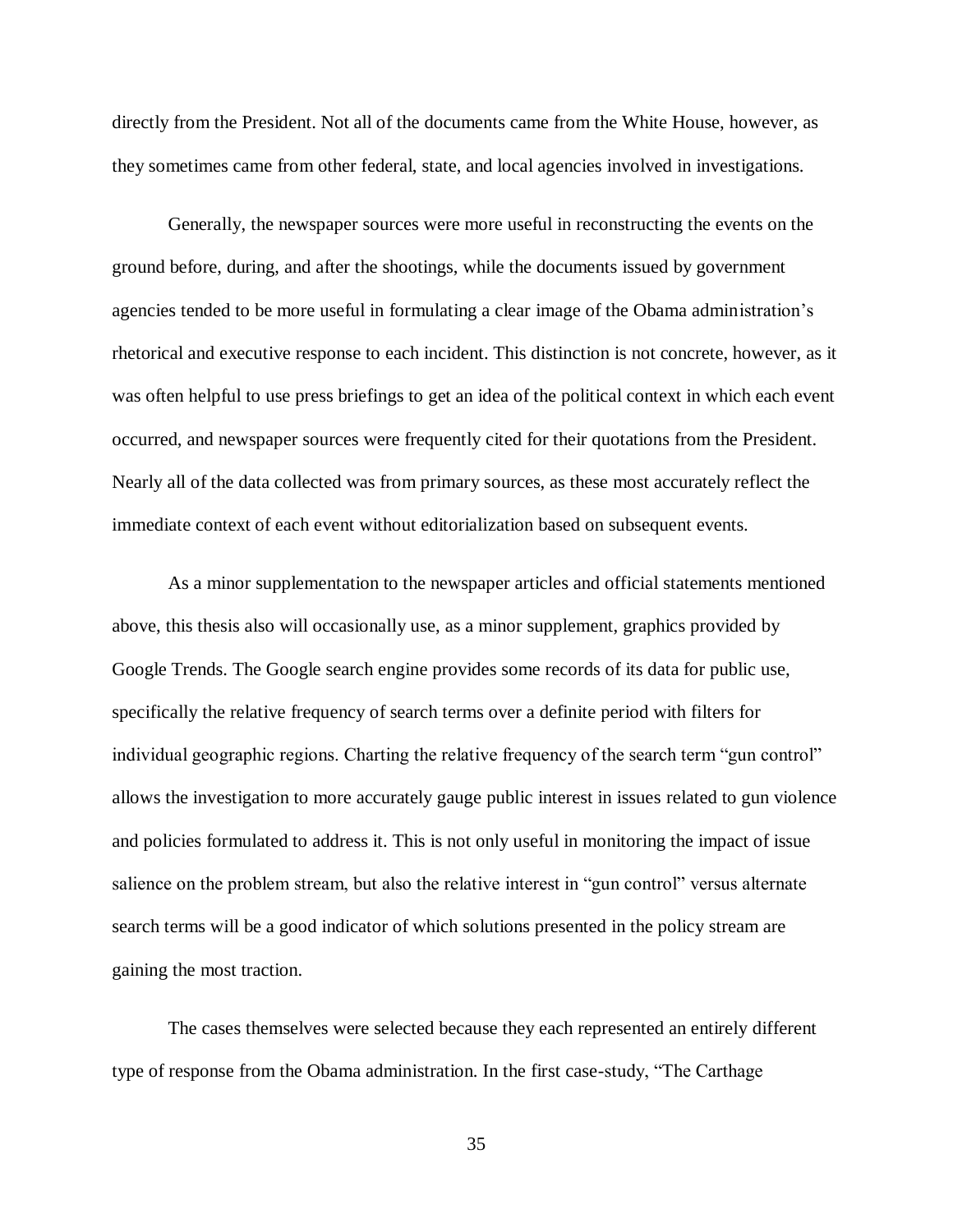Shooting," the Obama administration response was all but nonexistent. In attempting to formulate a clear image of the administration's response, the investigation uncovered only one brief, passing remark in the context of a speech which did not mention gun-control. In the second case-study, "The Tucson Shooting," the Obama administration's policy response was a vague exhortation to tone down vitriolic election-season rhetoric in favor of more dignified discourse. Again, the issue of gun-control was largely ignored. "The Aurora Shooting," the third casestudy, uncovered a very weak pro gun-control policy prescription, but was mostly characterized by symbolic gestures of national mourning and transcendent focus on "healing" rather than policy. The final case study, "The Newtown Shooting," uncovered a strongly policy-oriented response which aggressively pursued gun-control. The four dissimilar cases selected provide ripe ground for wide-ranging discussion of the Multiple Streams framework, and cast the broadest possible illustration of President Obama's gun control policy.

## *Variables*

When viewing the emergent gun-control debate through the lens of Multiple Streams theory, the primary goal will be explaining each case study in terms of how close the three streams of policy change were to converging at that point in the first Obama administration. The direction of each stream, however, is independently governed by any number of circumstantial and political variables. Though a discussion of all the possible contributing factors in each case study would be impossible, a few more relevant, salient variables of interest are: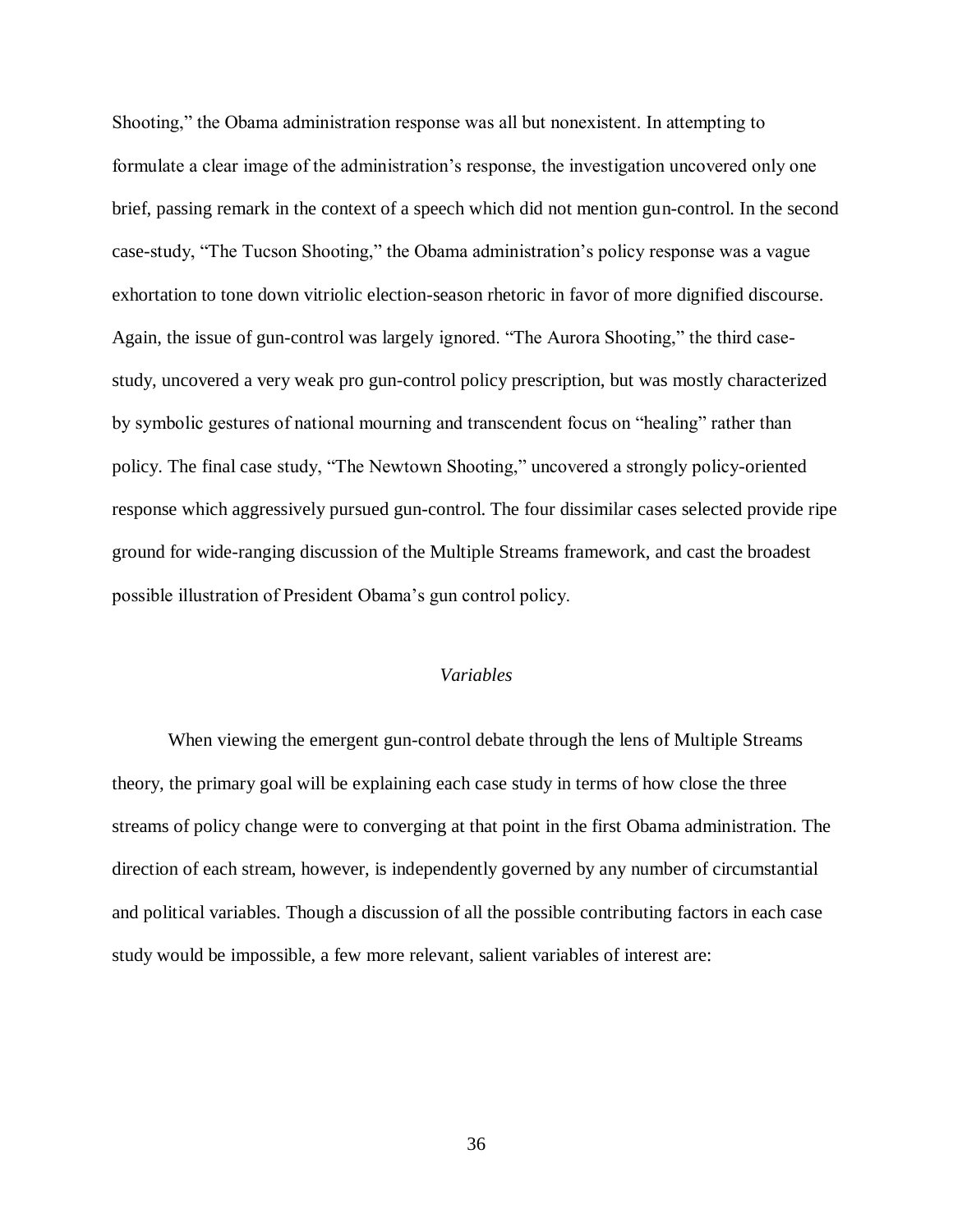## Problem stream variables

These points of interest in each case study will primarily influence the creation of policy windows in how they shape public understanding of gun-control as a political issue. Effectively, each of the following variables has bearing on the question "Is gun violence a problem that merits attention right now?"

- The number and type of casualties/injuries in each case.
- The intensity, length, and tone of media coverage surrounding each case.
- The proximity to other notable shooting events.
- The perception of each gunman's mental health.
- The relative significance of other media events contemporaneous with each case.
- The relative significance of other legislative goals contemporaneous with each case.

## Politics stream variables

These points of interest in each case study will primarily influence the creation of policy windows in how they shape the likelihood that the putative policy prescription can successfully navigate the political realities "on the ground" in Washington. Effectively, each of the following variables has bearing on the question "How likely is the gun-control initiative to succeed right now?"

- The ideological distribution of the Senate and House of Representatives.
- The President's willingness to pursue a gun-control agenda.
- The intensity, length, and tone of Presidential response to each case.
- The proximity to the next General or Midterm Election.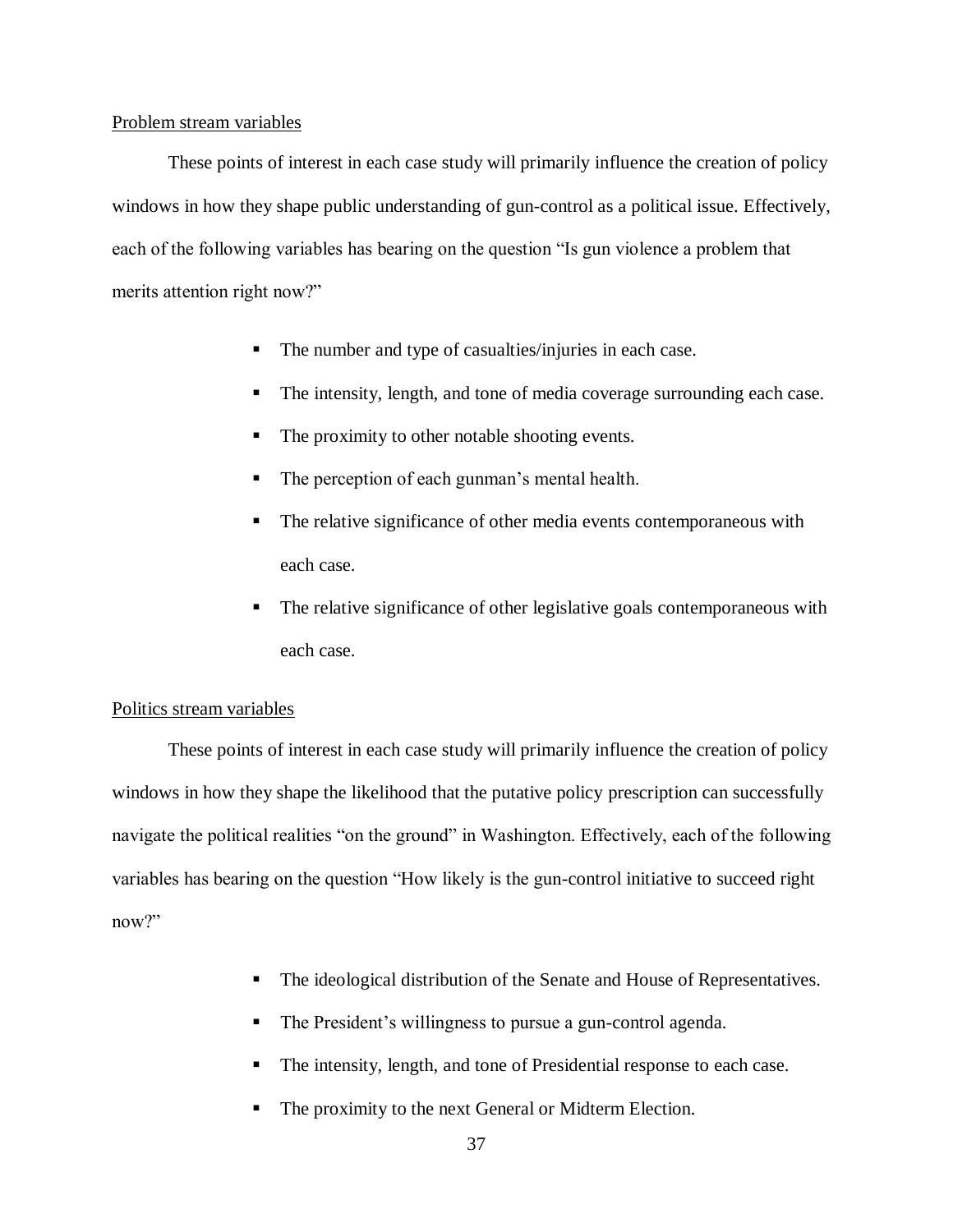The relative significance of other legislative goals contemporaneous with each case.

# Policy stream variables

These points of interest in each case study will primarily influence the creation of policy windows by determining which of the possible, existing solutions best lend themselves to each case in question. Effectively, each of the following variables has bearing on the question "Does the preferred policy solution (i.e., gun control) make sense as a response right now?"

- The public perception of each gunman's mental health.
- Plausibility of alternative proposal suggestions
- The types of weapons used.

## *Why case studies?*

Over the last half-century political science, in fact most of the social sciences, have experienced a gradual shift towards the institutionalization of quantitative methodologies as the gold-standard for research (George and Bennett 2004, 3). Nonetheless, many prominent scholars note that the characterization of case-studies and comparative case-studies as the "weak sisters" of social scientific method is deceptive and unfair, countering that they are critical tools for social scientific inquiry (King, Keohane, and Verba 1994, 44; Berg 2009, 317; Gerring 2004, 352). George and Bennett (2004) even notes a troubling trend that has divided the social scientific community broadly between academics who tend to cite qualitative research, and those who do not, creating two divorced and insular schools of thought on the validity on qualitative methodology which tend not to rely on the research of the other (3). The authors even propose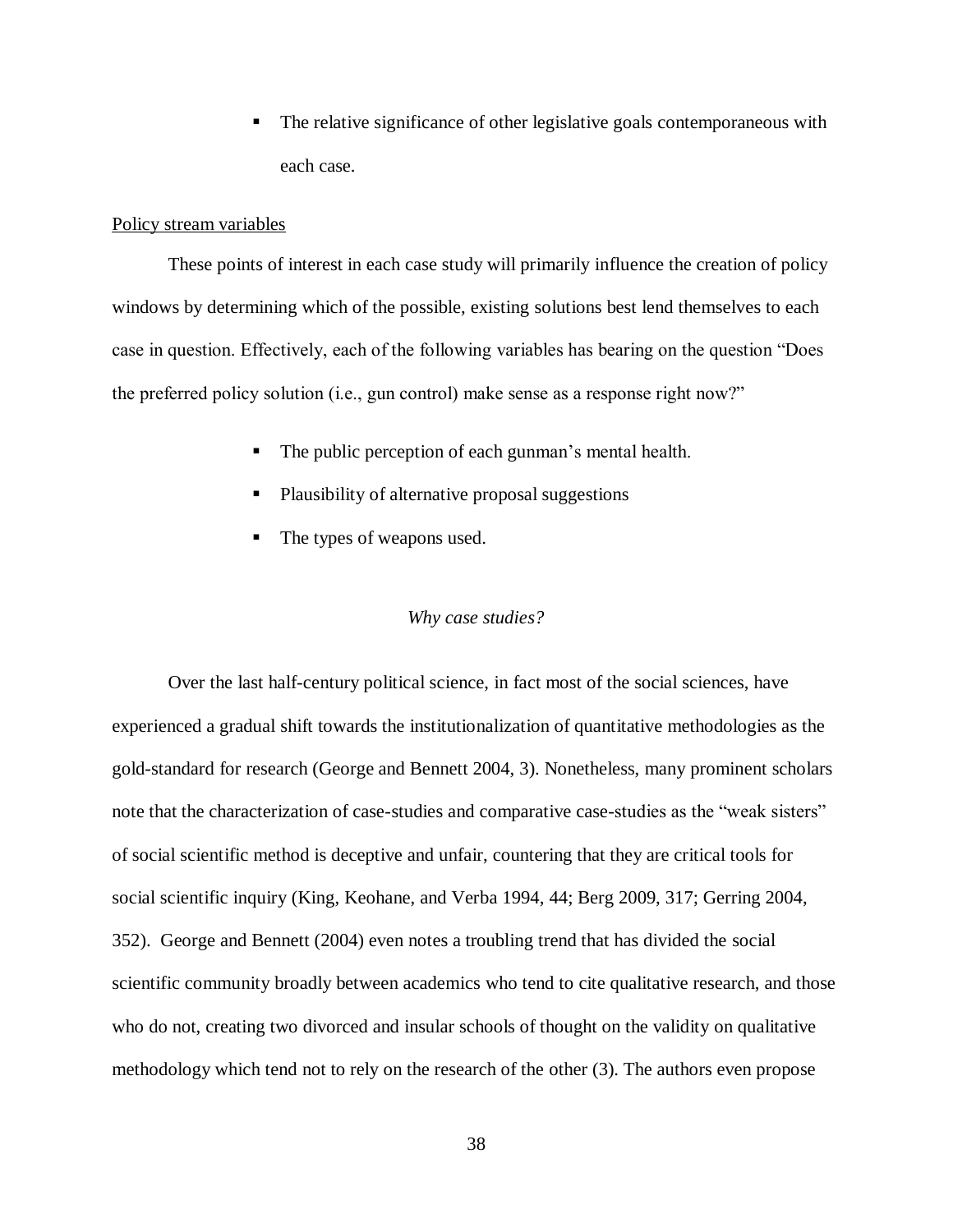the underlying problem to be that "scholars' understanding of case studies is often distorted by critiques based on the assumptions of statistical methods" when in fact the values and goals of qualitative analysis are not intelligible in those terms (6). In spite of this intelligibility gap that sometimes is problematic for the field, the insights provided exclusively by case-studies are "fundamental to social science" (King, Keohane, and Verba 1994, 44). Before explaining the value of the case study, though, the term itself needs clarification.

Bruce Berg (2009) offers one simple yet comprehensive definition: "in-depth, qualitative studies of one or a few illustrative cases" with the intent of discovering "the manifest interaction of significant factors characteristic of" the phenomenon in question (317-318). While the broad applicability of quantitative analysis is clear, qualitative investigations and especially case studies are far more nuanced and attentive to significant details that alternative methodologies often fail to quantify. One tool unique to the case study approach, and of great benefit to the present investigation, is known as "process-tracing" and attempts to illustrate causation (George and McKeown 1985, 43). This technique is a step by step examination of the observable implications of a theory whereby it is possible to naturalistically construct the "mechanisms of microfoundations behind observable phenomena" (George and Bennett 2004, 143), and subsequently attempt to extrapolate about other, similar cases based on these conclusions. Generally speaking, case-studies will be more useful than quantitative methods when the investigation is marked by a need for greater comparability between a limited number of data points, as opposed to being generally representative of a large class of phenomena. Furthermore, case studies place emphasis on determining causal mechanisms rather than empirically determining the causal effects of some mechanism. Lastly, in addition to the numerous natural strengths that the case study approach has, researchers are also often limited to the case study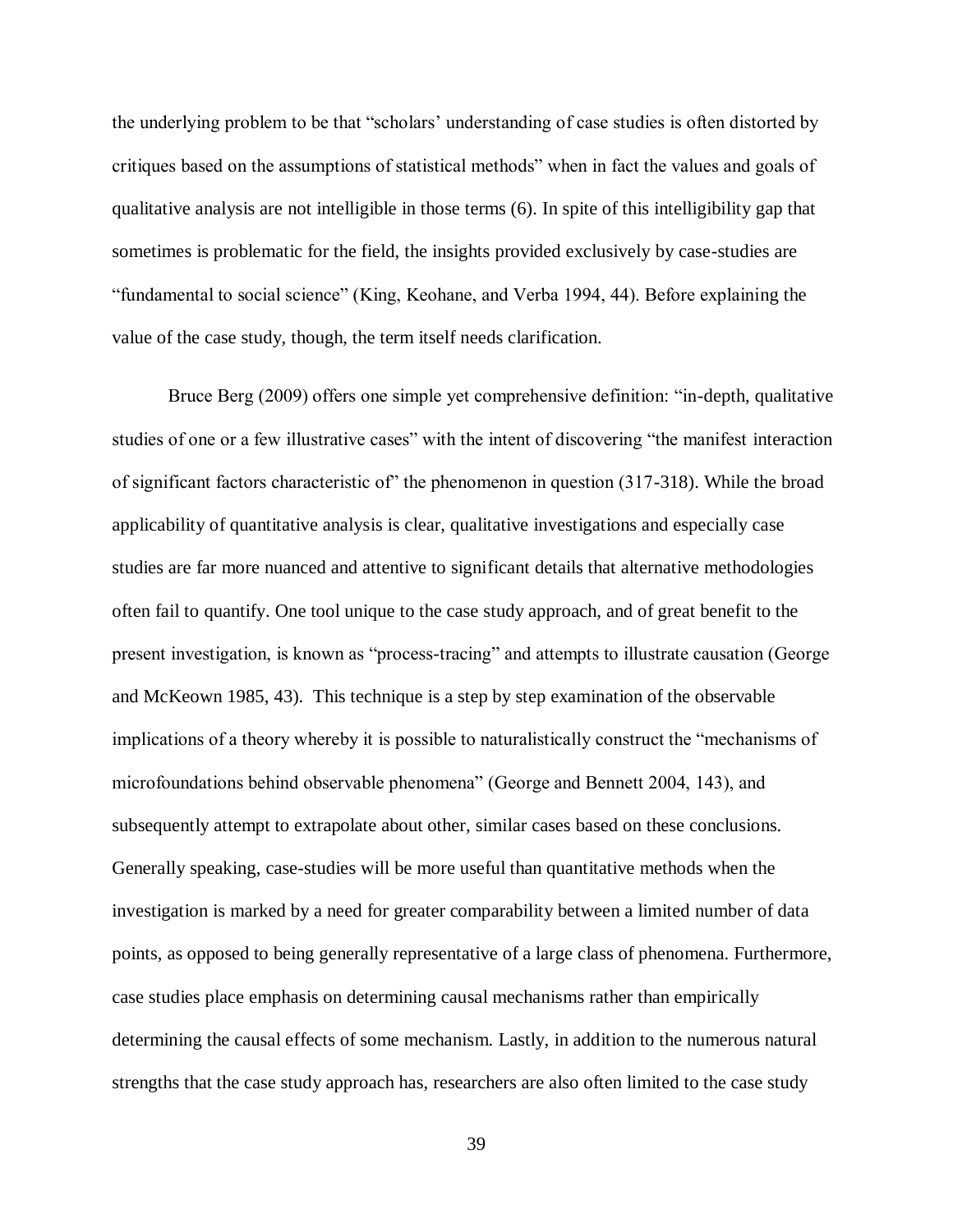option when a very small number of observations leave them with too little measurable variance to employ a quantitative method (Gerring 2004, 352).

With respect to the investigation at hand, the comparative case study approach is clearly the best suited when assessing the development of gun-control policy under the Obama administration and further evaluating the conclusions of the Multiple Streams model. Clearly, there is no immediate, systematic way to quantify each of the three streams themselves because they are merely theoretical constructs that mean nothing outside the framework set forth by John Kingdon and Nikolaos Zahariadis. Consequently, any investigation of these three streams will, at some point, need to make a transition between the abstractions accounted for in the theory and concrete realities as they occur in the world. Although the link that a theoretician may posit between these two may seem logical or intuitive, the validity of a model cannot simply rest on conjecture because, stated concisely, "any coherent account of causality needs to specify how the effects are exerted" (King, Keohane, and Verba 1994, 85). Using the criterion put forward by Gerring (2004, 352), a claim that the listed variables create policy windows for President Obama means that the investigation must necessarily take case-study form; substantiation, here, is entirely a question of illustrating the causal mechanisms.

The need to compare how these mechanisms manifest or fail to manifest across four shooting events during Obama's tenure also clearly demands the use of the case study approach. Even given perfect information, there simply would not exist enough data-points to perform a large-N quantitative analysis of mass-shootings during the Obama administration (Follman, et al. 2012). Nevertheless, the limited number of cases present herein is not problematic for a casestudy investigation. In fact, the comparison of four distinct-yet-similar cases greatly enriches understanding of each one individually, as different circumstances bring to light significant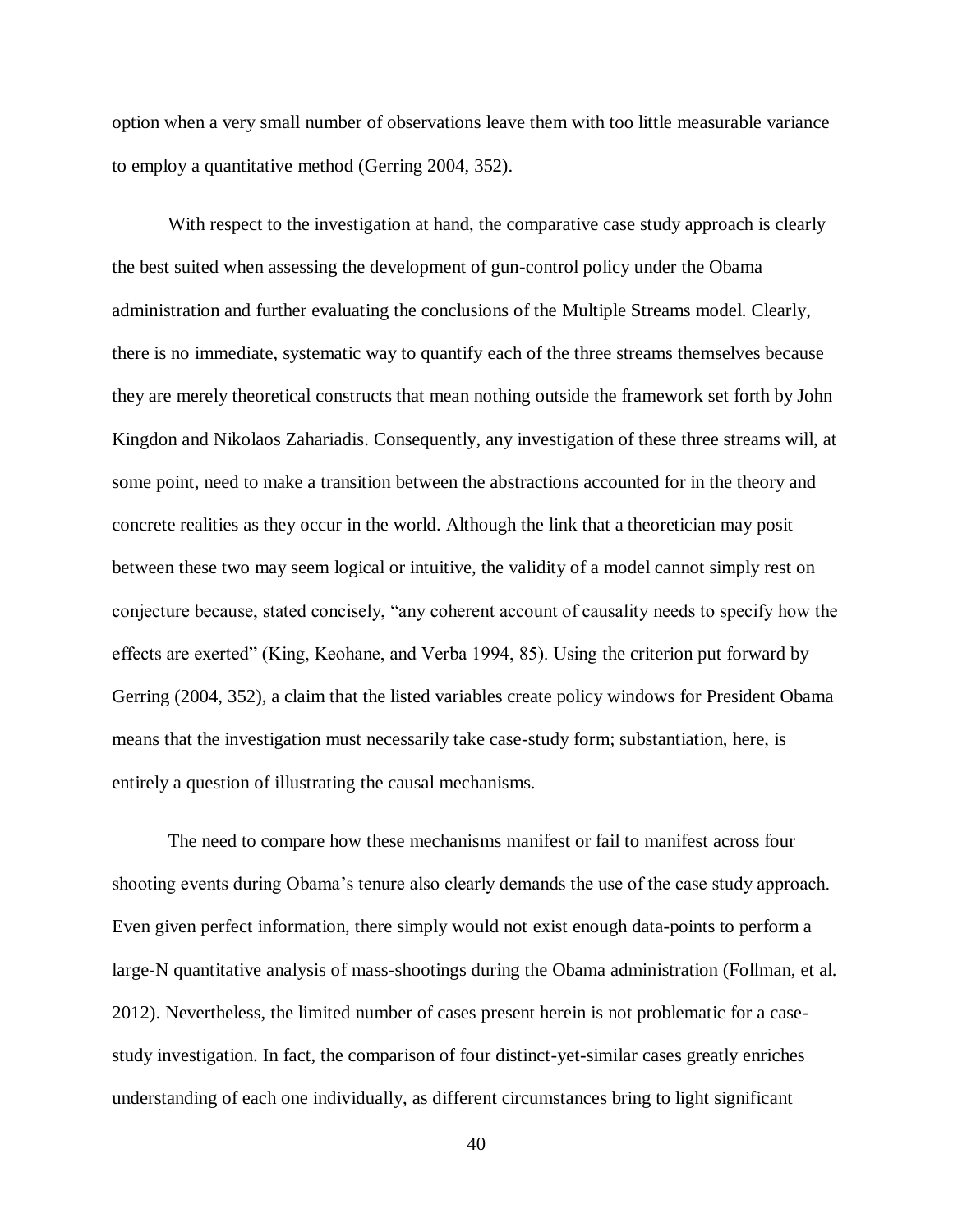points of interest which would not have immediately been apparent when researching each case on its own. Finally, the cautious identification of the causal mechanisms which guided the development of Obama's gun-control policies in the wake of the three shootings will prove useful in the investigation's conclusions with regard to the Multiple Streams framework, as a clear understanding of these mechanisms "can sometimes give us more leverage over a theory by making observations at a different level of analysis" (King, Keohane, and Verba 1994, 86-87). Any investigation which did not employ the case-study approach would necessarily be more modest in setting forth implications for the Multiple Streams theory, as this process of systematically describing the relationships between variables is necessary at some point in order to establish a causal link (Lijphart 1971).

Though no doubt a contentious method to many social and political scientists, "much of the debate over the [case study] has little to do with the method itself and more to do with the state of current research in that field" (Gerring 2004, 353). In *The Multiple Streams Framework*, Nikolaos Zahariadis outlines a research plan for the future of the Multiple Streams framework which relies on "probing applicability under different conditions" (2007, 84) in order to understand how the same points of interest interact with changing circumstances. He also notes that, due to its ready applicability to this particular methodology "it is no secret that most applications of MS… have been qualitative case studies" (2007, 82). Clearly, an investigation of Obama's policy using the Multiple Streams lens demands the case-study approach to truly succeed.

The following chapter will contain the case studies themselves. Each study will include a brief summary of the events pertaining to the shooting, followed by an analysis from the Multiple Streams perspective. Both sections will serve to properly contextualize one another, as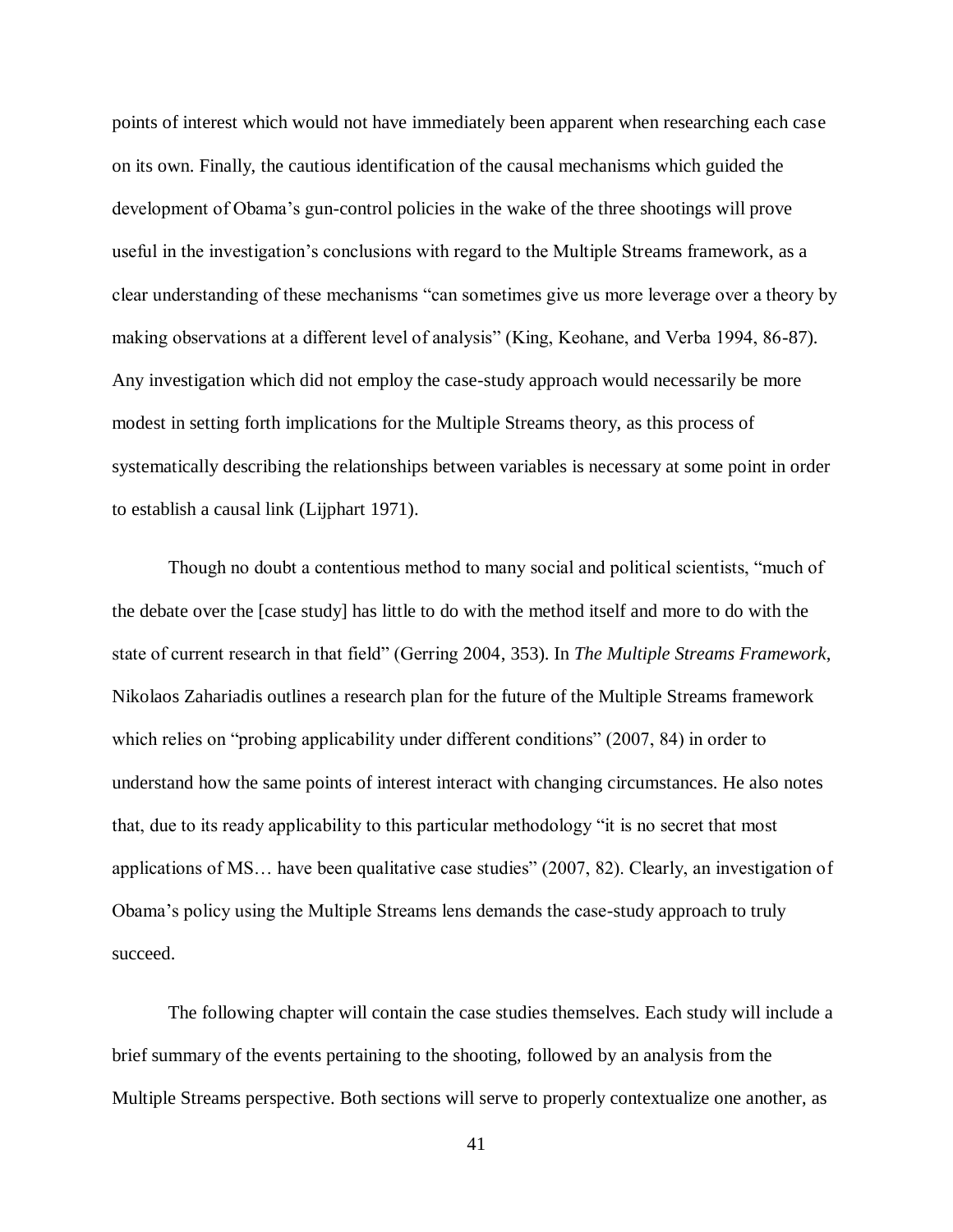it will not always be clear why some fact has been included in the analysis without an explanation of its bearing on the MS model. Conversely, an interpretation itself will not always make sense without a background of more-and-less relevant facts. Each case study will serve as a self-contained explanation of why a policy window opened or failed to open in its own case. When considered together the four case studies should also illustrate the diachronic dimension of how past events shape the future of policy formation.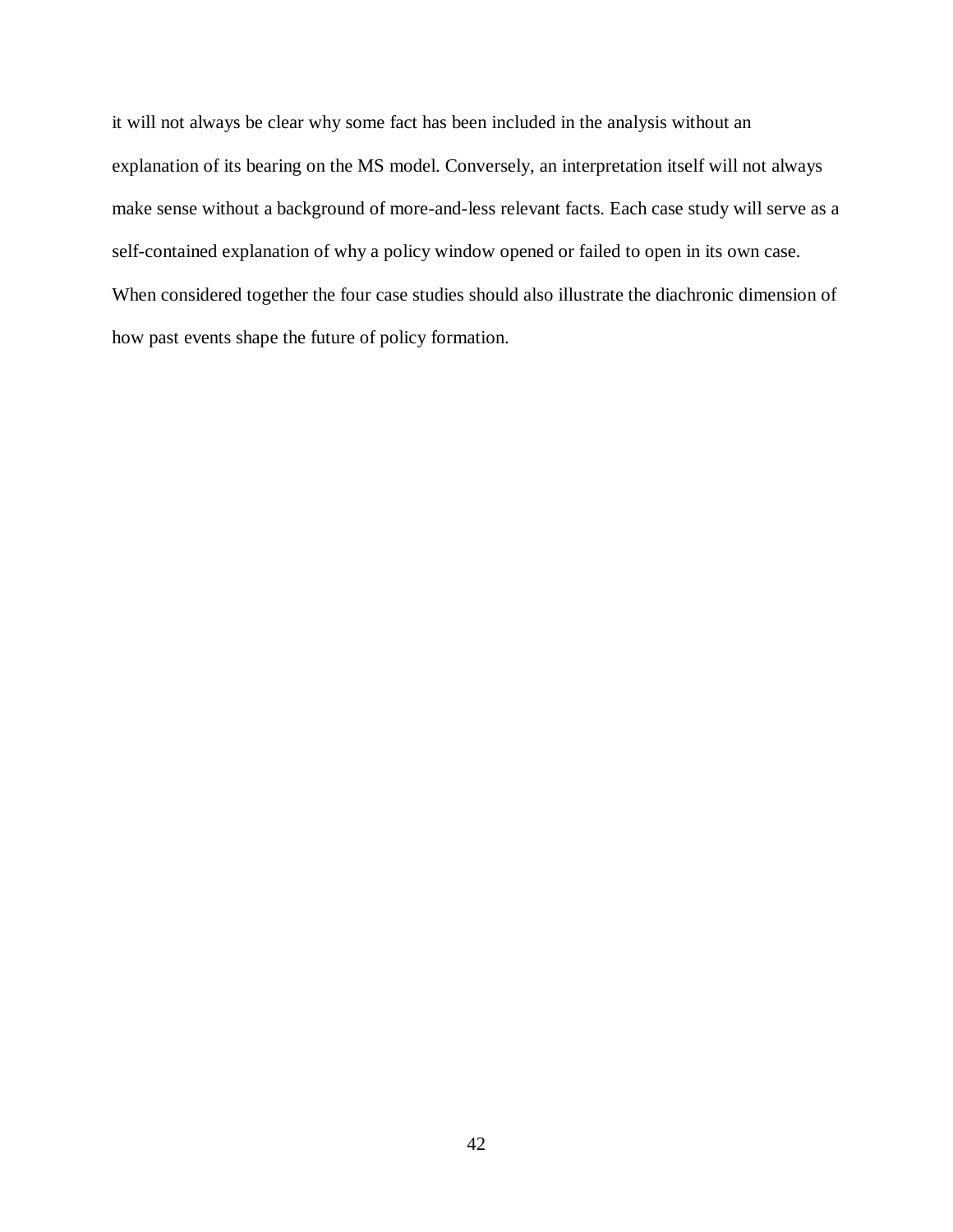## **CASE STUDIES**

The following chapter consists of four case studies on four separate shooting events during the first Obama administration. Each case will first outline the event in question, with relevant factors woven into a brief narrative surrounding the gunman, the incident, and the early aftermath. The second half of each case study will be an application of the Multiple Streams model to the facts of each case and the Obama administration response. Each stream will be examined individually to evaluate whether or not a policy window was able to open, why, and in the cases where it did not, how close a policy window was to opening. The concluding chapter will then present a synoptic evaluation of the four case studies together and explain the bearing of these cases on the Mulitple Stream model and its validity.

## *The Carthage Shooting*

On March  $29<sup>th</sup>$ , 2009 Robert Kenneth Stewart entered the Pinelake Health  $\&$ Rehabilitation Center with the intention of finding his estranged wife and murdering her. The gunman was known to his family as someone with an explosive temper and a history of drug and alcohol abuse (Associated Press 2009). In the weeks leading up to the incident, Stewart was increasingly depressed by his belief that he had prostatic cancer, his wife leaving him for the second time, as well as substantial difficulty sleeping which later became a significant point of interest in his trial. One report from the gunman's ex-wife stated that Stewart had recently began making cryptic claims that he had been preparing for a "long trip" and that he would need to "go away" for some time (Ibid).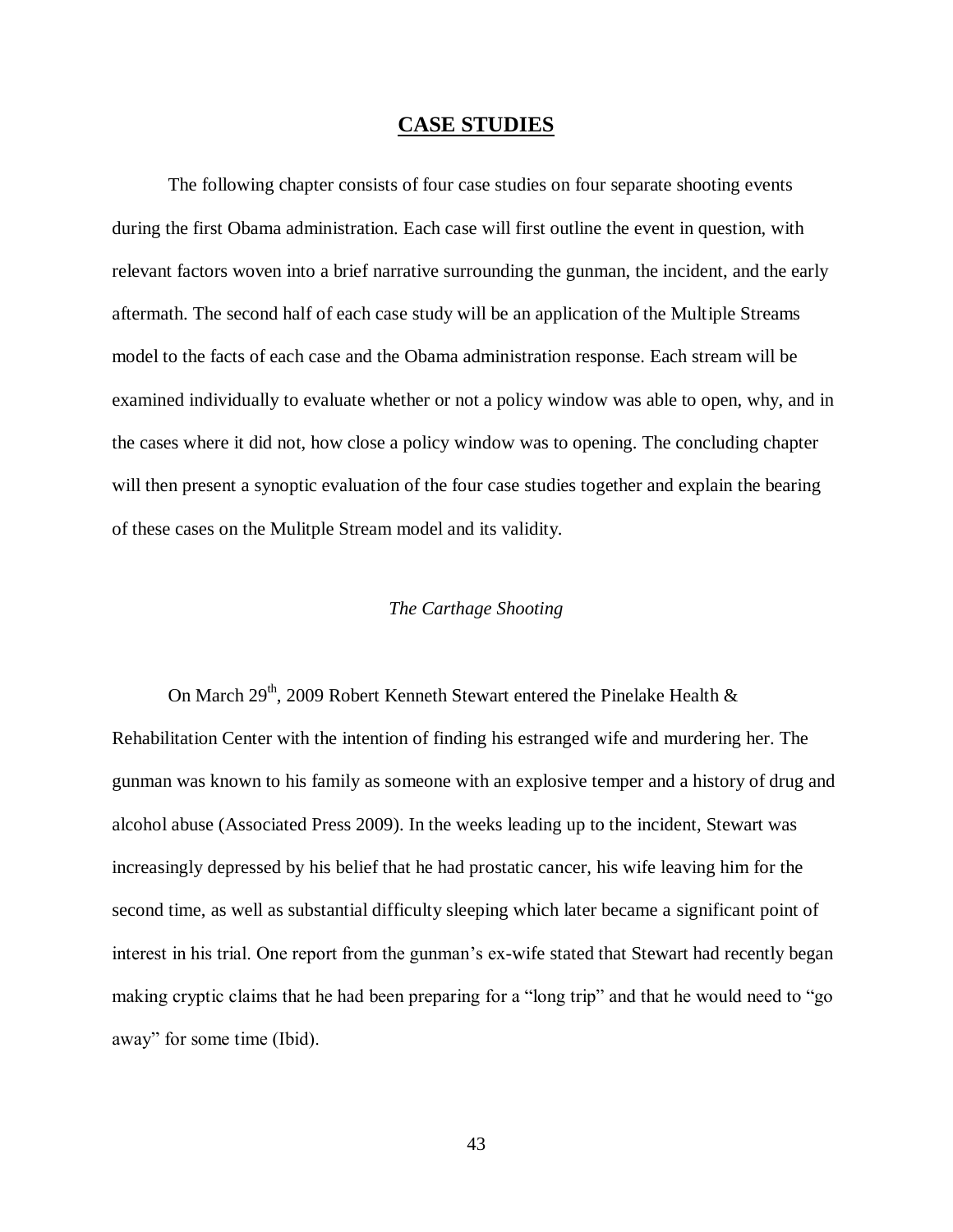Arriving at the facility's parking lot at roughly 10:00am, Stewart immediately opened fire on several automobiles, including his wife's. During this initial phase of the shooting, the gunman injured a casual visitor who then quickly ran inside the facility to warn staff as well as contact law enforcement officials. Moments later, the gunman entered the facility proper and began his search around the nursing home for his wife. When he was unable to find her in her usually assigned ward, Stewart flew into a rage and began shooting haphazardly at residents and staff, and continued searching for his wife (Dewan 2009). Having been attending to an Alzheimer's ward that day, she was able to seek refuge from her husband successfully, due to the ward's security locks which prevented the patients there from confusedly wandering from their correct area. In spite of her luck, however, one nurse and seven elderly patients were left dead, several of them still seated in their wheelchairs when emergency responders arrived on the scene. The only police officer on duty in Carthage that morning, Justin Garner, arrived shortly after the beginning of the incident and after a brief search, exchanged gunfire with Stewart who he was able to incapacitate with a shot to the shoulder (Ibid).

During an early phone call, observers described Stewart as carrying both "a deer gun and a shotgun," but his arsenal was later clarified as having been a Winchester shotgun and two handheld weapons, as well as a large rife which he brought to the scene but did not enter the home with (Associated Press 2009). According to the search warrant and subsequent paperwork released by the court, at least eleven other firearms were confiscated from Stewart's home later on the day of the shooting (State of North Carolina 2009). In the aftermath, Stewart was taken into custody at a prison hospital for medical treatment and examination. He reported to officials that, on the day of the shooting he had taken "six nerve pills," which were identified in court proceedings as Ambien. Some media interest was generated by the gunman's defense attorney's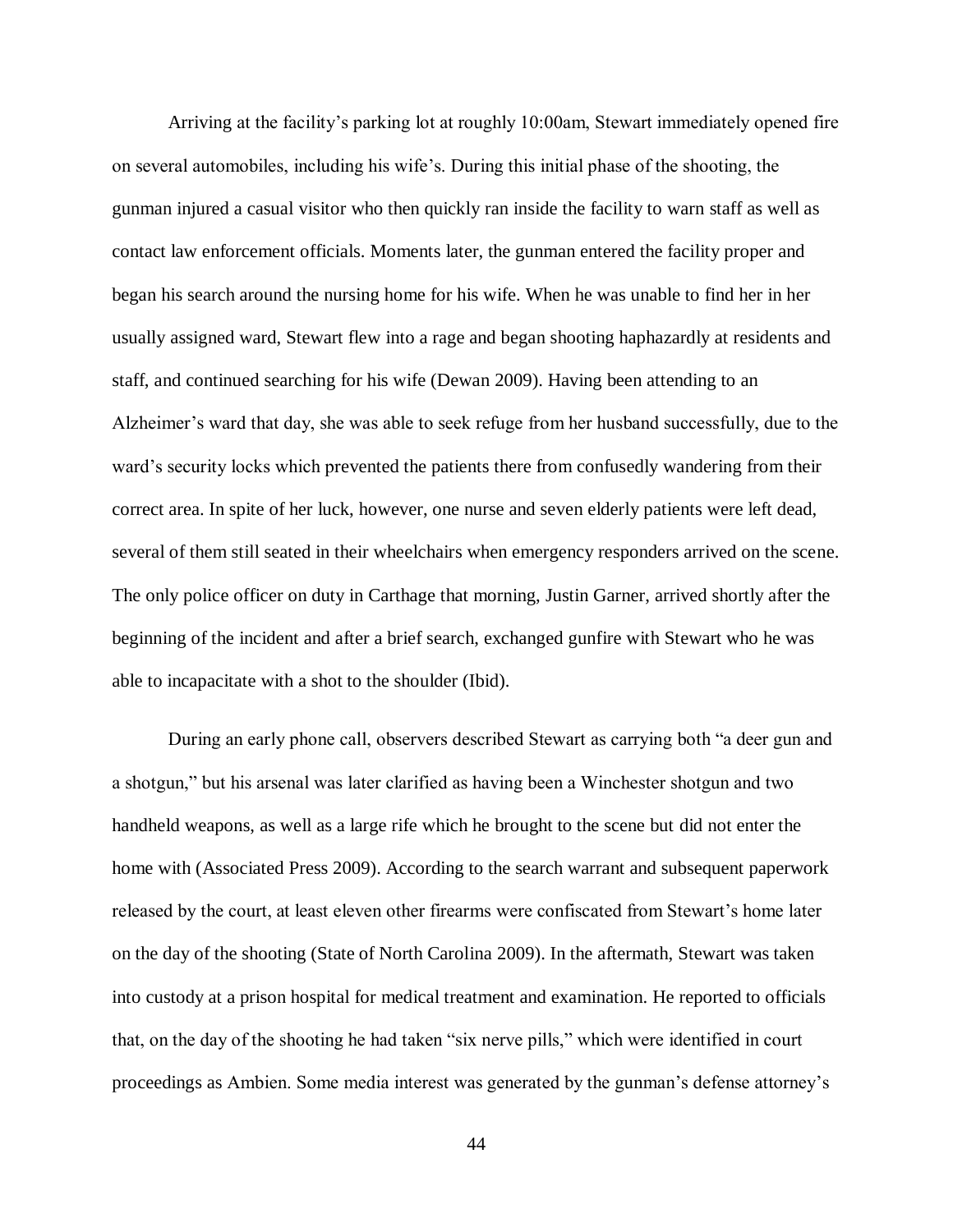on the case, who challenged his legal culpability by asserting that Stewart was not conscious during the time of the shooting. During the trial, the defense attempted to deflect blame from Stewart by highlighting the sometimes bizarre side-effects reported by those taking Ambien (Zennie 2011). One expert testified that it was possible Stewart was sleepwalking at the time of the shooting, and another expert witness recounted the case of a candy-store owner who would drive to and open his shop for business while technically asleep on Ambien. While the scientific evidence clearly showed some remarkable potential for somnambulism, journal entries left by Stewart just days before made veiled references to "taking a lot of people with" him as he contemplated suicide and ultimately the jury was unconvinced by his defense. He was sentenced to serve a minimum of 142 years in prison (Ibid).

## Application of MS Model

Even before his election, Barack Obama expressed interest in limiting the use and purchase of guns in the interest of public safety. Though he was prudent about commenting publicly on the subject during his campaign, his actions as a candidate and state official paint a coherent picture. In a 2004 Illinois Senate debate against Alan Keyes, Obama went on the record as saying "it is a scandal that [President George W. Bush] did not authorize the renewal of the assault weapons ban," (OnTheIssues.org) and in the memoir which outlined much of his 2008 Presidential campaign platform, *The Audacity of Hope,* Obama stated that guns needed to be kept out of urban areas and that it was America's responsibility to "say so in the face of the gun manufacturer's lobby" (215). In 1996, in response to a questionnaire from Independent Voters of Illinois, Obama seemed to indicate not only support for an assault weapons ban and mandatory background checks, but also the more comparatively extreme ban on all handguns in the state of Illinois (OnTheIssues.org). During his debate with fellow Democratic primary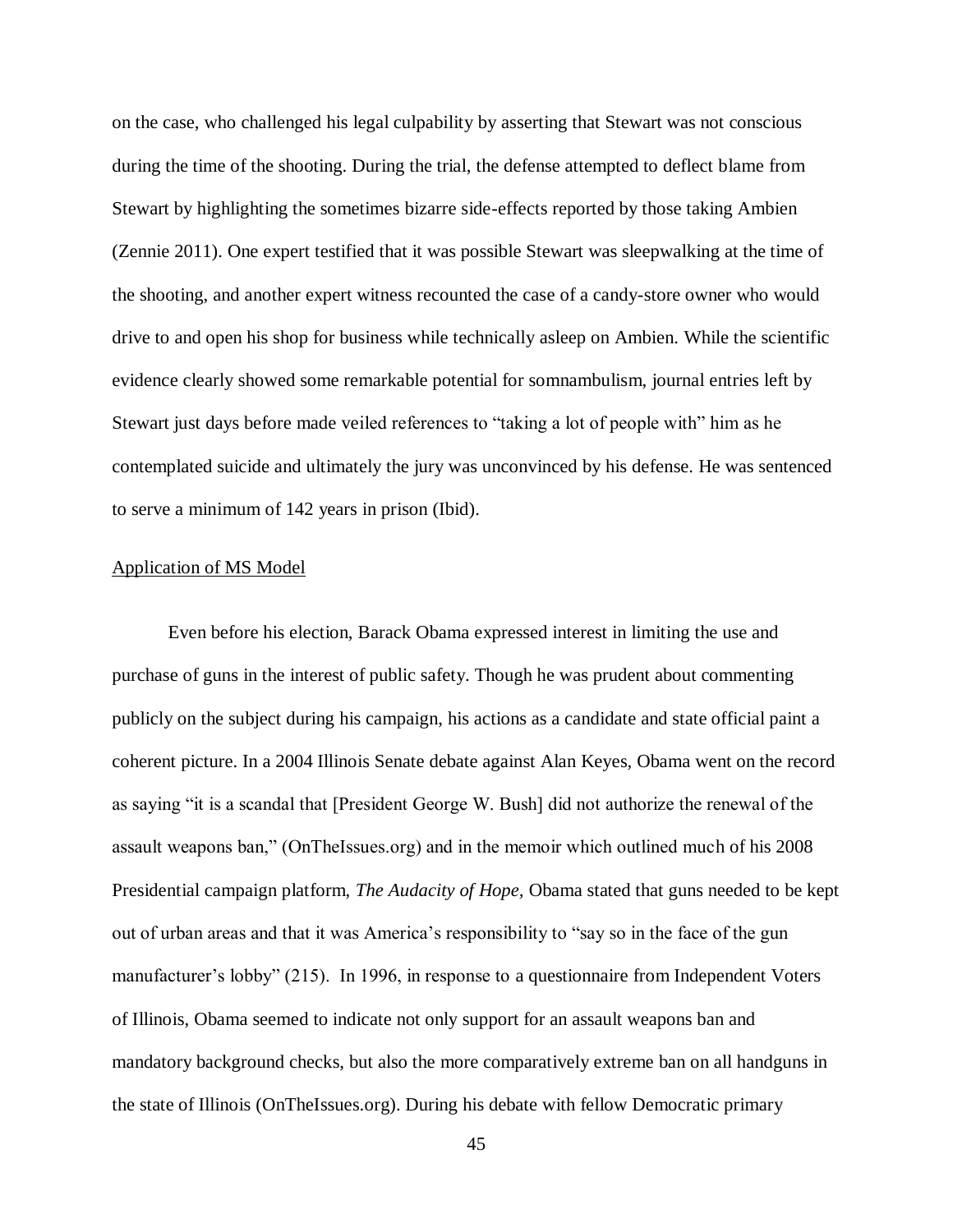candidate Hillary Clinton, however, Obama denied holding this position and claimed that the campaign staffer who had filled out the questionnaire on his behalf had been in error. Nonetheless, on many occasions Obama affirmed a fundamental respect for  $2<sup>nd</sup>$  Amendment rights, while articulating the belief that it was legal and necessary to regulate their manufacture and sale in the interest of public safety. Given this record, it is clear that austere gun-control measures were President Obama's preferred policy position and if he is to be taken at his early word, there is little question about the President's intention to pursue this goal were the opportunity to present itself.

In spite of intentions, the issue-as-problem had not truly emerged by this point in the first term and the Carthage shooting presented some ambiguities about who and what were to blame, as and ultimately was a rather low-profile event not couched in other recent episodes of violence. Although the issue of gun-control did not emerge as a major legislative focus of the Obama administration until late 2012, the President had already issued orders to his cabinet directing gun control policy from very early in his term. On February  $25<sup>th</sup>$ , 2009 – just weeks after taking office – Attorney General Eric Holder made clear the administration's intention to reinstate the assault weapons ban which lapsed in 2004. An unprecedented spike in cartel violence at the US' southern border with Mexico led to a meeting whose intention was the mitigation of violence there. In spite of speaking on the heels of the then-recent Supreme Court decision *Washington, D.C. v. Heller* which for the first time validated the individual right to carry handguns, the Attorney General outlined much of what later took shape as the administration's legislative agenda, saying "I think closing the gun show loophole, the banning of cop-killer bullets and I also think that making the assault weapons ban permanent, would be something that would be permitted under Heller," (Ryan 2009) but also that he could not comment on a likely timetable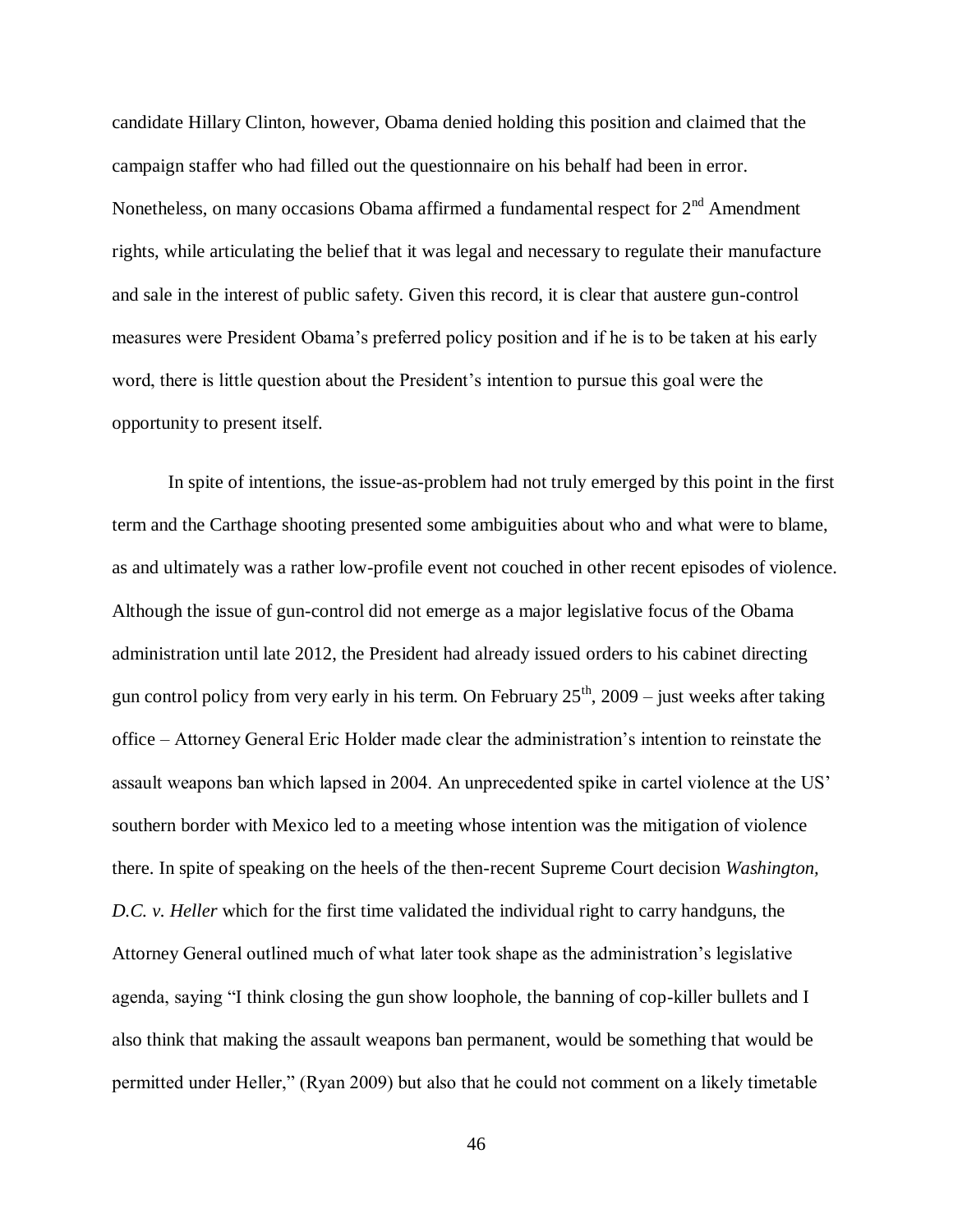because of the President's busy schedule. By the time of the Carthage nursing home shooting there had not been another mass shooting incident in the United States for just over nine months. It was the first mass shooting episode of the Obama administration (Follman et al. 2012)

At the very beginning of his first term in office, President Obama would likely not have had much time to formulate a strategy in pursuing gun reform. Because of the still developing financial crisis of 2008-2010, much of the Obama administration's agenda at the time focused on mitigating the spread of the credit crisis, saving the banking industry, and offsetting economic downturn through the American Recovery and Reinvestment Act's financial injection into the economy (Sahadi 2009). Furthermore, at this time the United States' automotive industry, particularly the "Big Three" car manufacturers located out of Detroit – General Motors, Ford, and Chrysler – were floundering on the edge of collapse with upwards of three million jobs believed to be in jeopardy. Under the previous administration, George W. Bush approved a nearly \$20 billion bailout of the auto industry in December of 2008 (BBC 2008). It was only two months later, and one month prior to the time of the Carthage shooting, that General Motors and Chrysler petitioned the government for another \$21 billion in assistance, and these two issues in conjunction dominated the Obama administration agenda as well as national political reporting (BBCb 2009). In the April 30, 2009 briefing by Press Secretary Robert Gibbs, the terms "auto" and "bank" were used fifty times, whereas the terms "gun control," "shooting," and "gun" were not used a single time by the secretary nor the press (White House 2009). Clearly the problem stream was not effectively articulated by this shooting incident at this time, and the politics stream was also obstructed by urgent economic issues of the day. As gun control was not a major focus of the public or news media in early 2009, and because of the immense gravity associated with the financial crisis the "gun control issue" effectively did not exist for most Americans at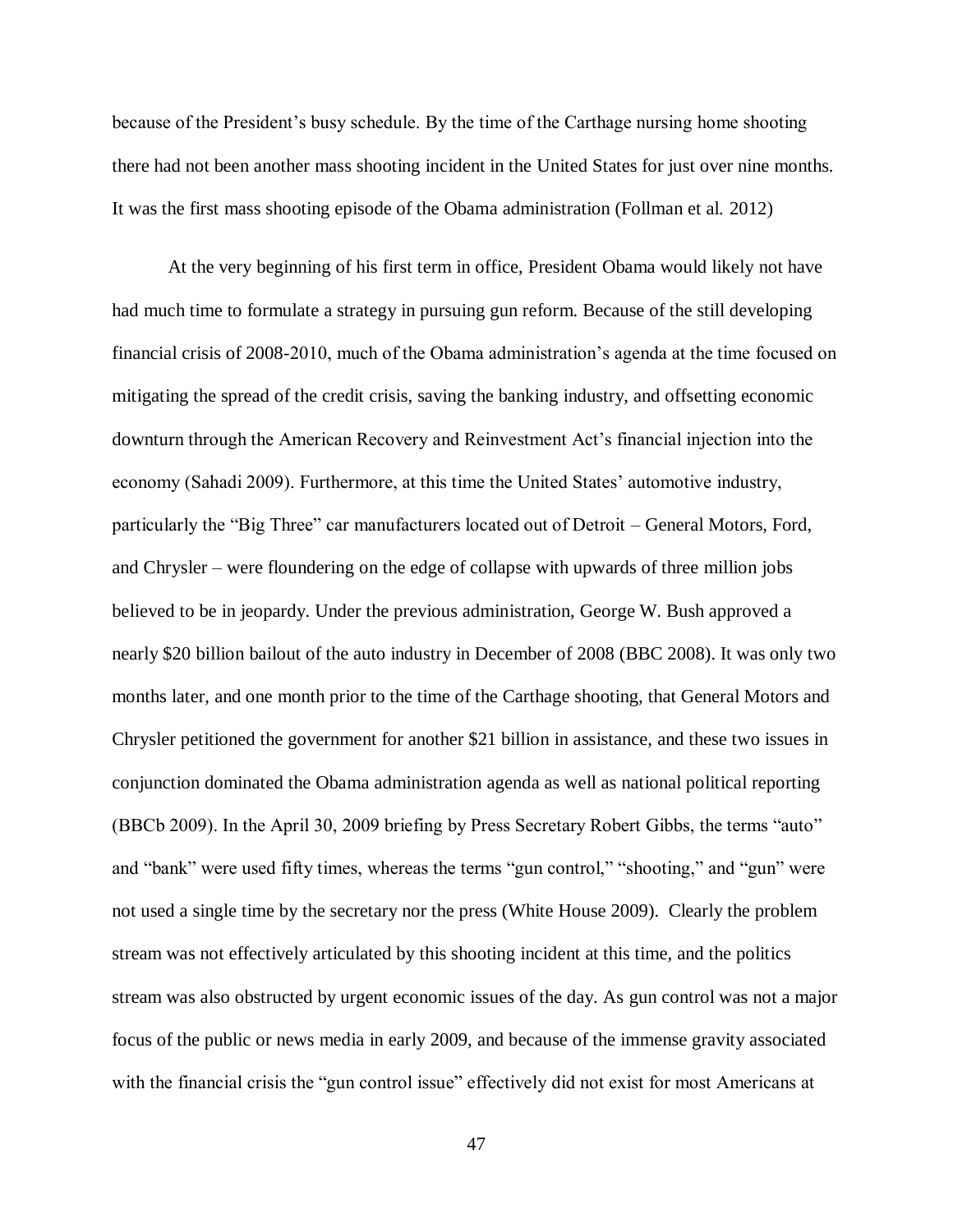this time and any attempt by the Obama administration toward this end would clearly not have found support as a priority early in the first term.

Additionally, the particular circumstances of the Carthage shooting may have made the case more difficult to properly frame within the context of the gun control debate. As demonstrated in the following chart, courtesy of Google Trends, in times where gun control is most salient as an issue of public attention, there is typically parity with mental illness. In the Carthage case, the fact that Stewart's defense was complicated by his Ambien use and the persistent question of his legal culpability were plausible distracters from the frame that the Obama administration would have pushed. The Ambien issue specifically would have been very easy to re-appropriate into discussions over the mental health industry, thereby dealing a substantial blow to the policy stream of the multiple streams model. In addition, the use of handheld weapons rather than assault weaponry and riles meant that a substantial push against these weapons would have been perceived as far more severe an affront to  $2<sup>nd</sup>$  amendment rights than would have occurred if the gunman had only used more powerful firearms. Because of the likelihood that this incident would have lent itself to solution through other means and the Obama administration could have been criticized for undue harshness, the volition to pursue policy change with Carthage as a rallying point evaporates.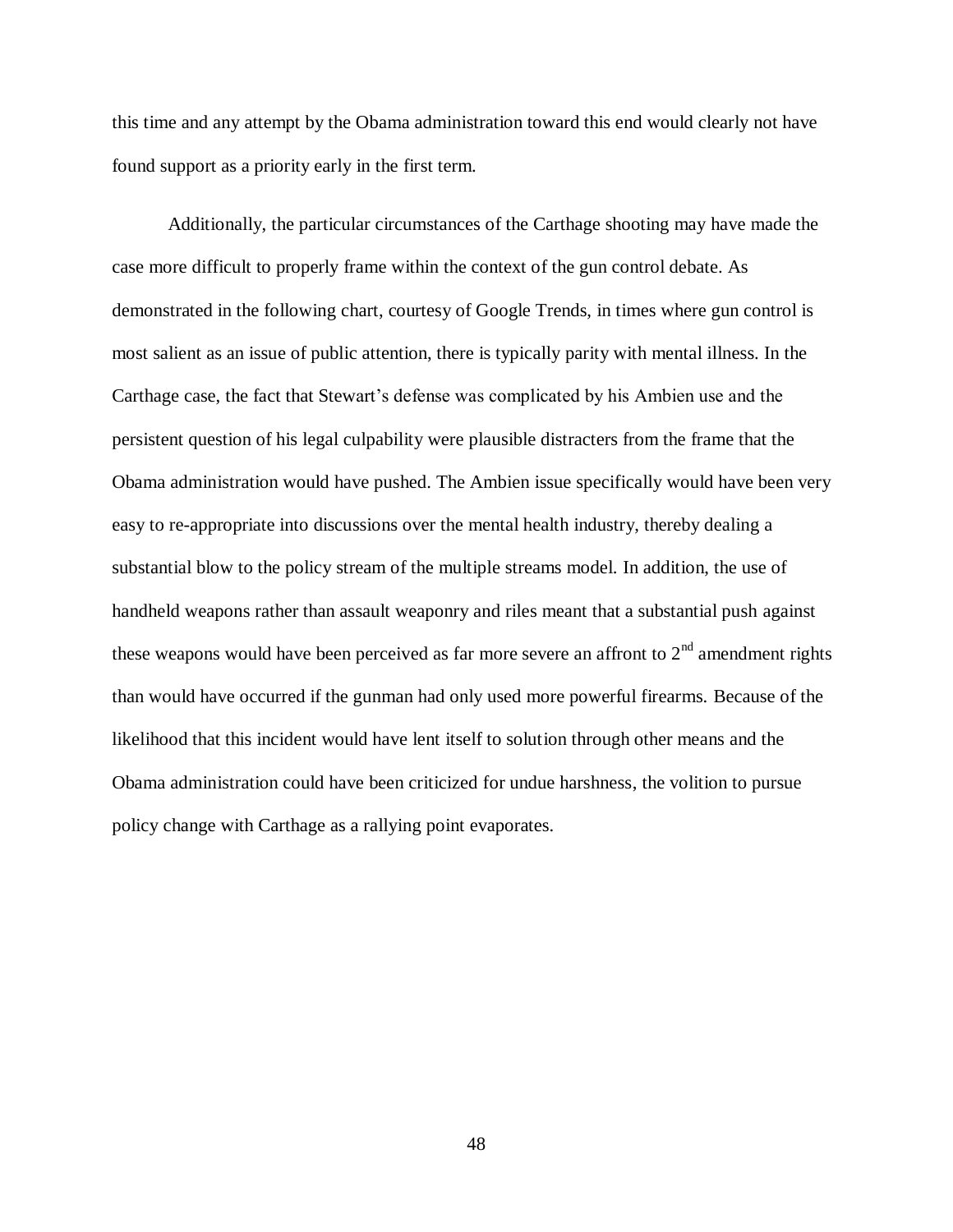

**Figure 1 Search trends for mental illness and gun control**

Interestingly, the statements by Attorney General Eric Holder on February  $25<sup>th</sup>$  of that year made clear that the solution stream was in fact properly articulated. Through his testimony, the Obama administration made clear that by this point in time, there was already a rather developed idea about what a gun control bill might include: a patching of gun-show loopholes, the elimination of certain types of bullets, and a continuation of the assault weapons ban which had expired under George Bush. At a time when there existed little consciousness of a problem, and no volition on the part of the government to pursue the issue, there already existed a solution – showing that sometimes in the world of politics solutions precede their problems.

Three days after the shooting in Carthage, Vice-President Joe Biden made a scheduled stop on the other side of the state. He delivered a speech to the crowd assembled at a newly renovated fire-station on how the recent American Recovery and Reinvestment Act of 2009, more colloquially known as "the Stimulus," would benefit people living in rural America. During this attempt to trudge support for the controversial spending package, the Vice-President casually remarked on the Carthage shooting that occurred "just down the road" and praised Officer Justin Garner for displaying the kind of courage necessary to make it through difficult times, exhorting the audience to "serve their communities with dignity in valor" in the same way (White House 2009). These few sentences in the middle of a much larger speech were the only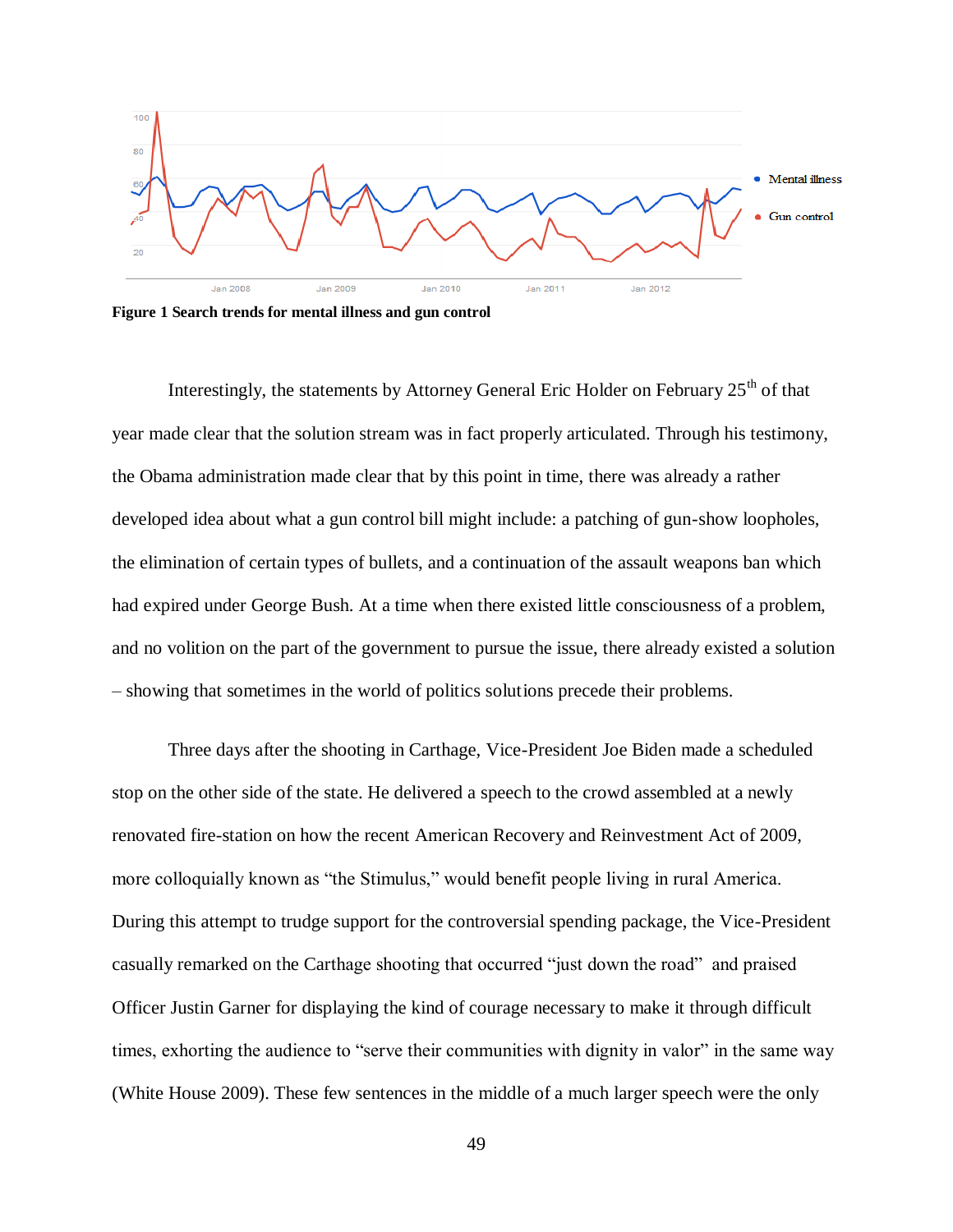acknowledgement by the Obama administration of the shooting, and even here were clearly only invoked in an attempt to promote support for the Recovery Act.

While the Obama administration had made public remarks before this point on their intention of pursuing gun-control in the legislative agenda, the episode was inopportune politically for several reasons and, perhaps even more significantly, was overshadowed by much larger issues of the day. Here, the problem has yet to find traction in public consciousness, the administration will find difficulty presenting gun-control as the unique or best solution, and the political will of the nation is preoccupied with a precarious economy. Consequently, the administration response is all but non-existent.

#### *The Tucson Shooting*

The Tucson shooting occurred on January  $8<sup>th</sup>$ , 2011 at roughly 10:00 am, local time. However, the parents of gunman Jared Lee Loughner reported that for months before, their recreational drug-using "loner" son began exhibiting increasingly bizarre behaviors, such as taking photos of himself in a g-string with guns, and would often "look like he was having [conversations] with someone" who did not exist (Gassen and Williams 2013). In November of the previous year, Loughner successfully passed an FBI background check which cleared him for the purchase of the weapon used in the Tucson shooting, a 9mm Glock model 19 semiautomatic handgun (Winter 2011; Kim 2011). Though not an assault weapon nor a rifle, the gun was outfitted with an expanded magazine which allowed for 31 rounds to be fired without reloading, and was "illegal to manufacture or sell" under the Clinton-era assault weapons ban which expired in 2004 under the Bush administration (Elliott 2011). Just hours before he opened fire, Loughner attempted to purchase ammunition from a Walmart but employees did not oblige him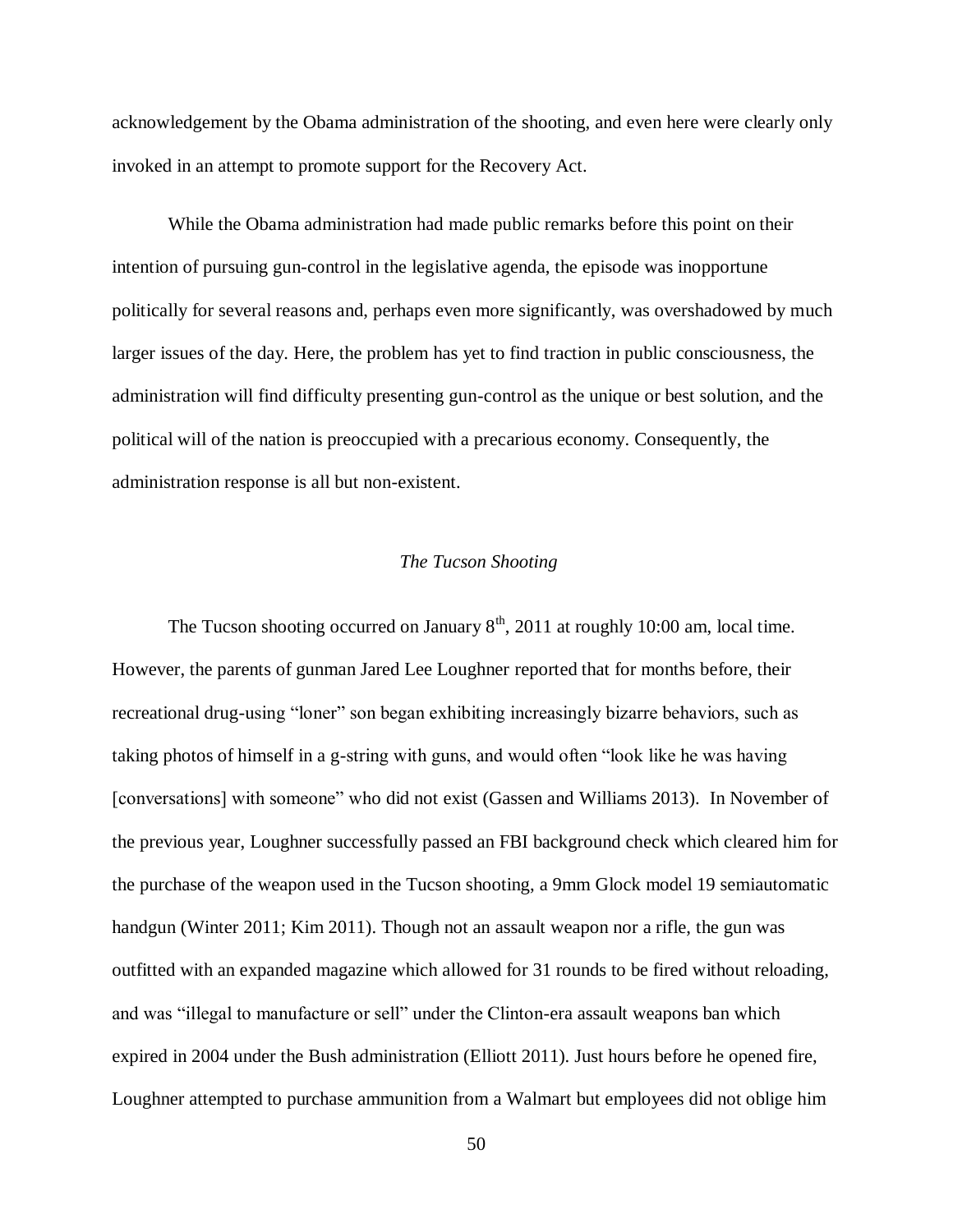due to "strange behavior" in the store (Kim 2011). He was later able to purchase ammunition at a neighboring Walmart. On his way home from making this purchase, Loughner ran a red light and was stopped by a Game and Fish Department officer and given a verbal warning, at whose issuance he began to weep. Returning home, Loughner was approached by his father and asked to explain where he had been the night before, at which point the gunman fled on foot, presumably making his way to the Safeway parking lot where the shooting took place (Gillum 2011).

On that day, the Representative for Arizona's 8th Congressional District, Gabrielle Giffords was holding a public outreach event in open air and answering questions from her constituents (CNN Wire 2011). By that point the event has attracted a small crowd of twenty to thirty people from the area. When the gunman arrived on the scene, he unloaded fire with a semiautomatic pistol seemingly at random in the crowd, but paying special attention to a shot at point-blank range in the Congresswoman's head. After firing somewhere between fifteen and twenty rounds, the gunman paused to reload his pistol, but fumbled and dropped his replacement magazine which was quickly intercepted by a bystander. Now unarmed, what remained of the crowd was able to collectively subdue Loughner and detain him until authorities arrived (Ibid.) While waiting on emergency responders, a congressional intern working for Rep. Giffords cradled her head to prevent her choking on her blood and applied therapeutic pressure to the gunshot wound in her head. She was rushed to nearby University Medical Center in critical condition where a skull fragment was removed and she was placed into an induced coma, ultimately surviving and, after extensive physical and speech therapy, making a substantial recovery (Gupta 2011). While six people died as a result of the shooting and thirteen others were injured, the picture that clearly emerged was that Representative Giffords had in fact been the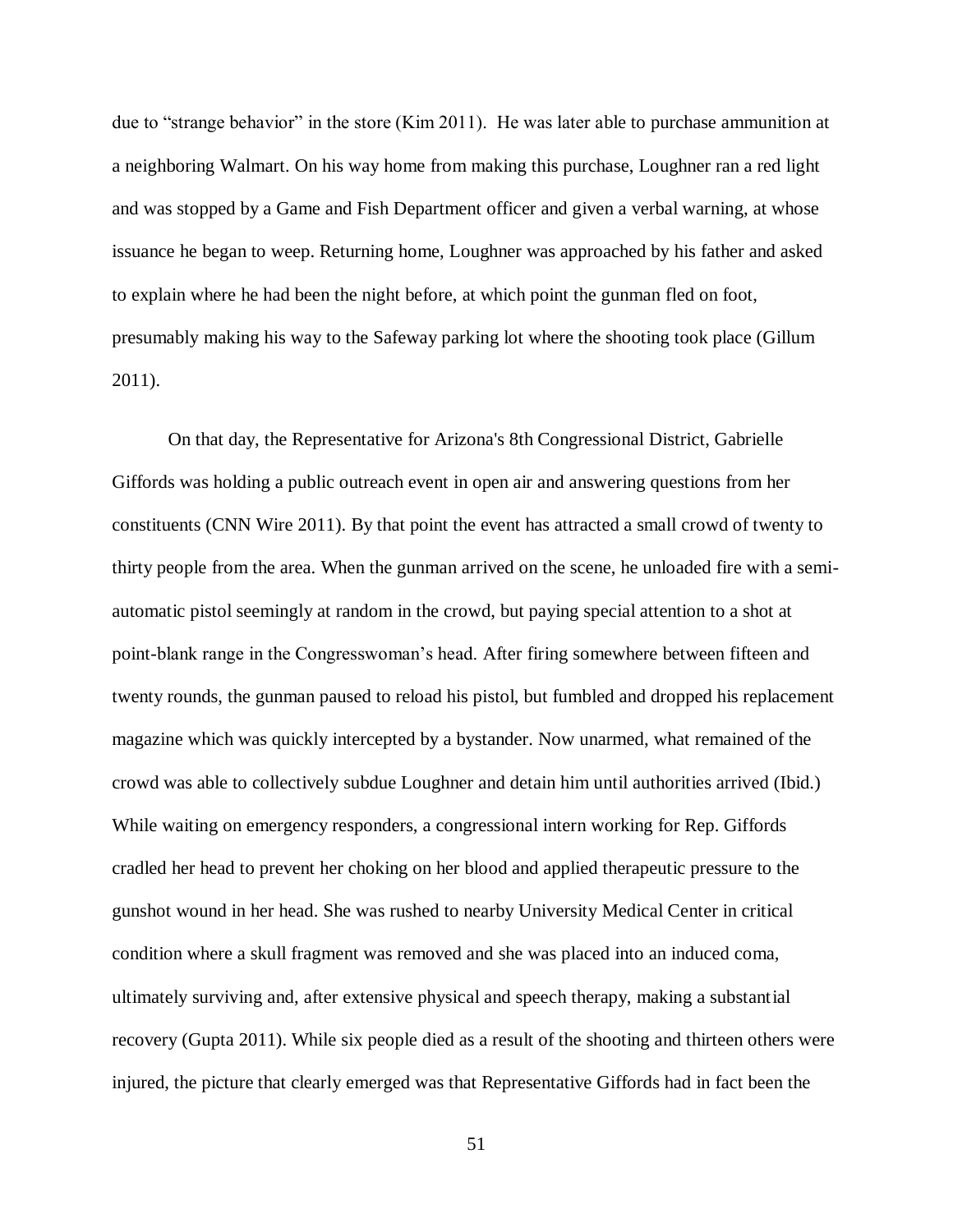target, and upon later investigation Loughner was shown to have a bizarre fixation on her for several years leading up to the shooting (Emshwiller, Barrett, and Forelle 2011).

After a brief search for an accomplice, authorities restricted the investigation of the Tucson shooting to Loughner alone. He was held without bail while the preliminary investigation continued. After being formally indicted on January  $19<sup>th</sup>$ , 2011, Loughner was declared unfit to stand trial based on a diagnosis of paranoid schizophrenia, though this did not prevent the case from proceeding to trial and was not an attempt by his defense to shield Loughner by pleading insanity (Serrano 2011). Finally, being declared fit by a court-appointed psychiatrist, the trial proceeded and Loughner entered a plea of guilty to all 19 counts brought against him, including murder of a federal judge, attempted murder of a congressperson, and murder. On November 8, 2012, Loughner was sentenced to seven life terms plus 140 years in prison (Ball 2012; Santos 2012).

## Application of MS Model

In the period between the Carthage shooting of March  $29<sup>th</sup>$ , 2009 and the Tucson shooting of 2011, Mother Jones reports that the United States experienced four "mass shooting incidents," which resulted in forty fatalities and thirty-seven non-fatal bystander injuries (Follman, et. al. 2012).While the level of media coverage for these incidents varied from virtually none to moderate coverage in the case of the massacre at an army base in Fort Hood, Texas, none of these incidents received the level of sustained and intense interest that was to come as a result of the Tucson tragedy. The gunman's shooting of nineteen people - including the Representative became an intense focal point for media interest. When compared to the aftermath of the Sandy Hook shooting, gun control advocacy response was fairly muted and the Tucson incident did not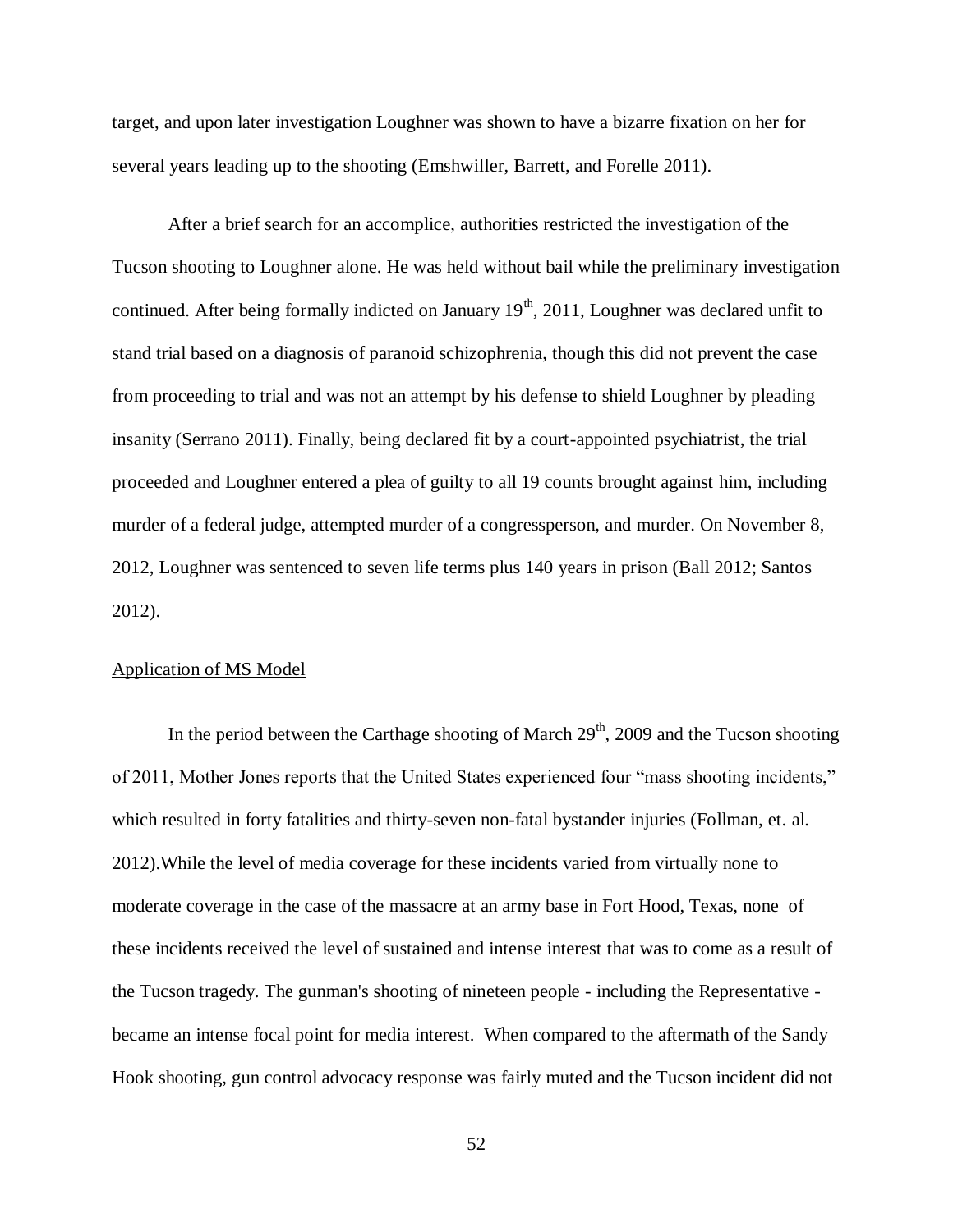immediately produce any significant gun control legislation. Nevertheless, the media and political spheres were sparked to discussion. One of the most salient points to emerge was that the quality of American political dialogue had become extreme and spiteful (Hulse and Zernike 2011; Somashekar, 2011). The lead investigator of the shooting made comments that the vitriolic American political environment had become "a mecca for prejudice and bigotry," and this sentiment was not only echoed by many media personalities, but sympathized with by much of the public (Somashekar 2011). Sarah Palin came under harsh criticism when it was discovered that a campaign website of her PAC depicted several US Representatives, including Representative Giffords, behind the crosshairs of a gun. Consequently, Palin and many Tea Party affiliates attempted to publicly distance themselves from political violence (Hulse and Zernike 2011). By this point, the groundwork for an effective problem stream was being set, although consciousness of gun-violence was not highly salient yet, and competing interpretations of the problem meant that the policy stream was not yet dominated by Obama's preferred policy position. In spite of this, Obama's reaction was much more high-profile here than it had been after Carthage.

Just hours after news of the shooting, the Obama administration released a brief statement of mourning as prologue to a larger statement on the incident and the Congresswoman's condition later that same day. These statements, however, were apolitical in tone: they expressed regret, informed the public of the circumstances, and assured that a suspect was in custody and an investigation was ongoing (White House 2011a; White House 2011b). On January  $9<sup>th</sup>$ , the President issued a proclamation that all flags be flown at half-staff for one week, and the next day observed a moment of silence with the First Lady in front of the White House (White House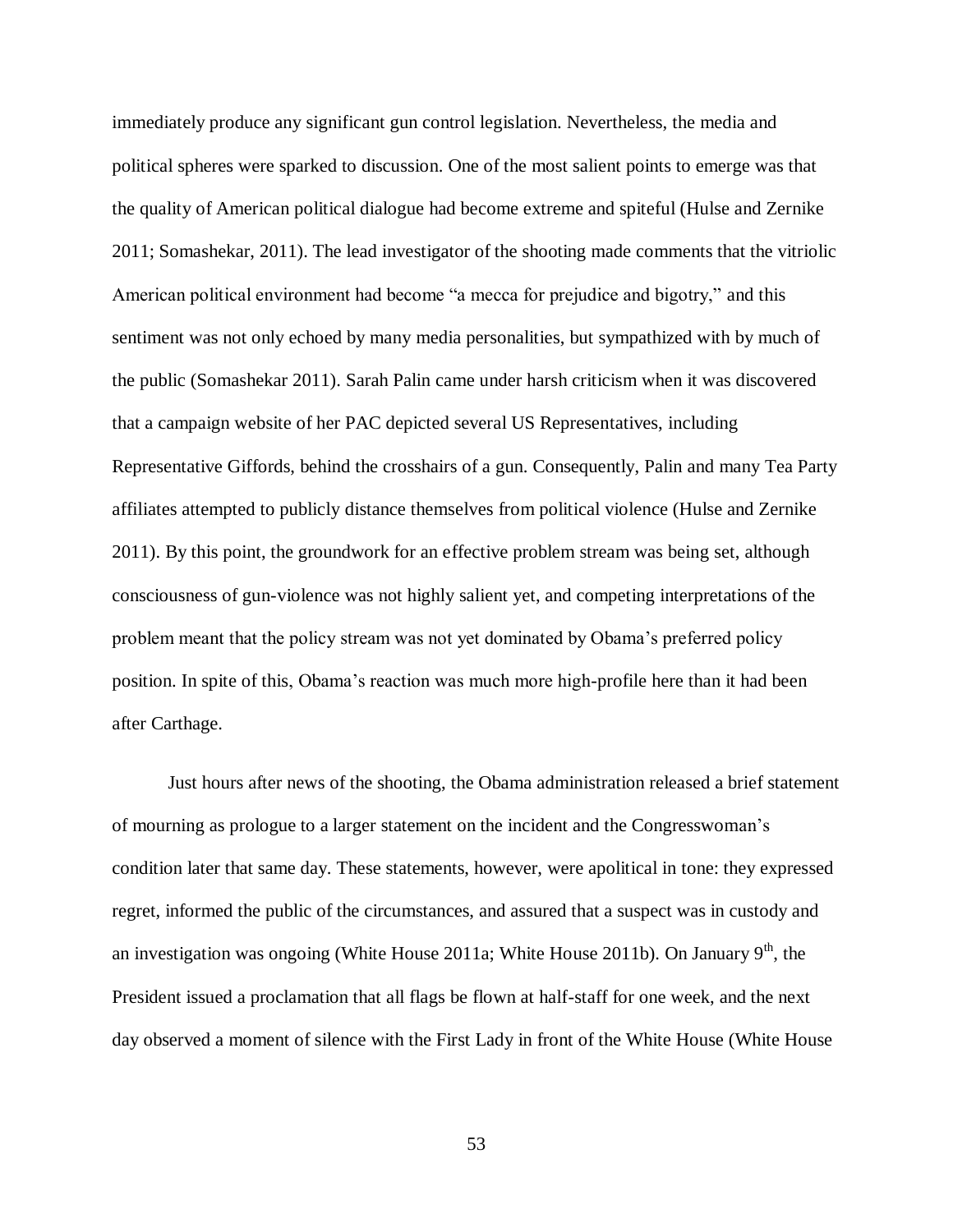2011a, White House 2011c). He continued to open events with a string of minor statements regarding the tragedy for several days thereafter.

On January  $12<sup>th</sup>$ , the President delivered a half-hour speech at a memorial event honoring the victims of Jared Loughner. The speech's focus was on celebrating the lives of the victims, with Obama delivering a small anecdote about each of the victims. Again, this speech was largely apolitical in tone, though the President did show inklings of the fervent gun-control debate that was to come. Roughly halfway through the event, Obama remarked:

"Already we've seen a national conversation commence, not only about the motivations behind these killings, but about everything from the merits of gun safety laws to the adequacy of our mental health system. And much of this process, of debating what might be done to prevent such tragedies in the future, is an essential ingredient in our exercise of self-government …. we cannot and will not be passive in the face of such violence. We should be willing to challenge old assumptions in order to lessen the prospects of such violence in the future. But what we cannot do is use this tragedy as one more occasion to turn on each other." (White House 2011d).

The speech was widely praised and well-received by the media and public (Langer 2011). A wide range of Obama administration officials and even First Lady Michelle Obama released statements of mourning. Showing the same spirit of sensitivity, these statements all avoided overt politicization of the issue and at this phase of the Obama presidency, we do not yet truly see the executive attempt to parlay national discourse into his concrete legislative aims. In spite of this, other government officials from both parties were more active in pursuing legislation. Commenting early in the gun control discussion, Sen. Charles Schumer remarked that achieving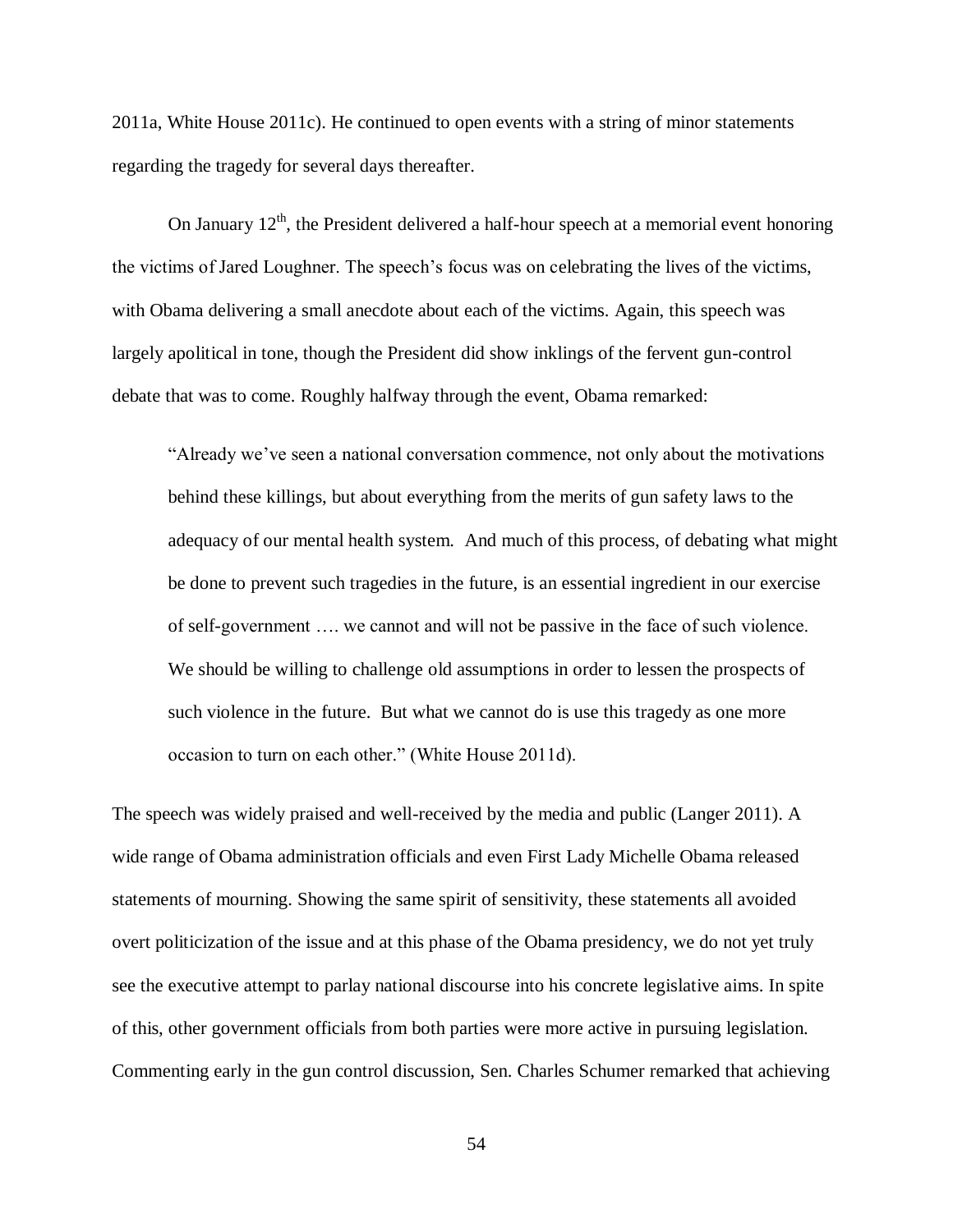comprehensive legislation would be difficult but that some more minor measures were within reach (Cohen, 2011).

During his State of the Union Address delivered January  $25<sup>th</sup>$ , 2011, the President did not address the issue of gun control. Except for a few brief remarks at the beginning of the address, the speech did not substantively discuss gun reform or the Tucson incident (White House 2011e). Instead, and predictably in the context of the emerging debt ceiling crisis, the speech focused on numerous measures to reform government spending and outlined major plans to save hundreds of billions of dollars by freezing many domestic projects, eliminating corporate tax loopholes, and reform large entitlement programs (Ibid.) The Multiple Streams model suggests several reasons why Obama's communications at this time would have shied away from aggression.

First, the political landscape at the time severely obstructed this end in early 2011. At the time of the Tucson shooting many significant challenges were shaping the American national government and the administration was only beginning to formulate strategies to cope with major changes and the emergent issues in early 2011. The 2010 Midterm Election saw substantial gains for the President's Republican opposition in virtually all bodies and all levels of government. Most importantly, Republicans gained 63 seats in the House of Representatives, thereby swinging the balance of power and the Speakership in their favor. Two months later – and just days before the shooting in Tucson – John Boehner (R-OH) was sworn in as the new Speaker of the House (Election 2010, 2010). By the time of the Tucson shooting, little had transpired establishing the working dynamic of the administration and the new Speaker, and it is possible that this inchoate relationship presented all parties new opportunities to restructure their legislative agendas and leverage for greater power.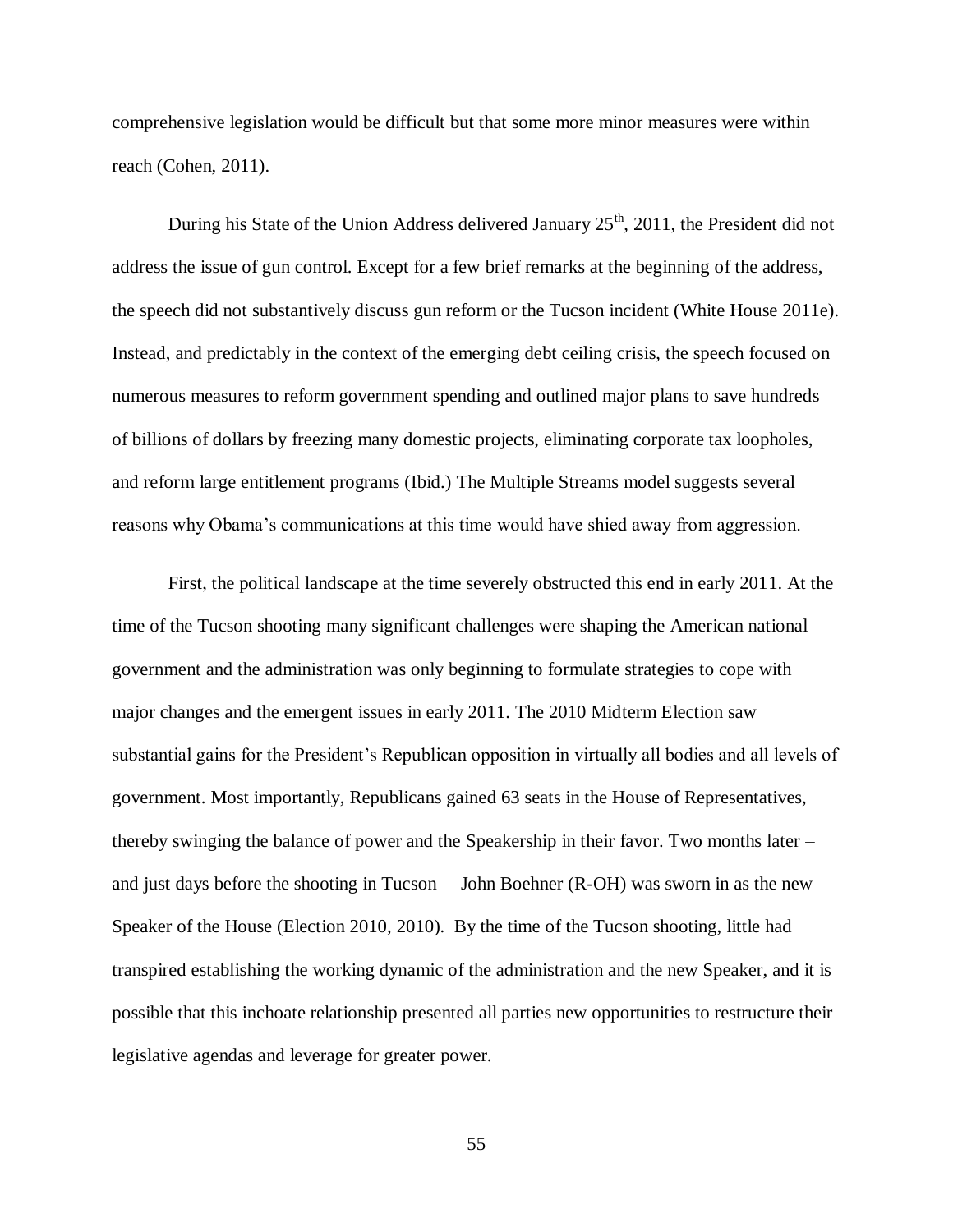Just a week before the incident, on January  $1<sup>st</sup>$ , several provisions of the highly contentious Patient Protection and Affordable Care Act took effect, including a provision limiting the percentage of premium money to be taken as administrative costs or profit. Several other provisions limited the types of accounts eligible to pay for over-the-counter medications and a new commission began developing innovative payment and drug-delivery plans. (Healthcare 2010; Health Reform GPS 2010). Though these particular provisions were not extraordinarily controversial, continued challenges from state and local authorities to the legitimacy of "Obamacare" meant that there was contention nonetheless and the effective implementation of the PPACA was a primary goal of President Obama for the remainder of his first term.

Most salient on the political agenda at this time, and highlighted powerfully by the Tea Party Caucus during the 2010 election, were economic issues related to the debt ceiling and the painfully slow recovery from the financial crisis of 2008. The day before the Tucson shooting, the Bureau of Labor Statistics released their monthly jobs report showing a significant gain of 103,000 American jobs in December, 2010 (Bureau of Labor Statistics, 2011). While this represented the strongest growth in the private sector since before the beginning of "the Great Recession," the unemployment rate still hovered just below 10% and was a substantial point-ofargument for congressional Republicans touting the need for a new era of fiscal discipline (GOP/GOP). Particularly, the influx of Republicans who attributed their win to the Tea Party constituency began vociferously opposing the prospect of yet another debt-ceiling increase, instead demanding a "constitutional amendment requiring balanced budgets" and several other as-yet unrealized demands (AP, 2011). As political contentions began to grow over increasing the debt ceiling yet again, economists began reporting en masse that the effects of failing to raise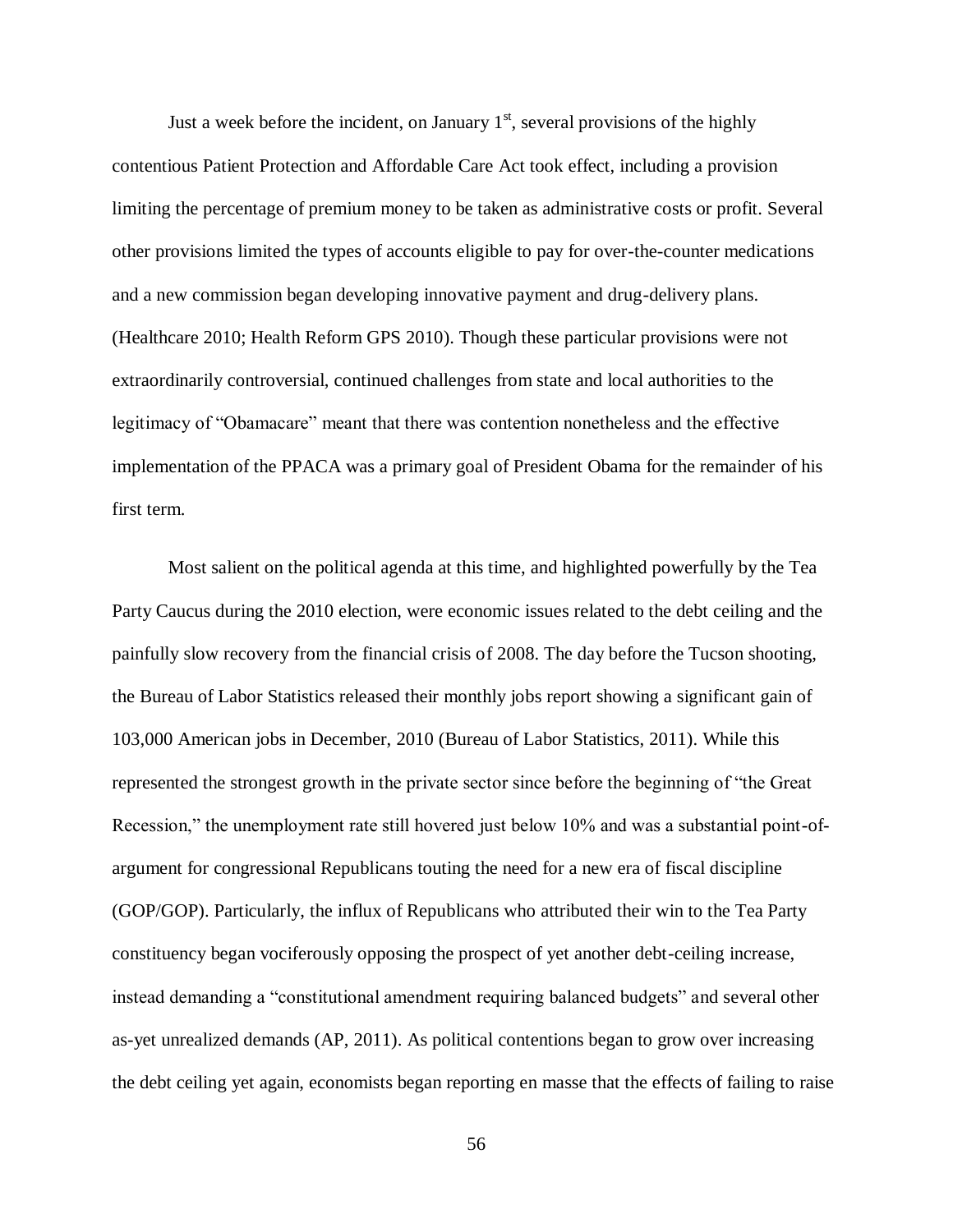the debt limit would be anywhere from seriously problematic, to disastrous. Two days before the Tucson shooting, Treasury Secretary Timothy Geithner responded to a petition from congress to delineate the consequences of a sovereign default with very grim predictions. Wrote Geithner:

"Default would effectively impose a significant and long-lasting tax on all Americans and all American businesses and could lead to the loss of millions of American jobs. Even a very short-term or limited default would have catastrophic economic consequences that would last for decades. Failure to increase the limit would be deeply irresponsible (US Treasury) ."

This marked just the first phase of a highly polarized economic debate that strongly dominated American political discourse for the first half of 2011. Ultimately, an agreement to raise the debt ceiling was reached just hours before Secretary Geithner's estimated default deadline. Days later, Standard & Poor's Credit Agency downgraded the credit rating of the United States federal government and media and public interest in the financial crisis continued (Swann, 2011).

Even as the political stream prevented the opening of a policy window, the policy stream did not lend itself optimally to Obama's preferred solution. Similar to the case of the Carthage shooting, this incident presented easy opportunities for  $2<sup>nd</sup>$  amendment lobbyists to reframe the gun control debate into a discussion of mental health. In fact, where the first perpetrator's potential claims to mental instability may have been grounded in lies, Loughner frequently and consistently presented disturbing behavior to the media and the judge at his preliminary trial expressed confidence in the diagnosis of schizophrenia (Serrano, 2011).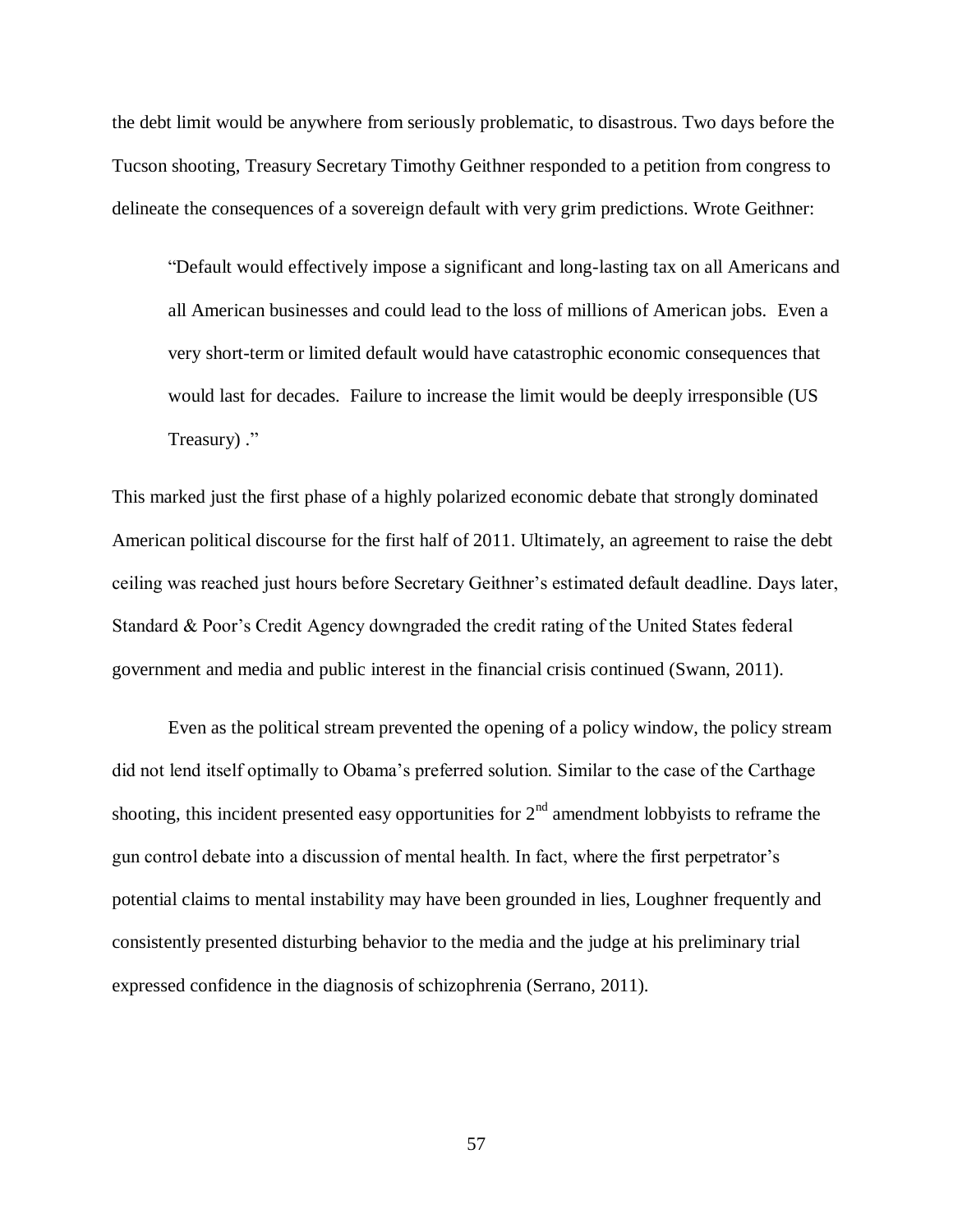

**Figure 2- Search trends for mental illness and gun control**

The consistent media image of his shaved head and contorted, bizarre expressions weighed very heavily on public perception of the gunman and consequently the policy stream was not as focused on gun-control legislation as it might have been given a media character who did not have such obvious mental health issues. Indeed, in the excerpt from his memorial speech above, the President gives nearly as much time to consideration of mental health laws as he does to gun reform. In the previous chart, again courtesy of Google Trends, the comparative popularity of the search terms "gun control" and "mental illness" suggest a brief spike in public interest in gun control at the time of the incident, which quickly gave way to more sustained interest in mental health.

Further complicating factors regarding the circumstances of the crime and the American political landscape all but destroy the focus of the politics stream in changing public policy. As mentioned above, the Obama administration had just been dealt a harsh blow with his loss of Democratic support in the House of Representatives. While this would, in and of itself, presented a substantial enough hurdle to clearing legislation, the Tea Party Caucus which was perceived as instrumental in this midterm gain was typically seen as being farther right, and more vocal in their opinions. Neither the political circumstances nor the circumstances of the shooting lent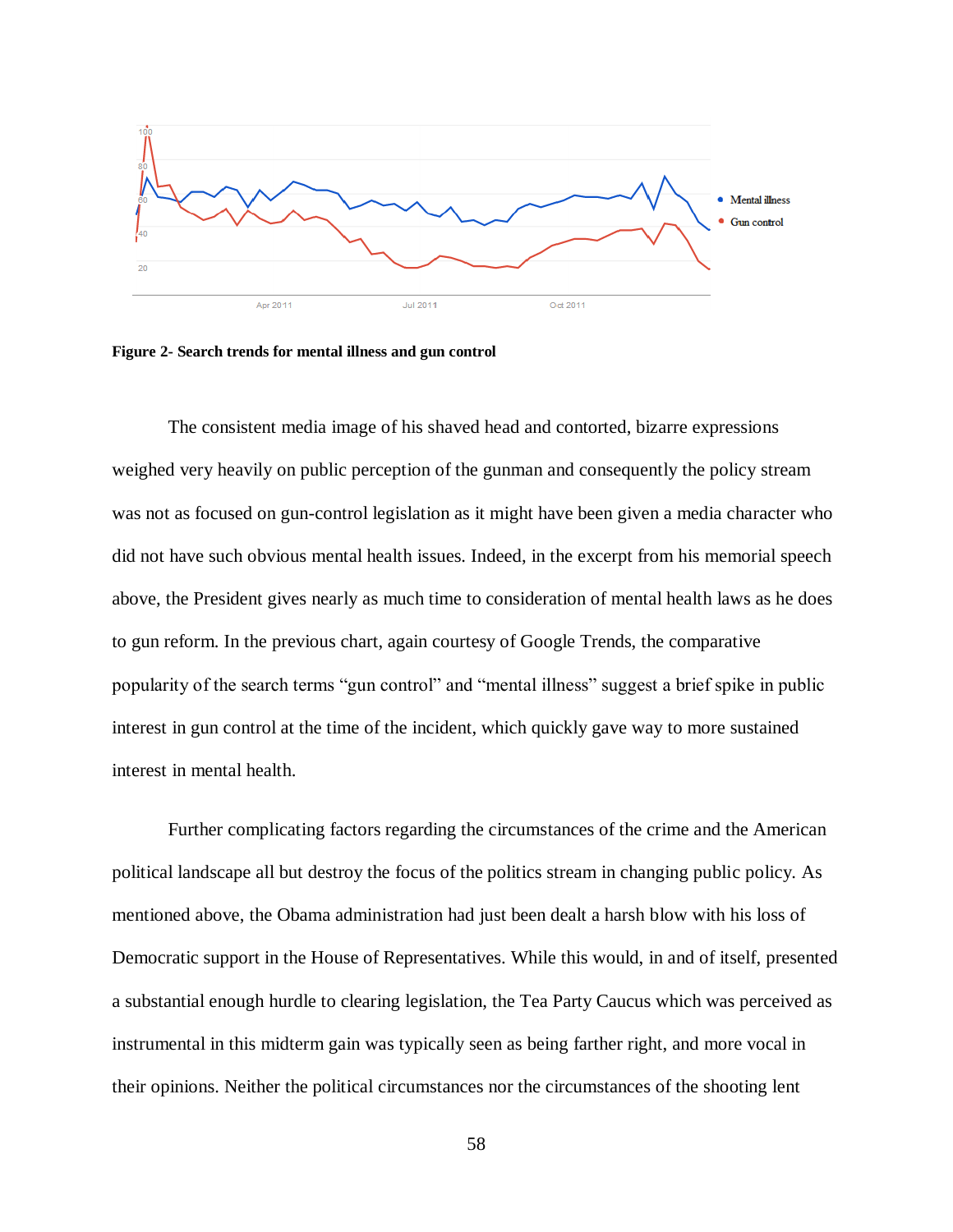guided the politics stream toward Obama's goal. The problem and solution streams as understood by Kingdon (1995) lent themselves more readily to gun control legislation in the case of Tucson, but unfortunately the critical third component is entirely missing.

In what sense then was Tucson different from Carthage? If neither event lent itself well to the President's policy goals, why was the non-response of Carthage not seen again here? While Obama could not articulate volition to achieve his goal he was nevertheless simply required to comment on the incident, if only because of the high-profile victims targeted. Since Carthage, far more deadly mass shootings received less attention from the administration and media. It is plausible that Obama's intent in handling the Tucson shooting – rather than capitalizing upon it – was simply to deal with it in symbolic terms, allow it to exit the news cycle, and wait for a different, more opportune moment to trumpet the sounds of gun reform. Though this symbolic treatment did not move Congress or the public toward concrete policy change, it may have contributed to an ever-growing preoccupation with gun violence – in effect, a ripening problem stream. Tucson may reasonably be understood more for its impact on future gun debate, rather than its immediate effect. Indeed, even the most high-profile victim, Rep. Giffords, did not emerge as a vocal critic until she regained her ability to speak – many months later.

#### *The Aurora Shooting*

The shooting occurred in the Century movie theater located in the Aurora, Colorado Town Center shopping plaza on July  $20<sup>th</sup>$ , 2012. Just after midnight, the gunman purchased a ticket to a screening of *The Dark Knight Rises* and watched the first 20 minutes of the film from the front row. After a brief exit to retrieve his tactical uniform and weaponry, he re-entered the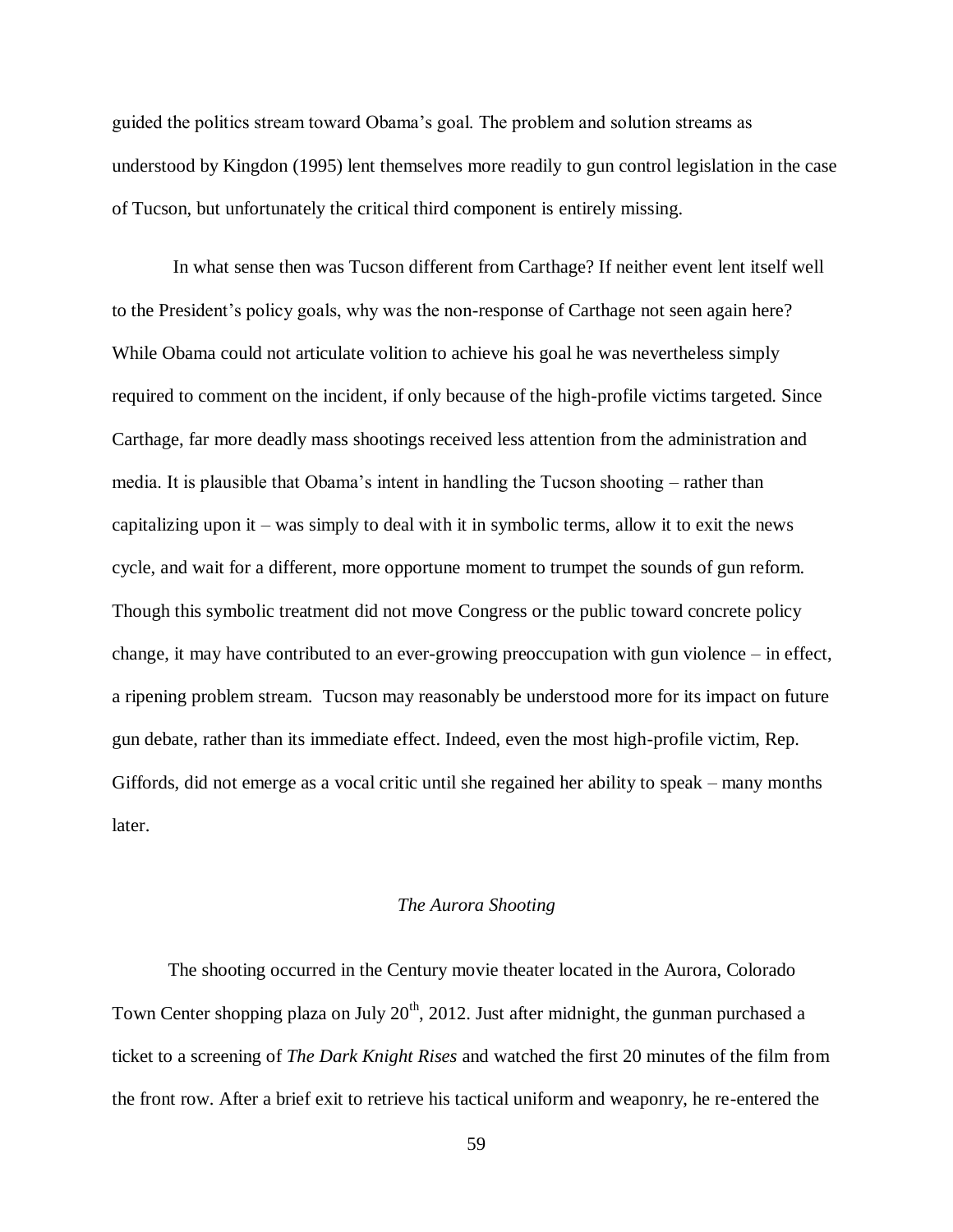theater through a side door. Because the premier of this film was one of the biggest Hollywood events of the year, and was deeply grounded in the comic-book world of its protagonist, Batman, several members of the audience had dressed up as characters from the film franchise (Pearson 2012; Brown 2012). Consequently, the perpetrator's entrance was not immediately alarming to any of the audience members because the gunman's tactical gear and gas mask had a plausible resemblance to the film's main antagonist.

Initially, the perpetrator cast two canisters into the audience which began spraying a thick, caustic smoke. As the visibility in the theater became obstructed, the gunman opened fire. He first began firing into the ceiling of the movie theater with a 12-gague shotgun, and then began firing toward the rear of the screening room (Brown 2012). He then began haphazardly shooting with another firearm, this time a semi-automatic rifle which malfunctioned shortly thereafter (Parker 2012). Severe pandemonium quickly broke out in the theater, and many of the theatergoers were confused as to what was taking place. The timing of the perpetrators shooting to coincide with a shooting taking place on-screen, coupled with the low visibility and smoke, meant that not only were theater-goers uncertain of whether there was a shooting or a fire taking place, but also unable to properly judge which exits were in the direction of the threat and which exits were safer. After the incident, some viewers reported that their confusion had been further complicated by somebody mistakenly shouting that there was a gunman in the lobby of the cinema during the scramble. The perpetrator continued firing into the crowd after the malfunction of his rifle, subsequently removing two handguns from his person and began shooting up and down the aisles of the theater (Pearson 2012; Brown 2012). The first call reached emergency responders roughly a minute after the onset of the attack and police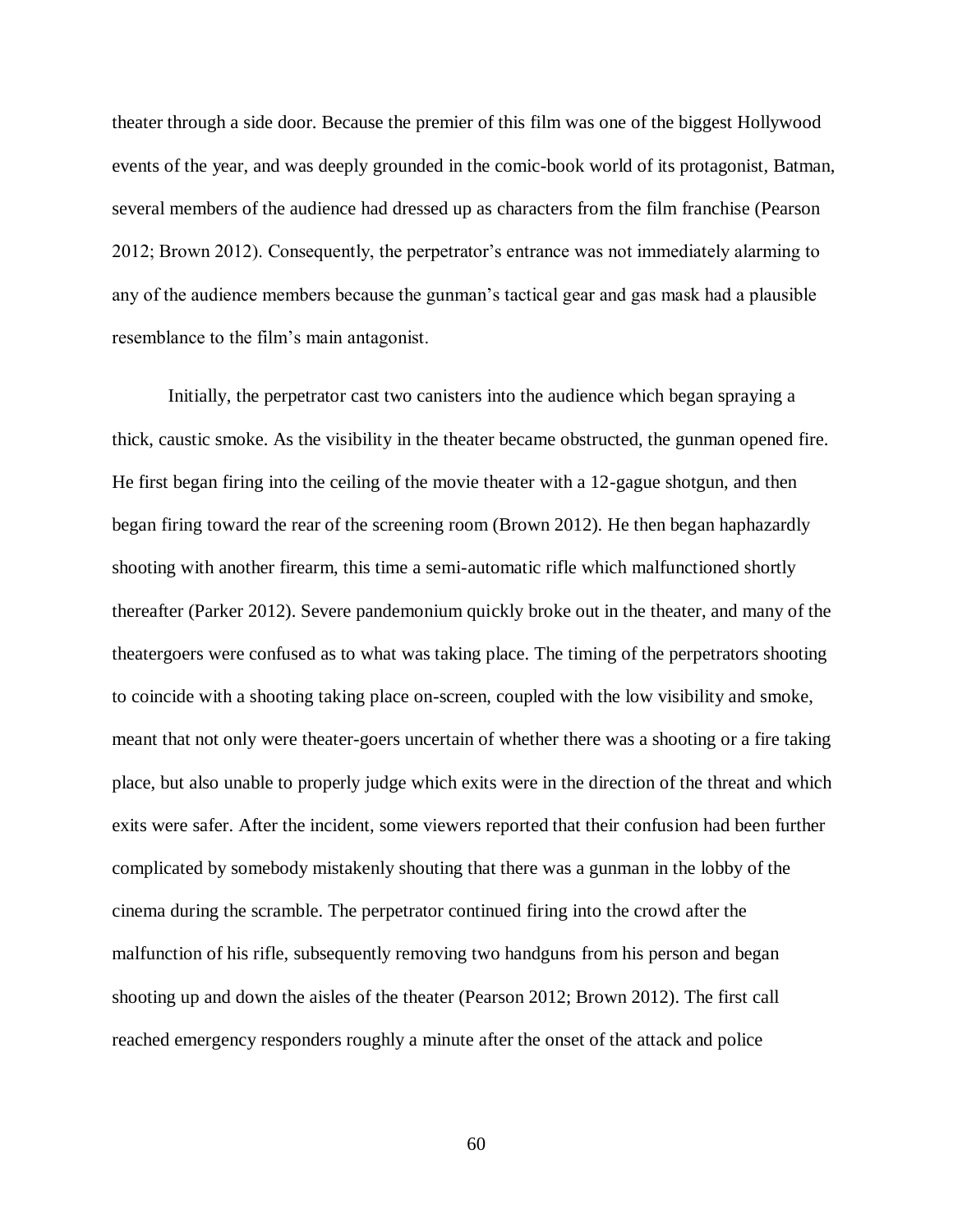reportedly arrived on the scene within two minutes. They immediately began transporting injured persons to the hospital in squad-cars until ambulance arrived (Goski 2012).

Shortly after arriving on the scene, police found James Eagan Holmes standing next to his car in much of the tactical dress as it was described. He submitted to arrest without resistance and apparently referred to himself as "the Joker" to authorities (KABC 2012). As of the writing of this case study, James Holmes has not been convicted in court of any charges related to the Aurora shooting, but he is the only suspect in the investigation and is widely presumed to have been the gunman by the press and public. Holmes' first court appearance was three days later and the bizarre images of him, hair dyed orange and appearing dazed and confused were widely circulated and contributed to an image of mental illness (Pelley and Glor 2012). Ten days after the shooting, state officials formally charged Holmes with 24 counts of murder and 116 counts of attempted murder. On August  $9<sup>th</sup>$ , 2012 James Holmes' attorney petitioned the court to allow for an investigation into Holmes' mental health and the outcome of this investigation is, as of the writing of this case study, not yet known. Prosecutors are seeking the death penalty against Holmes for what became one of the deadliest shootings in United States history (Pearson 2012).

### Application of the MS Model

The Aurora shooting occurred on July  $20<sup>th</sup>$ , 2012. According to the "US Mass Shootings, 1982-2012" report from *Mother Jones,* 2012 saw more mass shootings than any other year. In 2012, there were eighteen mass shooting fatalities in three separate incidents before Aurora, and forty-two fatalities (twenty-eight of which were in the notorious Sandy Hook massacre) after Aurora, also in three separate incidents. The movie theater shooting added another twelve lives to the death toll, and an unprecedented fifty-eight non-lethal injuries (Follman, et al. 2012).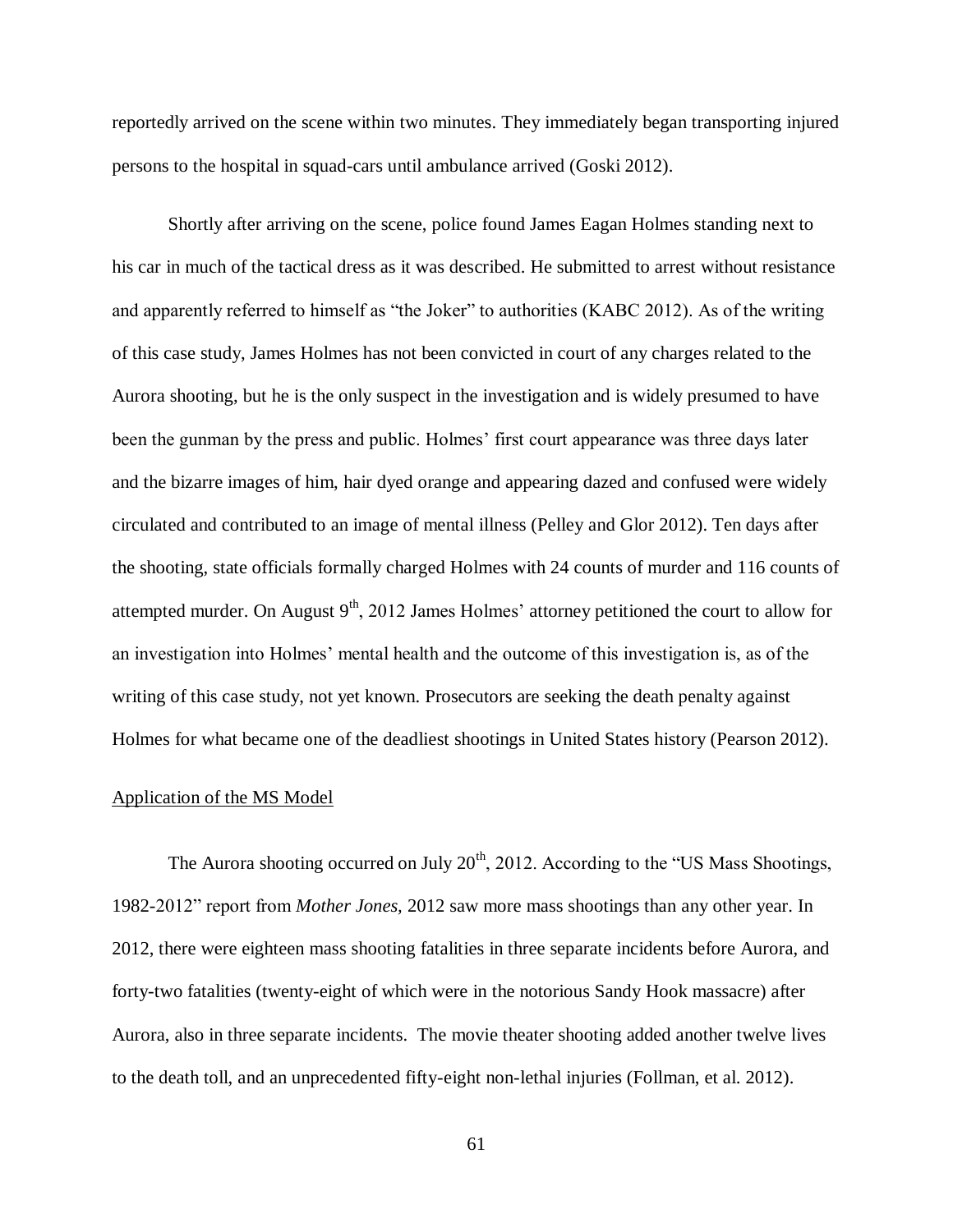Further research using, while using a different methodology, still notes the same spike in 2012 showing a substantial increase in mass-gun violence that year with nearly eighty deaths and over 140 injuries (Follman 2013). A study by Texas State University found a steady increase in massshootings over the previous decade, and the authors projected a continued increase in 2012 and 2013 (Blair and Martindale 2013, 3). Of the four case studies, Aurora represents the most significant step forward in creating a salient issue out of gun violence in the public consciousness, and this focus event also triggered a more wide-spread interest in statistical indicators suggesting an alarming rise in gun violence and mass-shootings in the United States.

Several significant domestic and international incidents were dominating the media at the time of the Aurora shooting but, incredibly, most of them gave way to reporting on the incident in Colorado which was particularly severe even for episodes of gun-violence. The most significant event to most Americans at this time was the ongoing discussions surrounding the 2012 General Election scheduled for November. By most accounts the 2008 General Election was considered a historic election due to Senator Barack Obama's nomination the first Black major-party presidential candidate, and subsequently, President of the United States (Staples 2010, 129-130). The 2012 general election, while cast less by the media as a landmark in American race-relations, was still understood somewhat on those terms by the public. At the time of the shooting, the former Governor of Massachusetts, Willard "Mitt" Romney had recently passed the necessary primary delegate count to become the presumptive Republican nominee for the 2012 General Election, but was still roughly a month from his formal nomination at the 2012 Republican National Convention in Tampa, Florida (Holland 2012). The primary points of conflict between the Obama and Romney campaigns at this time involved disputes over domestic policy, with particular interest in the impact of the American Jobs Act on the economy, as well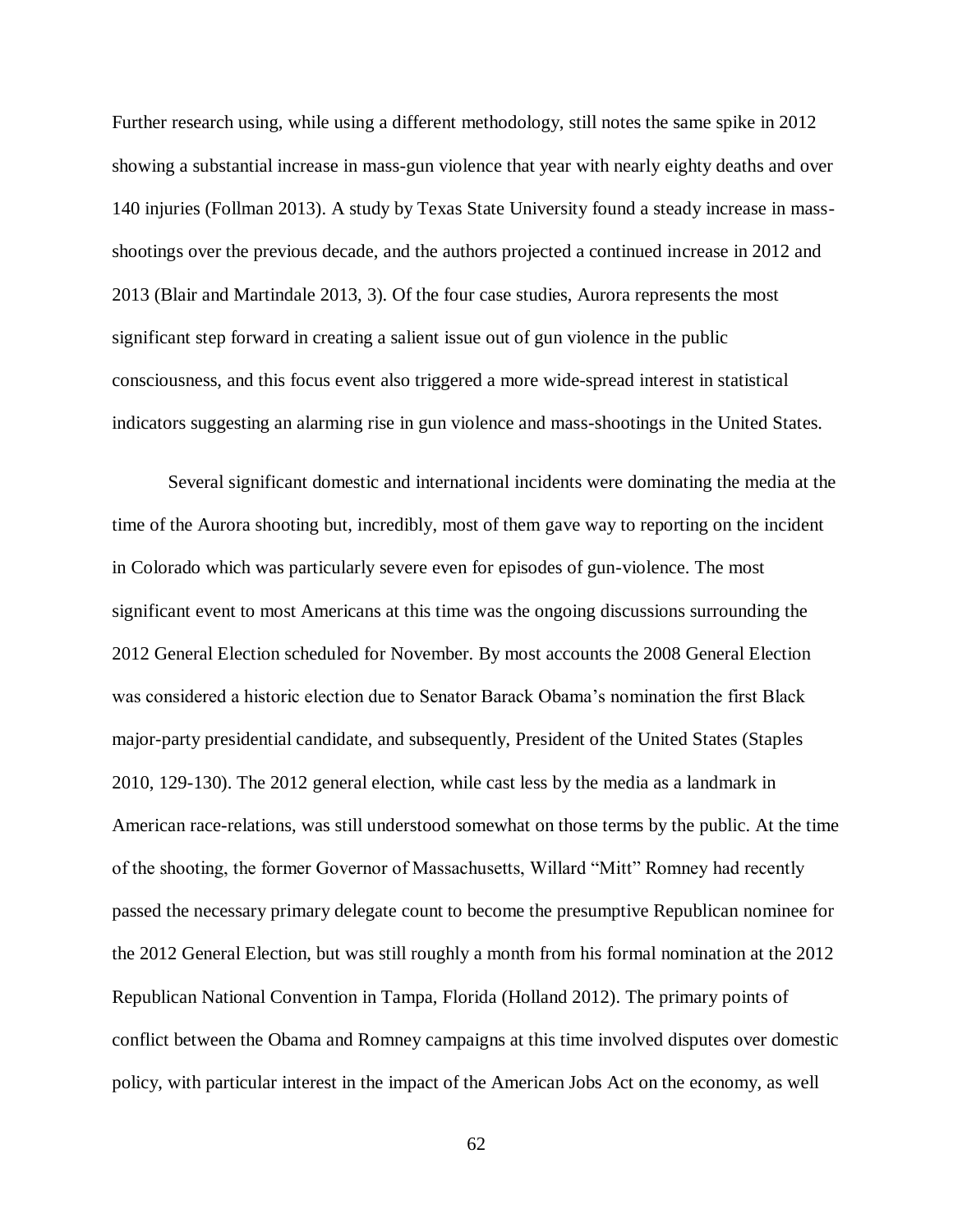as the ongoing consequences of the Patient Protection and Affordable Care Act and its specific consequences for senior-citizens on Medicare in the swing state of Florida (White House 2012a, White House 2012b, White House 2012c). Aurora showed a remarkable effect in slowing down coverage of the election, and contention between the Obama and Romney camps temporarily subsided. Shortly after the incident it was reported that both campaigns, out of respect for the mourning of Coloradoans, would suspend all of their televised campaign advertisements indefinitely (Weiner 2012).

In terms of foreign policy, mid-July had also been a complex time for the President and the United States. Just two days before the shooting, on July  $18<sup>th</sup>$ , a major terrorist attack occurred in Burgas, Bulgaria. In this incident, known as the Burgas bus bombing, an airport shuttle which had been transporting forty-two Israeli citizens was blown up by a suicide bomber who had carried an explosive device on board in his backpack (Al-Jazeera 2012). The Obama administration was, at the time, actively involved in an international investigation and regularly reporting to the press on his correspondence with Bulgarian and Israeli officials. Though there was little concrete information at the time, early reports indicated that the attack may have been carried out by Hezbollah operatives, though the Obama administration was hesitant to fuel speculation so early into the investigation (White House 2012b).

The more protracted foreign policy concern at this point, however, was the ongoing conflict in Syria between the Ba'athist President Bashar al-Assad, and an ever broadening coalition of rebels uprising against them. In spite of numerous attempts on the part of the international community to act, few concrete developments reflected the continuing escalations in the region. By the time of the Aurora shooting, the Syrian conflict had been developing for over a year; just five days before, the International Committee of the Red Cross which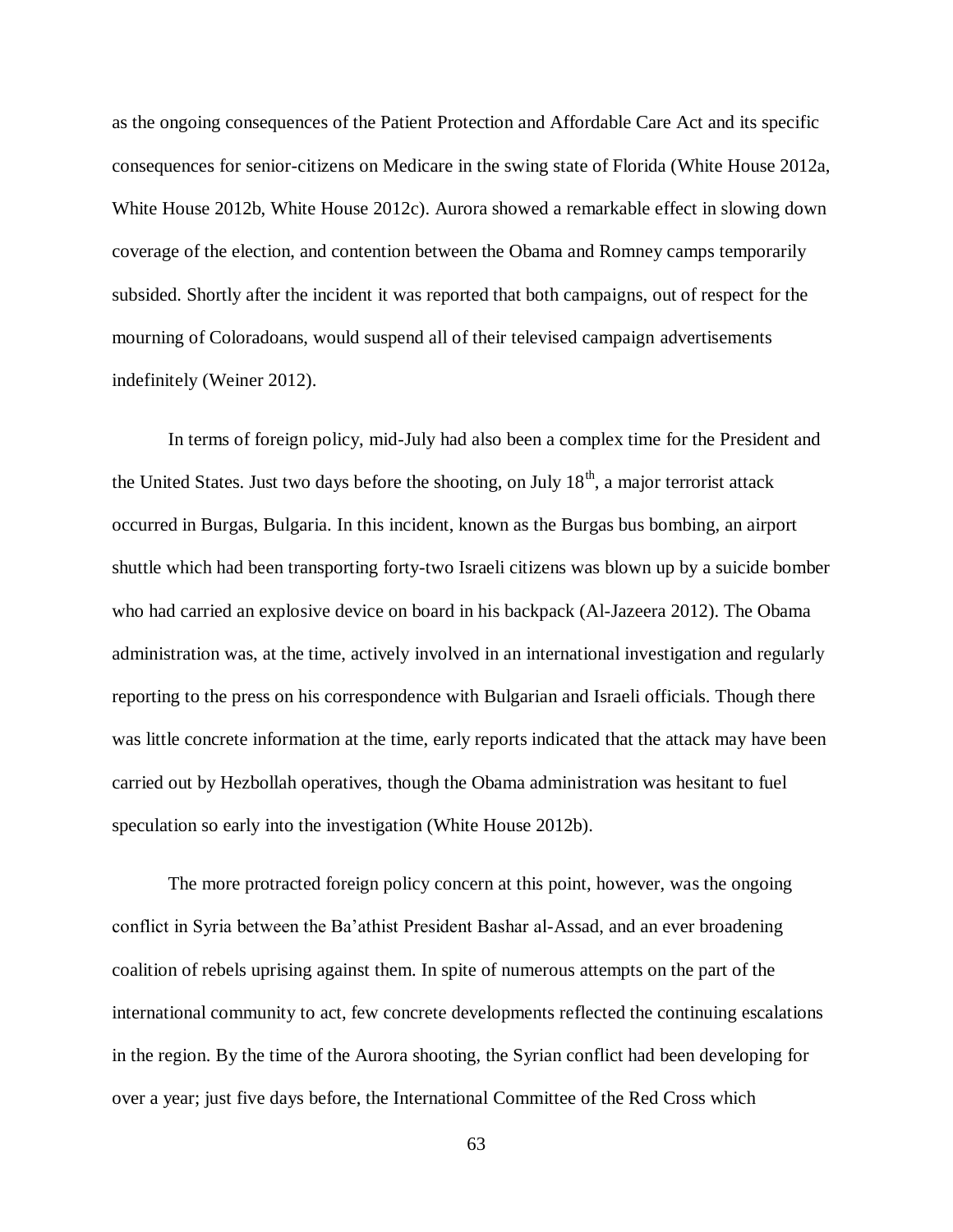administers certain provisions of the Geneva Conventions invoked international humanitarian law in Syria by officially declaring the conflict a civil war (Goh 2012). The Obama administration had begun issuing serious warnings regarding the use of chemical weapons in Syrian, as United States intelligence reports suggested that the Assad government was removing chemical weapons from storage. On numerous occasions in the week of the Aurora attacks, the Press Secretary iterated the Obama administration's vague assurance that Bashar al-Assad would be "held accountable" (White House 2012c) for human rights violations with few specifics as to what this meant. The day before, the United Nations Security Council had voted on and killed a resolution to impose severe economic sanctions on Syria in the hopes of fostering an end to the conflict (Gladstone 2012). After the Russian and Chinese veto of the resolution, UN Ambassador Susan Rice harshly criticized the decision as missing "yet another critical opportunity to work together" on ending what had now become the Syrian Civil War (Gladstone 2012). Neither these international crises dominating the news, nor the upcoming election superseded coverage of the Aurora shooting in the period following July  $20<sup>th</sup>$ . This is strong evidence that gun violence had trumped all else in terms of salience and suggests that the problem stream was ripe for the opening of a policy window.

Upon the breaking of the story, President Obama immediately issued a Presidential Proclamation entitled "Honoring the Victims of the Tragedy in Aurora, Colorado" in which he ordered all United States flags on public property at home and abroad be flown at half-staff for five days (White House 2012d). First Lady Michelle Obama cancelled a series of appearances scheduled for that day in Virginia, and Vice-President Biden also issued a statement of mourning to the press claiming that "but for the grace of God, the victims could have been any one of our children, in any one of our towns" (White House 2012e). Within a day, a continuous candlelight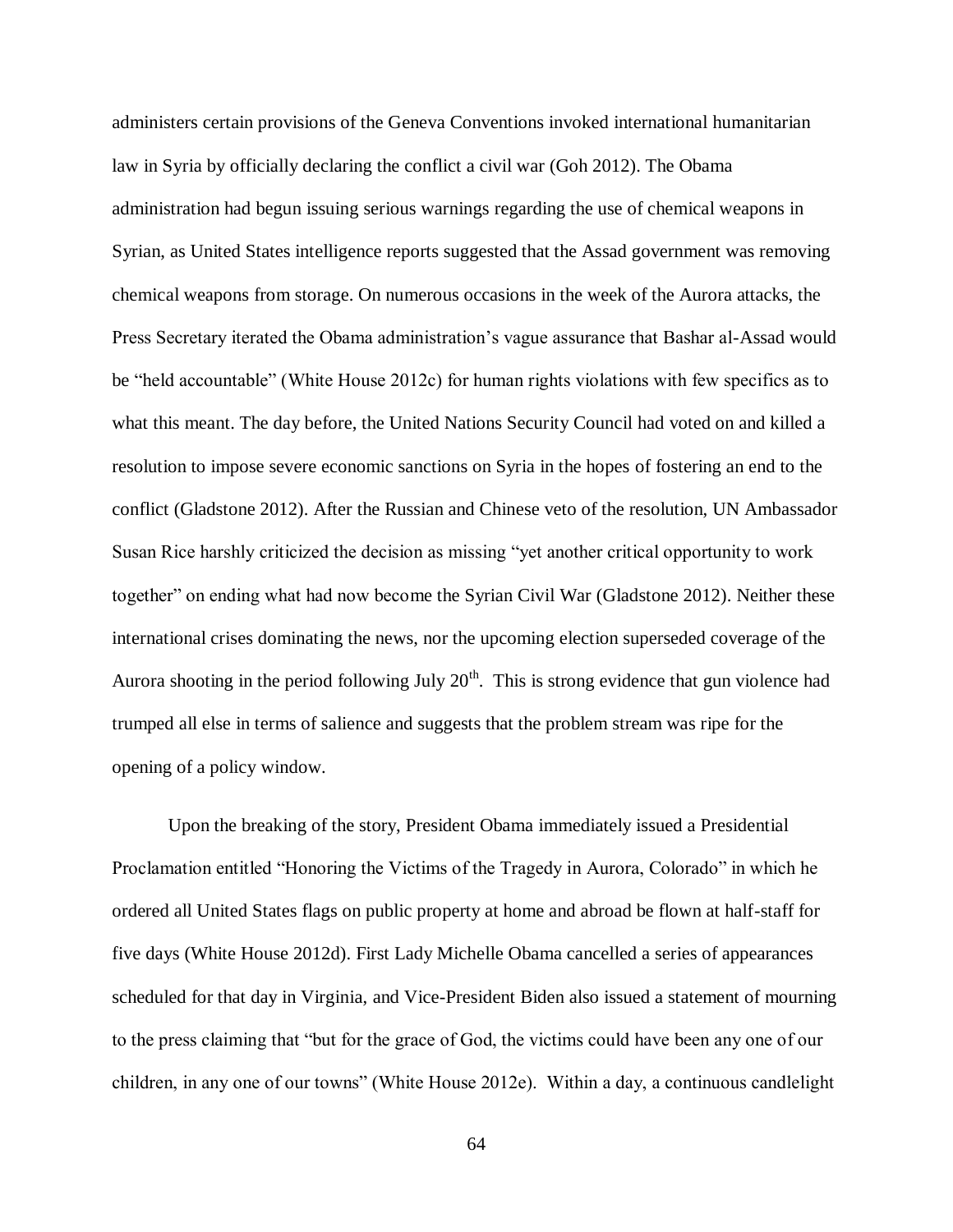vigil in honor of the victims of the massacre had formed nearby the Aurora movie theater had coalesced and swollen to thousands of supporters. Numerous government officials outside the Obama administration offered their condolences, including Speaker Boehner, the Mayor of Aurora, the Governor of Colorado, and New York Mayor Michael Bloomberg. Governor Mitt Romney also affirmed that he stood in solidarity with the President and First Lady in a time of national mourning, and many foreign dignitaries also offered deep regrets, including Queen Elizabeth II, Vladimir Putin, François Hollande, and Pope Benedict XVI (Ingold, Lee, and Robles 2012; Washington Post 2012). The salience of this issue clearly extended far beyond the national media and garnered the attention of many foreign diplomats who, through their acknowledgement, helped solidify the visibility of this event and discussion of gun violence as a serious domestic issue. Disastrous as it was, the unique circumstances of the shooting, including but not limited to the high concentration of people, visibility issues in the theater, and the precise timing and calculation of the gunman allowed him to maximize loss of life in a way that was shocking even to the media and propelled this incident to prominence.

The following graphic shows Google search traffic of the term "gun control" in the United States in the period April 2012 – April 2013. The small spike which appears in July of 2012 marks a 1700% increase interest in the search term over what it was in mid-June of the previous month. It is clear from the data shown, however, that public interest in the search term died back down to its pre-Aurora levels and did not reach its peak until the end the period December 2012 – January 2013, with the occurrence of the Sandy Hook massacre in Newtown, Connecticut, and the President's subsequent unveiling of a comprehensive gun-control initiative. In spite of the undeniable jump which occurred after Aurora, the incident did not appear to have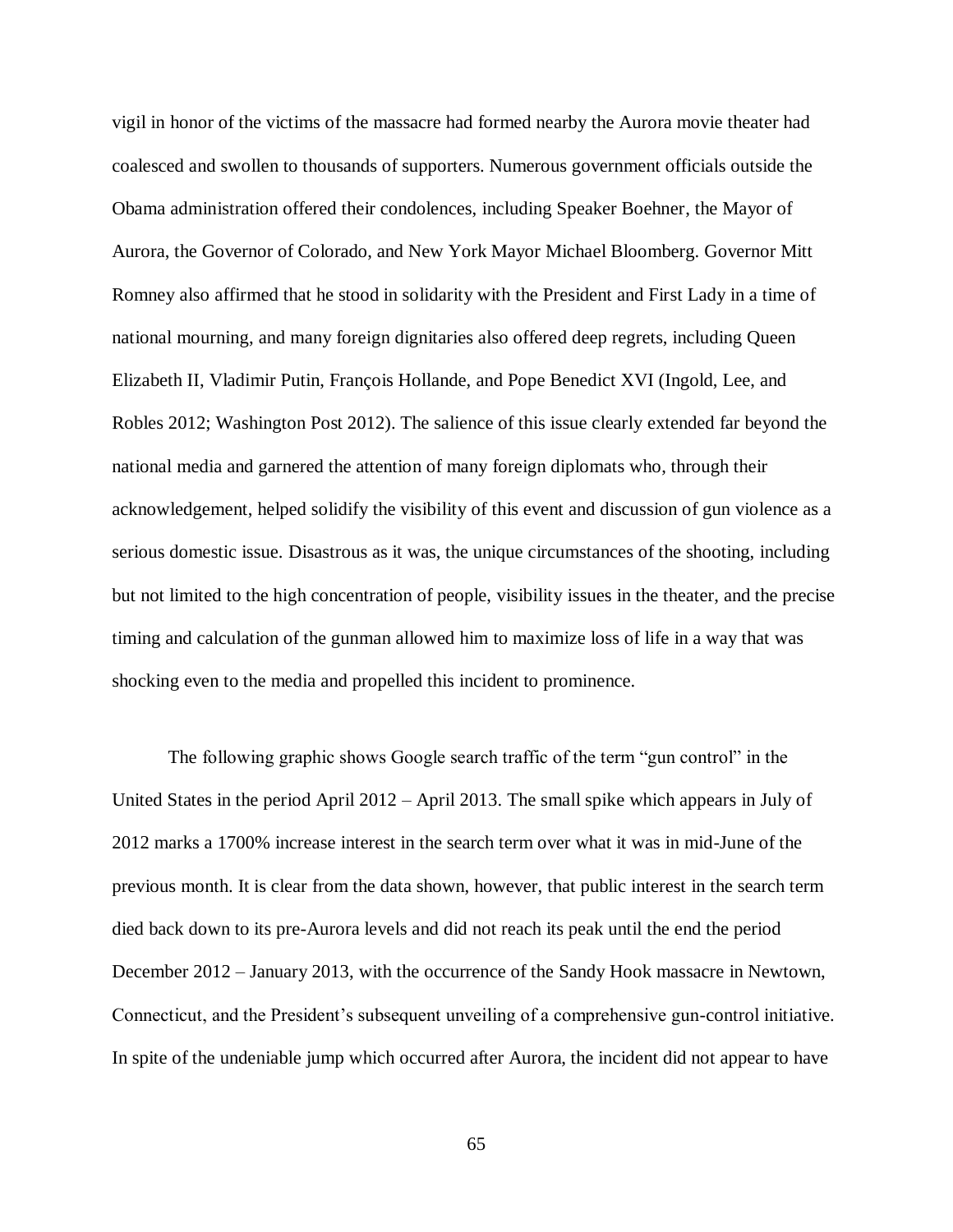a prolonged effect as a focusing event. The peak in interest was comparatively small and interest returned to normal after a few weeks, remaining there until the next shooting event in December.



 **Figure 3 - Interest in "gun control" over time**

The first substantive comment from an administration official came from Press Secretary Jay Carney during a press gaggle aboard Air Force One as the President made his way to Fort Meyers, Florida. Carney stated that the President would work tirelessly in an attempt to bring "whoever was responsible to justice and ensuring the safety of our people and caring for those who have been wounded" (White House 2012b). He also made clear that the President was coordinating with officials in Colorado and would make a more thorough comment later in the day when Air Force One arrived in Florida.

Hours after the shooting, President Obama delivered the address promised by his Press Secretary. Though the event was supposed to be a typical campaign stop with some iteration of his standard stump-speech delivered, the President instead declared that "there are going to be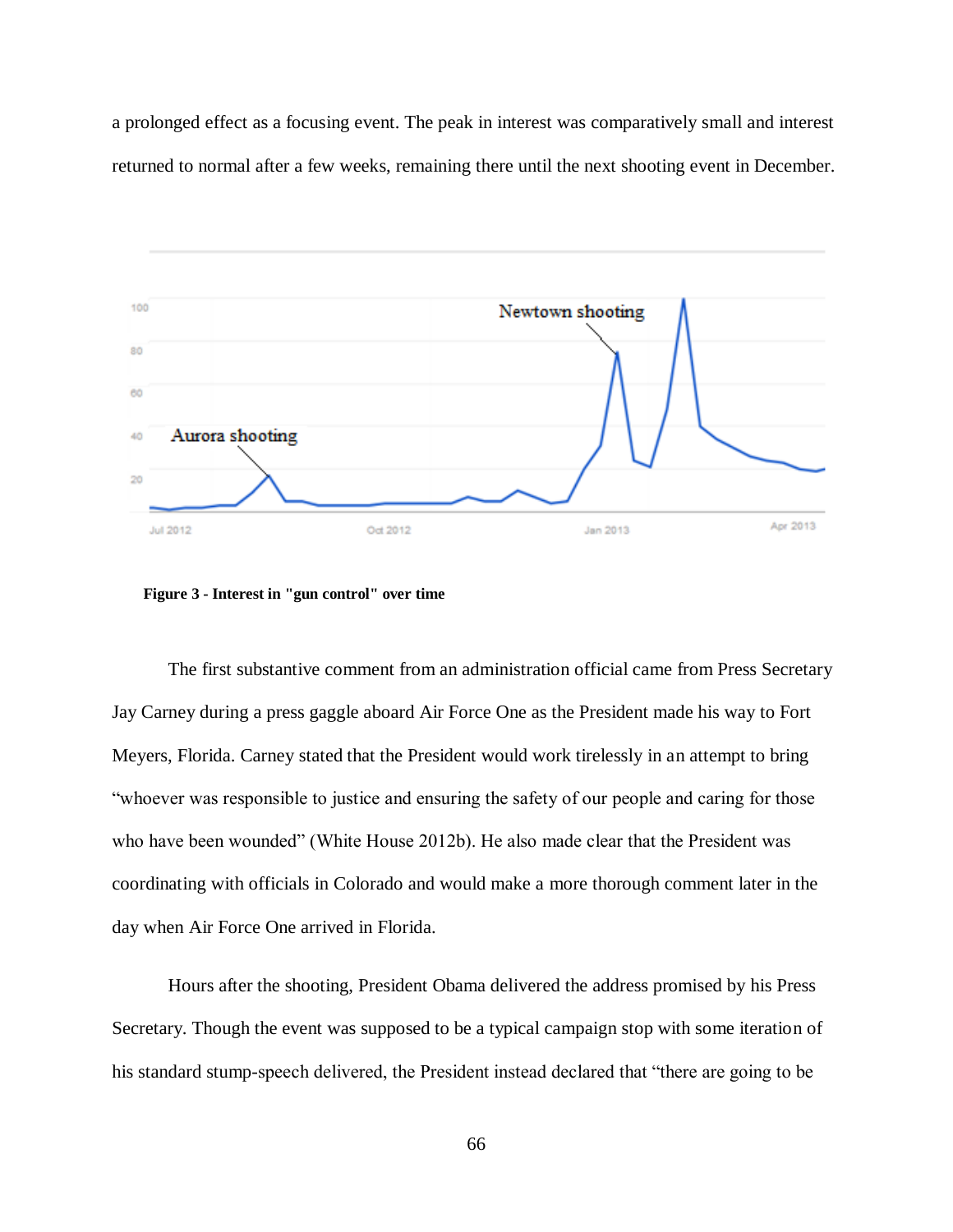other days for politics" and led the crowd in a moment of silence (White House 2012f). The President cancelled another campaign event scheduled for that day in Orlando, Florida, and briefly returned to Washington, D.C. to directly oversee federal response and deliver an address from the White House (White House 2012b; White House 2012g) before heading to Aurora on July  $22<sup>nd</sup>$ . That night, after meeting with numerous victims at the University of Colorado Hospital, the President delivered another lengthy speech to local and national media outlets covering his visit (White House 2012h).

Statements, whether by administration officials or the President himself, remained strictly nonpartisan. In every comment to the press in the days following the shooting, Obama officials were very careful not to focus blame on any party aside from the gunman himself, and the single unified message presented by the administration to the media was one of mourning and well-wishes for healing. More relevantly, the Obama administration made still made only very few references to potential gun-control initiatives, and in fact the President's closest approach to this in the few days after Aurora came through the following statement by his Press Secretary:

" I would say that, as you know, the President believes that we need to take commonsense measures that protect Second Amendment rights of Americans, while ensuring that those who should not have guns *under existing law* do not get them. And there has been progress in that regard in terms of improving the volume and quality of information in background checks. But I have nothing new -- nothing additional on that for you. This is obviously a very recent event." (White House 2012c) (emphasis by author)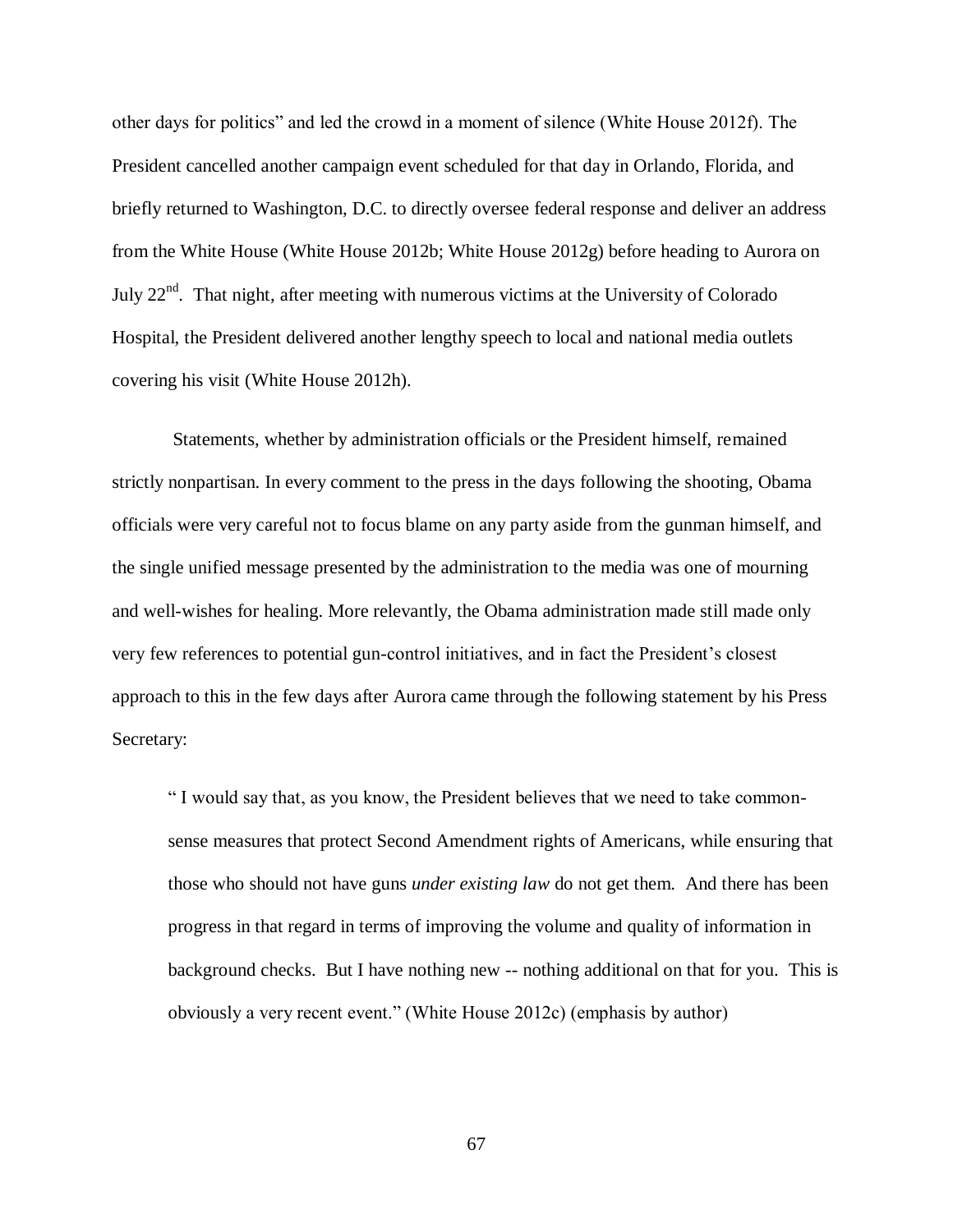While as close to politicizing as the Obama administration came in the first days after Aurora, this comment is an extraordinarily weak manifestation of the gun-control initiative that was to come with full force only later. In addition to his specification that the comment applied only to the more rigorous enforcement of currently existing law, the Press Secretary first makes sure to temper what was already a modest blow by affirming President Obama's belief in  $2<sup>nd</sup>$ Amendment rights. Speaking in the same press gaggle as Secretary Carney quoted above, State Department Spokeswoman Jennifer Psaki stated that it was "too early to say on the specific policy issues what that will mean" but left room for development by saying that the White House was "taking it day by day" (2012c).

Indeed, these first days following Aurora saw almost no discussion of gun control whatsoever. Perhaps the only nationally recognized exception to this rule was New York's Mayor Michael Bloomberg who, even on the same day of the tragedy, implored President Obama and Governor Romney to "stop talking in broad [generalities] about how they want to make the world a better place" and begin speaking "concretely" on how they were going to solve the issue of gun violence (McGreal 2012). Still, very little came of this exhortation and both the Romney and Obama campaigns remained largely silent on the issue. In spite of the reticence to comment on gun control, the comments by the Press Secretary suggest that the administration was poising itself for a future debate. One possibility is that the predominant tone of mourning and national unity made an immediate deluge of aggressive gun-control rhetoric seem politically unpalatable. After five days of silence on the issue Obama spoke again, still rather modestly. The speech delivered to the National Urban League in New Orleans, Louisiana began with an autobiographical retelling of his early life, casting his success as archetypal of the "American dream". Though the speech did not mention Governor Romney by name, it quickly recaptured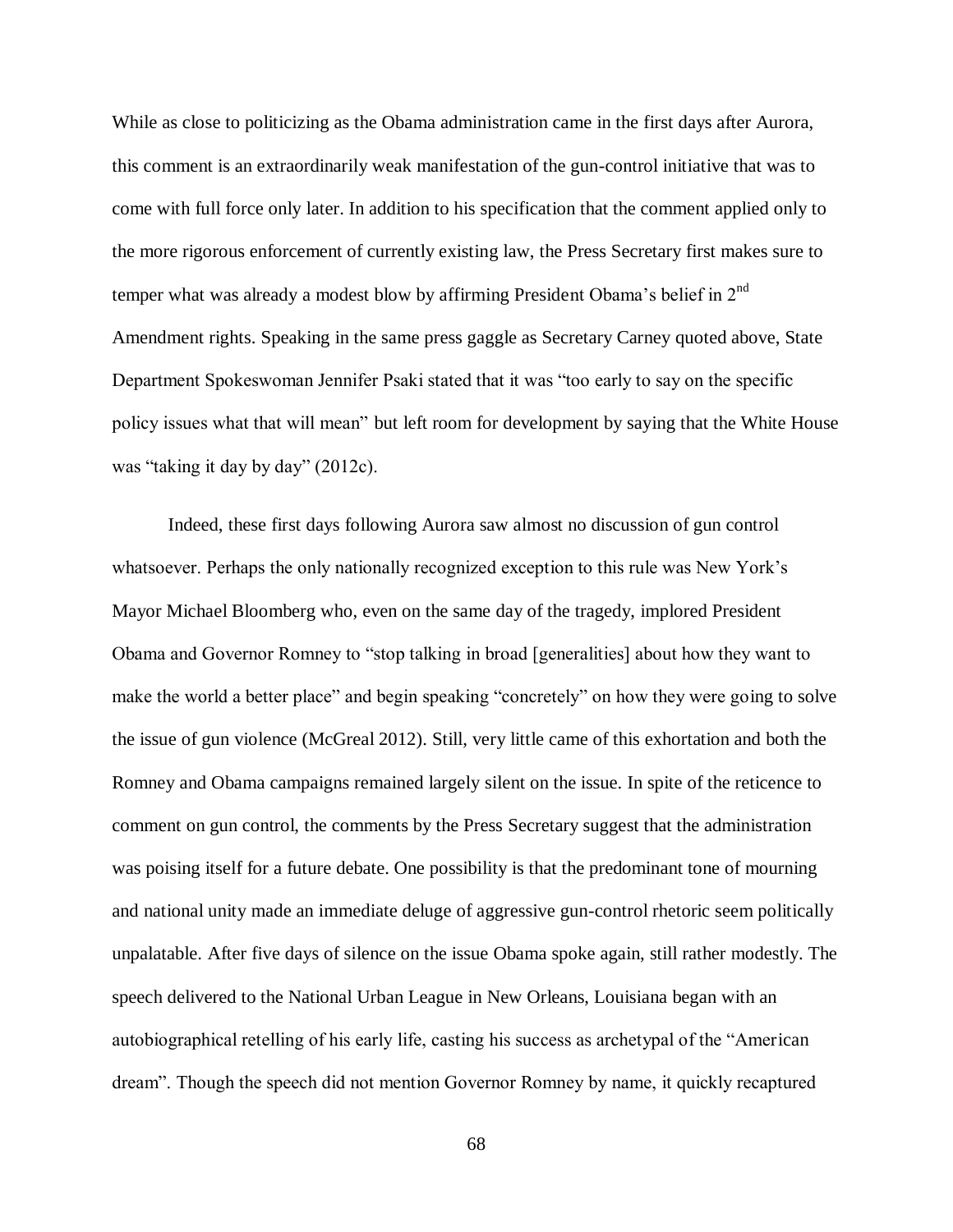the tone of traditional campaign rhetoric, discussing various alternative political and economic paths for America and implying to the audience that voting for him was the best way to help strengthen the country. Here, the first glimmer of the 2012-2013 gun control debate was articulated by President Obama when he said:

"I, like most Americans, believe that the Second Amendment guarantees an individual the right to bear arms…but I also believe that a lot of gun owners would agree that AK-47s belong in the hands of soldiers, not in the hands of criminals - that they belong on the battlefield of war, not on the streets of our cities. I believe the majority of gun owners would agree that we should do everything possible to prevent criminals and fugitives from purchasing weapons; that we should check someone's criminal record before they can check out a gun seller; that a mentally unbalanced individual should not be able to get his hands on a gun so easily. These steps shouldn't be controversial. They should be common sense" (White House 2012i).

While the President was once again careful to affirm his support for  $2<sup>nd</sup>$  Amendment rights as afforded by the US Constitution, this statement is clearly far more forceful than the timid speculation offered by Press Secretary Carney just days before and, considering it still took place in close propinquity to Aurora, does represent a major turning point in the national gun control debate. Furthermore, while not mentioning explicitly any prospective laws or reforms, the President refers to a series of "uncontroversial steps," clearly implying some type of movement forward on guns as a policy issue. The full scale of these "steps" was not unveiled to the public until January, 2013, shortly after yet another major shooting event, but there is clear effort by the end of July 2012 to push the preferred policy.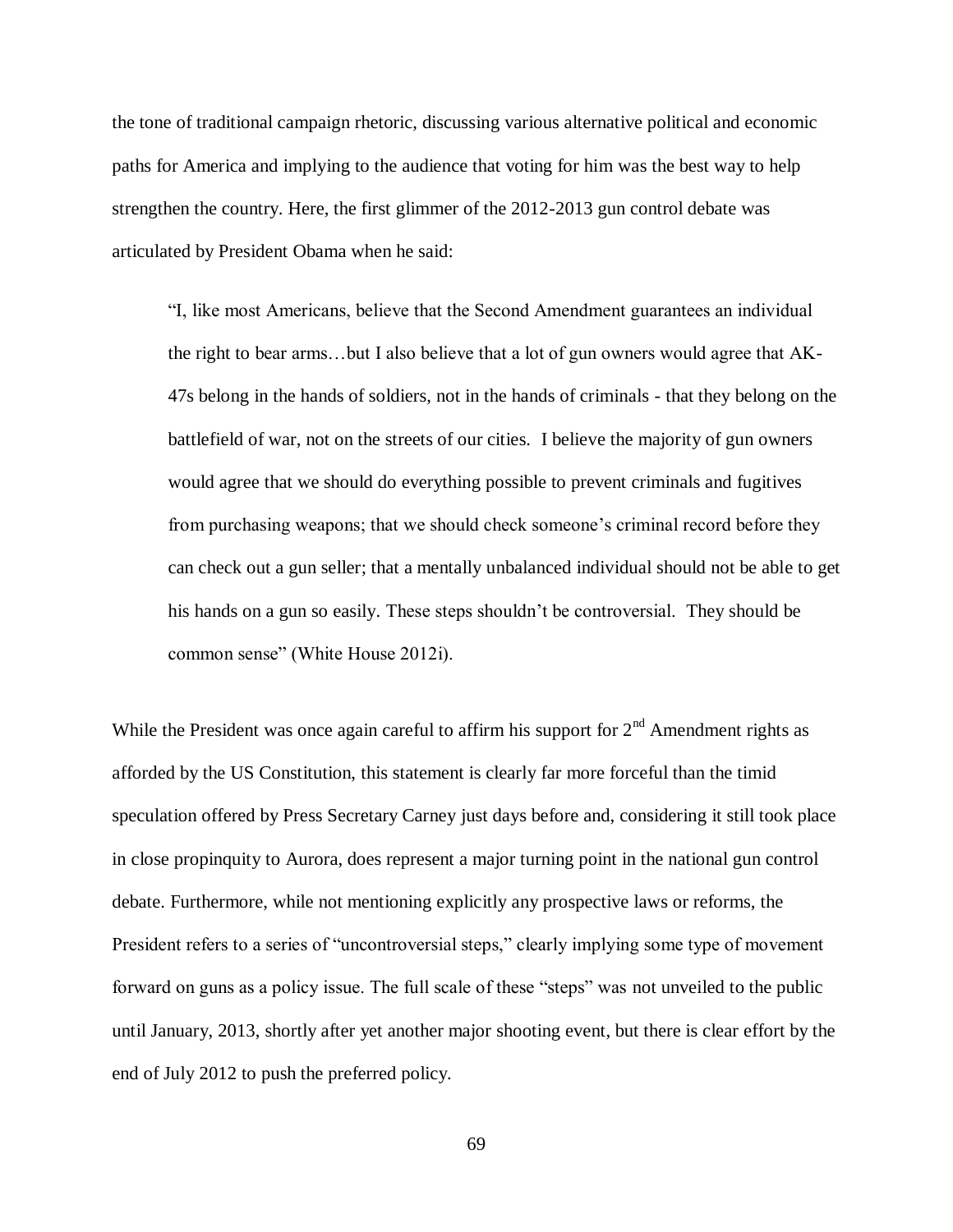Public discussion of gun control dipped in the period following July, 2012, and the Obama administration's response eventually gave way to the approaching 2012 general election against Governor Mitt Romney. The promise of yet another highly controversial policy on his campaign platform – especially one known to energize the conservative base of the Republican Party – may have complicated Obama's prospects for reelection. Viewed from the Multiple Streams perspective, it is clear that a policy window did not open simply because of timing. The upcoming General Election meant that the politics stream could not afford to align with Obama's preferred policy. Obstructed by his electoral concerns, Obama abstained from his own role as policy entrepreneur which could have fostered policy change. It may have only been by chance that the issue did not fall off the legislative agenda altogether. Much like the clean-slate of his first term in office provided a substantial springboard for passing the Patient Protection and Affordable Care Act, the serendipitous timing of the Sandy Hook incident allowed for a more aggressive pursuit of gun-control legislation in the time thereafter – perhaps primarily boosted by his triumphant victory.

### *The Newtown Shooting*

Just after 9:00 am on December  $14<sup>th</sup>$ , 2012, twenty year old Adam Lanza entered his mother's bedroom and shot her four times in the head with a shotgun. He then took the keys to her car and drove the short distance to Sandy Hook Elementary School. At 9:35 am, the gunman shot through the locked entrance to the school and interrupted the morning announcements with the gunfire from his Bushmaster rifle (Cristoffersen and Apuzzo 2012; Esposito et. al 2012). Shortly after this initial disturbance, the school principal and a school psychologist went to investigate and, after calling out warnings, were shot. These warnings alerted some of the other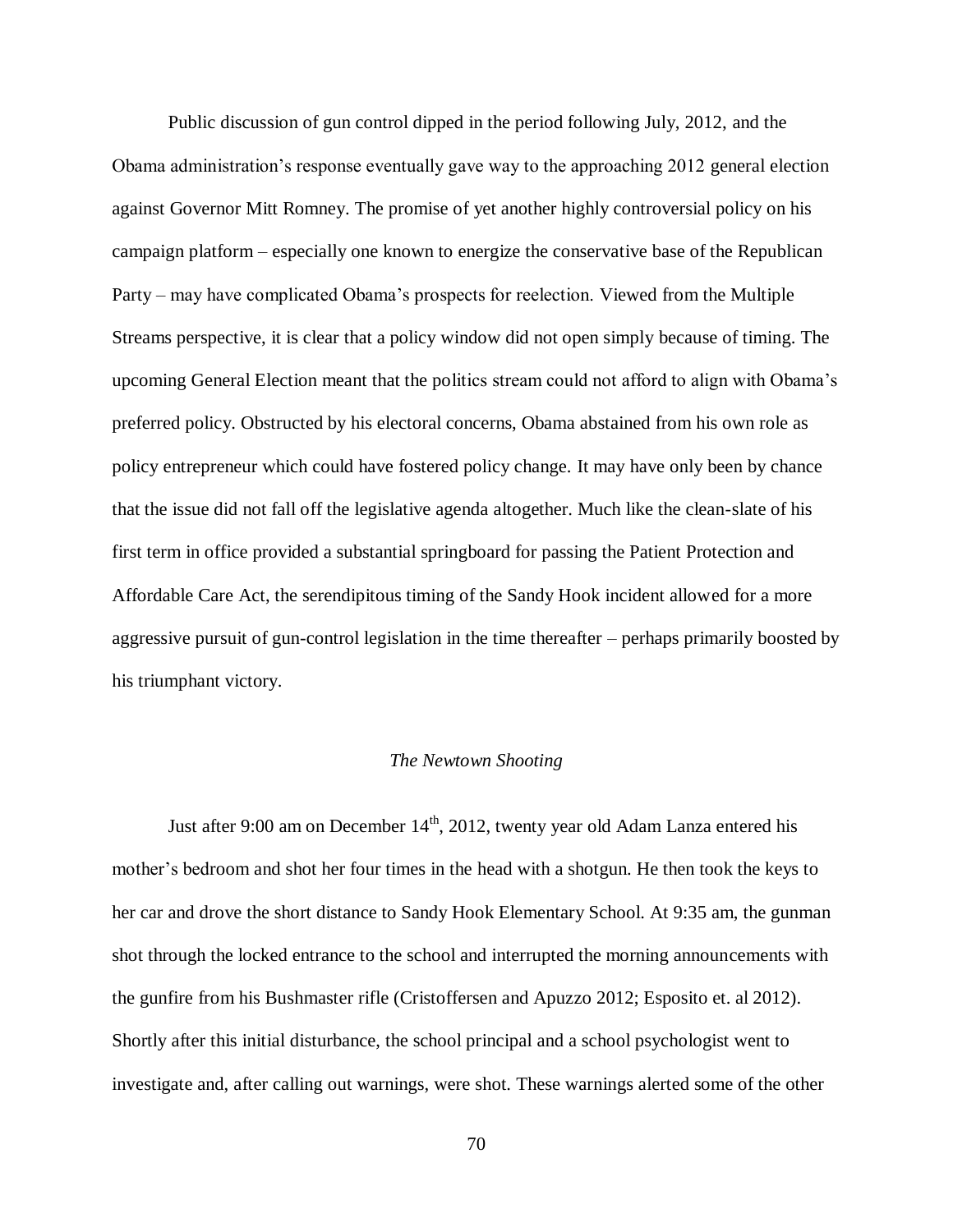staff of the danger, and many of the early shootings were audible via the school's intercom system (Barron 2012).

The entire ten minute rampage has been reconstructed by reporters through physical evidence and eyewitness testimony, but was fairly complex (Barron 2012; Esposito et. al 2012). One particularly notable event during the incident involved the classroom of Victoria Leigh Soto, who was unable to lock her door before Lanza entered. Though she had attempted to hide her students, Lanza quickly noticed and shot several of them. In an attempt to cover for a group of children who were attempting to escape the room, Soto physically blocked Lanza from firing and was herself fatally shot (Christoffersen and Apuzzo 2012). Due to her bravery in this moment, many of her students survived the ordeal. Lanza, however, continued shooting, intermittently stopping to change guns, reload ammunition, and resolve mechanical malfunctions with his weaponry. Ultimately, his attempt to enter several other classrooms was unsuccessful and most of the fatalities were six and seven-year-old children inside of the first-grade classrooms near the front of Sandy Hook Elementary (Barron 2012).

After some initial difficulty placing a call on her mobile phone, teacher Laura Feinstein placed a 911 call to which police promptly responded. Upon hearing their approach, Lanza fled from the potential sight-lines of law enforcement officers and within seconds had shot himself in the head with a handgun he was carrying. Law enforcement, though heavily dispatched, did not fire at Lanza and did not employ any direct tactics to disarm him. Upon his death, police thoroughly searched the school for accomplice gunmen and explosive devices, neither of which were found (Christoffersen 2012; Esposito et. al 2012).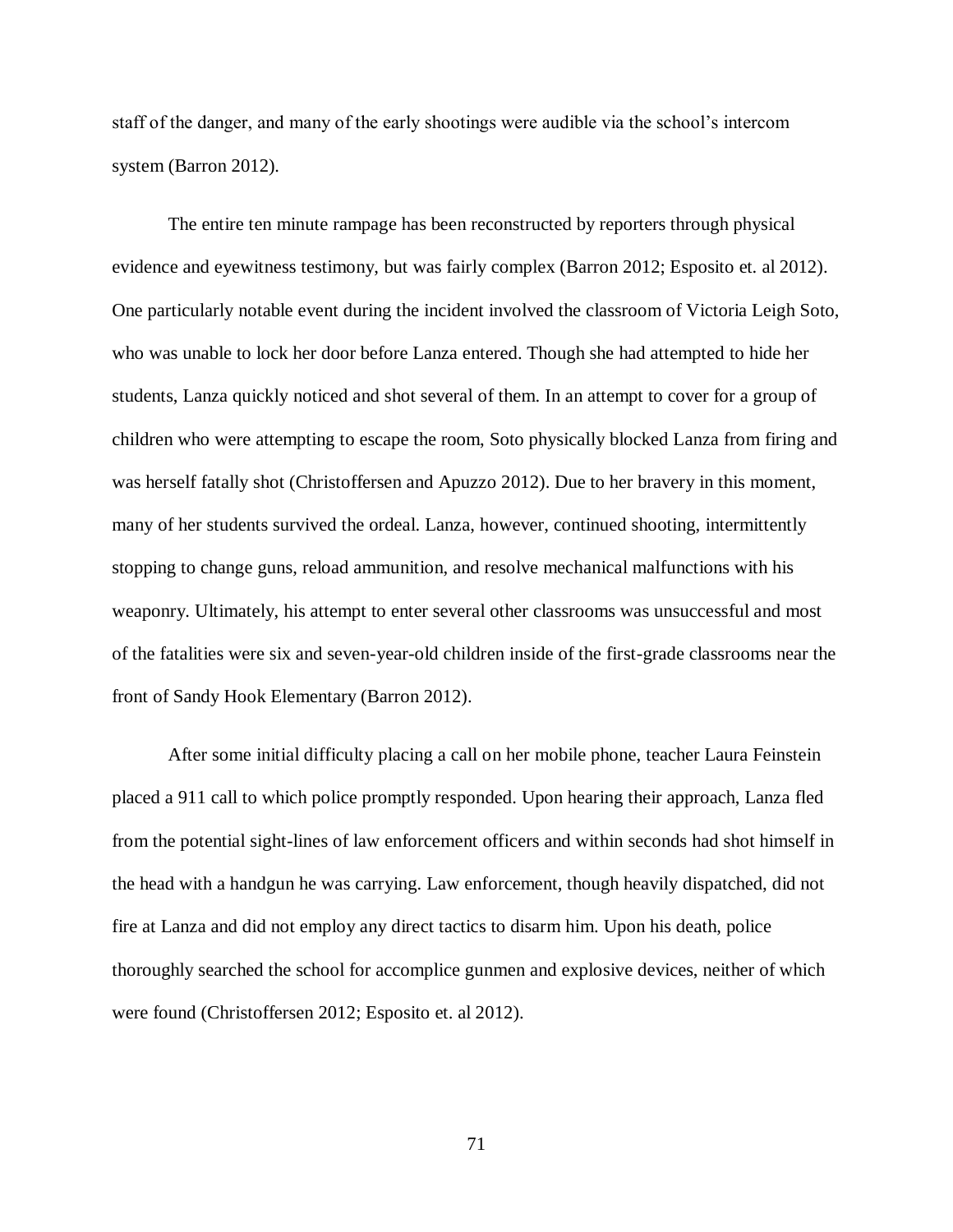In his rampage at the school, Lanza used several firearms: a Bushmaster rifle, two handguns, a Saiga shotgun with two magazines, and six alternate 30-round magazines. Search warrants and investigative reports released on March  $28<sup>th</sup>$ , 2013, detailed the extraordinarily vast arsenal of weapons, ammunition, violent and disturbing documents, and bizarre items found inside the Lanza home. Though far too extensive to list here, the catalogue includes: three additional rifles, dozens of boxes of ammunition for various classes and sizes of weaponry, dozens of samurai swords, wooden swords and knives including a seven foot spear, NRA certificates for Lanza and his mother, a check made out for the purchase of another firearm, and a seven-by-four-foot long spreadsheet detailing hundreds of shootings, their gunmen, weaponry, and death count. As far as can be concluded, all of the Lanza family's weaponry and ammunition were acquired legally (Williams and Huus 2012; Lupica 2013; NBC News 2013).

No trial resulted from Newtown due to the death of the gunman, although the reports which emerged in the aftermath coalesced around the image of a gun-obsessed murderer and an unspeakable tragedy. After two fatalities in local hospitals, the death count of the Newtown shooting settled at 28 individuals, including Adam and Nancy Lanza (Esposito et. al 2012).

#### Application of the MS Model

During the period just prior to Newtown, the United States government was scrambling to find the solution to an exigent problem. On December  $13<sup>th</sup>$ , 2012, one day prior to the shooting, the Press Briefing by Press Secretary Jay Carney was entirely dominated by questions relating to the fiscal cliff negotiations that had been looming for months (White House 2012j). The American public and government leaders had become quite pessimistic in their expectations for averting the "fiscal cliff," a series of austere tax-hikes and sequestrations which was to take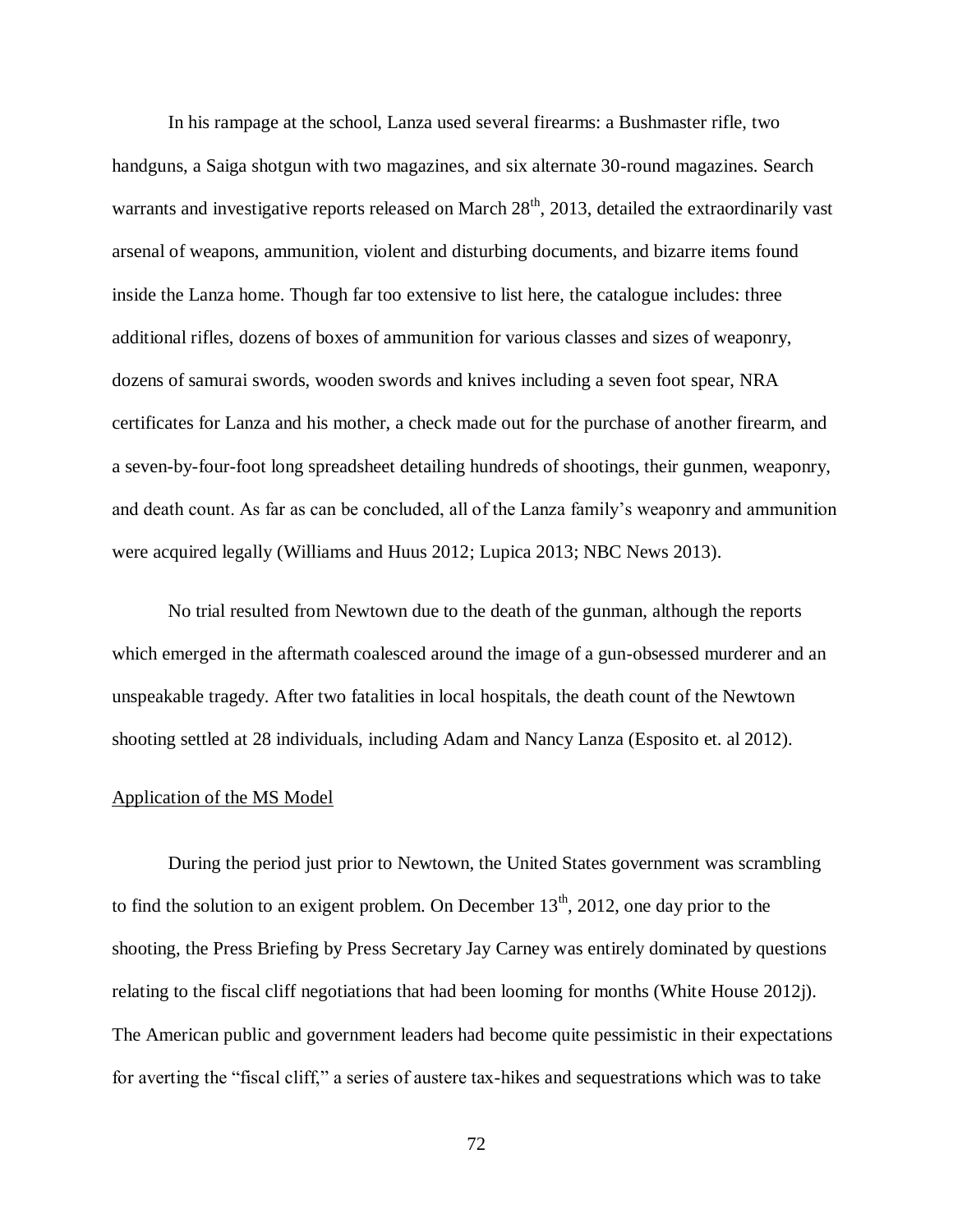effect on January  $1<sup>st</sup>$ , 2013. By mid-December, the major negotiations taking place between President Obama and House Speaker Boehner seemed to be at a stalemate and were unlikely to come to an agreement before the January  $1<sup>st</sup>$  deadline (Chaggaris 2012; Falcone and Walter 2012). A then-recent statement by President Obama also clarified his intention to allow the United States to "go over" the fiscal cliff rather than accept a bad version of his own legislative proposal from Republican lawmakers (Corn 2012). By all accounts, the country was deeply concerned for its future following what was sure to be a deep economic blow and the increasingly partisan and dysfunctional wave of brinksmanship in the US Congress.

To a certain extent, it should be expected that other important national concerns could only obstruct the formation of a gun-control policy window insofar as they attract attention to competing issues. Certainly the fiscal cliff negotiations were one such concern. Also prominent in national politics, the day prior to the Newtown shooting Ambassador to the United Nations Susan Rice withdrew her nomination for Secretary of State to replace Hillary Clinton. Increasing controversy surrounding the attack of a US consulate in Benghazi, Libya informed this decision, and the Obama administration dealt with the minor embarrassment of this rejected nomination and subsequent search for a replacement (White House 2012k). In spite of all that occupied the country and Obama administration at the time, upon the breaking of the Newtown story, there was little competition for media attention and therefore this did not present a significant problem for the articulation of the problem stream in this case.

The nature of the problem stream at the time of Newtown also requires a bit of contextualization. In the time between the Aurora shooting on July  $20<sup>th</sup>$ , 2012 and the Newtown shooting, *Mother Jones* reports two mass shootings occurred in the United States with fourteen fatalities between them (Follman et. al 2012). Neither incident received major attention from the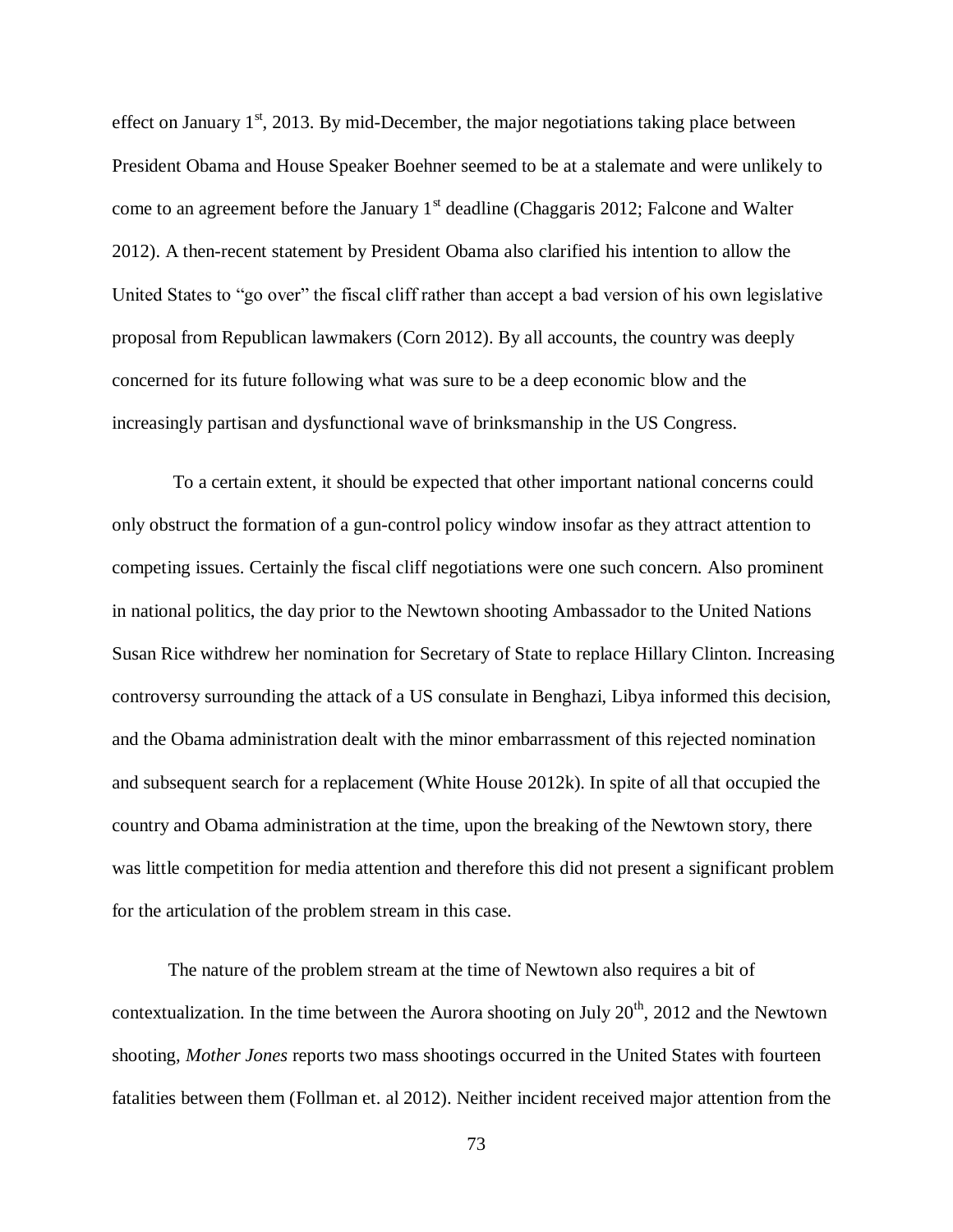media, nor the Obama administration. Once news broke on the morning of December  $14<sup>th</sup>$ , the problem stream was perfectly aligned for the creation of a gun-control policy window. As outlined in the Aurora case-study, though the nation had been greatly shocked and some voices at state and municipal levels called for gun-reform, the Obama administration chose to pursue an almost exclusively symbolic approach to dealing with the Aurora massacre due to political considerations. At the time of Newtown, the recent memory of another abnormally severe shooting and the frustration which followed inaction in Aurora were ready to manifest as a more aggressive reaction. Within hours of the shooting more than 100,000 people had signed petitions on WhiteHouse.gov demanding that the Obama administration make gun-control a primary goal moving forward (White House 2012l), media outlets flooded with reports on the incident, and the response was truly international. The condolences of foreign dignitaries reached the United States from the UK, France, Canada, Spain, Iran, Portugal, the Vatican City, European Commission, and numerous other states (Xinhua 2012). Ceremonies mourning the dead were also held around the world, including in Pakistan, Russia, Liberia, Canada, and elsewhere (Carbone 2012). The following figure outlines public interest in the Google search term "gun control" in the United States in the year encompassing both the Aurora and Newtown shootings, and the two major policy proposals which resulted from the Newtown shooting. It is clear that, not only was the comparative impact on public interest much larger as a result of Newtown, but this interest was sustained far longer.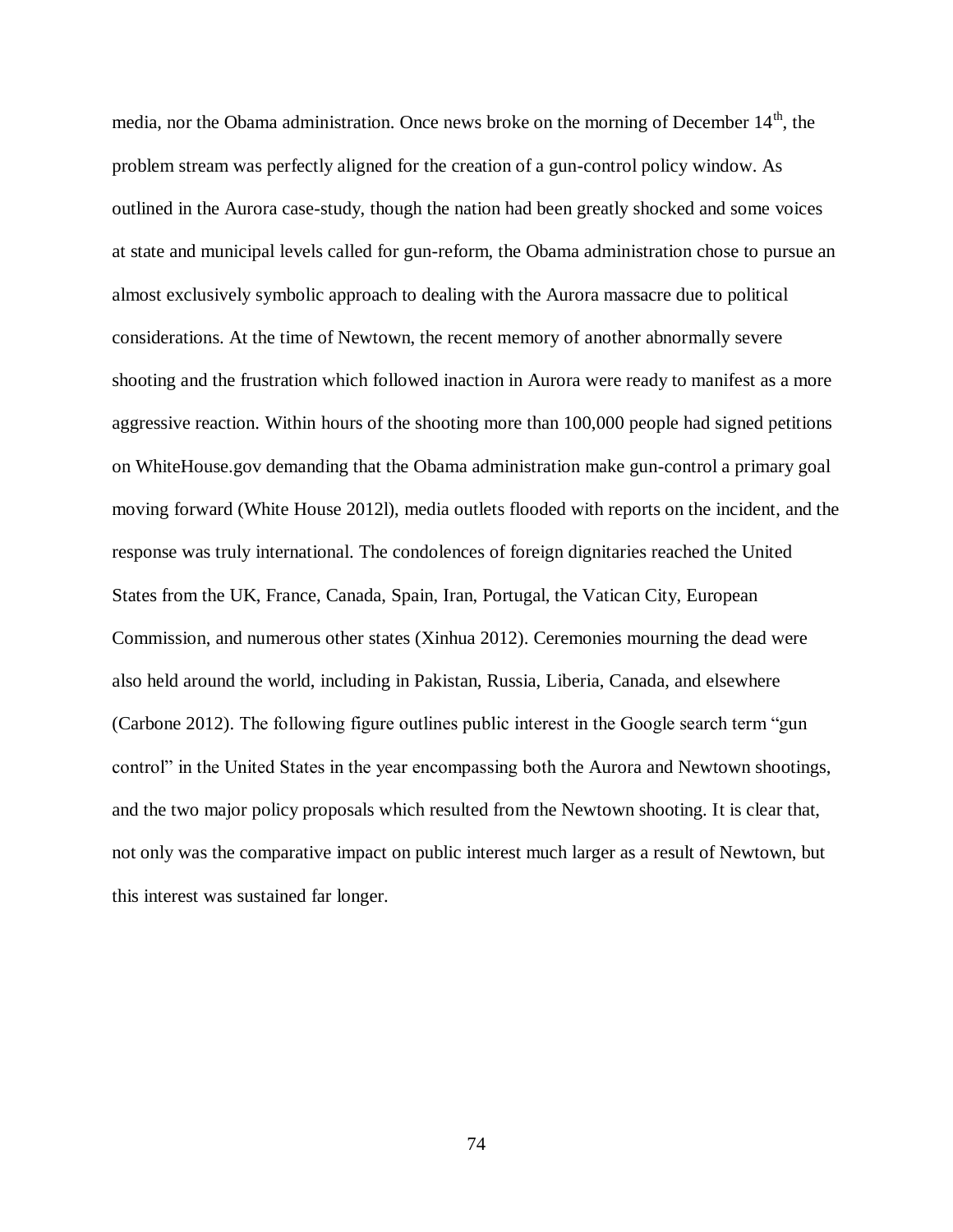

 **Figure 4 - Interest in "gun control" over time**

Immediately upon news of the massacre, the Obama administration released a standard proclamation honoring the victims of Newtown and ordering that all government flags be flown at half-staff for five days, though he observed a moment of silence eight days later on December  $22<sup>nd</sup>$  (White House 2012m). Substantive comment did not come from senior Obama administration officials until shortly past noon of that day. In a briefing, the Press Secretary confirmed that President Obama was being continually updated on the situation in Newtown but did not yet have any comment given the prematurity of the situation (White House 2012n). The Press Secretary was asked twelve separate questions relating not only to the shooting, but also to the President's personal reaction and policy reaction, in spite of repeatedly stating that he had no information to offer and that "today is not the day" for political commentary. Even when asked if the President planned to make a public statement, Carney was not able to offer a response (White House 2012n).

In spite of the Press Secretary's uncertainty, President Obama did make a statement two hours later from the same lectern. While only five minutes in length, it was a powerful statement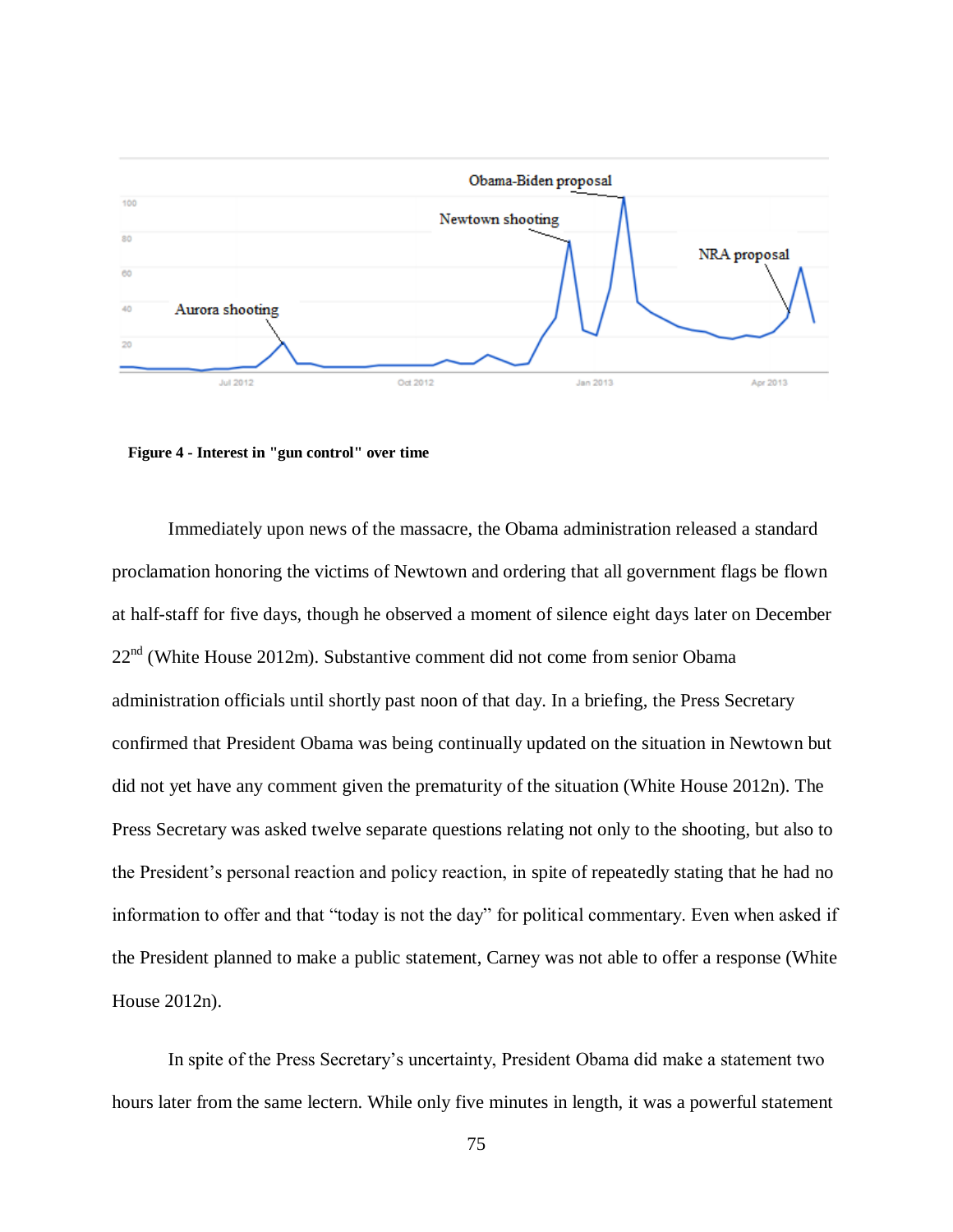which found enormous replay value in broadcast media because of Obama's clear intention to change policy, as well as some emotional moments where the President appeared to hold back tears (White House 2012o). In his statement, Obama demanded "meaningful action to prevent more tragedies like this, regardless of the politics" and said that he would "do everything in [his] power as President" to make that happen (White House 2012o). Perhaps still without concrete talking points or considering that the event had been earlier that day, Obama's restraint in enumerating specifics may have reflected Jay Carney's statement that it was too soon to play politics with the Newtown tragedy. This, however, must remain just a plausible conjecture.

The following day, President Obama's Weekly Address on WhiteHouse.gov was mostly a truncated restatement of his comments to the press cops the day before, and made no specific policy remarks.

On December 16th, President Obama gave a lengthy speech at an interfaith prayer vigil in Newtown, Connecticut. Although there were still no policy specifics or decisive actions mentioned, commentators noted that the speech was "surprisingly assertive" for a memorial service and left little question as to whether or not gun-control would soon become a central goal for the administration (Landler and Baker 2012, 1). Even in the absence of policy specifics, it was clear that the tone of Obama administration response signaled a "significant change in direction for a president who has not made gun issues a top priority in four years in office" because while after "three other mass killings during his tenure, [Obama] renewed calls for legislation without exerting much political capital" (Landler and Baker 2012, 1). The unambiguous nature of his speech on the Sunday following the shooting led pundits, including congressional aide Steve Elmendorf, to conclude that the freedom from election troubles allowed the President the latitude to finally pursue a policy preference that had been mounting for years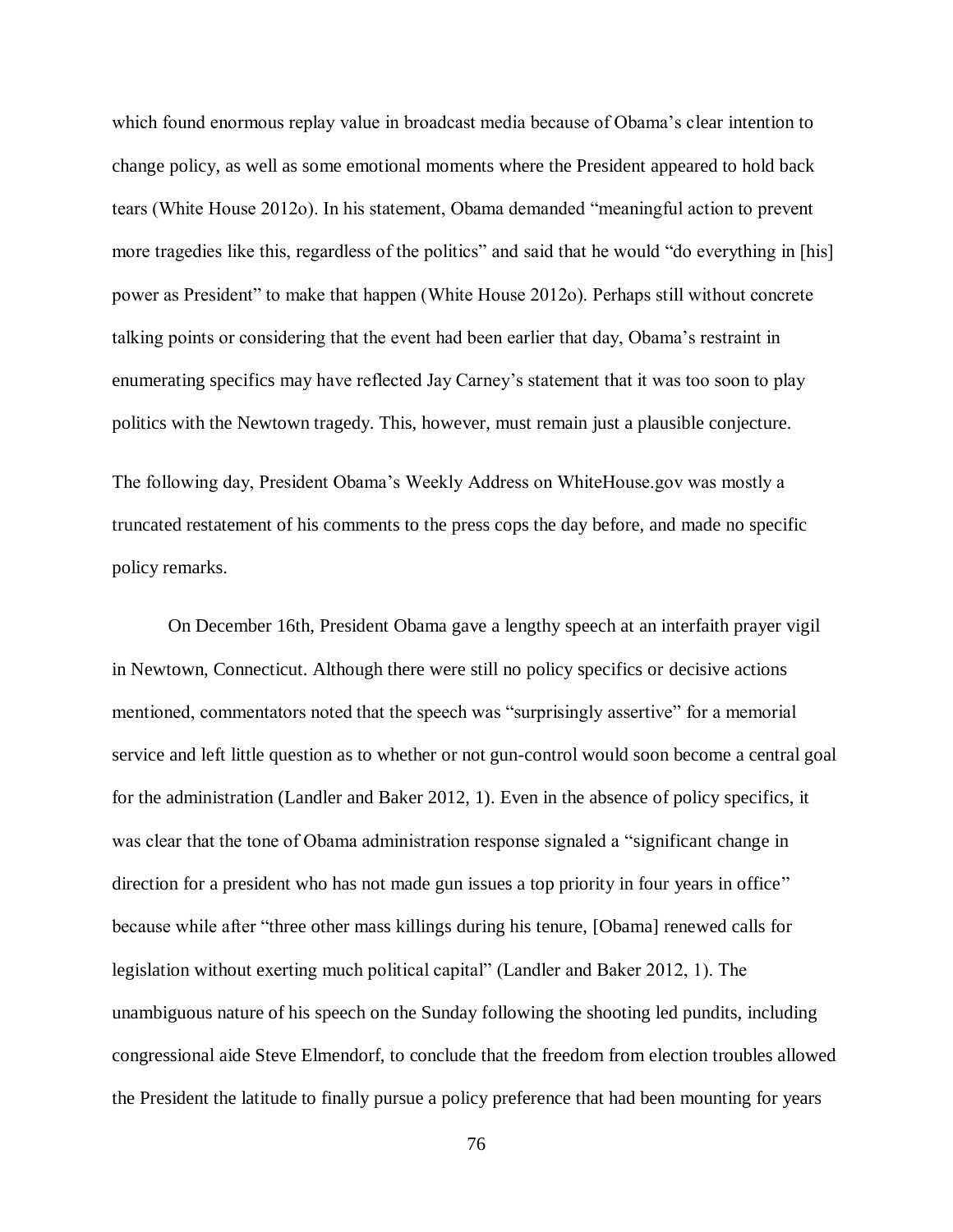(Landler and Baker 2012, 1-2). Though the election played a key role in shaping the three streams with respect to Obama administration policy change in the period running up to November, the Newtown shooting was the first shooting after the President's second-term victory. As such, this was the first time that the President had not been constrained by electoral concerns from embracing a particular stance on gun-control. The politics stream was for the first time clear for the opening of a policy window through which President Obama had a reasonable chance at achieving comprehensive gun-reform. In the next few days, the President's staff further solidified the prominence of this goal in the President's agenda. Press Secretary Jay Carney repeated numerous times on December  $17<sup>th</sup>$ , 2012 that the President had "committed" himself" to a broad range of solutions, including legislative ones – careful to clarify that mental health and gun education would need to counterbalance gun-control policies in the legislature (White House 2012p). Carney did not shy away from discussion of specific legislative options, such as a reinstatement of the expired assault weapons ban, or closing background check and gun-show "loopholes," but did not definitively put them forward as goals of the administration (White House 2012p). The subsequent day's press briefing iterated many of the same points, claiming "I don't have a specific proposal to tell you about, or even that there will be one," but again entertaining discussion of the measures discussed the day before, with specific reference to Sen. Diane Feinstein's attempted reintroduction of the assault weapons ban (White House 2012q).

Likely in order to combat this, on December  $19<sup>th</sup>$  the President held an extensive news conference detailing the formation of a taskforce headed by Vice-President Joe Biden to create a list of "concrete proposals no later than January," at this point just days away. He specified that it was his full intention to push these formulations to a vote in congress as quickly as possible and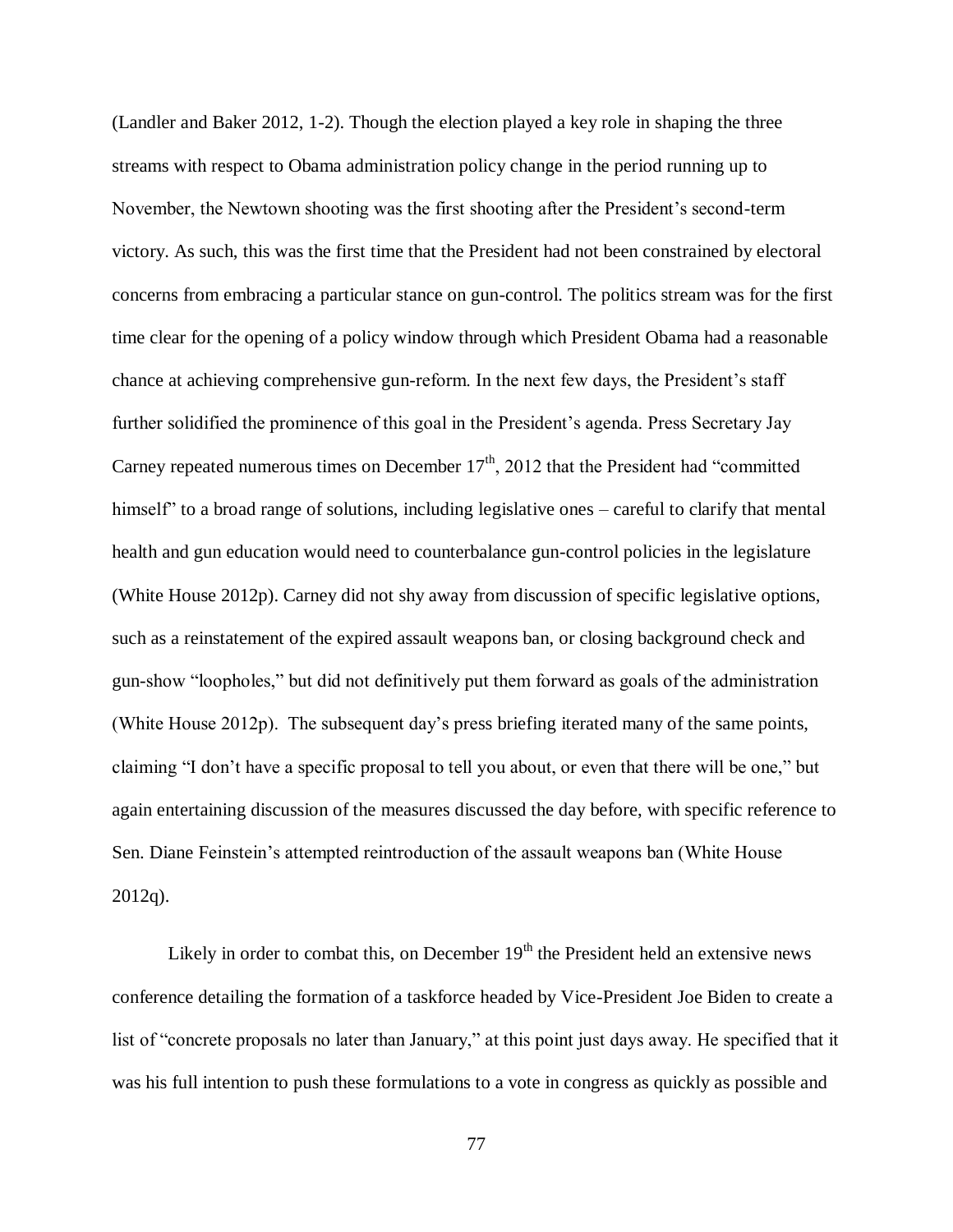mentioned some plausible recommendations to come out of the commission, such as an assault weapons ban, mandatory background checks, and limiting the size of gun magazines, which he believed had already shown broad public support (White House 2012r). For comparison, where in the five days following Aurora the President had only vaguely called for some "common sense" solutions to a politically sympathetic audience (White House 2012i), here, Obama has already formed a policy commission headed by his most senior advisor and promised to push its recommendations through congress to the White House Press Corps. The following day, Vice-President Biden was already meeting with leaders from law enforcement agencies around the country to get their input and opinions on Sen. Feinstein's proposal as well as numerous others and affirmed the administration's "absolute commitment" to saving lives (White House 2012s).

Taking their cues from the Obama administration, countless other organizations and guncontrol advocates emerged as vociferous advocates of Obama's anticipated proposals emerged in the media and the intensity of discussion surrounding this issue only grew. Former Rep. Gabrielle Giffords became yet another prominent voice supporting the gun-control initiative, finally emerging as the advocate she had been unable to be after Tucson and Aurora because of the slow recovery from her own injuries (Associated Press 2012). On January  $15<sup>th</sup>$  of the following year, Vice-President Biden's commission presented their proposals to President Obama and the very next day the President made this plan public. It was issued with the title "Now Is The Time" and put forward nine major recommendations:

- Require background checks for all gun sales
- **Strengthen the background check system for gun sales**
- **Pass a new, stronger ban on assault weapons**
- Limit ammunition magazines to 10 rounds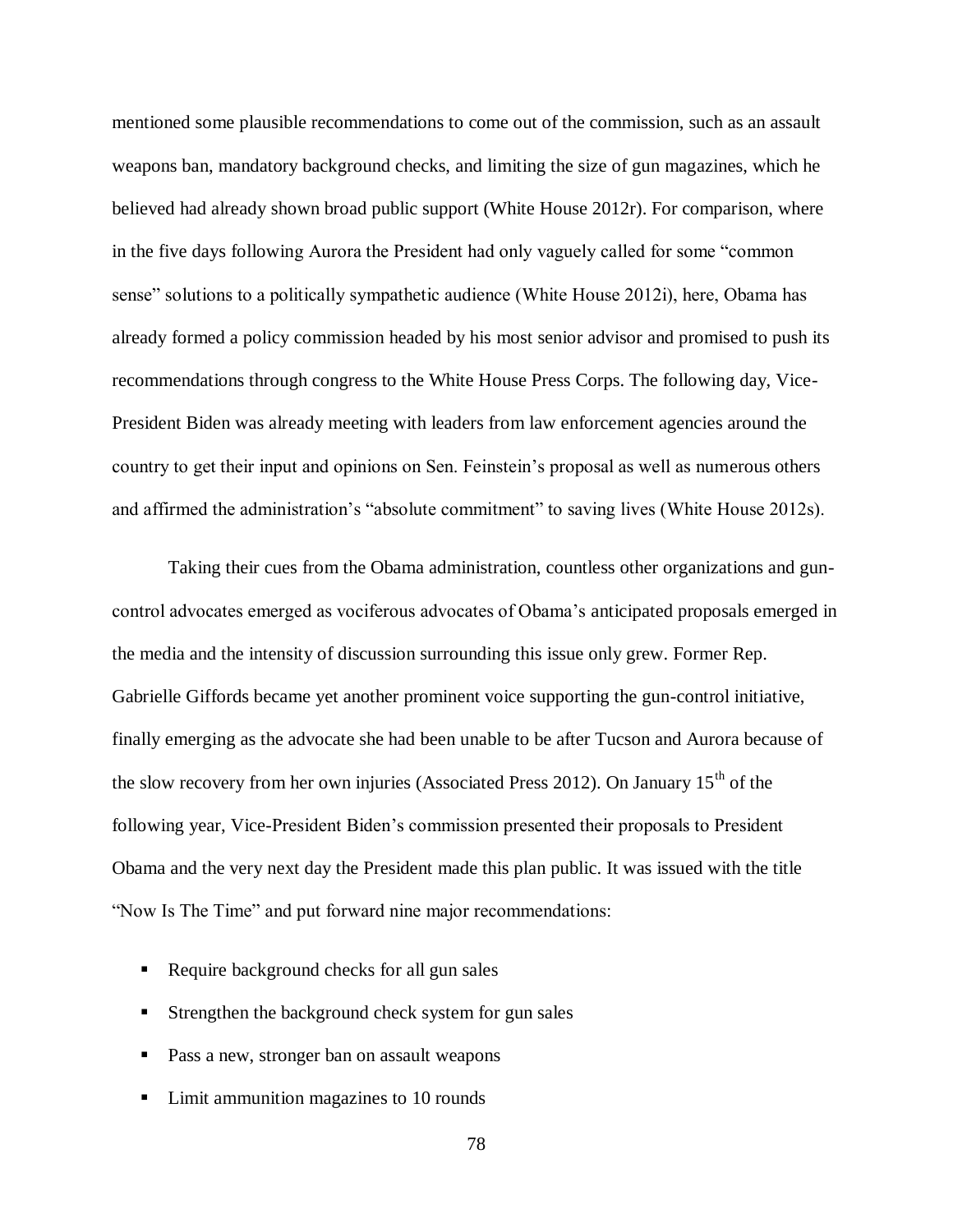- Eliminate armor-piercing bullets from streets
- Give law enforcement additional tools to prevent and prosecute gun crime
- End the freeze on gun violence research
- Add resource officers, counselors, and emergency plans to create more nurturing schools
- Ensure quality mental health treatment coverage

That same day, the President used his executive authority to enact several of the provisions in his proposal. These included memoranda directing federal agencies to share relevant data with federal background check databases, requiring that criminally confiscated guns be traced to their origin, and ordering the CDC to resume research into gun violence (White House 2013). Though the Obama administration had already made many preliminary comments suggesting the likely route that their preferred policy stream would take, this marks the first formal articulation of a comprehensive gun-control plan and was the central proposal in the legislative debate that followed. For months, discussion of the "Now Is The Time" proposal dominated policy discussion surrounding guns without competition, even as more of its provisions were whittled away from the bills before congress. It was not until April  $2<sup>nd</sup>$ , 2013 that a major alternative proposal was placed forward, the "National School Shield Plan" formulated by the National Rifle Association (Hitchinson 2013). The centerpiece of this proposal was allocating several billion dollars with the purpose of placing an armed police officer in every school in the country. This plan was not met with much enthusiasm and was not taken seriously as an alternative by many policy analysts, particularly of the left-wing (Jasper 2013). The manipulation of the policy stream on the part of President Obama allowed for a near-domination of the national discussion surrounding gun control.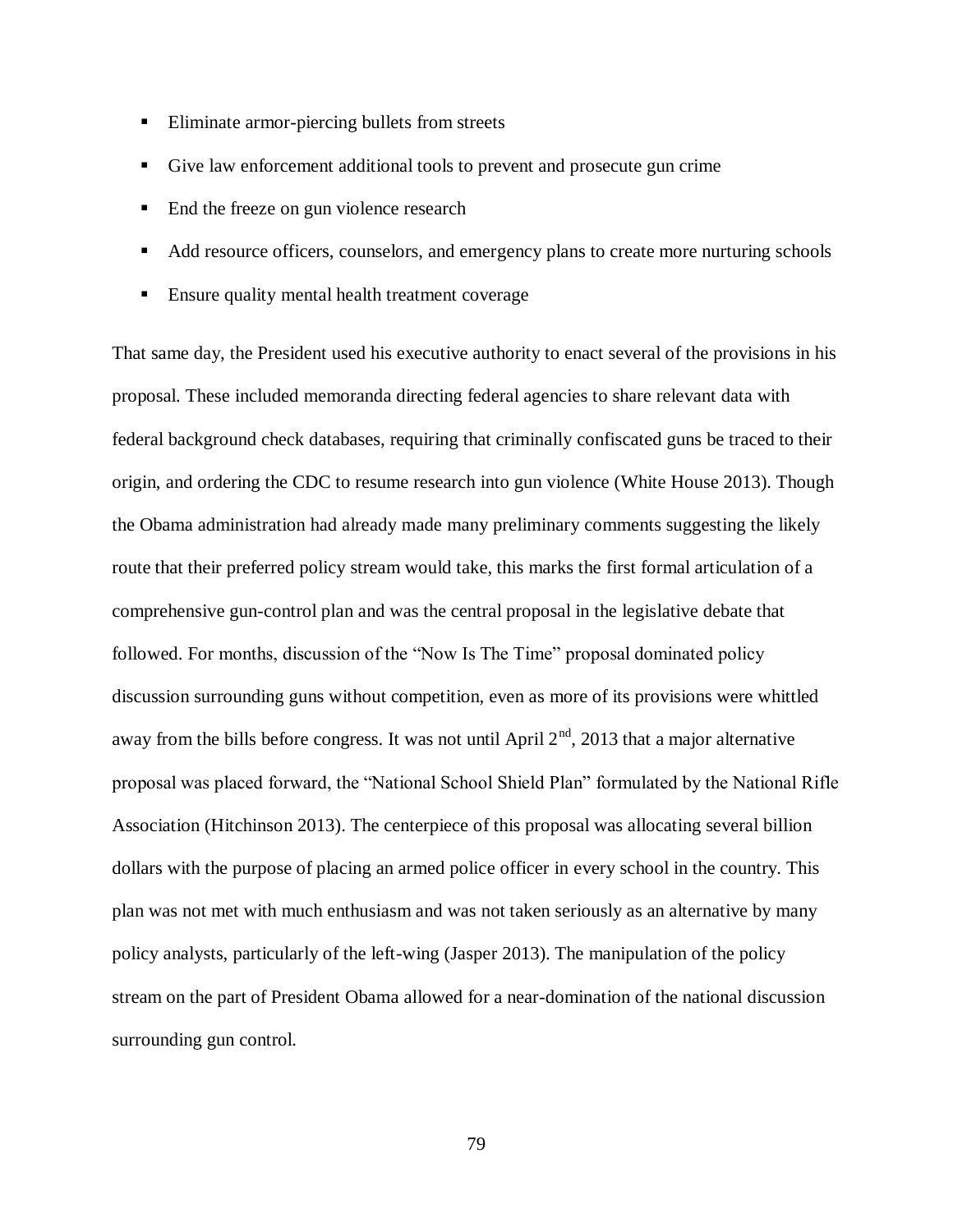Though at the time of this writing the Obama administration is still seeking gun reform, it cannot be said definitively whether or not actual policy change will have come about from the opening of this particular policy window. In spite of wide-spread and solemn awareness of gunviolence bolstering the problem stream, the political opportunity for the President to pursue gun reform uninhibited by electoral problems aligning the politics stream, and a domination of the policy stream through the quick and thoughtful formation of specific policies, the outcome of this conflict over gun ownership has yet to see a definitive resolution.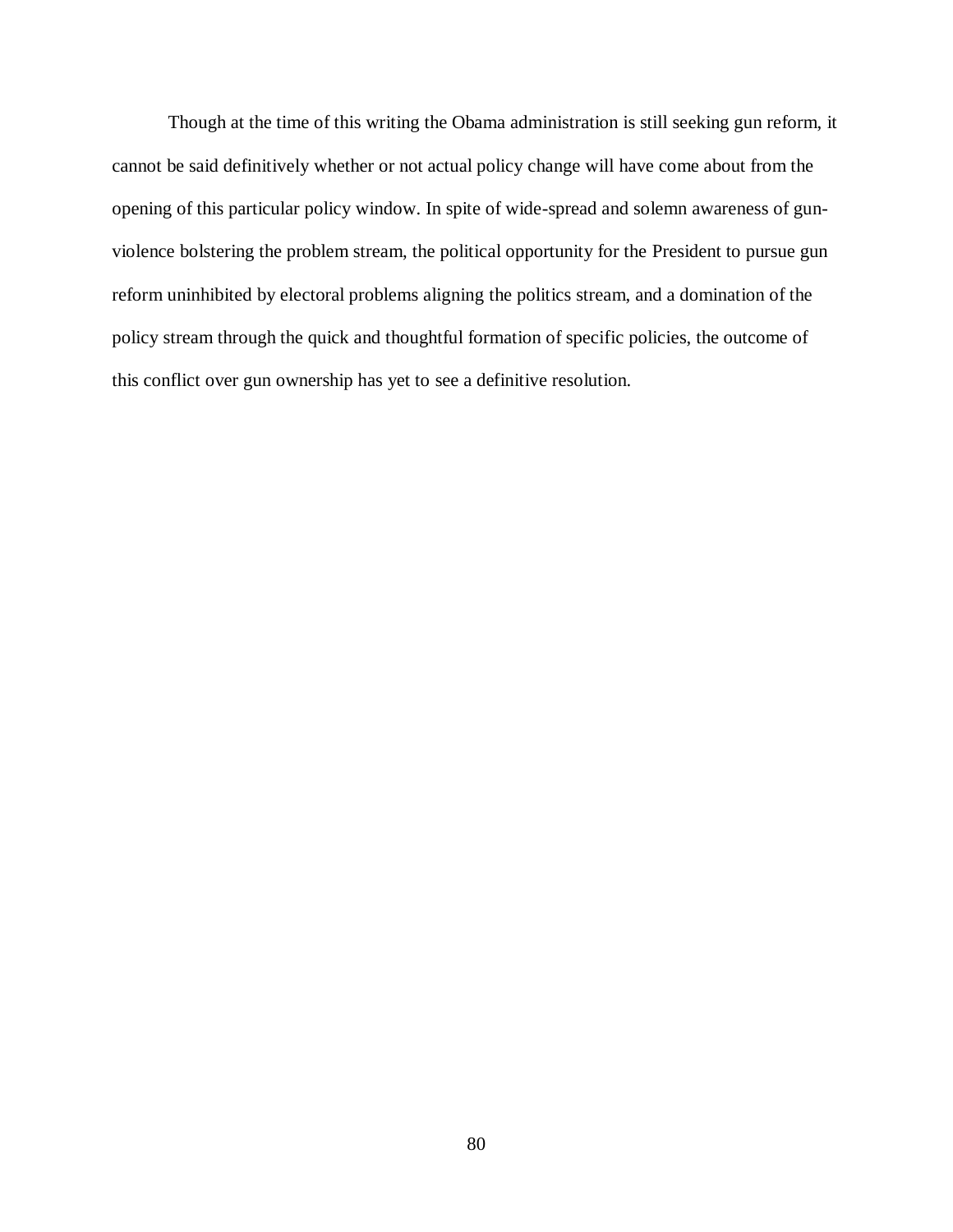## **ANALYSIS**

This investigation sought to explain the delayed pursuit of gun-control policy by President Obama during his first term with reference to four specific case studies, and viewed them through the Multiple Streams framework as outlined in this thesis. The following paragraphs will analyze each of the events in light of the stated hypotheses: first, the requirement of a policy window to pursue a policy goal; second, that an open window will not guarantee change, only create an opportunity for one; and third, that if no policy window is opened that there will be no policy change. Now, using the observations gathered in the case studies and unifying the observations across these four incidents, it is possible to evaluate each hypothesis with respect to the facts as they occurred. Each case study evaluated the three streams and stated in which of the four cases policy windows opened, and in the cases where no such window opened, explained why.

### *The Carthage Shooting*

In the case of the Carthage shooting, it is very clear that a policy window did not open. In fact, none of the three streams enumerated by Multiple Streams theory was aligned for the creation of a policy window. At this point, there was virtually no awareness of gun violence as a particularly salient problem, exigent political considerations would have drowned out discussion of gun violence in the politics stream, and some details of the case would have easily pandered to a re-appropriation of the policy stream by mental-health or drug-oriented reform.

As detailed in the case study, the Carthage shooting was not of great interest to the media and, of the four shootings, was certainly the one with the least coverage in the media and the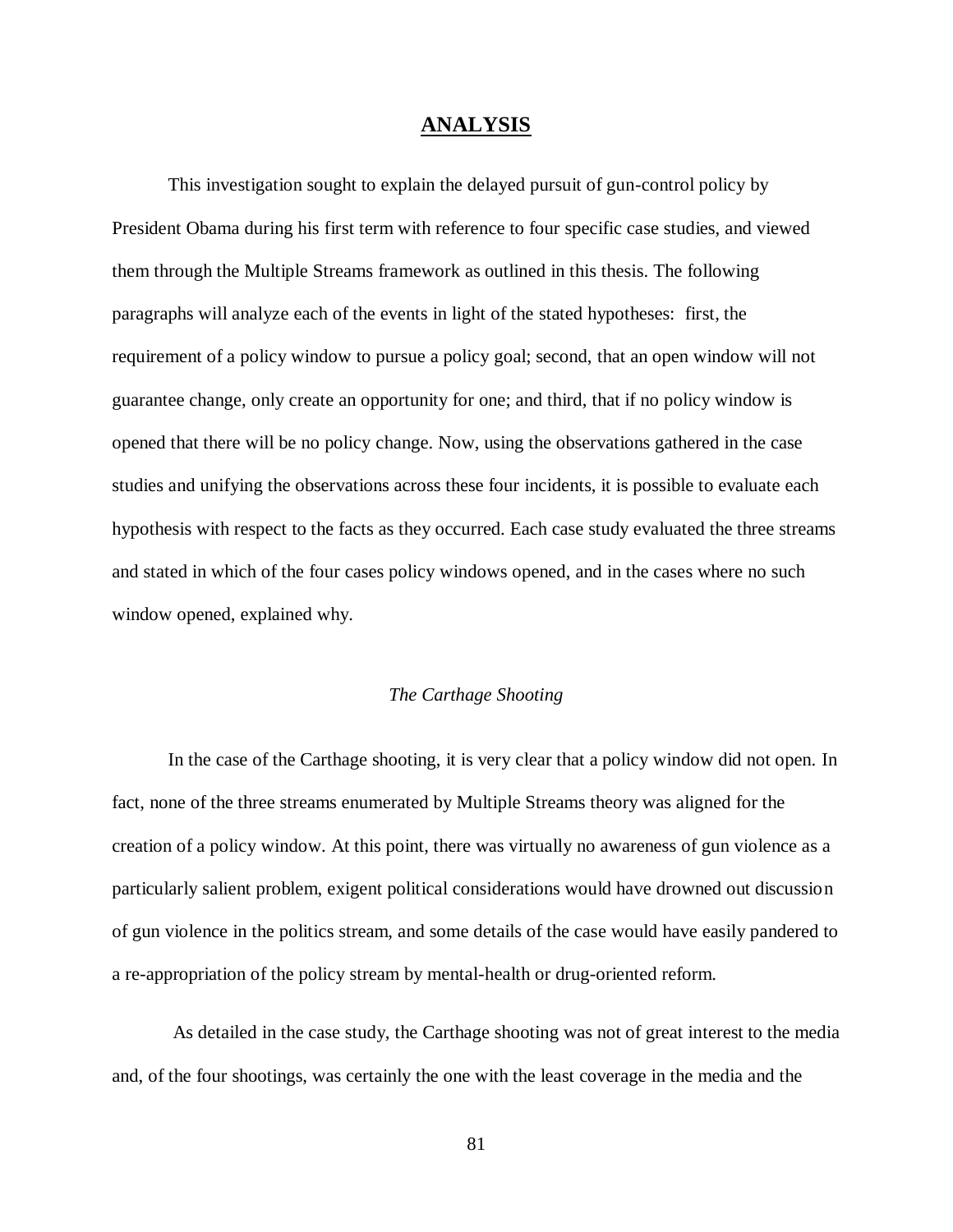weakest response from the Obama administration. The President's administration did not release a single statement pertaining to this incident and, in fact, the only reference that the case study was able to uncover of the Carthage shooting was a single, passing comment made by Vice-President Biden as part of a speech pushing the American Recovery and Reinvestment Act of 2009. Though the President is not the primary director of where the public attention lands, is seems clear that no attempt was made by the administration to guide public awareness toward gun violence in the aftermath of this incident. This shooting simply did not strike the visceral chord with the media and American public that the other shootings did. There may be two reasons for this. First, although eight people were killed – and sad as this may be – the number of deaths may simply not have been shocking enough for this event to serve as a focusing event. Furthermore, as the investigation of Newtown suggested, the American public was particularly shocked and outraged by the murders there in large part because the victims were children and the advanced age of the victims at Carthage may be the result of an inverse tendency. This theory, of course, would need further support and at this point remains conjectural. What is substantiated quite well, however, is that whatever the reasons the problem stream was silent on gun violence in the aftermath of Carthage.

The policy stream was also unripe for the opening of a policy window in this case. One defensive strategy used by the gunman's lawyer in his trial was to dilute blame for the shooting. Specifically, the gunman claimed that his excessive use of the Ambien sleep-aid caused him not only to exhibit many bizarre behaviors, but also perpetrate the Carthage shooting itself. The outcome of this case notwithstanding, the policy stream is most effectively manipulated by a policy entrepreneur when relevant facts all suggest the entrepreneur's favored policy as a solution. In this case, questions surrounding the gunman's awareness of the shooting, drug-use,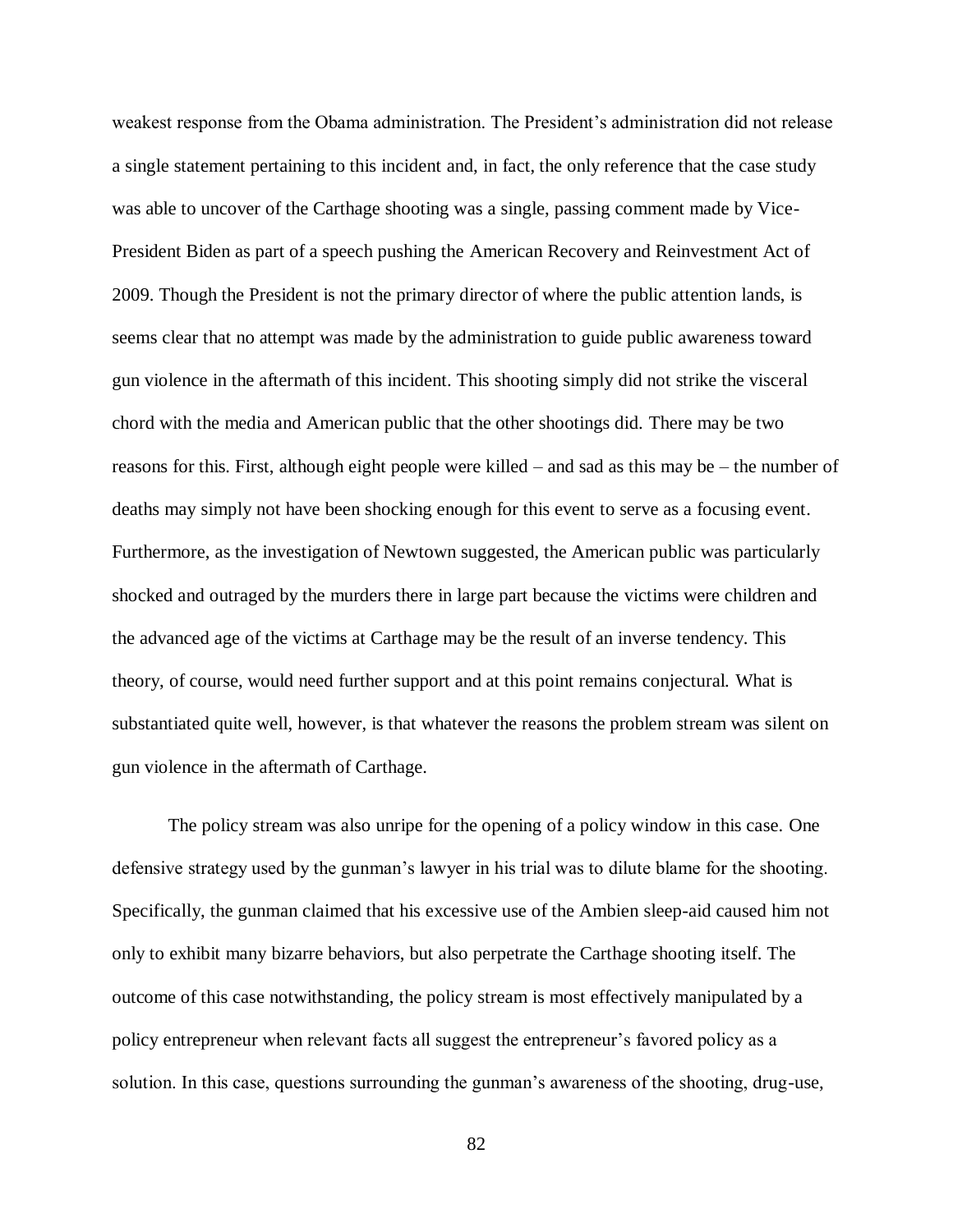and mental illness would have easily lent themselves to other policy entrepreneurs advocating various kinds of drug or mental health reform. Ultimately, the salience of multiple feasible, acceptable policy solutions makes an entrepreneur's task of pushing their favored solution much more difficult.

Finally, in the case of Carthage, the politics stream was also unripe in the aftermath of Carthage. As the investigation showed, the beginning of President Obama's first term was plagued by numerous time-sensitive economic issues. The then-recent bankruptcy of several of the United State's largest financial services firms signaled the beginning of the 2008 liquidity crisis and what became known as the Great Recession. In order to prevent the large-scale failure of the United States economy, the President's stimulus package and the looming auto-bailout represented far greater concerns to the American public, and demanded 'round-the-clock devotion from the Obama administration. When compared to these unprecedented problems, devotion to the minor and unrealized problem of gun-violence would not have been politically viable.

#### *The Tucson Shooting*

The shooting in Tucson, Arizona, was also a very poor ground for the opening of a policy window, even if slightly better than the conditions following Carthage. The Tucson shooting did not go entirely unnoticed as had Carthage – indeed it was a point of great interest for both the public and media. Nevertheless, the problem stream did not entirely lend itself to policy window formation. As in the Carthage case, Tucson presented serious political stream obstacles to pursuing gun-reform, and the policy stream also presented some more minor problems.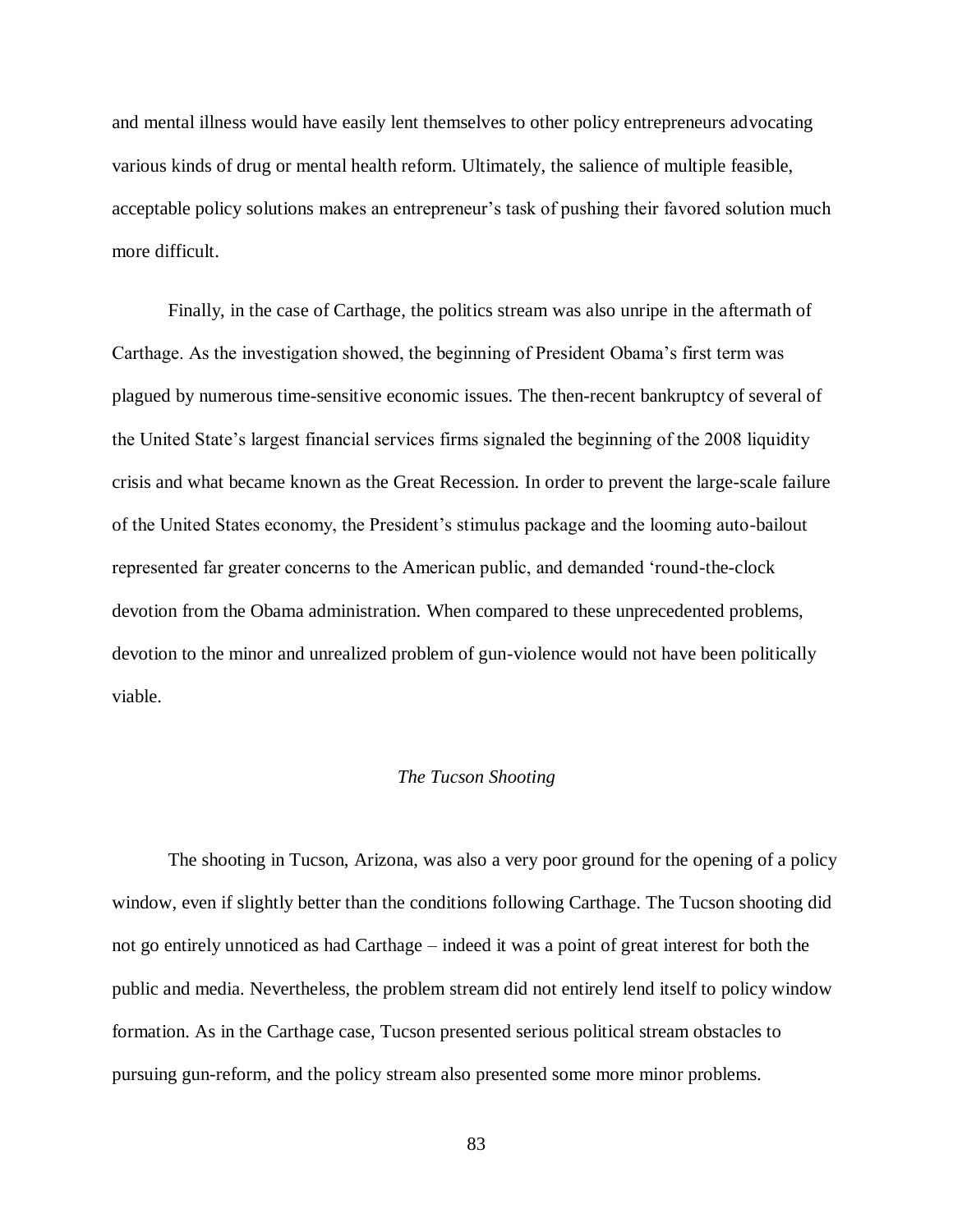The attention which surrounded the media's attention after Tucson was vigorous, but unfortunately did not properly coalesce around the correct issue for the problem stream to support a policy window. After the story broke, the media and even the Obama administration concentrated their criticism not on the accessibility of guns, but rather on the tone of political rhetoric. As this shooting occurred shortly after the 2010 Midterm Election, the primary focus of the media tended to be the role that rhetoric played in inciting violence. The mobilization of the highly conservative Tea Party movement and mouthpieces such as Sarah Palin seemed to contribute to an exceptionally vitriolic season for electoral rhetoric. Many pundits believed that this contributed to the shooting, and the novelty of this idea gained some traction in the media. Nevertheless, by this point, the investigation clearly showed that some political actors including President Obama took their first minor steps toward highlighting American gun violence as problematic. The problem stream may not have contributed to the opening of a policy window, but did appear to lay the foundation for the vibrant problem stream which emerged after Newtown, with Tucson victim Gabrielle Giffords playing a major role in later gun-control advocacy. Additionally, this case can be understood as complicating the task of "applying the model" to its precise facts. Where the investigator seeks to apply the model to the case of gun control legislation following Tucson as a focusing event, there will not immediately be clarity as to what precisely would be targeted by "gun control" in the first place. In this instance, gun control as a blanket term is problematic because insofar as this term applies to handguns, the pursuit of this legislation becomes more difficult for the entrepreneur pursuing it – and in fact a comprehensive arms ban was never seriously debated. Rather, gun-control advocates began to divide the broader question into the restriction of all types of guns, versus the restriction of "high-powered" or "military style" assault rifles. From here forward, the Obama administration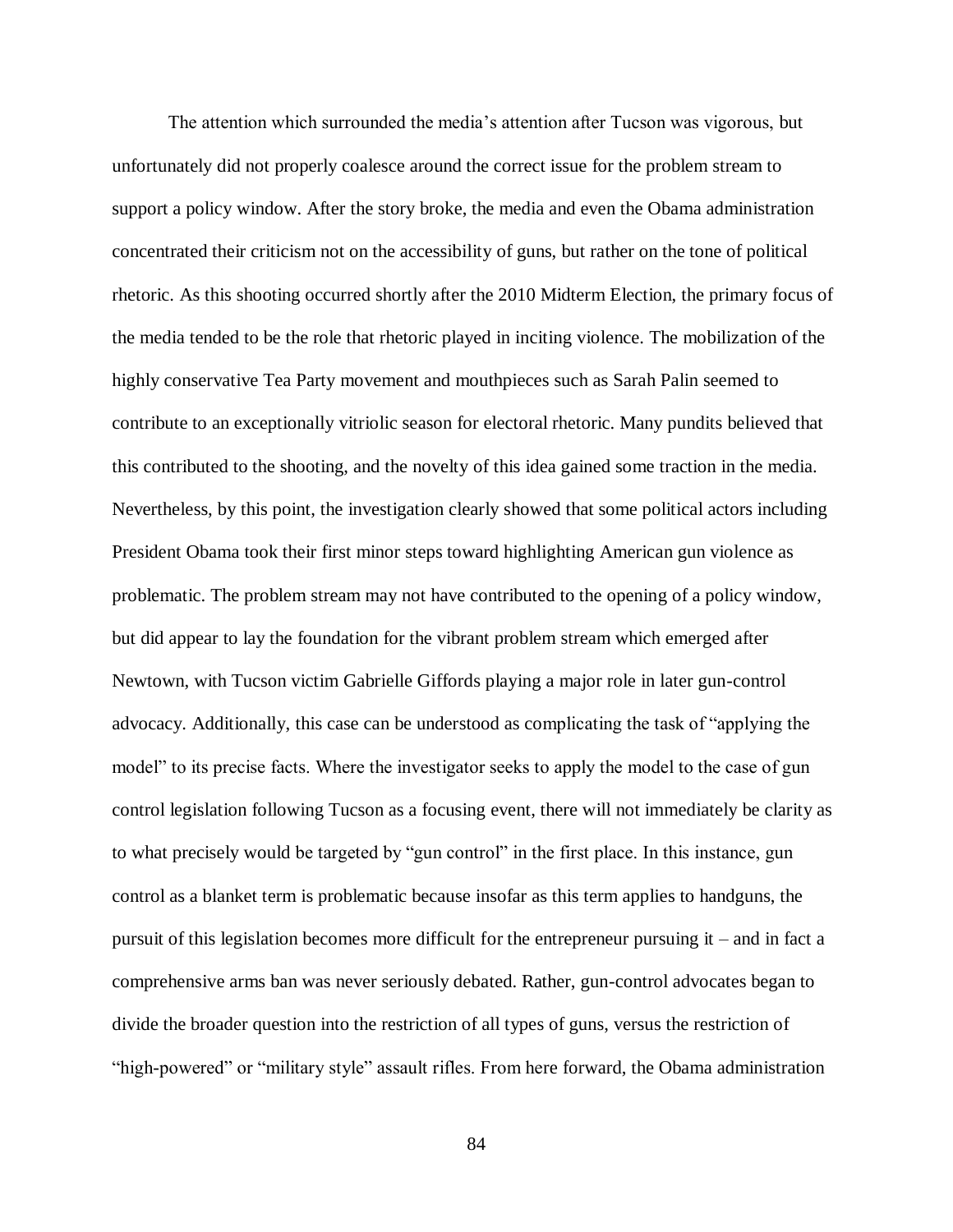can be understood to have limited the "ban" as targeting this more politically vulnerable class of weaponry, though the borader "gun-control" agenda can be understood to include legislation of all types and at all levels, including but not limited to background checks, cartridge and magazine sizes, gun education, and the closing of gun-show loopholes.

The policy stream, under better circumstances, may have been just ripe enough to support the formation of a policy window. All else considered, however, the policy stream did not align as well as it might have and in and of itself was not especially conducive to this. As is usually the case with perpetrators of mass-shooting, mental illness was a question in the case of Jared Loughner. Whereas the Carthage gunman had attempted to confuse his legal culpability with the Ambien defense, no intentional obfuscation of responsibility was necessary here. The media's images of Jared Loughner shortly after his arrest and media reports of Loughner's disturbed and confusing actions prior to the shooting made very clear that mental illness was as, if not more important, than the question of gun-violence in his case. Again, this susceptibility to a valid and logical counter-policy meant that the Tucson shooting was not optimal in terms of the policy stream.

Finally, the politics stream presented several major problems for any potential gunreform policy that President Obama might have pursued. As noted above, the Tucson shooting occurred just days after the beginning of the  $112<sup>th</sup>$  Congress elected in the 2010 Midterm Election and the ascension of Rep. John Boehner to the Speakership. This congress was highly polarized, and contained a new and vocal minority of Tea Party Republicans whose opposition to Obama initiatives was vociferous. Considering the already polarizing effect of gun legislation, it is supremely unlikely that the President would have been able to take advantage of a legislature which was so vocally and newly skewed toward the right. The objections of the  $112<sup>th</sup>$  Congress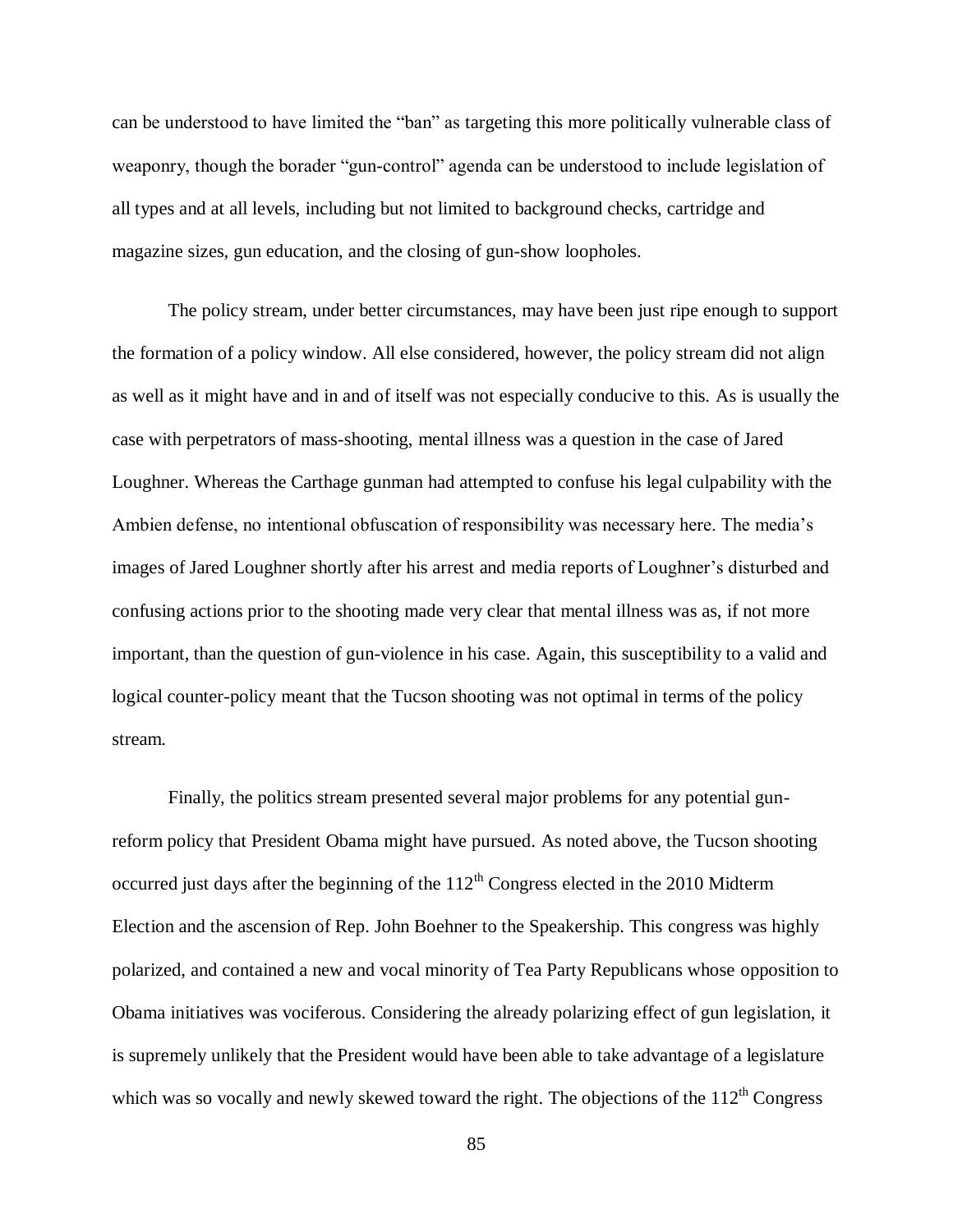aside, at this time, President Obama was also very concerned with the preservation of his legislative landmark, the Patient Protection and Affordable Care Act. Several new provisions of this act had taken effect only days before the shooting, and the urgency with which President Obama attempted to defend PPACA from repeal was a much greater consideration for the administration.

#### *The Aurora Shooting*

The shooting in Aurora, Colorado came much closer than either Carthage or Tucson to being effective focusing events and opening the policy window in favor of gun reform. Nevertheless, one critical obstacle, the 2012 General Election which was only months away, prevented President Obama from fully embracing his role as policy entrepreneur and prevented the politics stream from matching with the other streams which were more readily disposed toward gun reform.

The Aurora incident was the first event of the Obama administration to draw serious, sustained attention to the problem of gun violence as such. Although the extent to which the problem stream capitalized on this was less than in the aftermath of Newtown, the case study clearly demonstrates that public concern with gun-violence spiked as a result of this incident. Though the twelve deaths perpetrated by the gunman were shocking enough, the incredible volume of people injured was the most shocking: in addition to the murders, nearly sixty people were grievously injured. In addition to this event's shock value as a focusing event, indicators also showed that 2012 had seen a startling increase in the rate of mass-shooting in the United States. These indicators, when coupled with the sudden attention brought to the issue by Aurora's severity, clearly cast gun-violence as an exigent problem in need of a solution.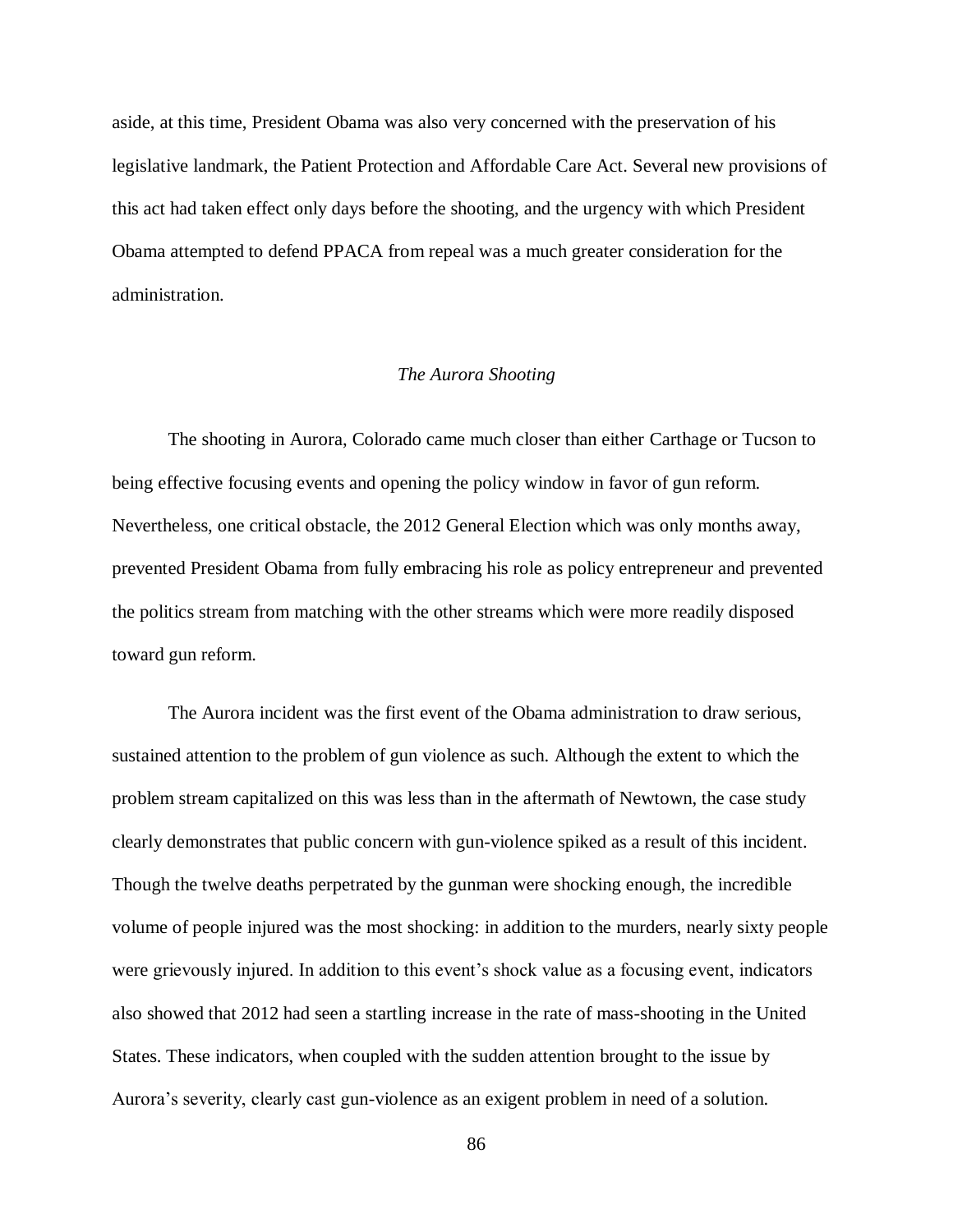Much like the gunman in Tucson, images of James Holmes strongly impressed upon the American public the notion that mental illness played a role in the massacre and, again for the same reason, this issue will to some extent dilute the potency of gun-control as the unique solution by presenting a reasonable alternative. In the case of Aurora, however, the surprisingly high number of injuries which occurred highlighted the particularly dangerous nature of assault weapons, such as those primarily used by the perpetrator of the Aurora massacre. Whereas Tucson's gunman injured comparatively few people before being subdued, the rapid-fire capacity of the weapons used in Tucson made clear that – even where mental illness was a concern – the accessibility of rifles and shotguns greatly exacerbated what might have been a more minor incident. Here, the policy stream neatly suggests the legislation of an assault weapons ban like that supported by the President since long before his tenure. Administration response, though, were mostly symbolic, but made intermittently clear that this was a problem which would soon need serious attention.

This attention owed its deferment, however, to the politics stream. The timing of this incident undermined its viability as a rallying point for the policy entrepreneur, President Obama. Because of the fact that the 2012 General Election was only months away and the presumptive Republican nominee had just rather definitively gained his standing, embracing gun-reform would clearly have been a very risky move. Considering the galvanizing effect that gun-reform has on much of the Republican base and  $2<sup>nd</sup>$  amendment activists, President Obama would clearly have placed his reelection in jeopardy by engaging Aurora as a focusing event for his policy more directly. Nonetheless, Aurora served as a very significant forerunner to the Newtown shooting which was to occur later that same year, after the President's reelection victory.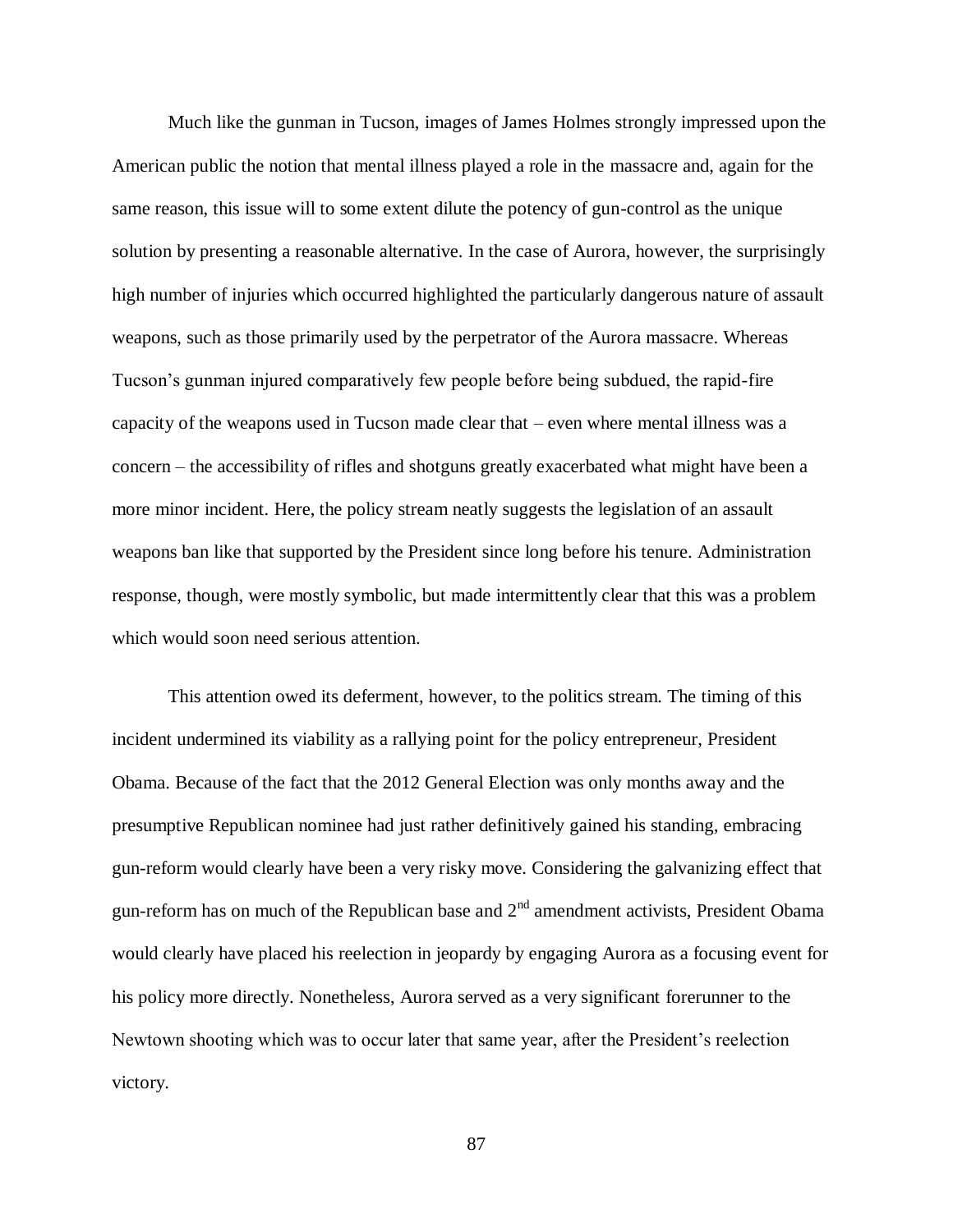#### *The Newtown Shooting*

Of the four cases investigated in this thesis, the aftermath of the shooting at Sandy Hook Elementary in Newtown, Connecticut, was the only one to create an opportune policy window through which President Obama was able to pursue gun-control legislation. All three streams were exceptionally well aligned for the opening of this policy window.

This shooting immediately struck the United States as a particularly disgusting act. Not only was the murder of twenty children and seven adults particularly painful for most Americans, but the unrealized potential for gun-reform which had been stifled after Aurora compounded this tragedy with an added layer of frustration. The focusing event and newly alarming indicators primed the problem stream for gun-control legislation months earlier. Yet, as if it had not been, this issue was again thrust into the national discourse by an event so tragic as to improbably surpass the grief in Aurora, Colorado. The visceral impact of this news story was all the greater because of the youth lost at Newtown, with most of the victims between six and seven years of age. As noted in the case study, the outcry was international, the public immediately mobilized with petitions in favor of gun-reform, and interest in "gun control" as an internet search term skyrocketed. There can be no reasonable doubt that this issue had fully arrived as an urgent problem, and that the problem stream fully supported a policy window.

With respect to the policy stream, this incident was also well-oriented for gun-control legislation. The lack of a trial also prevented the gunman from defending himself or his actions, thereby allowing public judgment to come down swiftly and decisively against him – and the firearms he used. As in the case of Aurora, the volume of the gunman's murders was made possible by assault weapons, indicting the precise firearms that Obama's preferred policy would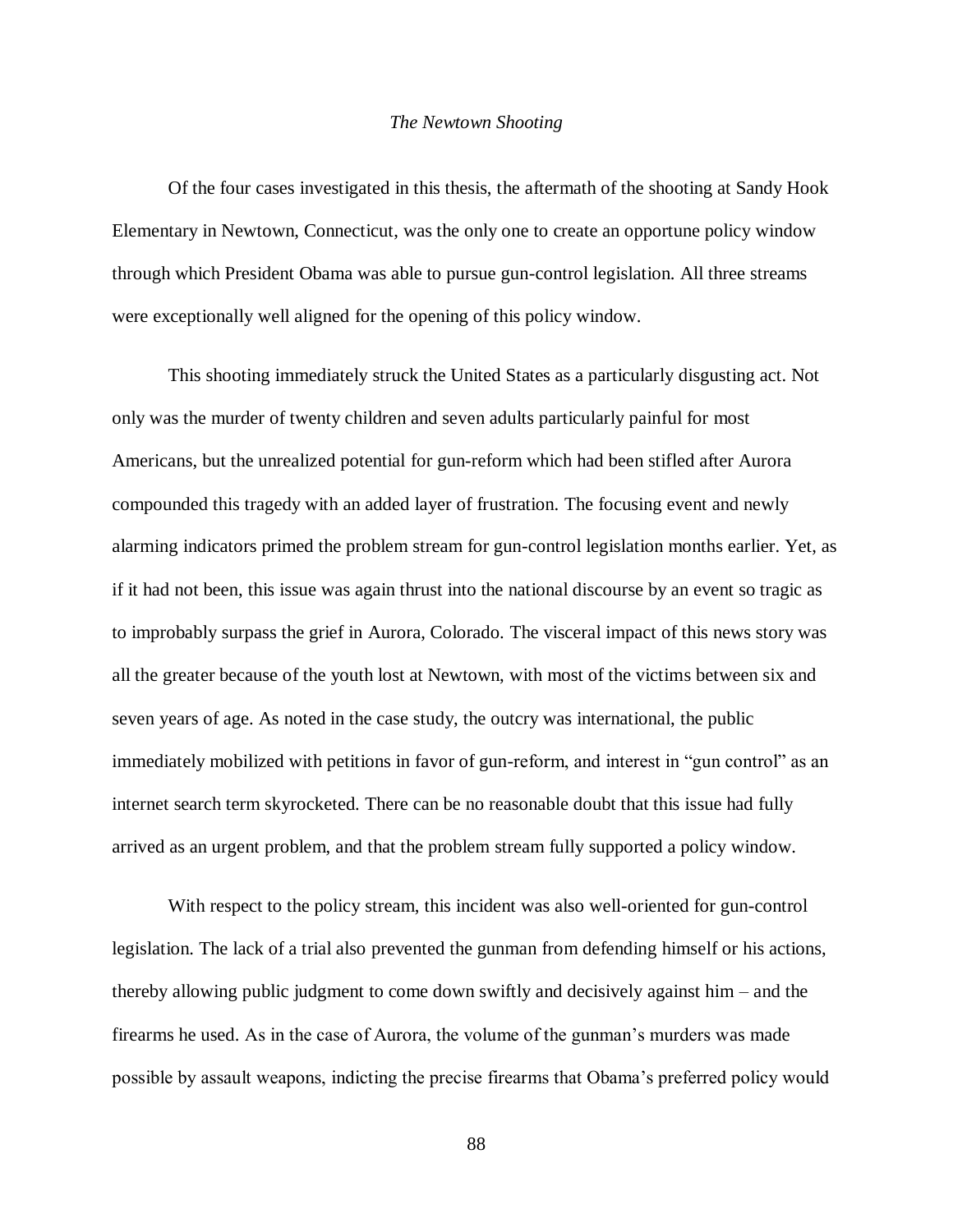have sought to ban, and apparent obsession with guns that emerged in the subsequent investigation was also important in how clearly it focused the blame and by extension the necessary policy solution. Even months later, when the National Rifle Association released its competing policy proposal, it was met with a lukewarm and at times derisive response.

The factor which most distinguished Newtown as a viable ground for the emergence of this policy window, however, was the politics stream. This shooting was the only incident of the four cases whose policy stream was properly aligned and, therefore, this was the only stream to result in the opening of a policy window. At the time of the Newtown shooting, President Obama was still within the duration of his first term, but had secured his reelection against Governor Mitt Romney just the month before. No longer preoccupied by concerns that including guncontrol on his policy platform might cost him reelection, President Obama was finally able to aggressively pursue the legislation which he had supported since before his presidency. Although, like in the other cases, the primacy of this issue as a legislative concern had been complicated by urgent financial issues (i.e., the "fiscal cliff" negotiations) its exigence had reached such a critical stage in the public awareness that, rather than delay attention to the matter until after the fiscal cliff deadline, he immediately appointed Vice-President Biden to an ad hoc council tasked with formulating concrete policy recommendations. In the subsequent weeks, the administration fought to pass these recommendations, but as of the time of this writing no new policy has been signed into law.

When assessing the thesis' hypotheses with respect to this case study *H1: Aggressive pursuit of a policy goal by an entrepreneur requires – but is not required by – the opening of a "policy window"* is strongly supported. Only in the case study characterized by the opening of a policy window did the President act as a policy entrepreneur and aggressively pursue gun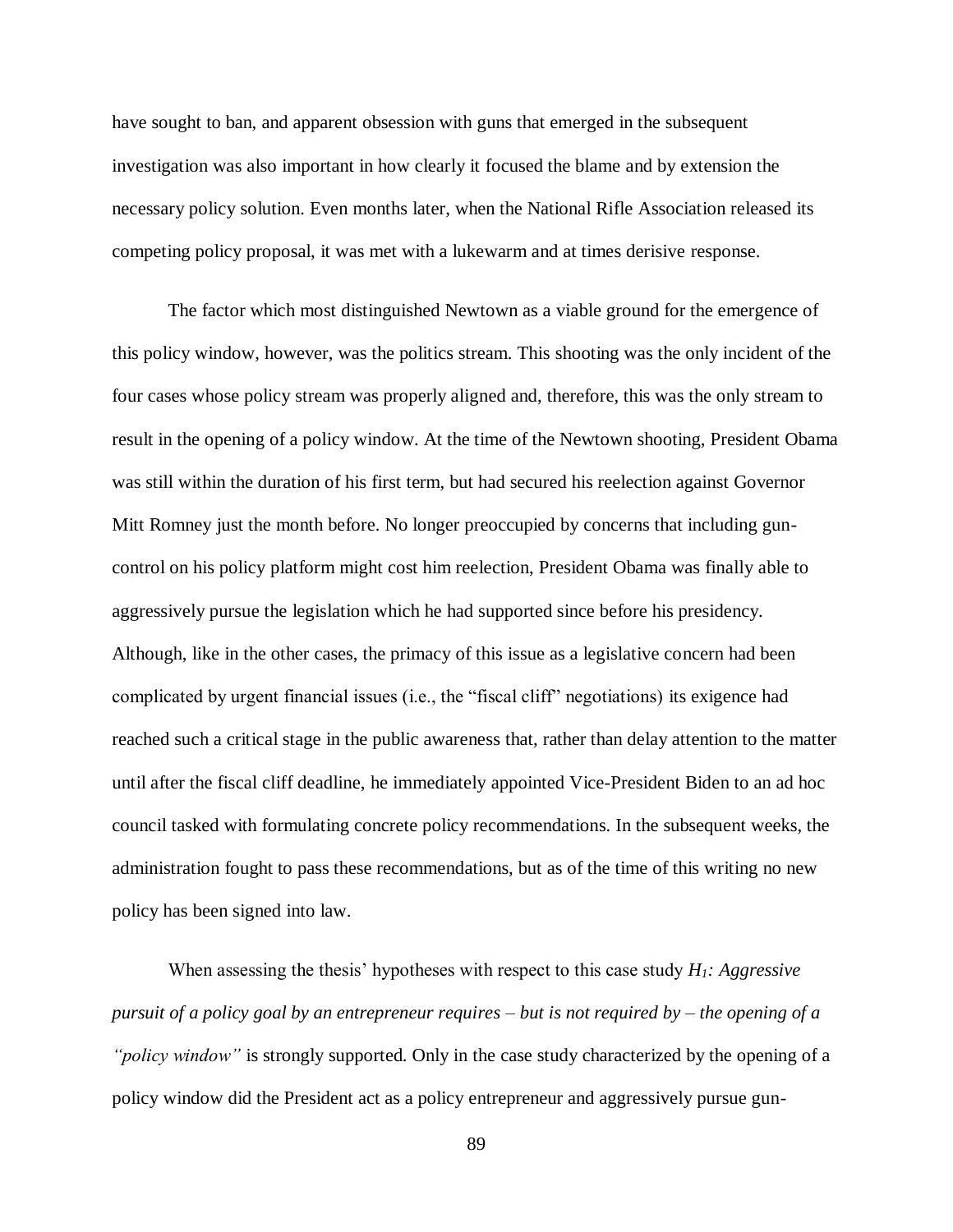control. The second hypothesis, *H2: The opening of a "policy window" does not assure that policy will change, only that the opportunity for a plausible initiative exists.* is also supported. Though this case is clearly characterized by the opening of a policy window, legislation has not yet been enacted. This suggests that the Multiple Streams model be best understood not as an explanation of when policy change will actually occur, but rather as a means of more precisely pinpointing volatile moments when policy change is possible. The results of these case studies have been distilled for consumption in the following chart: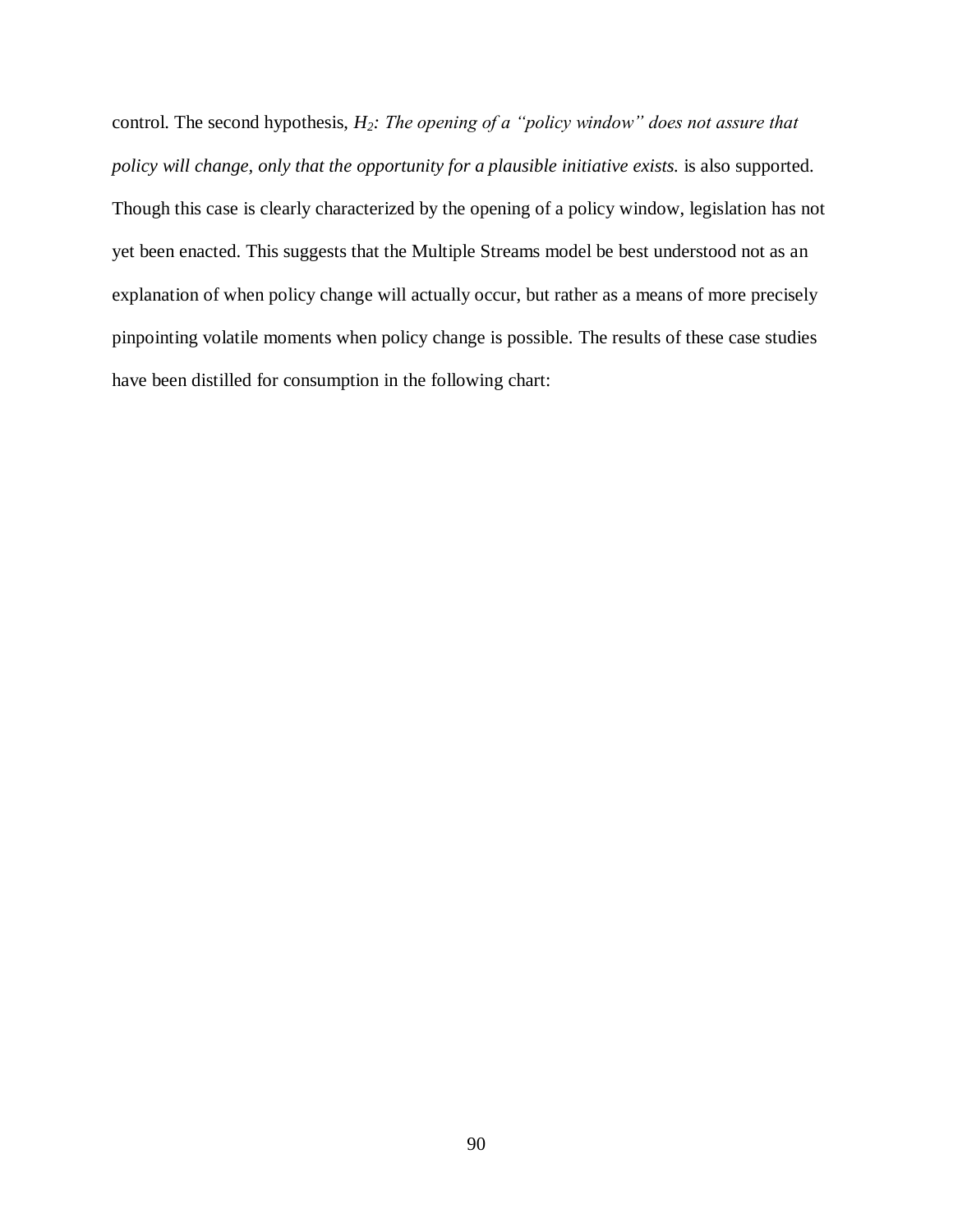| <b>Case Study</b> | <b>Problem Stream</b>     | <b>Policy Stream</b>  | <b>Politics Stream</b> | <b>Policy Window</b> |
|-------------------|---------------------------|-----------------------|------------------------|----------------------|
|                   | N <sub>O</sub>            | N <sub>O</sub>        | NO                     |                      |
|                   |                           |                       |                        |                      |
| <b>Carthage</b>   | Virtually                 | Highly visible mental | Crowded out by         | N <sub>O</sub>       |
|                   | unnoticed.                | illness/Ambien        | effects of 2008        |                      |
|                   |                           | defense.              | financial crisis.      |                      |
|                   | NO                        | NO                    | N <sub>O</sub>         |                      |
|                   |                           |                       |                        |                      |
|                   |                           |                       | Republican             |                      |
| <b>Tucson</b>     | <b>Attention centered</b> | Highly visible mental | congress, vocal        | N <sub>O</sub>       |
|                   | on partisan               | illness.              | Tea Partiers,          |                      |
|                   | rhetoric.                 |                       | challenges to          |                      |
|                   |                           |                       | PPACA, debt            |                      |
|                   |                           |                       | ceiling crisis.        |                      |
|                   | <b>YES</b>                | <b>YES</b>            | NO                     |                      |
|                   |                           |                       |                        |                      |
| <b>Aurora</b>     | Notable focusing          | Use of assault        | 2012 Election          | N <sub>O</sub>       |
|                   | event, gun violence       | weapons, putative     |                        |                      |
|                   | indicators.               | need for gun-reform.  |                        |                      |
|                   | <b>YES</b>                | <b>YES</b>            | <b>YES</b>             |                      |
|                   |                           |                       |                        |                      |
|                   | Notable focusing          | Use of assault        | Victory in 2012        |                      |
| <b>Newtown</b>    | event, gun violence       | weapons, putative     | Election,              | <b>YES</b>           |
|                   | indicators, Aurora        | need for gun-reform,  | formation of           |                      |
|                   | shooting.                 | absence of counter-   | <b>Biden</b>           |                      |
|                   |                           | recommendation.       | committee.             |                      |
|                   |                           |                       |                        |                      |

**Table 1- Summary of findings**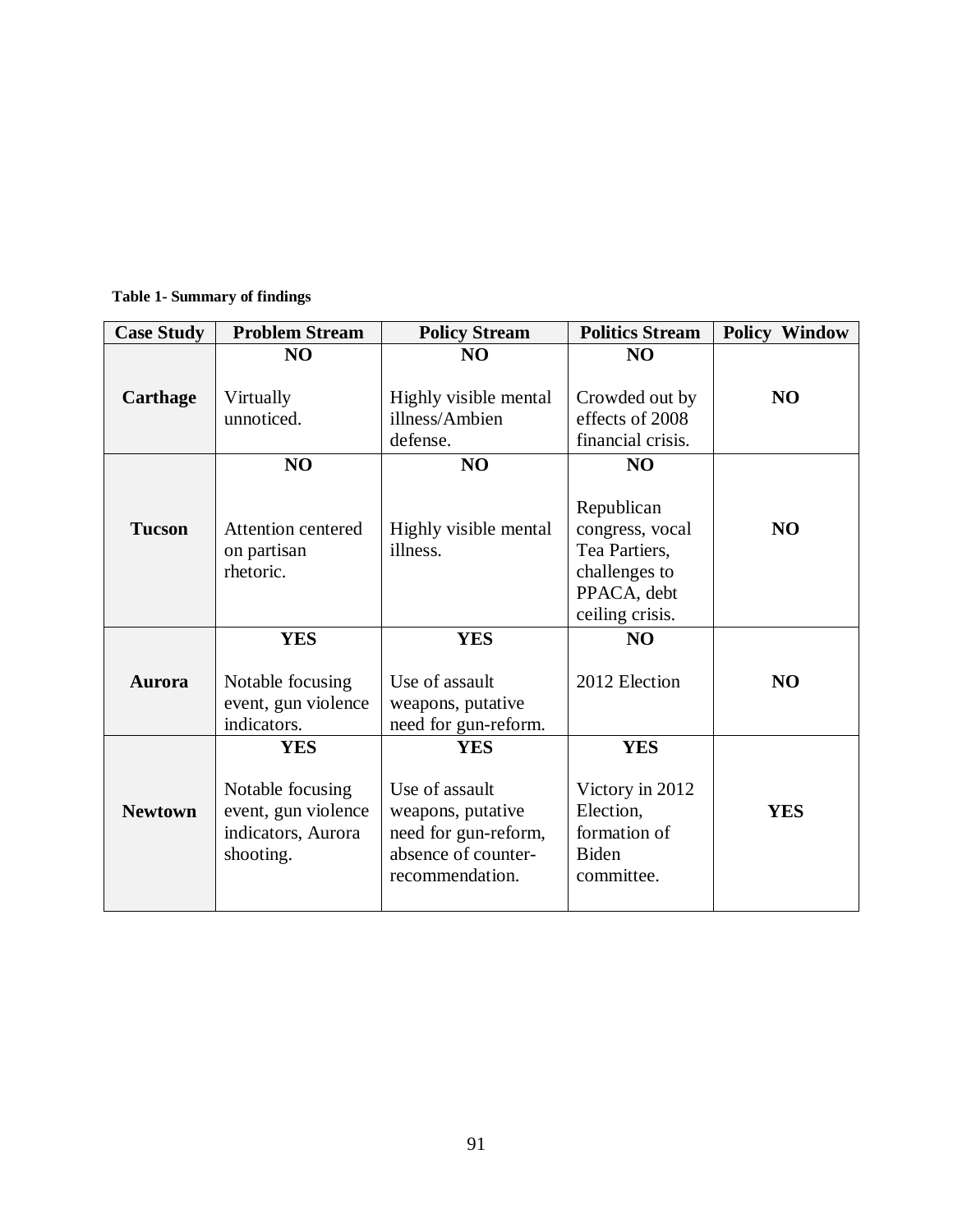## **CONCLUSION**

This investigation obviously leaves much room for the development of further research. Although the Multiple Streams model was theoretically useful in conceptualizing and interpreting the information within these case studies, it is clear that the model is not as useful for predicting whether or not policy change will actually occur as it is at highlighting precarious moments when the possibility exists. Though this should greatly enhance the ability of the political scientist to assess how likely policy change is at some moment, it is not an infallible predictive rule. While the Multiple Streams model would suggest the creation of new gun-control policy should have followed the opening of a policy window after Newtown, this has not come about. Indeed, this window does not seem to have been capitalized upon and it becomes less likely as the focusing event recedes further into the past. The detailed process-tracing afforded by this investigation's case study approach highlights some interesting possibilities. Nevertheless, the failure of the anticipated policy change to manifest itself is highly significant on a theoretical rather than empirical level. Because the opening of the policy window in this instance is uncontroversial, and yet the practical consequences implied by Kingdon's model did not manifest, if would seem that the model is flawed in its formulation. This investigation, contrary to prior research, hold that the Multiple Streams model should not be thought to imply policy change where a policy window has opened. While the conceptualization of the policy window is itself useful, it fails to account for numerous institutional structures – such as the courts, interest groups, and the inequitable distribution of legislative voting power – that may still prevent legislative policy change where a policy window has opened. In order to avoid overstating its own utility, the model should be understood as predicting the emergence of vibrant, aggressive policy initiatives rather than policy change per se.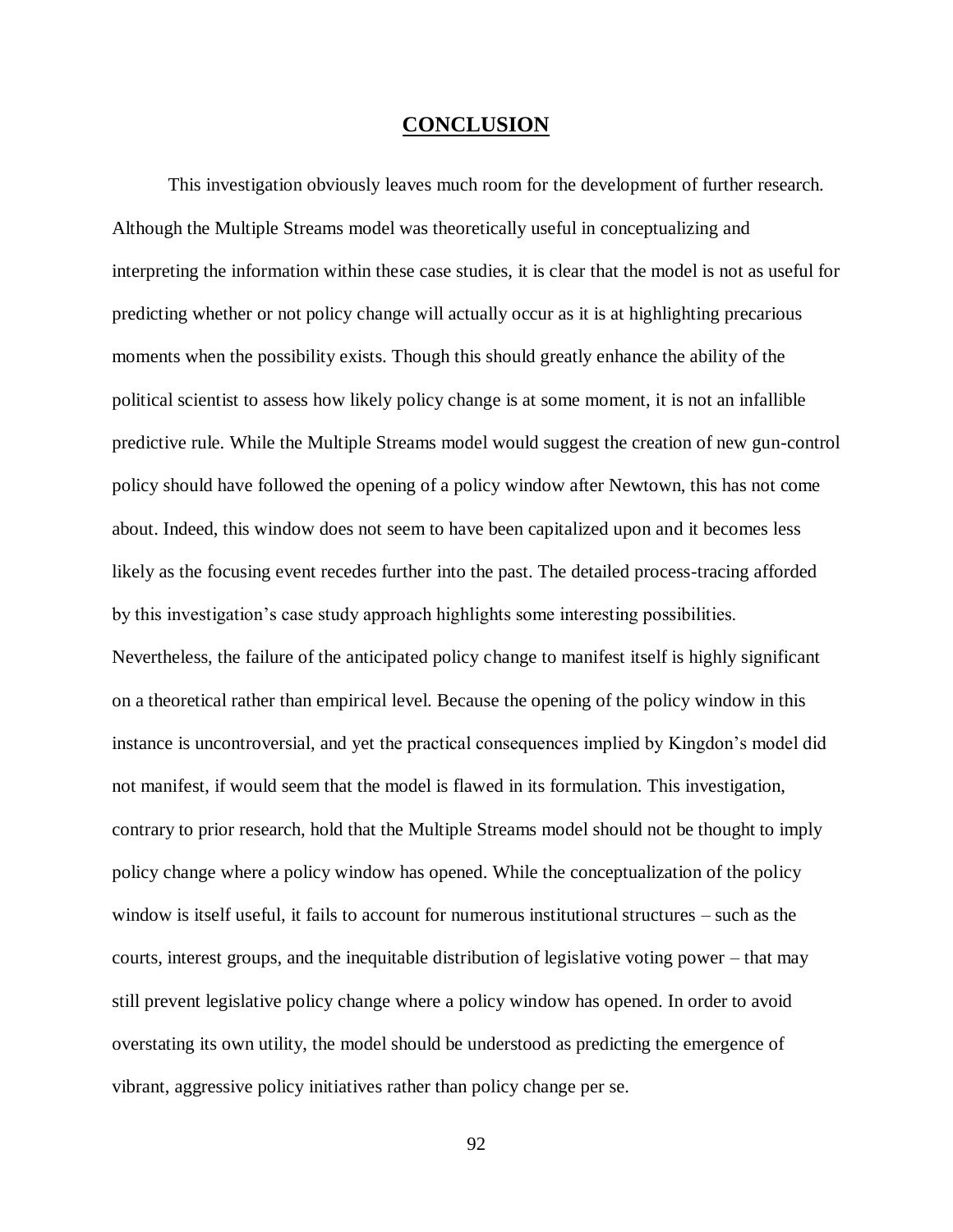Prolonged lack of specificity of policy goals at such a precarious moment of national mood might have failed to capitalize on the effect of the focusing event. This possibility was specifically outlined in the original work on multiple streams theory (Kingdon 1995, 95.) Pundits believed that a shift in the dynamic of the gun-control debate was happening as a result of the sheer number of children killed at Sandy Hook Elementary, but that it would soon wane. This was a real possibility, given the administration's advice against "expecting quick, dramatic action" because of how much of the President's time was being spent in fiscal cliff negotiations with congress (Landler and Baker 2012, 2). The need for swift action though, however clear, was somewhat jeopardized by these negotiations. In fact, this might inform future understanding of the politics stream in the sense that, while politically viable in every other respect, competing national concerns may simply not allow some policy entrepreneur – in this case President Obama – enough time to use every policy window that opens. As was demonstrated in the case of Aurora, the proximity of elections played a significant role in shaping the legislative agenda of the Obama administration. According to prior research highlighted in the literature review, the slight advantage held by the President going into his re-election should have made him more reluctant to adopt controversial legislation – precisely what appeared to prevent the opening of a policy window in the aftermath of Aurora.

In addition, lack of immediate policy formulations from the administration also allows more time for competing policy prescriptions to gain traction and effectively compete with the preferred policies once they eventually were laid out. In the particular case examined, the National Rifle Association was the primary interest group attempting to reappropriate the shock of the event in question to their own ends, although the alternative prescriptions outlined by this organization were met unenthusiastically and were substantially delayed themselves.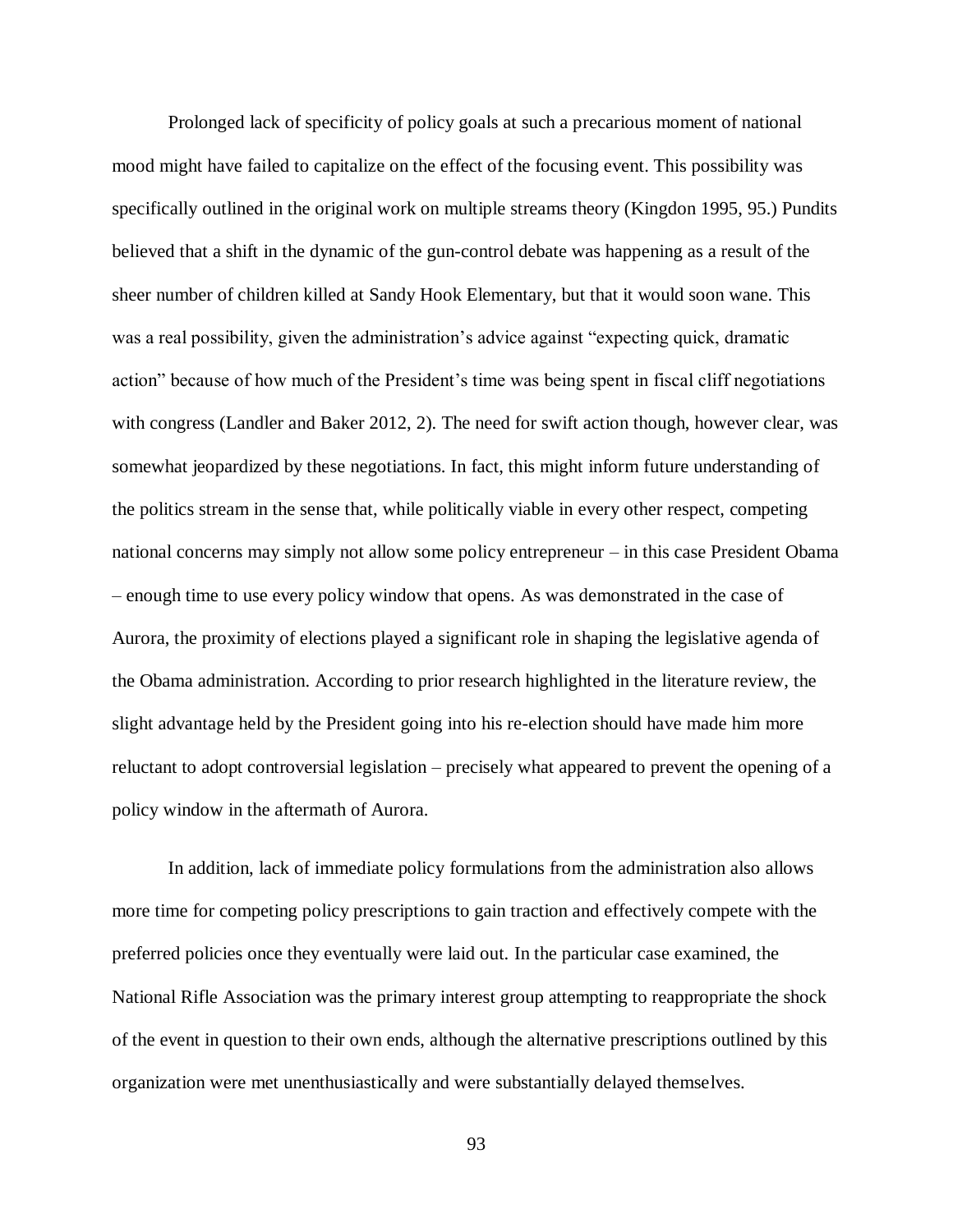Consequently, it is clear that delay could lead to a missed opportunity for more than one reason and doing damage to more than one stream from the perspective of the entrepreneur.

The case-studies also effectively highlighted the fact that some relevant points may not be immediately apparent in all investigations – for instance, the role that the death of Adam Lanza after Newtown played in limiting the attention that mental illness received as a competing issue in the policy stream. While the death of the gunman in this individual case may not have seemed salient if investigated alone, it becomes clear in the context of three other gunmen whose disturbing behaviors were in full view of the media for months afterward that proper articulation of the policy stream after Newtown was in part possible because of the death of the shooter. The generalizable point here, of course, being that even given the power of the case-study approach and the Multiple Streams model, an investigation must contextualize its events against a background of other similar cases in order to effectively examine why policy windows are created in some cases and not others. Certainly there can be no doubt that a successful Multiple Streams investigation requires contextualization across cases, but also a deep appreciation of the precise role that each fact plays at a given time is required. The unique facts of each case mean that the same variable may not always have the same effect.

Future research into the nature and timing of policy change might attempt to isolate the circumstances under which policymakers and the public demand policy change – in other words, attempt to identify what factors demand new policy, if any. Though research along these lines might risk underestimating how sclerotic a government can become, the results would greatly deepen understanding of this model and the legislative process in general.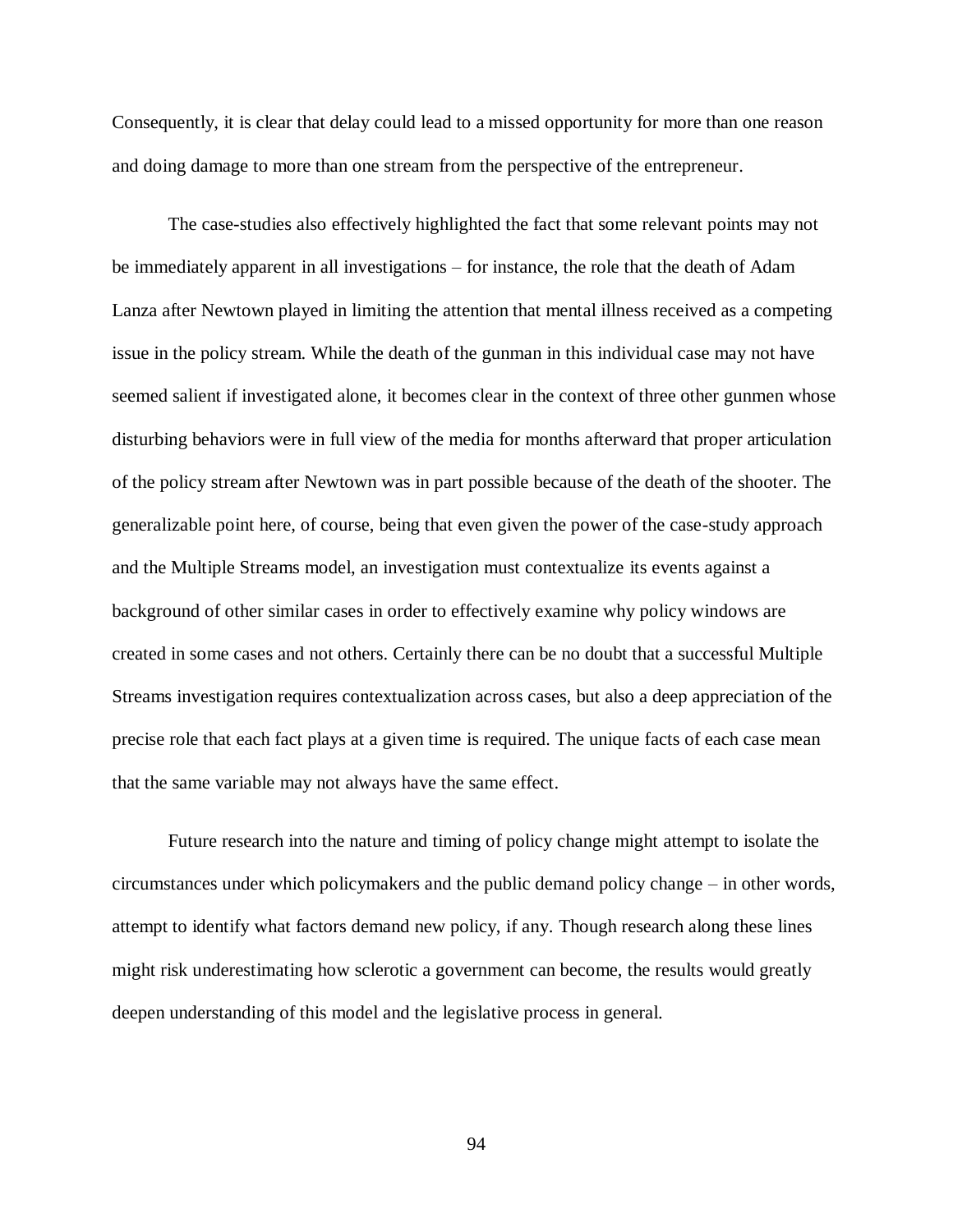Another fruitful avenue for investigation might be attempting to clarify what types of variables in the Multiple Stream model do not exert a constant effect from case to case. In this investigation's case studies, the role of mental illness was somewhat variable and complicated the interpretation of policy stream and its effects. In some cases, mental illness seemed to be a significant complication for the policy stream. In others, it did not. While mental illness may play a role in most mass-shootings, understanding why the death of Adam Lanza or the usage of assault weapons in Aurora attenuated this effect on the policy stream may give the Multiple Streams theoretician a better grasp on the model itself.

As can be expected of any social scientific endeavor, the ultimate goal of this investigation has been to make a contribution to the well-being of human kind. If further research of any sort is able to clarify the actions of mass-shooters, or even the governmental responses to these tragedies, then some modest step toward that better world will have been made.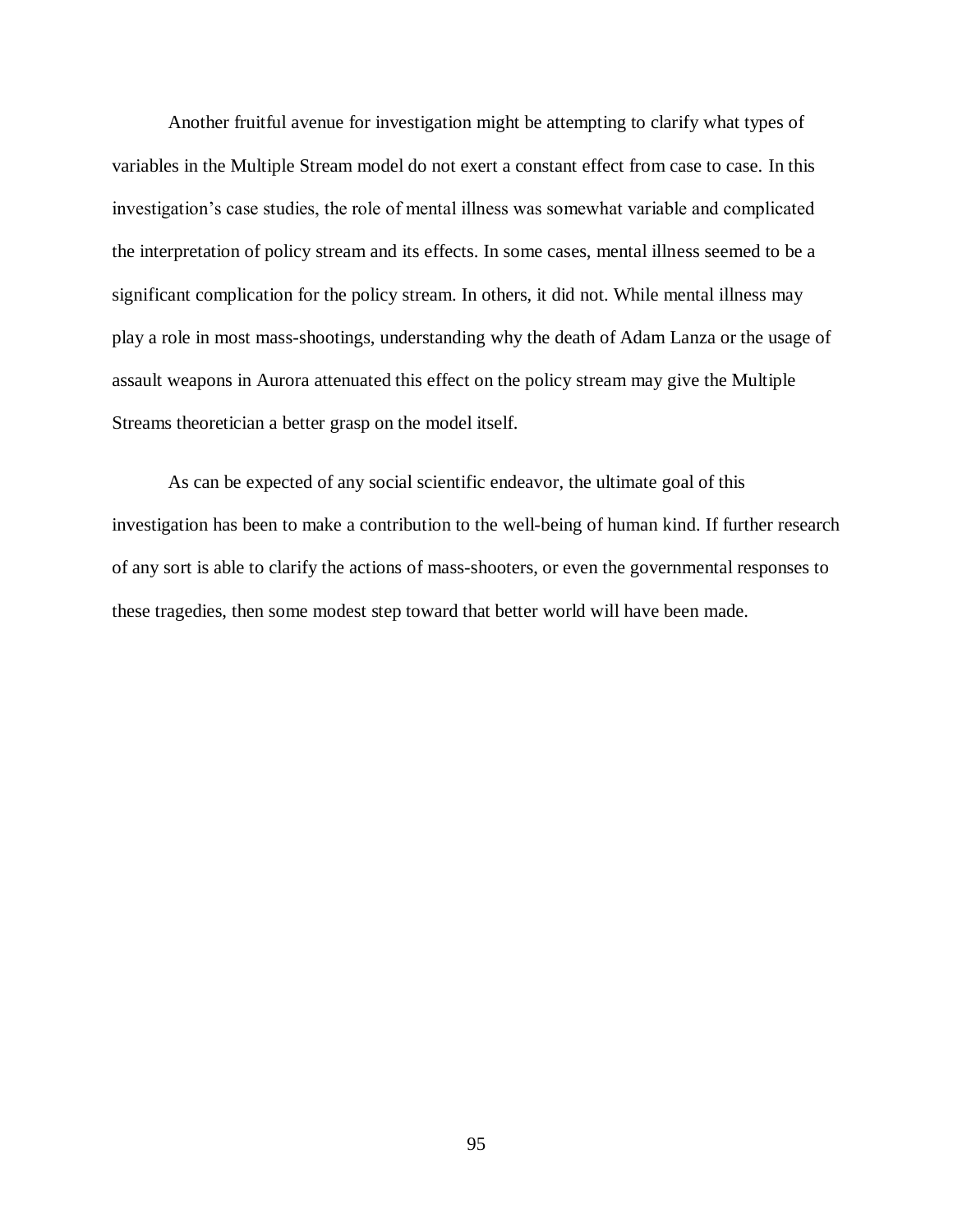# **REFERENCES**

- Adab-Santos, A. (2013). The NRA's New Plan for Even More Guns in Schools Doesn't Add Up. *The Atlantic Monthly Group*. Retrieved from http://www.theatlanticwire.com/ politics/2013/04/nra-new-plan-more-guns-schools/63788/
- Al-Jazeera. (2013). Hezbollah suspected in Bulgaria bus bombing. *Al-Jazeera International.* Retrieved from http://www.aljazeera.com/news/europe/2013/02/20132515350158754 .html
- Associated Press. (2009). North Carolina Nursing Home Hunman's Wife Hid in Bathroom During. Rampage. *Associated Press.* Retrieved from http://www.foxnews.com /story/0,2933,511856,00.html
- Associated Press. (2011). Tea Party role in debt bill raises GOP eyebrows. *Associated Press*. Retrieved from http://www.foxnews.com/us/2011/07/29/tea-party-role-in-debt-billraises-gop-eyebrows/
- Associated Press. (2012). Conn. Lt. Gov.'s office: Gifforsa Meeting Planned. *Associated Press.*  Retrieved from http://bigstory.ap.org/article/conn-lt-govs-office-giffords-meetingplanned
- Baker, W. & O'Neal, J. (2001). Patriotism or Opinion Leadership?: The nature and origins of the Rally 'Round the Flag effect". *The Journal of Conflict Resolution,* 45(5):661-687
- Ball, J. (2012). Jared Lee Loughner sentenced to life in prison. *The Washington Post*. Retrieved from http://www.washingtonpost.com/world/national-security/gabrielle-giffords-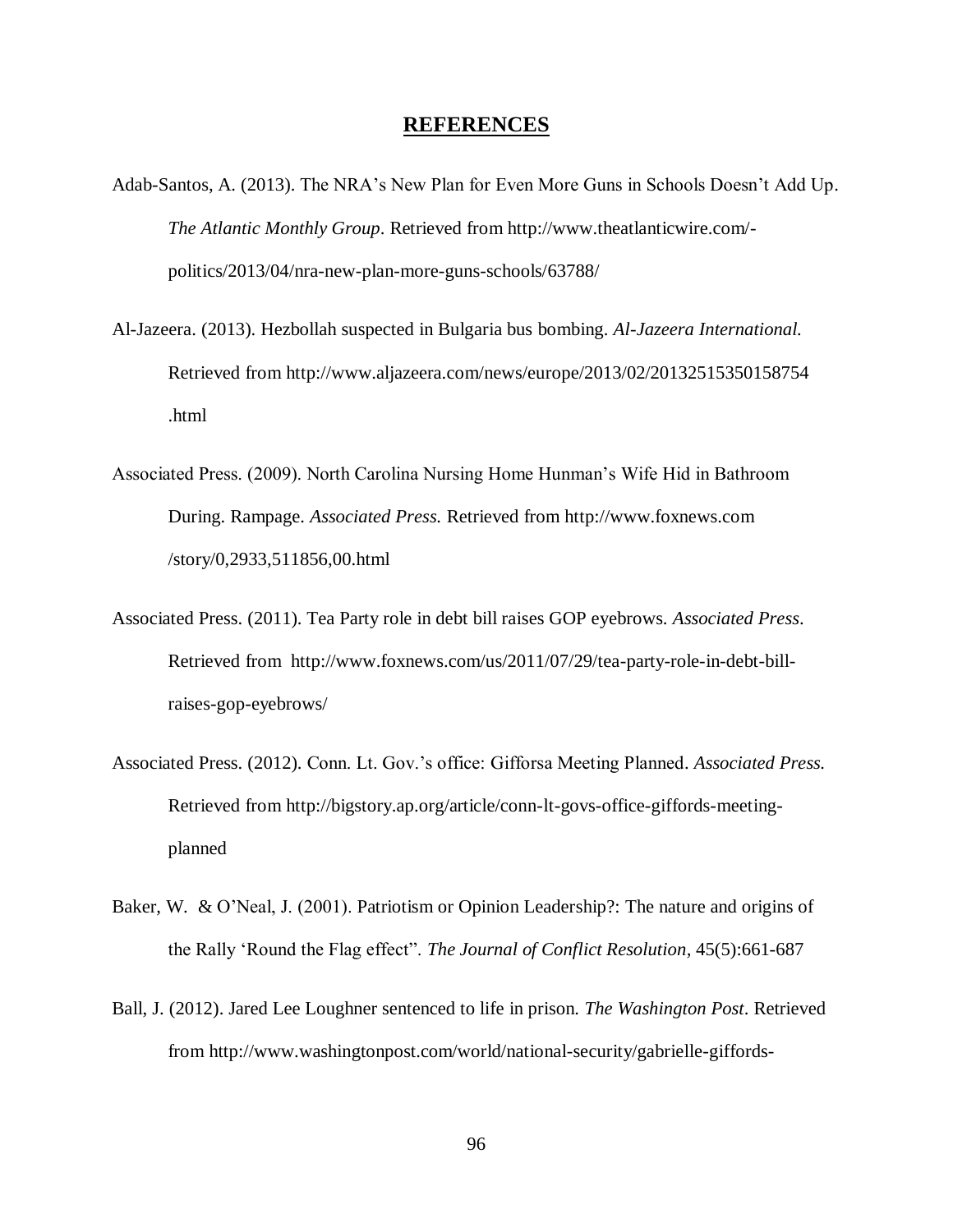confronts-shooter-jared-lee-loughner-in-court/2012/11/08/09968fe2-29c7-11e2-b4e0- 346287b7e56c\_story.html

- Barrett, A. & Esbaugh-Soha, M. (2007). Presidential Success on the Substance of Legislation. *Political Research Quarterly,* 60(1):100-112
- Barron, J. (2012). Nation Reels After Gunman Massacres 20 Children at School in Connecticut. *The New York Times*. Retrieved from http://www.nytimes.com/2012/12/15/nyregion/ shooting-reported-at-connecticut-elementary-school.html
- BBC News. (2008). Bush unveils \$17.4bn car bail-out. *British Broadcasting Channel*. Retrieved from http://news.bbc.co.uk/2/hi/business/7791999.stm
- BBC News. (2009). US car giants seek \$21bn funding. Retrieved from http://news.bbc.co.u k/2/hi/business/7893574.stm
- Benoit, W. & Brinson, S. (1999). The Tarnished Star. *Management Communication Quarterly,* 12(4):483-510
- Berg, B. L. (2009). Qualitative Research Methods for the Social Sciences (7<sup>th</sup> ed.) New York, NY: Allyn & Bacon
- Besley, T. & Burgess, R. (2001). Political agency, government responsiveness and the role of the media. *European Economic Review,* 46(4):629-640
- Biglaiser, G. & Mezzetti, C. (1997). Politicians' Decision Making with Re-election Concerns. *Journal of Public Economics.* 66(3):425-447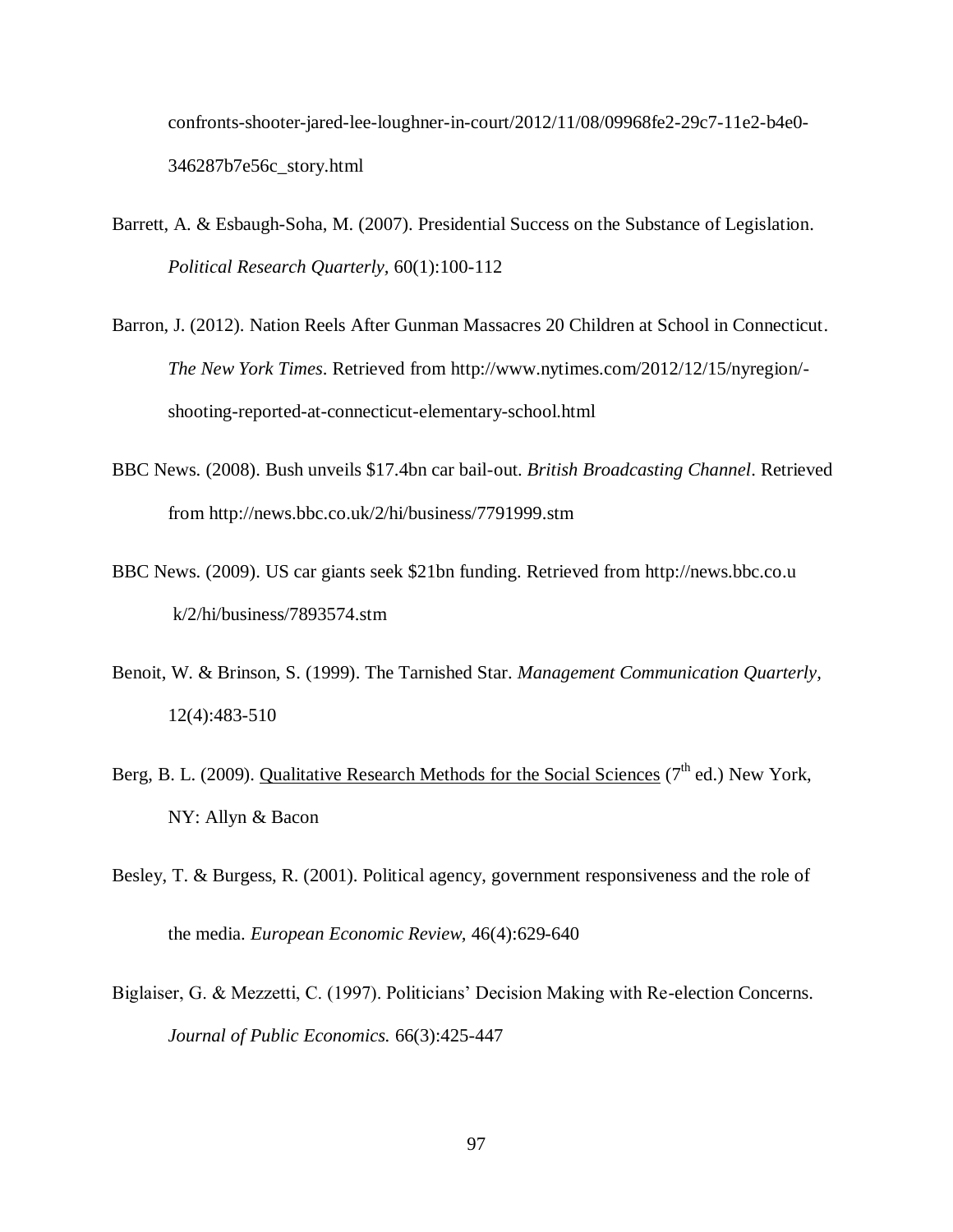- Birkland, T. & DeYoung, S. (2012). Focusing Events and Policy Windows. Handbook of Public Policy. (Eds.) Araral, E., Fritzen, S., & Howlett, M. New York, NY: Routledge
- Birkland, T.A. (1997). After Disaster: Agenda Setting, Public Policy, and Focusing Events. Washington, D.C.: Georgetown University Press
- Blair, J. & Martaindale, M. (2013). United States Active Shooter Events from 2000 to 2010: Training and Equipment Implications*. Texas State University.*
- Bond, J. & Fleisher, R. (1990). The President in the Legislative Arena, Chicago, IL: The University of Chicago Press.
- Bonvecchi, A. & Zelaznik, J. (2011). Measuring Legislative Input on Presidential Agendas. *Journal of Politics in Latin America*, 3(3):127-150
- Brown, J. (2012). 12 shot dead, 58 wounded in Aurora movie theater during Batman premier. *The Denver Post*. Retrieved from http://www.denverpost.com/news/ci\_21124893/12 shot-dead-58-wounded-aurora-movie-theater
- Bucy, E. (2003). Emotion, Presidential Communication, and Traumatic News: Processing the World Trade Center Attacks. *The International Journal of Press/Politics*, 8(4):78-88
- Bureau of Labor Statistics. (2011). The Employment Situation December 2010. *US Department of Labor*. Retrieved from http://www.bls.gov/news.release/archives/ empsit\_01072011.pdf
- Canes-Wrone, B. & De Marchi, S. (2003). Presidential Approval and Legislative Success. *Journal of Politics*, 64(2):491-509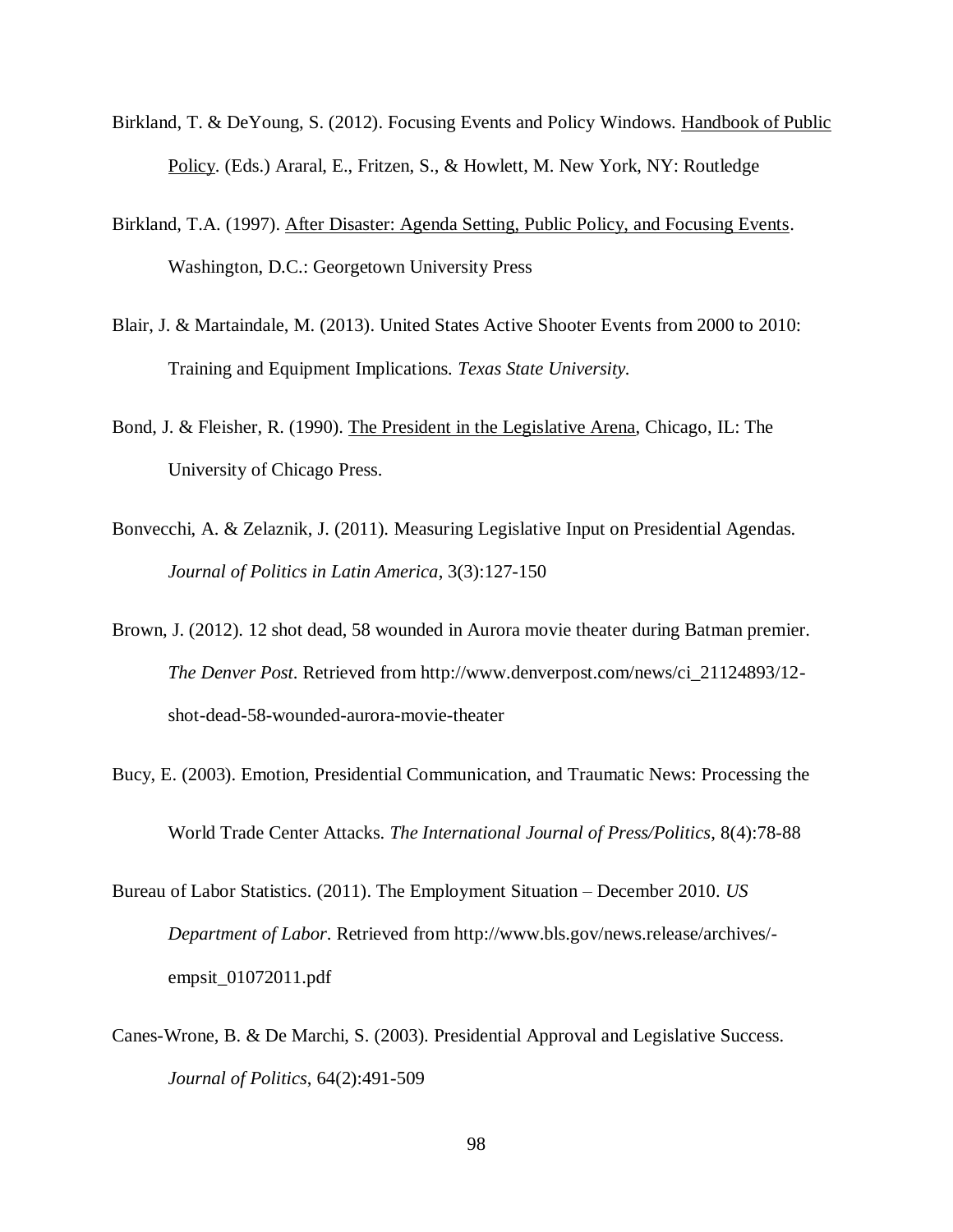- Carbone, N. (2012). Mourning the Victims of the Sandy Hook Shooting Around the World. *Time Magazine Newsfeed Online*. Retrieved from http://newsfeed.time.com/2012/12/17/ mourning-the-victims-of-the-sandy-hook-shooting-around-the-world-photos/
- Chaggaris, S. (2012). A "fiscal cliff" Christmas? *CBS News Online.* Retrieved from http://www.cbsnews.com/8301-34222\_162-57558915-10391739/a-fiscal-cliff-christmas/
- Change.gov. (2008). Urban Policy Agenda. *The Office of the President-Elect.* Retrieved from http://change.gov/agenda/urbanpolicy\_agenda/
- Chiu, S. (2002). On the Feasibility of Unpopular Policies under Re-election Concerns. *Southern Economic Journal.* 68(4):841-58
- Christoffersen, J. & Apuzzo, M. (2012). Evidence hints at deadlier plan in Conn. Massacre. *Associated Press*. Retrieved from http://www.washingtontimes.com/news/2012/dec/16/ governor-gunman-shot-self-first-responders-closed/?page=all#pagebreak
- CNN Wire Staff. (2011). Congresswoman's responses after Arizona shooting called encouraging. *Cable News Network and Turner Broadcasting System, Inc.* Retrieved from http://www.cnn.com/2011/CRIME/01/09/arizona.shooting/index.html
- Cohen, B. C. (1963). The Press and Foreign Policy. Princeton, NJ: Princeton University Press
- Cohen, T. (2011). Democrats face tough fight on gun control after Tucson shootings. *Cable News Network and Turner Broadcasting System, Inc.* Retrieved from http://edition.cnn.com/2011/POLITICS/01/16/congress.gun.control/index.html
- Cohen-Vogel, L. & McLendon, M. (2009). New approaches to understanding federal involvement in education. *Handbook of Education Policy Research. A Handbook for the*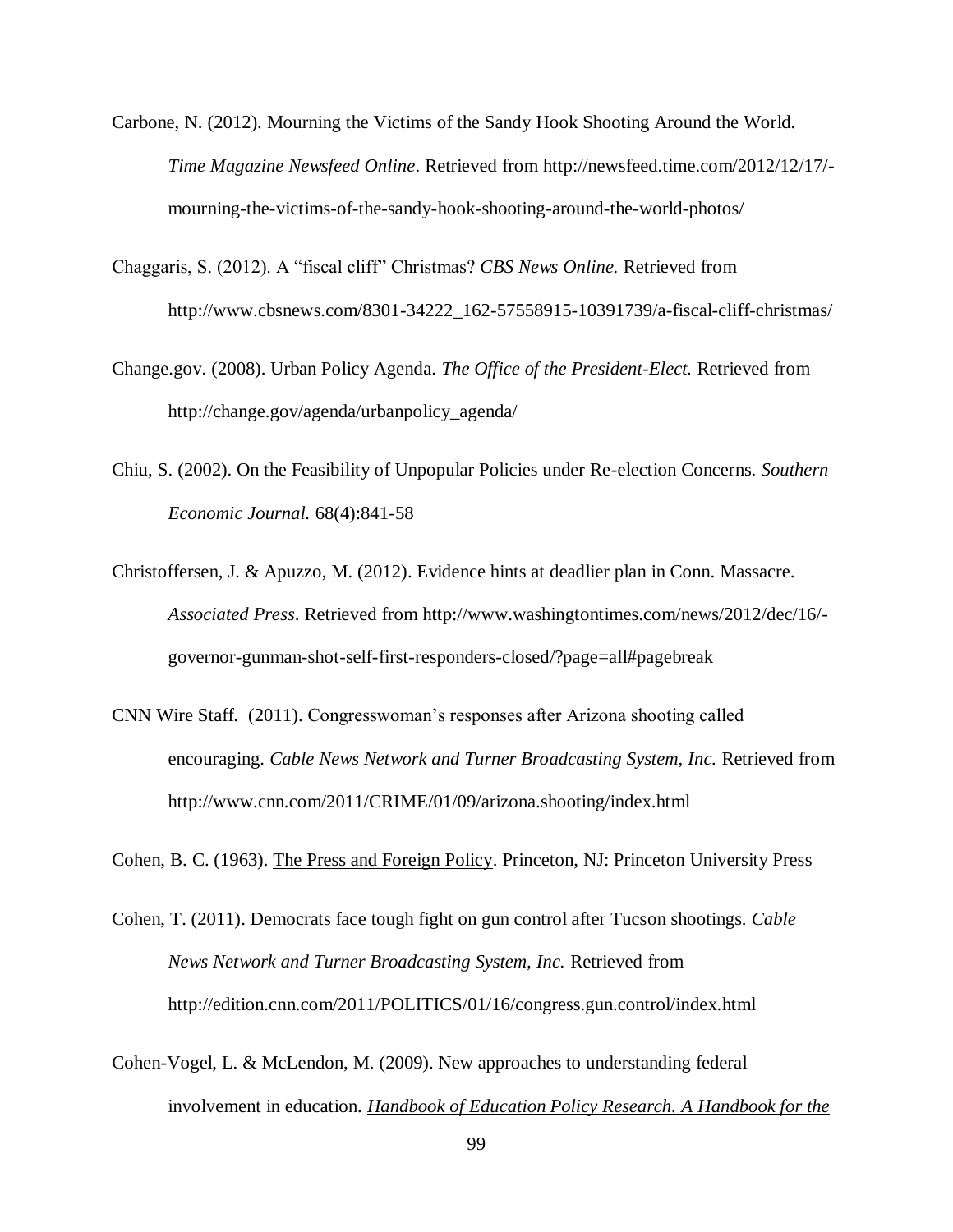*American Educational Research Association.* (Eds.) Plank, D., Sykes, G. & Schneider, B. Mahwah, NJ: Lawrence Erlbaum.

- Collier, K. & Sullivan, S. (1995). New Evidence Undercutting the Linkage of Approval with Presidential Support and Influence. *The Journal of Politics*, 57(1):197-209
- Corn, D. (2012). John Boehner's Hostage Crisis. *Mother Jones*. Retrieved from http://www.motherjones.com/politics/2012/12/john-boehner-fiscal-cliff-tea-party
- Dewan, S. (2009). Alleged Gunman's Wife Worked at Nursing Home. *The New York Times Co*.Retrieved from http://www.nytimes.com/2009/03/31/us/31shooting.html ?scp=3&sq=carthage%20shooting&st=cse
- Election 2010. (2010). The New York Times. Retrieved from http://elections.nytimes. com/2010/results
- Elliott, J. (2011). Weapon in rampage was banned under Clinton-era law. *Salon Media Group, Inc.* Retrieved from http://www.salon.com/2011/01/09/giffords \_shooting\_assault\_weapons\_ban/

Emshwiller, J. R.., Barrett, D. & Forrelle, C. (2011). Suspect Fixated on Giffords. *The Wall Street Journal.* Retrieved from http://online.wsj.com/article/- SB10001424052748703667904576071191163461466.html

Esposito, R., Smith, C. & Ng, C. (2012). 20 Children Died in Newtown, Conn., School Massacre. *ABC News Network*. Retrieved from http://abcnews.go.com/US/twentychildren-died-newtown-connecticut-school-shooting/story?id=17973836#.UZFKuqJwrzo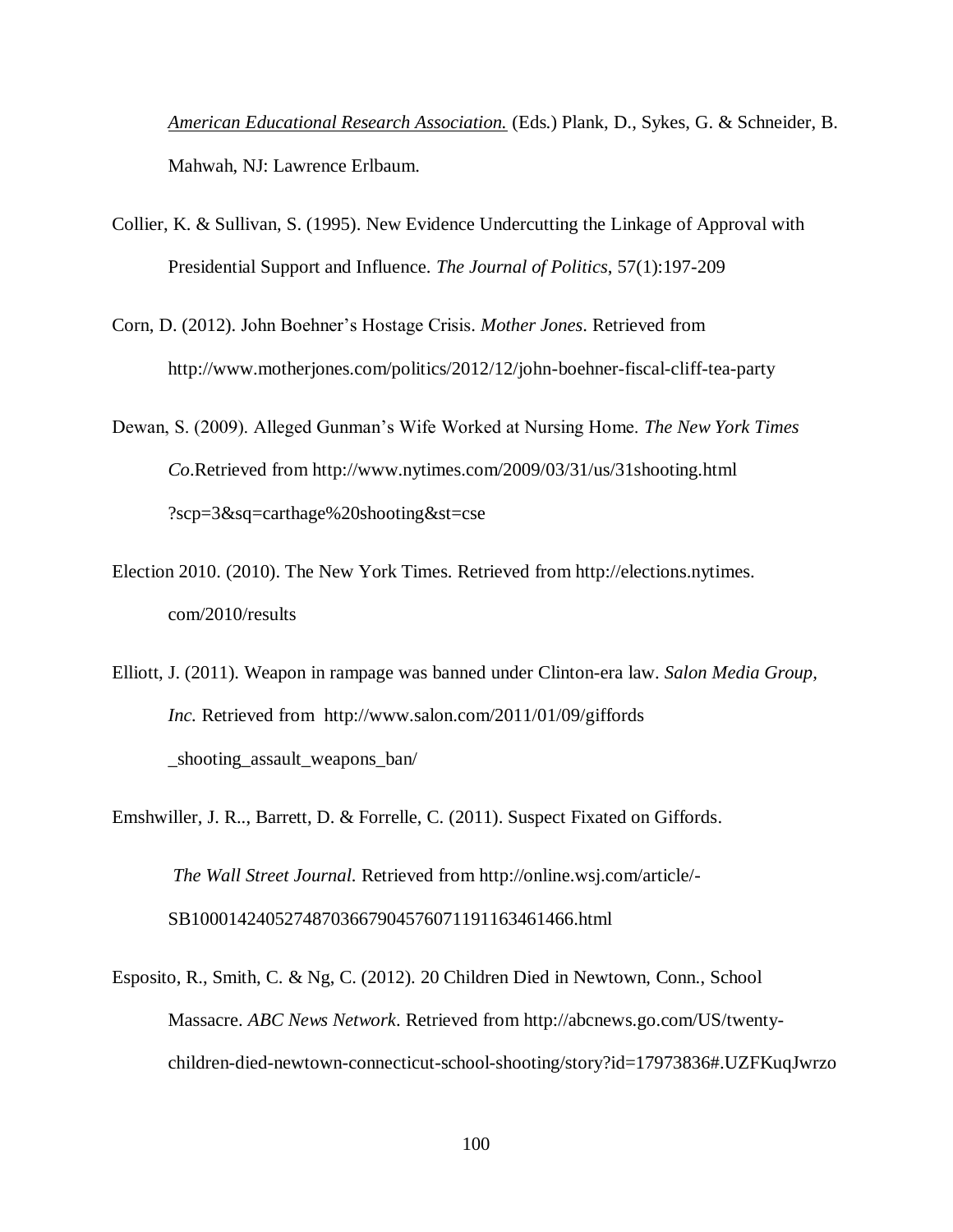- Falcone, M. & Walter, A. (2012). Fiscal Cliff Showdown Running to Stand Still. *ABC News Online*. Retrieved from http://abcnews.go.com/Politics/OTUS/analysis-fiscal-cliffshowdown-running-stand/story?id=17826343#.UZG28aJwrzo
- Follman, M., Aronsen, G., & Pan, D. (2012). U.S. Mass Shootings 1982-2012. *Mother Jones.* Retrieved from http://www.motherjones.com/politics/2012/12/mass-shootings-motherjones-full-data
- Follman, M. (2013). New Research Confirms Gun Rampages Are Rising. *Mother Jones*. Retrieved from http://www.motherjones.com/politics/2013/04/mass-shootings-rampagesrising-data
- Gassen, S. G., & Williams, T. (2013). Before Attack, Parents of Gunman Tried to Address Son's Strange Behavior*. The New York Times Co*. Retrieved from http://www.nytimes.com/2013/03/28/us/documents-2011-tucson-shooting-case-gabriellegiffords.html
- George, A.L. & Bennett, A. (2004). Case Studies and Theory Development in the Social Sciences. Cambridge, MA: Harvard University Press
- George, A. & McKeown, T.J. (1985). Case Studies and Theories of Organizational Decision Making. *Advances in Information Processing in Organizations,* 2:21-58
- Gerring, J. (2004). What is a case study and what is it good for? *American Political Science Review,* 98(2):341-354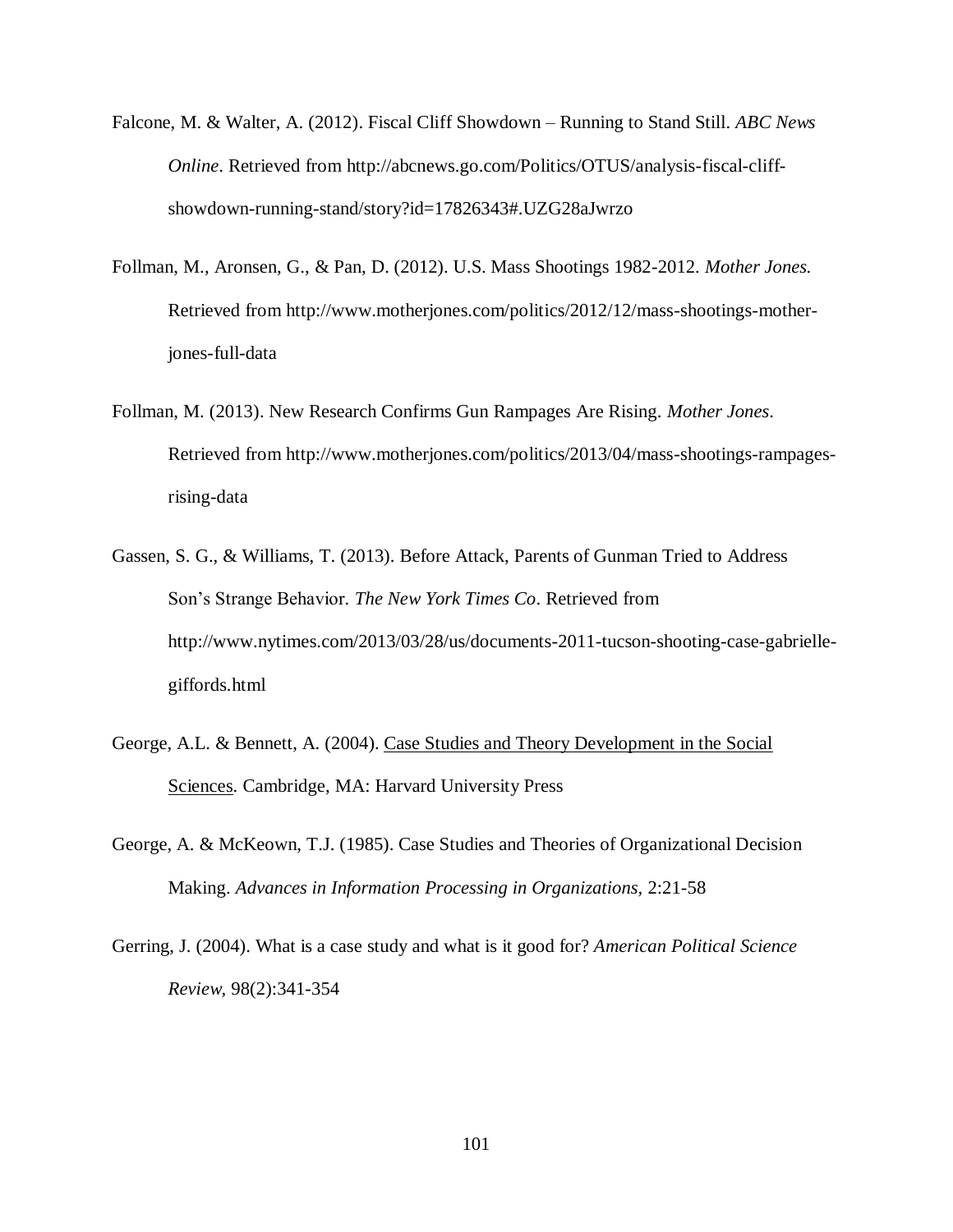- Gillum, J. (2011). Timeline shows Loughner's actions hours before arrest. *USA Today.* Retrieved from http://usatoday30.usatoday.com/news/nation/2011-01-14-loughnertimeline\_N.htm
- Gladstone, R. (2012). Friction at the U.N. as Russia and China Veto Another Resolution on Syria Sanctions. *The New York Times Co.* Retrieved from http://www.nytimes.com- /2012/07/20/world/middleeast/russia-and-china-veto-un-sanctions-againstsyria.html?\_r=0
- Goh, M. (2012). Red Cross Declares Civil War In Syria. *National Public Radio Online*. Retrieved from http://www.npr.org/blogs/thetwo-way/2012/07/15/156808427/red-crossdeclares-civil-war-in-syria
- GOP.gov. (2013a). Cutting Spending: Reducing the Size of Government. *House Republican Conference.* Retrieved from http://www.gop.gov/indepth/pledge/cutspending
- GOP.gov. (2013b). Creating Jobs: Making America More Competitive by Ending Uncertainty. *House Republican Conference.* Retrieved from http://www.gop.gov/indepth/pledge/jobs
- Goski, E. (2012). Aurora police use patrol cars to ferry injured to hospitals. *The Denver Post.* Retrieved from http://www.denverpost.com/news/ci\_21183027/aurora-police-use-patrolcars-ferry-injured-hospitals
- Gupta, S. (2011). What helped Giffords survive brain shot? *Cable News Network and Turner Broadcasting System, Inc.* Retrieved from ttp://thechart.blogs.cnn.com/2011/01/10/ gupta-how-giffords-survived-bullet-to-the-brain/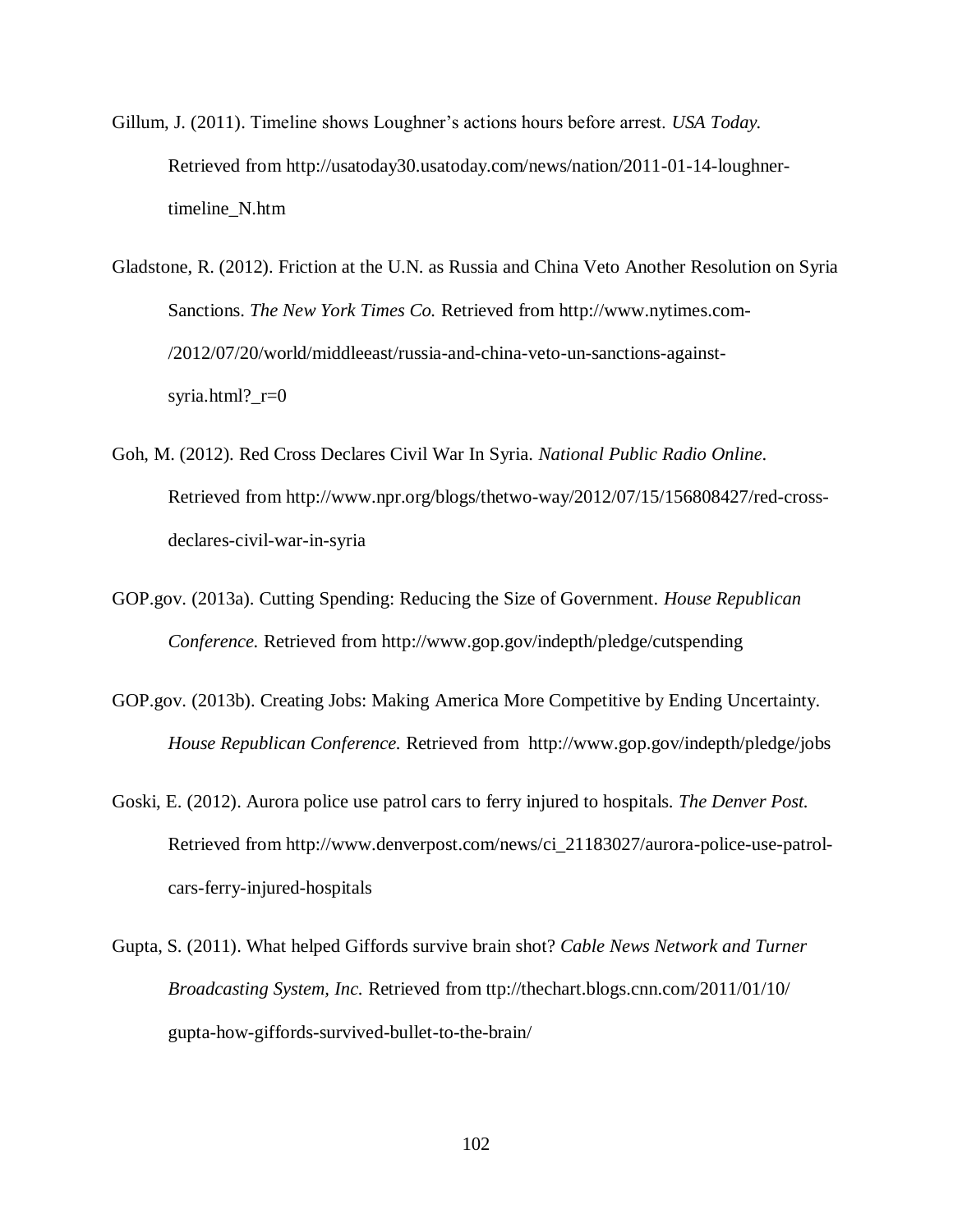- Healthcare.gov. (2010). Medical Loss Ratio: Getting Your Money's Worth on Health Insurance. *Department of Health and Human Services*. Retrieved from http://www.healthcare.gov/ news/factsheets/2010/11/medical-loss-ratio.html
- Health Reform GPS. (2010). Center for Medicare and Medicaid Innovation. *Robert Wood Johnson Foundation*. Retrieved from http://healthreformgps.org/resources/center-formedicare-and-medicaid-innovation/
- Holland, S. (2012). Romney clinches Republican 2012 nomination in Texas. *Thomson Reuters Online.* Retrieved from http://www.reuters.com/article/2012/05/30/us-usa-campaignromney-idUSBRE84T02720120530
- Hulse, C. & Zernike, K. (2011). Bloodshed Puts New Focus on Vitriol in Politics. *The New York Times Co*. Retrieved from http://www.nytimes.com/2011/01/09/us/politics /09capital.html?\_r=0
- Hutchinson, A. (2013). The National School Shield: Report of the National School Shield Task Force. *National Rifle Association.* Retrieved from http://www.nraschoolshield.com- /NSS\_Final\_FULL.pdf
- Infante, D. A., Rancer, A. & Womack, D. F. (1997). Building Communication Theory. Prospect Heights, IL: Waveland Press, Inc.
- Ingold, J., Lee, K. & Robles, Y. (2012). Vigil for Aurora shooting victims draws crowd of thousands. *The Denver Post*. Retrieved from http://www.denverpost.com/ breakingnews/ci\_21134959/vigil-aurora-shooting-victims-draws-crowd-thousands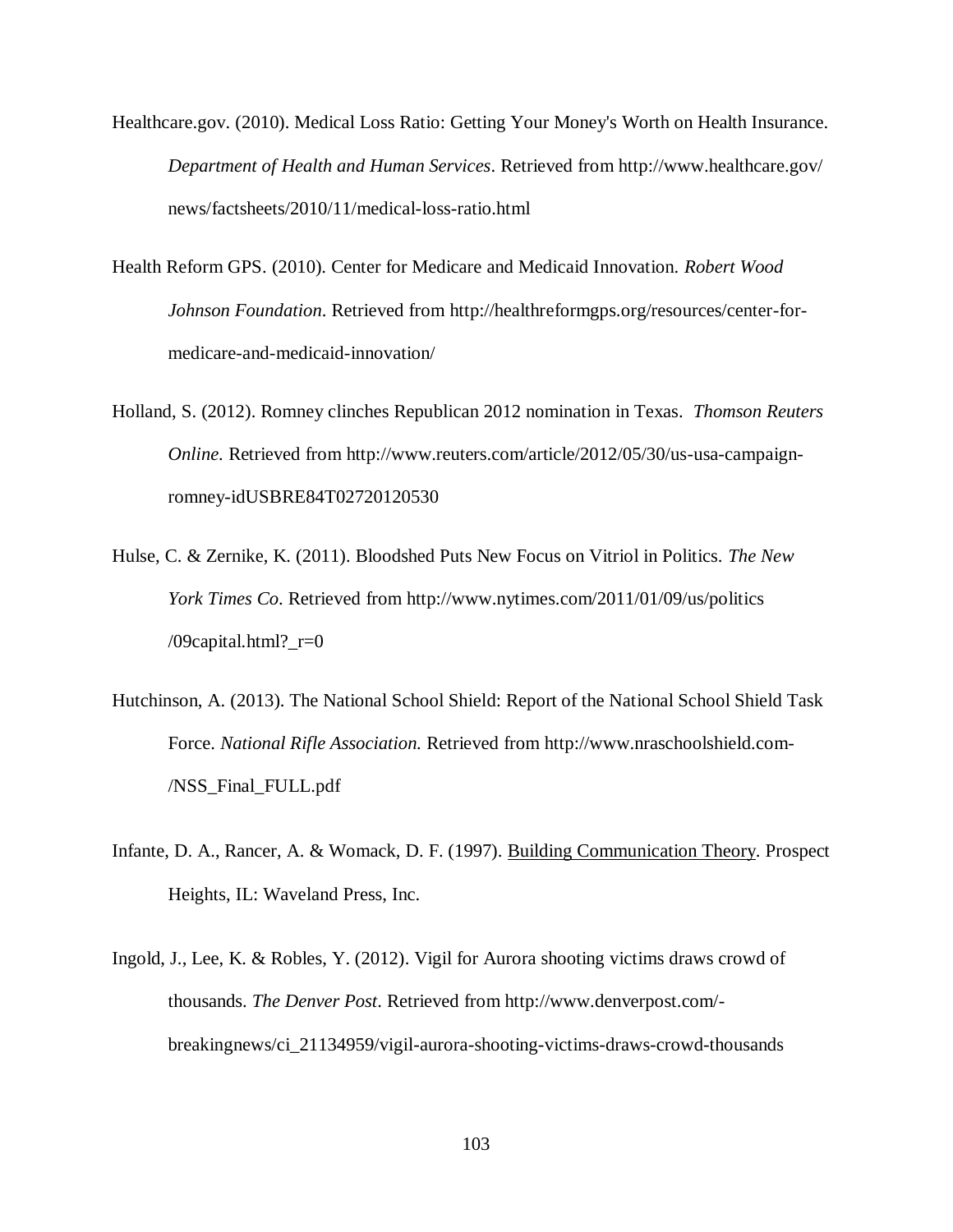- Jasper, W.F. (2013). NRA's National School Shield Program Needs Remediation. *The New American.* Retrieved from http://www.thenewamerican.com/usnews/politics/item/15019 nra-s-national-school-shield-program-needs-remediation
- KABC. (2012). Aurora, Colo theater shooting timeline, facts. *KABC-TV/DT Online*. Retrieved from http://abclocal.go.com/kabc/story?section=news/world\_news&id=8743134
- Keyes, A. & Obama, B. (2004). U.S. Senate debate sponsored by the League of Women Voters in Illinois. *The Alan Keyes Archives*. Retrieved from http://www.keyesarchives.com/transcript.php?id=370
- Kim, S. (2011). Glock 19: How Did Unemployed Jared Loughner Buy Popular, Expensive Pistol? *ABC News*. Retrieved from http://abcnews.go.com/Business/questions-remainjared- loughner-paid-expensive-firearm/story?id=12585290#.UW3YrqJwrzo
- King, G., Keohane, R., & Verba, S. (1994). Designing Social Inquiry: Social Inference in Qualitative Research. Princeton, NJ: Princeton University Press
- Kingdon, J. W. (1995). *Agendas, Alternatives, and Public Policies (2nd ed.)* New York, NY: Harper Collins
- Landler, M. & Baker, P. (2012). 'These Tragedies Must End,' Obama Says. *The New York Times.* Retrieved from http://www.nytimes.com/2012/12/17/us/politics/bloomberg-urgesobama-to-take-action-on-gun-control.html
- Langer, G. (2011). Obama Lauded on Response to Tucson; More See Chance of Political Reconciliation. *ABC News*. Retrieved from http://abcnews.go.com/Politics/giffordstucson-shooting-abc-news-washington-post-poll/story?id=12633097#.UW4A0aJwrzo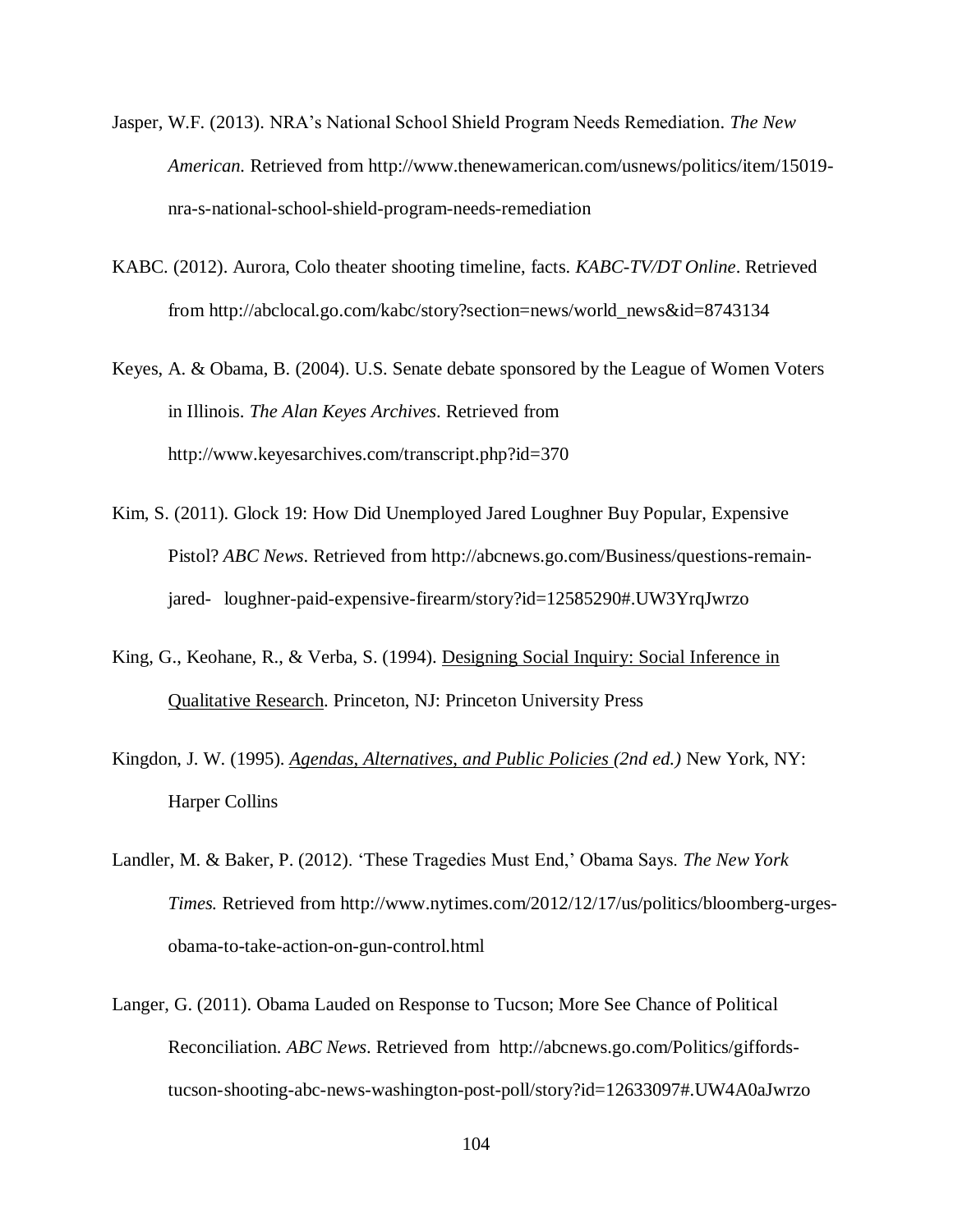Lee, J. (1977). Rallying 'round the flag. *Presidential Studies Quarterly,* 7:252-256

Lijphart, A. (1971). Comparative Politics and Comparative Method, *American Political Science Review,* 65(3):682-698

Lippman, W. (1922). Public Opinion. New York, NY: Macmillan Publishing

Lott, J. (2010). <u>More Guns, Less Crime</u>. (3<sup>rd</sup> Ed). Chicago, IL: University of Chicago Press

- Lupica, M. (2013). Morbid find suggests murder-obsessed gunman Adam Lanza plotted Newtown, Conn.'s Sandy Hook massacre for years. *New York Daily News*. Retrieved from http://www.nydailynews.com/news/national/lupica-lanza-plotted-massacre-yearsarticle-1.1291408?print
- McCombs, M.E. & Shaw, D.L. (1972). The agenda setting function of mass media. *Public Opinion Quarterly*, 36(2): 176-187.
- McGreal, C. (2012). Colorado shooting: Bloomberg calls on Obama and Romney to address guns. *The Guardian News and Media Ltd*. Retrieved from http://www.guardian.co.uk/ world/2012/jul/20/colorado-shooting-bloomberg-obama-romney
- Mueller, J. (1970).Presidential popularity from Truman to Johnson. *American Political Science Review,* 64:18-23
- NBC News. (2013). Guns, knives, ammo and gear: Adam Lanza's arsenal, item by item. *NBC News.* Retrieved from http://usnews.nbcnews.com/\_news/2013/03/28/17501802-gunsknives-ammo-and-gear-adam-lanzas-arsenal-item-by-item?lite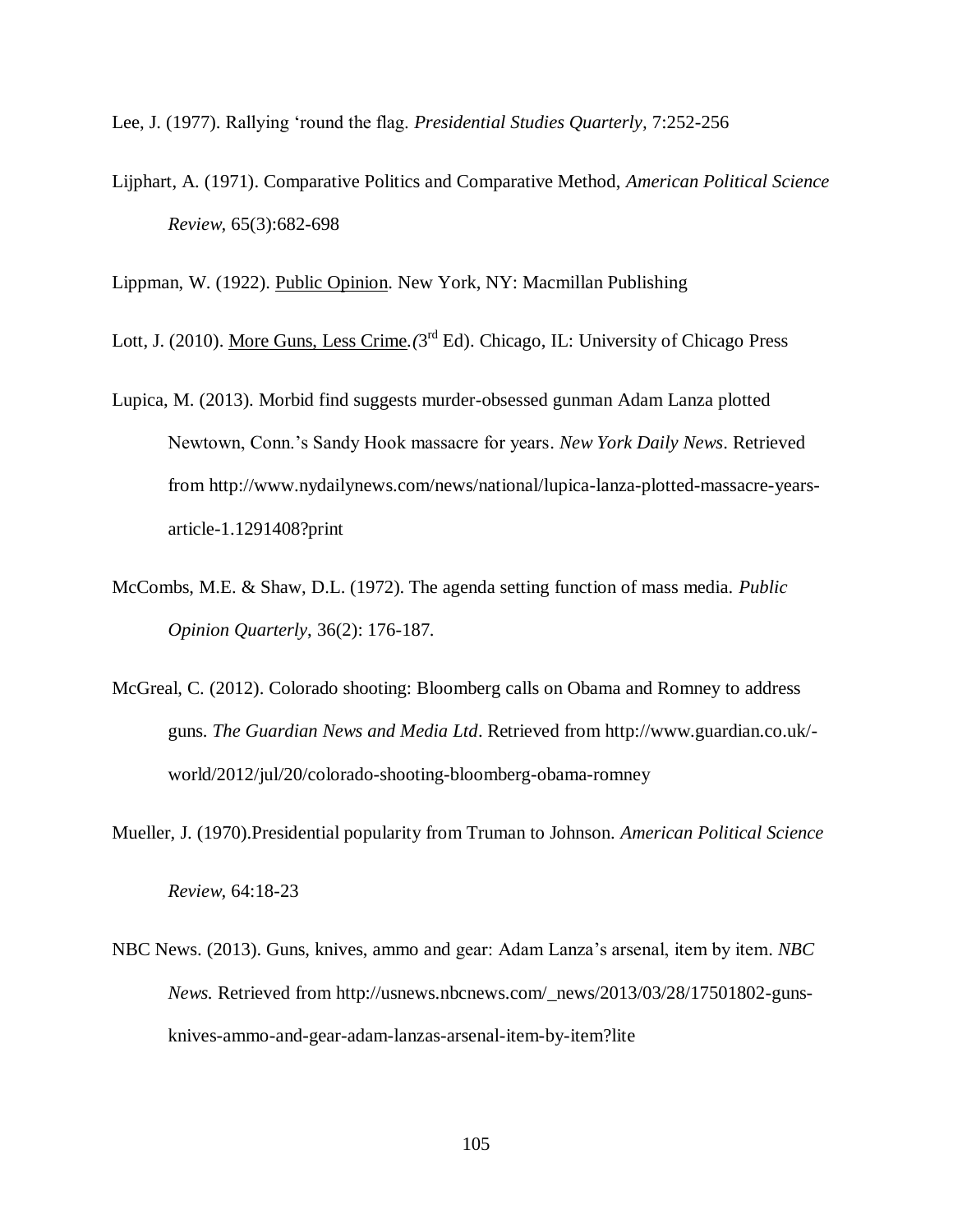- Neustadt, R. (1990). Presidential Power and the Modern Presidents: The Politics of Leadership from Roosevelt to Reagan. New York, NY: Simon & Schuster, Inc.
- Ontheissues.org. (n.d.a). 2004 third IL Senate Debate: on Gun Control. *Ontheissues*. Retrieved from http://www.ontheissues.org/Archive/IL\_2004\_Senate\_3rd\_Gun\_Control.htm
- Ontheissues.org. (n.d. b.). 2008 Democratic primary debate in Philadelphia, April 16, 2008 at the

National Constitution Center in Philadelphial, on the eve of the Pennsylvania primary. *Ontheissues.*Retrieved from http://www. ontheissues.org/2008\_Dems\_Philly.htm

- Parker, M. (2012). Rifle failure that stopped yet more Batman carnage. *Express.co.uk Online*. Retrieved from http://www.express.co.uk/posts/view/334642/Rifle-failure-that-stoppedyet-more-Batman-carnage
- Pearson, M. (2012). Gunman turns 'Batman' screening into real-life 'horror film'. *Cable Network News and Turner Broadcasting System, Inc*. Retrieved from http://www.cnn.com/2012/07/20/us/colorado-theater-shooting/index.html
- Pelley, S. & Glor, J. (2012). James Holmes appears "dazed" in court. *CBS Interactive, Inc*. Retrieved from http://www.cbsnews.com/video/watch/?id=7415886n
- Ryan, J. (2009). Obama to Seek New Assault Weapons Ban. *ABC News Online*. Retrieved from http://abcnews.go.com/Politics/story?id=6960824&page=1#.UVsk9Rdwrzo
- Sahadi, J. (2009) First 100 days: Obama's burden: The new president will have to spur initiatives across the entire economic landscape. CNNMoney.com. Retrieved from http://money. cnn. com/2009/01/20/news/economy/obama\_first100days/?postversion=2009012012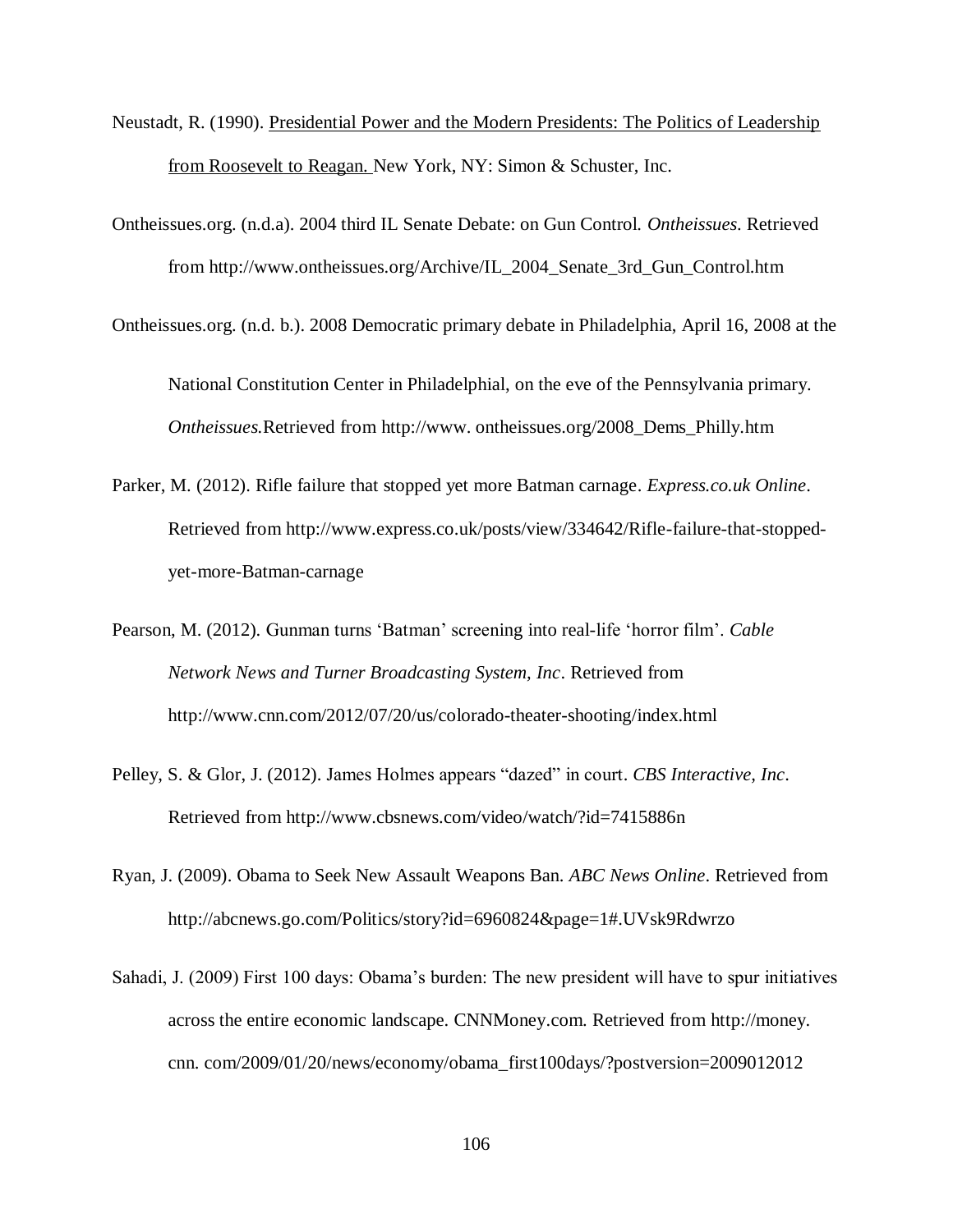- Santos, F. (2012). Gunman in Giffords Shooting Sentenced to 7 Life Terms. *The New York Times Co.* Retrieved from http://www.nytimes.com/2012/11/09/us/gunman-who-shotgiffords-to-be-sentenced.html?ref=jaredleeloughner $&r=0$
- Seeger, M. (2006). Best Practices in Crisis Communication: An Expert Panel Process*. Journal of Applied Communication Research*, 34:3, 232-244
- Serrano, R.A (2011). Loughner ruled unfit for trial. *The Los Angeles Times*. Retrieved from http://articles.latimes.com/2011/may/26/nation/la-na-loughner-sanity-20110526
- Somashekar, S. (2011). Sheriff Dupnik's criticism of political 'vitriol' resonates with public. *The Washington Post*. Retrieved from http://voices.washingtonpost.com/ 44/2011/01/sheriff-dupniks-criticism-of-p.html
- Staples, R. (2010). The Post Racial Presidency: The Myths of a Nation and its People. *Journal of African American Studies,*14(1): 128-144
- State of North Carolina. (2009). Search Warrant in the matter of Robert Kenneth Stewart. *North Carolina Department of Justice.* Retrieved from http://www.wral.com/asset/news/ state/2009/04/06/4901896/ stewartwarrantsedited.pdf
- Swann, N. G. (2011). United States of America Long-Term Rating Lowered To 'AA+' On Political Risks And Rising Debt Burden; Outlook Negative. *Standard & Poor's*. Retrieved from http://img.en25.com/Web/StandardandPoors/UnitedStatesof-AmericaLongTermRatingLoweredToAA.pdf
- United States Code, Title 18, Part I, Chapter 44 **§** 922. Retrieved from http://www.law.cornell. edu/uscode/text/18/part-I/chapter-44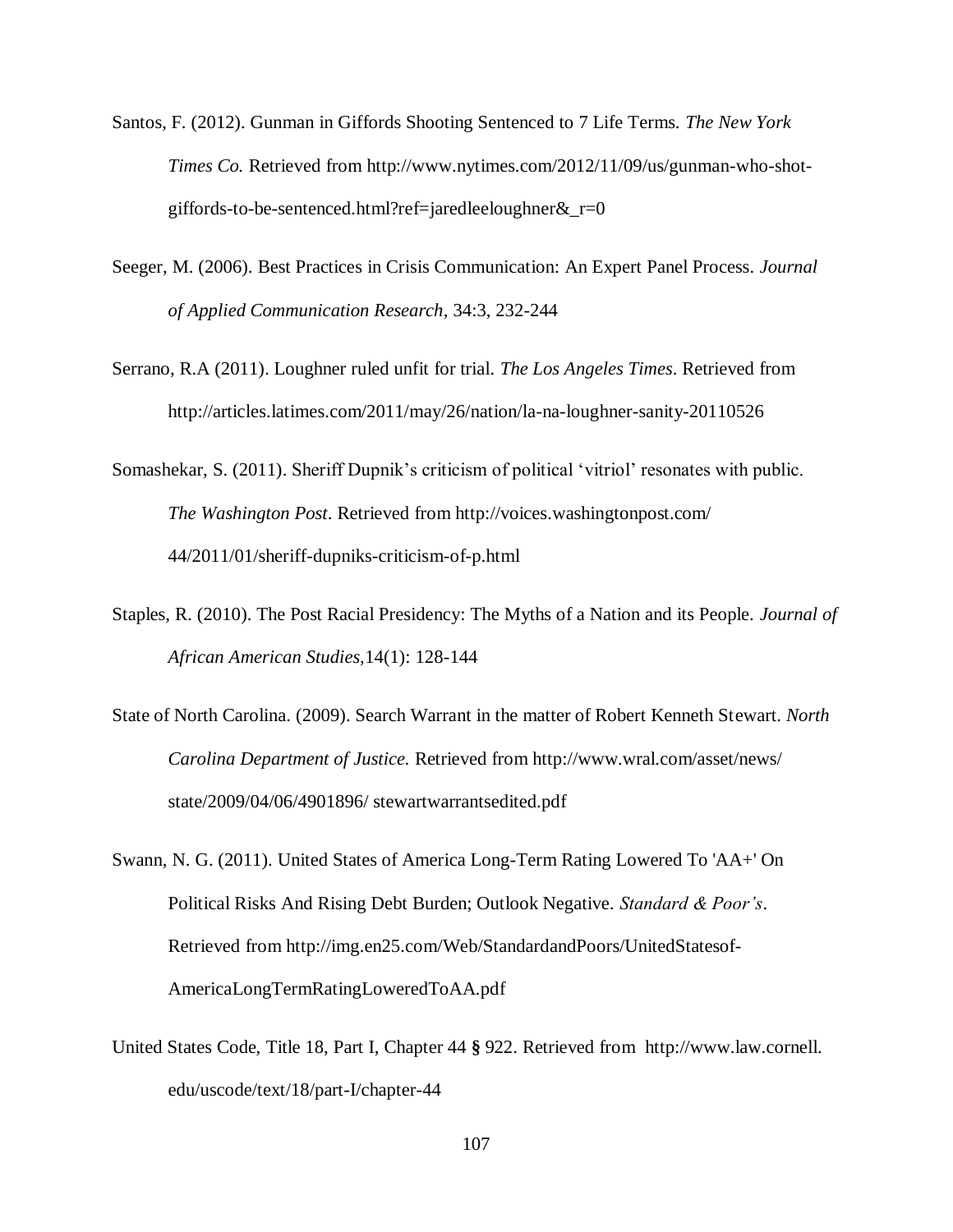- Washington Post. (2012). Obama, Romney set aside campaign rhetoric to mourn shooting victims. *The Washington Post Online.* Retrieved from http://www.denverpost.com/ breakingnews/ci\_21134959/vigil-aurora-shooting-victims-draws-crowd-thousands
- Weiner, R. (2012). Obama, Romney pull Colorado ads off air in wake of Aurora shooting. *The Washington Post Online.* Retrieved from http://www.washingtonpost.com/blogs/thefix/post/obama-romney-pulling-colorado-ads-off-air-in-wake-of-aurorashooting/2012/07/20/gJQA2pu2xW\_blog.html

Westley, B. (1976). What makes it change? *Journal of Communication*, 26(2): 43-47

- White House. (2009). Remarks by the Vice President on How the Recovery Act is Helping Rural America. *The White House*. Retrieved from http://www.whitehouse.gov/ the\_press\_office/Remarks-by-the-Vice-President-on-How-the-Recovery-Act-is-Helping-Rural-America-Pikesville-NC
- White House. (2009b). Briefing by White House Press Secretary Robert Gibbs, 3/30/2009. *The White House.*Retrieved from http://www.whitehouse.gov/the\_press\_office/Briefingby-White-House-Press-Secretary-Robert-Gibbs-3-30-09/
- White House. (2011a). Presidential Proclamation Honoring the Victims of the Tragedy in Tucson, Arizona. *The White House*. Retrieved from http://www.whitehouse.gov/thepress- office/2011/01/09/presidential-proclamation-honoring-victims-tragedy-tucsonarizona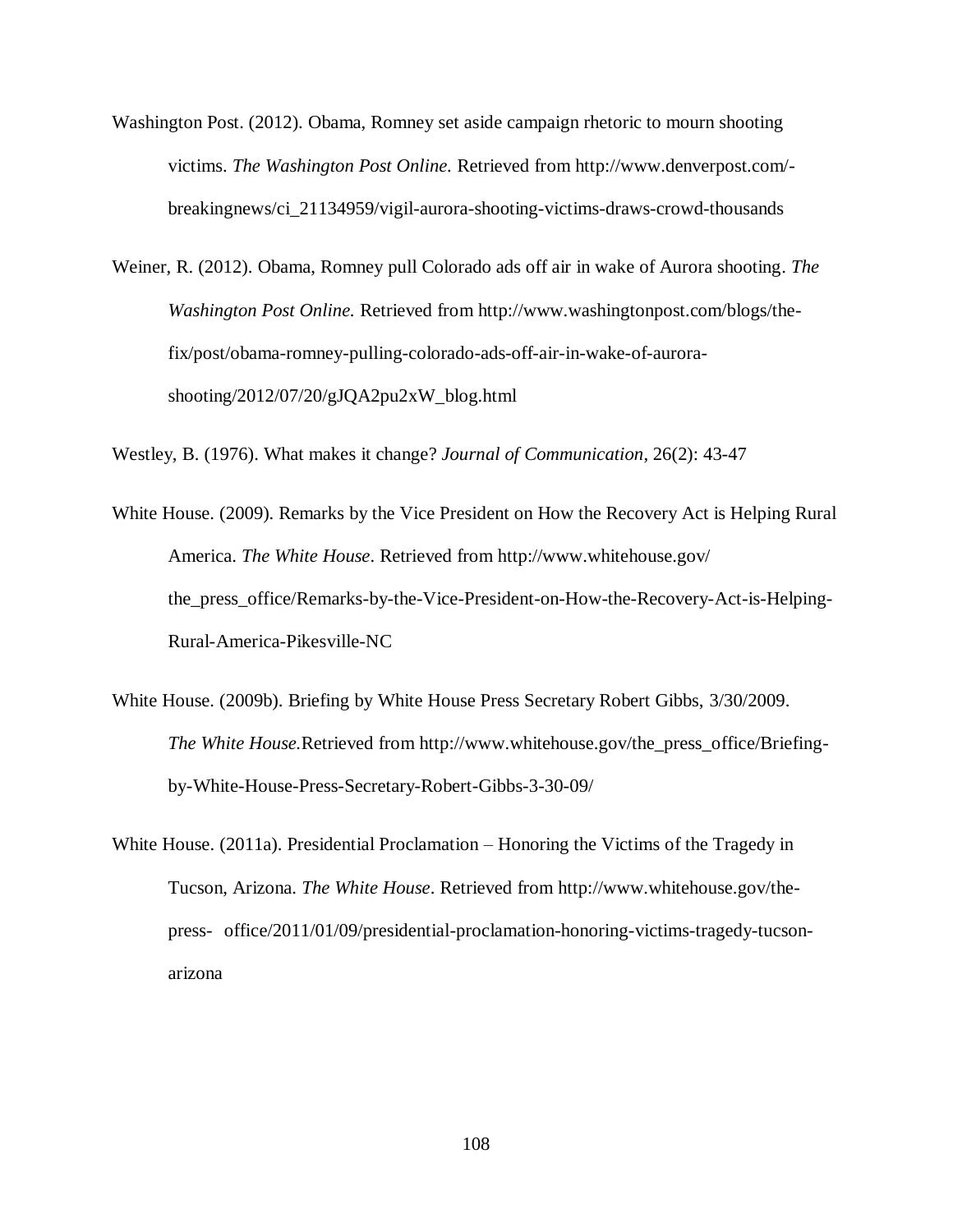- White House. (2011b). The President's Statement on the Attack in Arizona. *The White House*. Retrieved from http://www.whitehouse.gov/blog/2011/01/08/presidents-statementattack- arizona
- White House. (2011c). President Obama Calls for a Moment of Silence for Victims of Shooting in Ticson, Atizona. *The White House*. Retrieved from http://www.whitehouse.gov/the-press-office/2011/01/09/president-obama-calls-momentsilence-victims-shooting-tucson-arizona
- White House. (2011d ). Remarks by the President at a Memorial Service for the Victims of the Shooting in Tucson, Arizona. *The White House*. Retrieved from http://www.whitehouse.gov/the-press-office/2011/01/12/remarks-president-barackobama-memorial-service-victims-shooting-tucson
- White House. (2011e). Remarks by the President in State of the Union Address. *The White House.* Retrieved from http://www.whitehouse.gov/the-press-office/2011/01/25/remarkspresident-state-union-address
- White House. (2012a). Press Gaggle by Press Secretary Jay Carney Aboard Air Force One. *The White House*. Retrieved from http://www.whitehouse.gov/the-pressoffice/2012/07/19/press-gaggle-press-secretary-jay-carney-aboard-air-force-one-7192012
- White House. (2012b). Press Gaggle Aboard Air Force One En Route To Fort Meyers Florida. *The White House.* Retrieved from http://www.whitehouse.gov/the-pressoffice/2012/07/20/gaggle-aboard-air-force-one-en-route-ft-myers-fl-7202012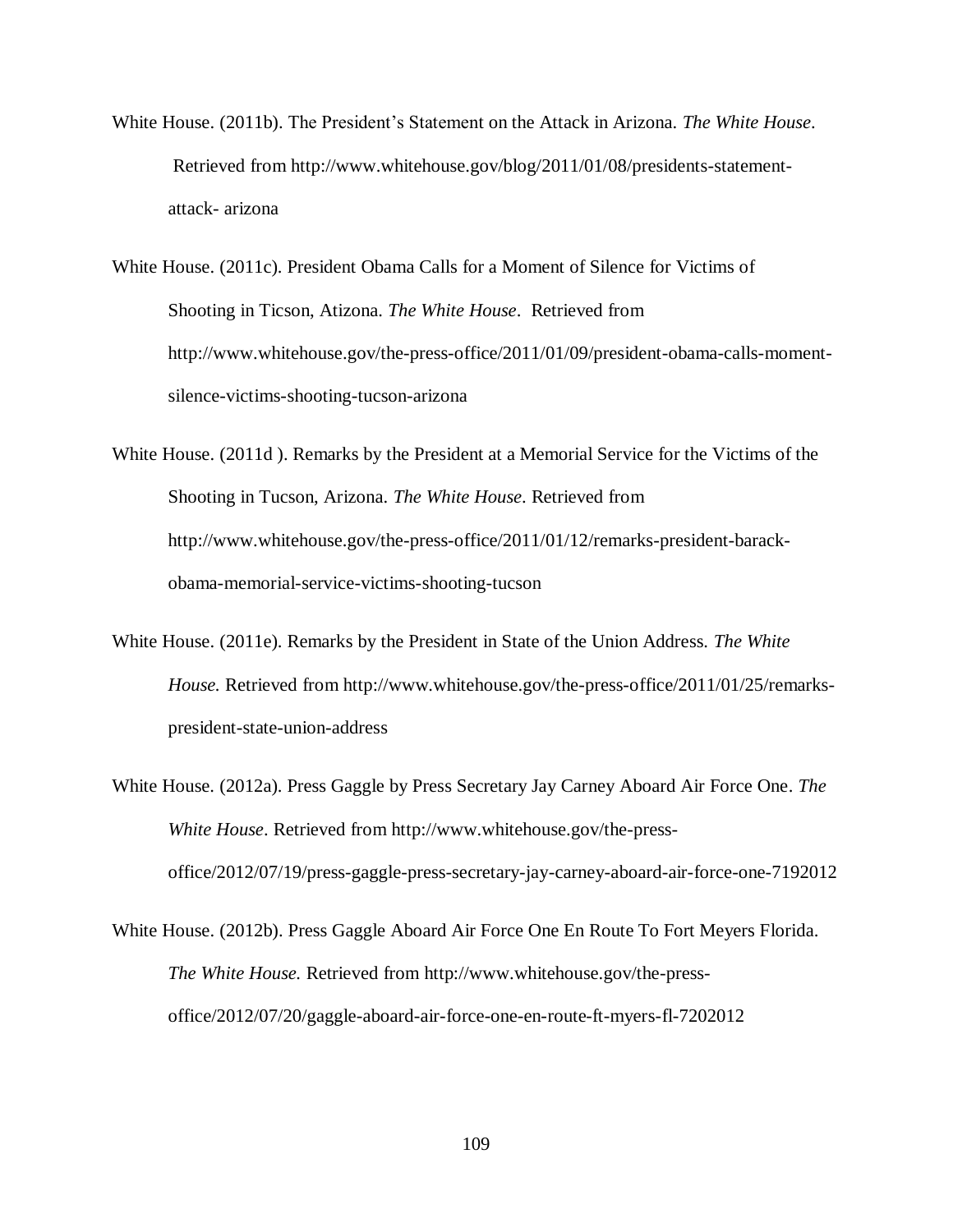- White House. (2012c). Press Gaggle by Press Secretary Jay Carney En Route to Aurora, Colorado. *The White House.* Retrieved from http://www.whitehouse.gov/the-pressoffice/2012/07/22/press-gaggle-press-secretary-jay-carney-en-route-aurora-co-72212
- White House. (2012d). Presidential Proclamation Honoring the Victims of the Tragedy in Aurora Colorado. *The White House.* Retrieved from http://www.whitehouse.gov/the-pressoffice/2012/07/20/presidential-proclamation-honoring-victims-tragedy-aurora-colorado
- White House. (2012e). Statement by Vice President Joe Biden on the Shooting in Colorado. *The White House.* Retrieved from http://www.whitehouse.gov/the-pressoffice/2012/07/20/statement-vice-president-joe-biden-shooting-colorado
- White House. (2012f). Remarks by the President on the Shootings in Aurora Colorado. *The White House.* Retrieved from http://www.whitehouse.gov/the-pressoffice/2012/07/20/remarks-president-shootings-aurora-colorado
- White House. (2012g). WEEKLY ADDRESS: Remembering the Victims of the Aurora, Colorado Shooting. *The White House*. Retrieved from http://www.whitehouse.gov/thepress-office/2012/07/21/weekly-address-remembering-victims-aurora-colorado-shooting
- White House. (2012h). Remarks by the President After Hospital Visit. *The White House.* Retrieved from http://www.whitehouse.gov/the-press-office/2012/07/22/remarkspresident-after-hospital-visit
- White House. (2012i). Remarks by the President at the National Urban League Convention. *The White House.* Retrieved from http://www.whitehouse.gov/the-pressoffice/2012/07/25/remarks-president-national-urban-league-convention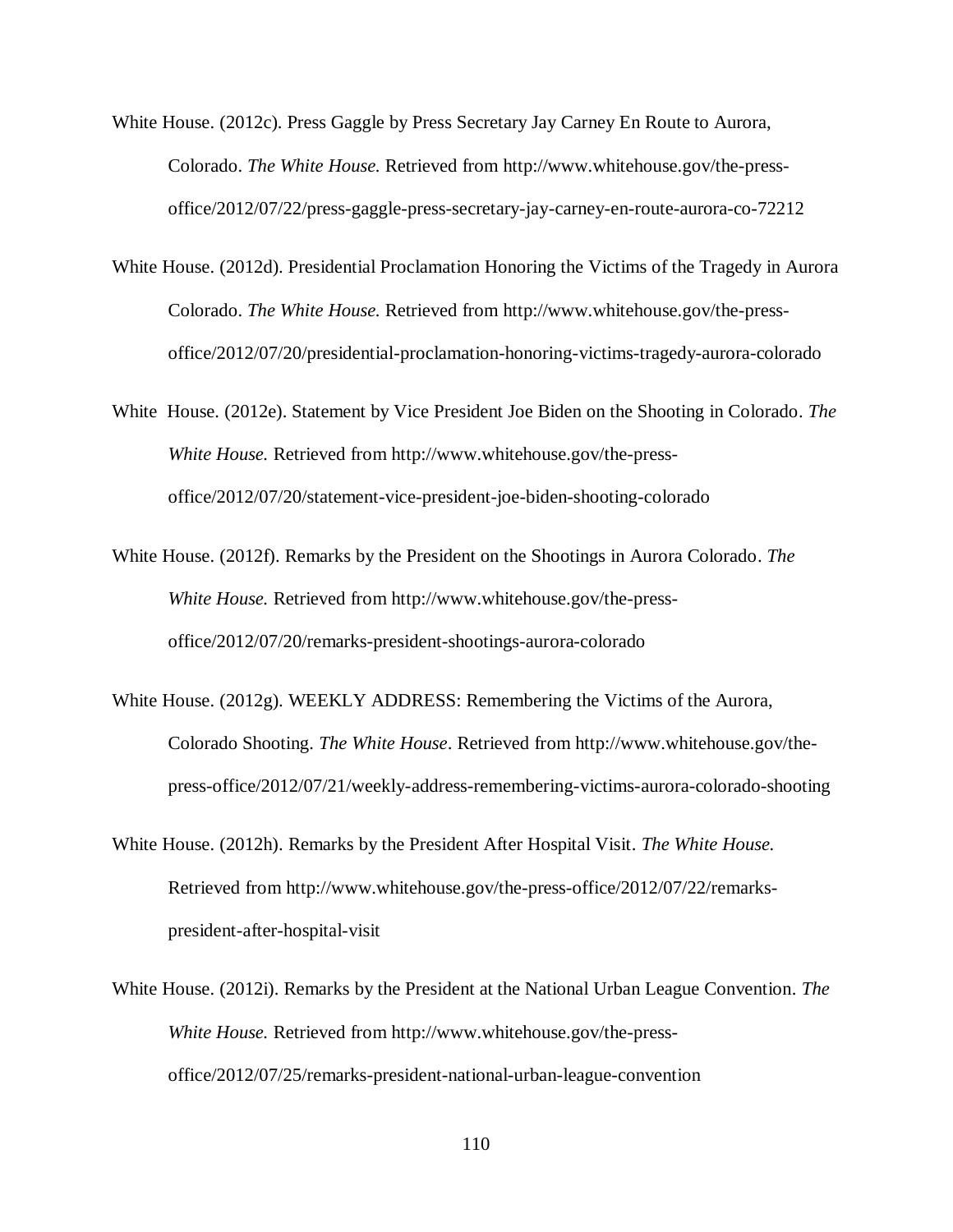- White House. (2012j). Press Briefing by Press Secretary Jay Carney, 12/13/2012. *The White House*. Retrieved from http://www.whitehouse.gov/the-press-office/2012/12/13/pressbriefing-press-secretary-jay-carney-12132012
- White House. (2012k). Statement by the President on Ambassador Rice. *The White House.*  Retrieved from http://www.whitehouse.gov/the-press-office/2012/12/13/statementpresident-ambassador-rice
- White House. (2012l). Immediately address the issue of gun control through the introduction of legislation in Congress. *The White House*. Retrieved from https://petitions.whitehouse. gov/petition/immediately-address-issue-gun-control-through-introduction-legislationcongress/2tgcXzQC
- White House. (2012m). Presidential Proclamation Honoring the Victims of the Shooting in Newtown, Connecticut. *The White House.* Retrieved from http://www.whitehouse.gov/ the-press-office/2012/12/14/presidential-proclamation-honoring-victims-shootingnewtown-connecticut
- White House. (2012n). Press Briefing by Press Secretary Jay Carney, 12/14/2012. *The White House*. Retrieved from http://www.whitehouse.gov/the-press-office/2012/12/14/pressbriefing-press-secretary-jay-carney-12142012
- White House. (2012o). Statement by the President on the School Shooting in Newtown, CT. *The White House.* Retrieved from http://www.whitehouse.gov/the-pressoffice/2012/12/14/statement-president-school-shooting-newtown-ct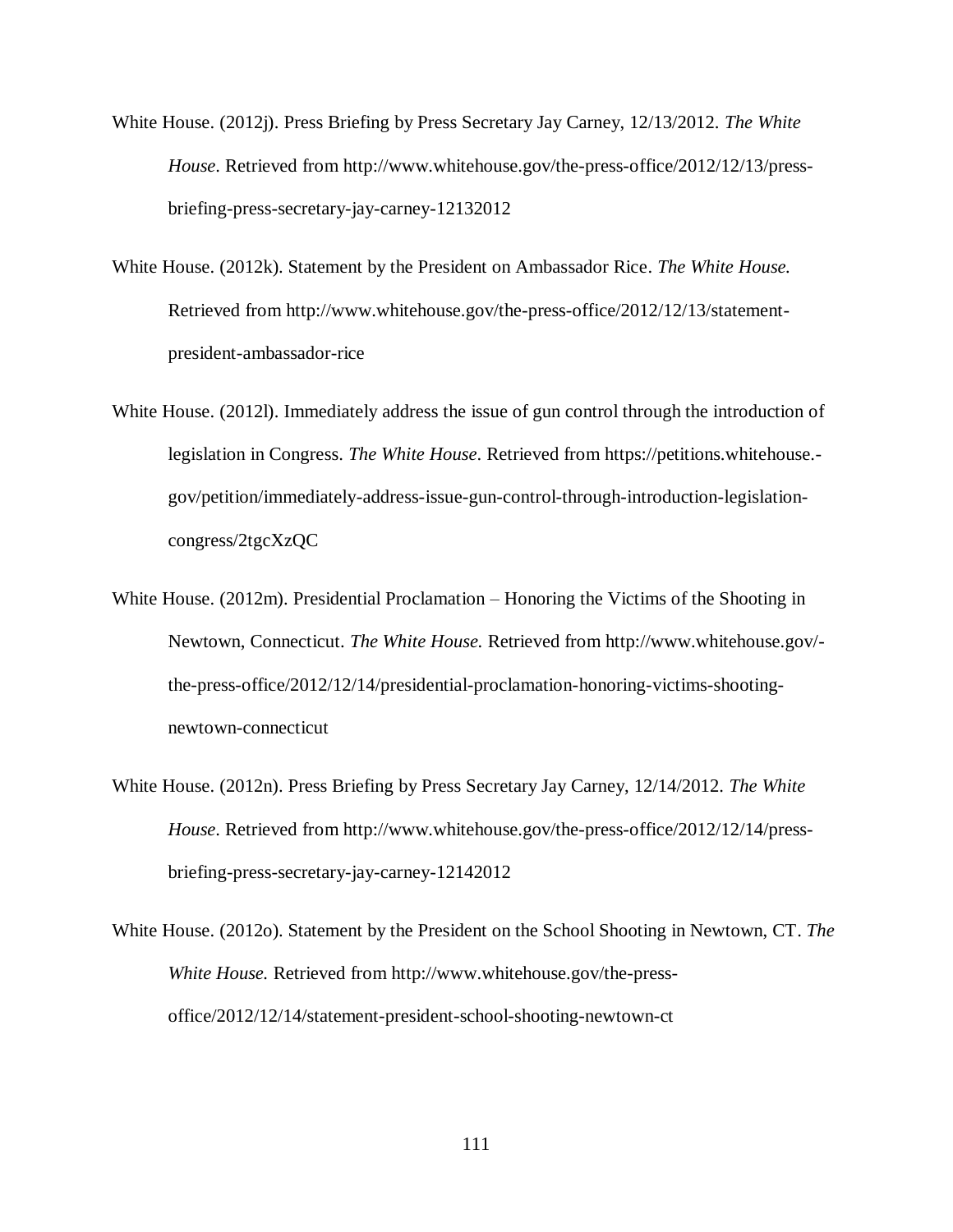White House. (2012p). Press Briefing by Press Secretary Jay Carney, 12/17/12. *The White House*. Retrieved from http://www.whitehouse.gov/the-press-office/2012/12/17/pressbriefing-press-secretary-jay-carney-121712

- White House. (2012q). Press Briefing by Press Secretary Jay Carney, 12/18/12. *The White House.* Retrieved from http://www.whitehouse.gov/the-press-office/2012/12/18/pressbriefing-press-secretary-jay-carney-12182012
- White House. (2012r). Remarks by the President in a Press Conference. *The White House.*  Retrieved from http://www.whitehouse.gov/the-press-office/2012/12/19/remarkspresident-press-conference
- White House. (2012s). Remarks by the Vice-President at a Meeting With Law Enforcement Leaders. *The White House.* Retrieved from http://www.whitehouse.gov/the-pressoffice/2012/12/20/remarks-vice-president-meeting-law-enforcement-leaders
- White House. (2013). Now Is the Time: The President's plan to protect our children and our communities by reducing gun violence. *The White House.* Retrieved from http://www.whitehouse.gov/sites/default/files/docs/wh\_now\_is\_the\_time\_full.pdf
- Williams, P. & Huus, K. (2012). Gunman's mother owned weapons used in Connecticut school massacre. *NBC News*. Retrieved from http://usnews.nbcnews.com/\_news/- 2012/12/14/15913678-gunmans-mother-owned-weapons-used-in-connecticut-schoolmassacre